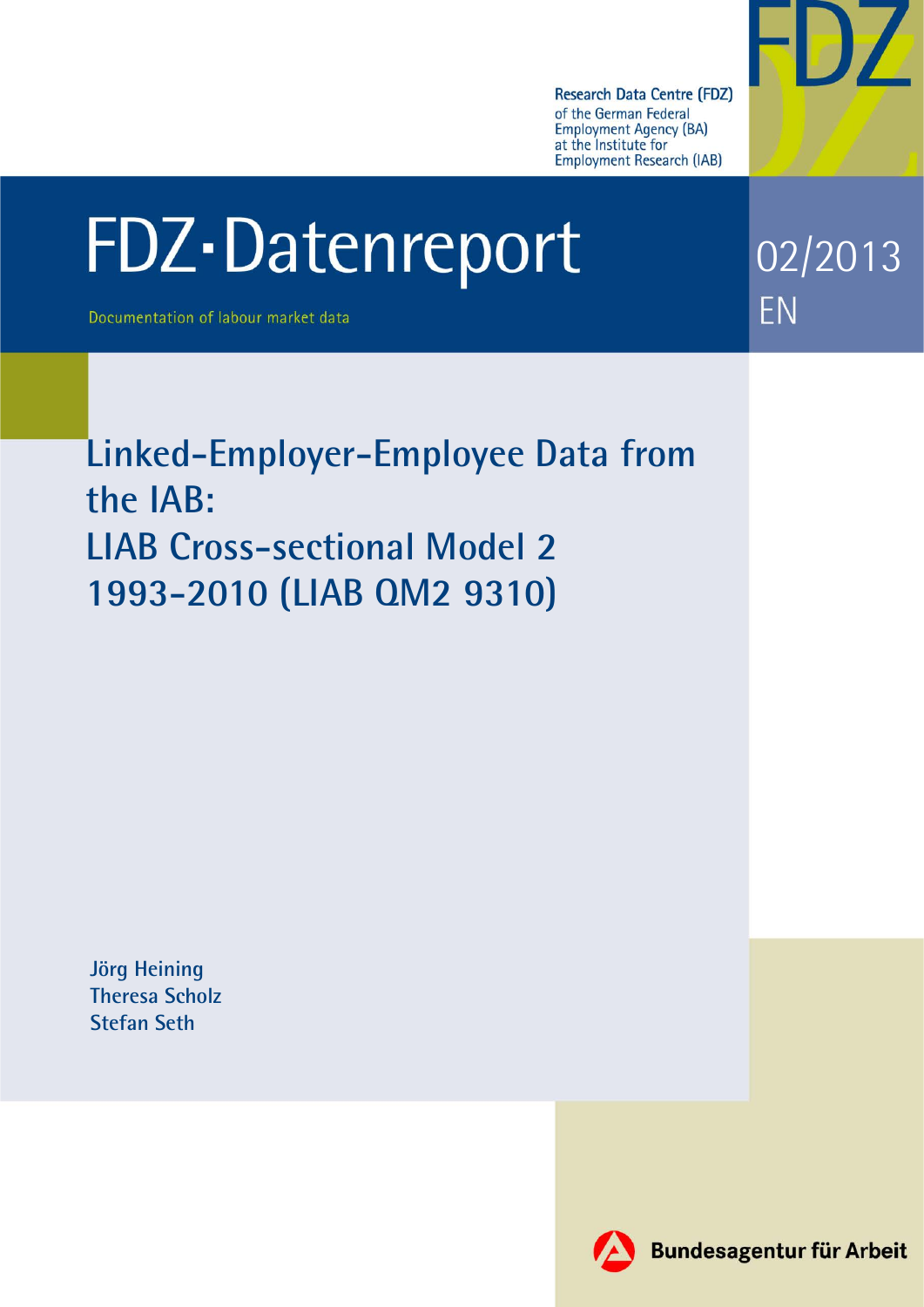# Linked-Employer-Employee-Data from the IAB:

# LIAB Cross-sectional Model 2 1993-2010 (LIAB QM2 9310)

Jörg Heining, Theresa Scholz, Stefan Seth (Institut für Arbeitsmarkt- und Berufsforschung (IAB))

Data: LIAB QM2 9310 v1

Documentation: LIAB QM2 9310 v1 dok1

Die FDZ-Datenreporte beschreiben die Daten des FDZ im Detail. Diese Reihe hat somit eine doppelte Funktion: zum einen stellen Nutzerinnen und Nutzer fest, ob die angebotenen Daten für das Forschungsvorhaben geeignet sind, zum anderen dienen sie zur Vorbereitung der Auswertungen.

FDZ-Datenreporte (FDZ data reports) describe FDZ data in detail. As a result, this series of reports has a dual function: on the one hand, those using the reports can ascertain whether the data provided is suitable for their research task; on the other hand, the data can be used to prepare evaluations.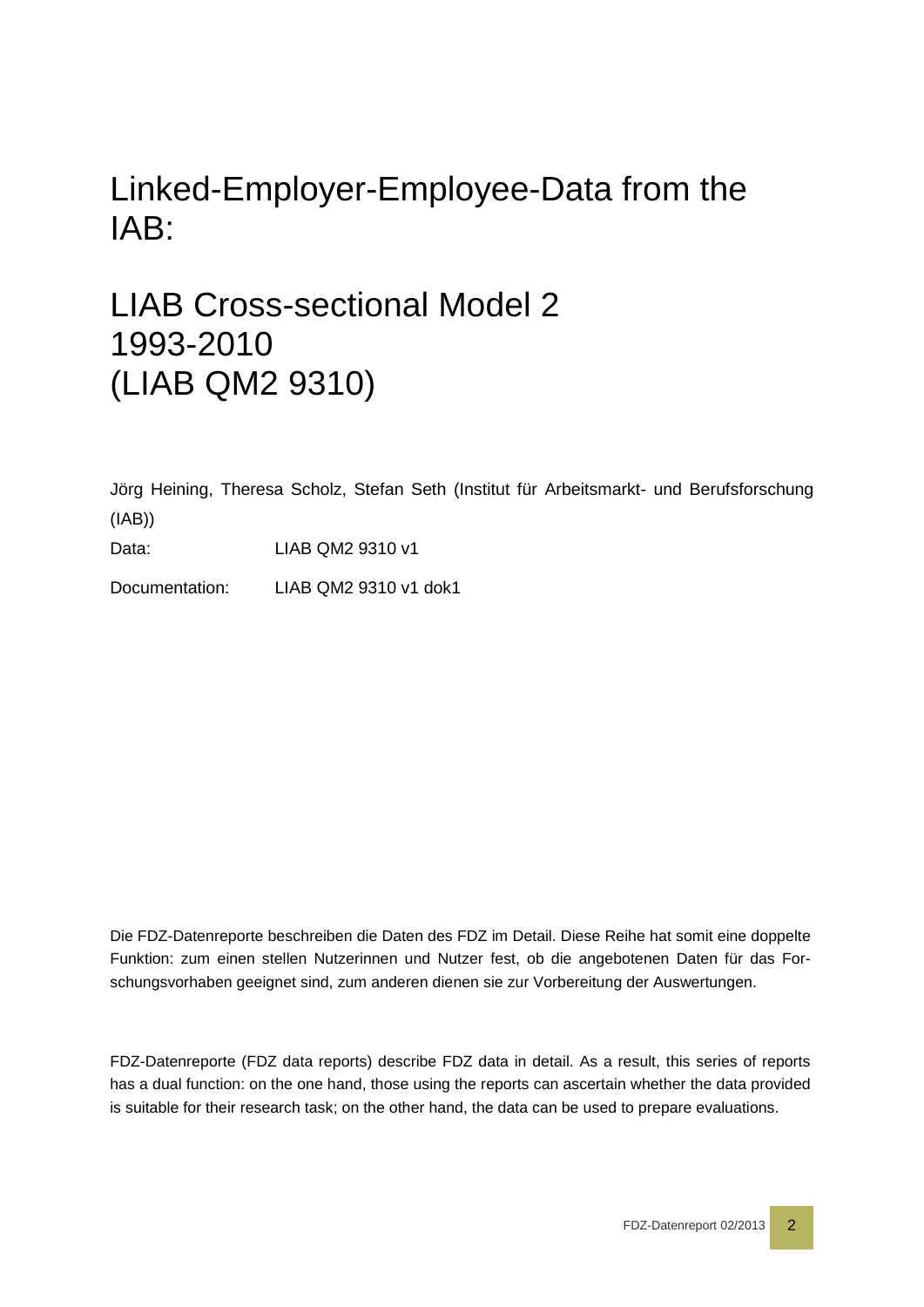# **Content**

| 1                                                |  |
|--------------------------------------------------|--|
| 1.1                                              |  |
| 1.2<br>1.2.1<br>1.2.2<br>1.2.3                   |  |
| 1.3                                              |  |
| 1.4                                              |  |
| 1.5                                              |  |
| 1.6                                              |  |
| $\mathbf 2$                                      |  |
| 2.1                                              |  |
| 2.2                                              |  |
| 2.3                                              |  |
| 2.4                                              |  |
| 3                                                |  |
| 3.1<br>3.1.1<br>3.1.2<br>3.1.3<br>3.1.4<br>3.1.5 |  |
| 3.2                                              |  |
| 3.3                                              |  |
| 4                                                |  |
| 4.1                                              |  |
| 4.2                                              |  |
| 4.3                                              |  |
| 4.4                                              |  |
| 4.5<br>4.5.1<br>4.5.2                            |  |
| 5                                                |  |
| 5.1                                              |  |
| 5.1.1<br>5.1.2                                   |  |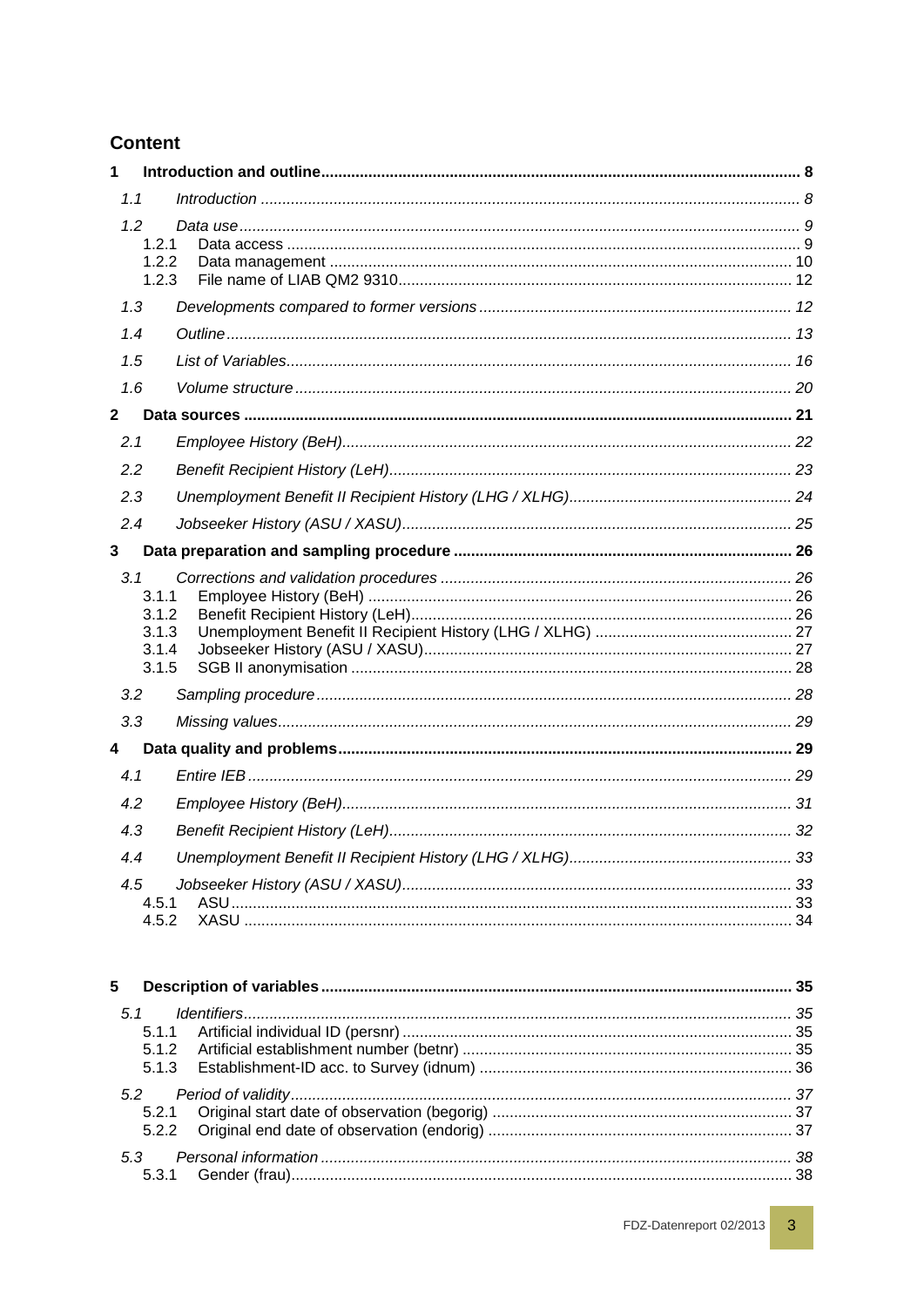| 5.3.2  |                                                                                          |  |
|--------|------------------------------------------------------------------------------------------|--|
| 5.3.3  |                                                                                          |  |
| 5.3.4  |                                                                                          |  |
| 5.3.5  |                                                                                          |  |
| 5.3.6  |                                                                                          |  |
| 5.3.7  |                                                                                          |  |
| 5.3.8  |                                                                                          |  |
| 5.3.9  |                                                                                          |  |
| 5.3.10 |                                                                                          |  |
| 5.3.11 |                                                                                          |  |
| 5.4    |                                                                                          |  |
| 5.4.1  | Reason for notification / reason for end of benefit receipt / reason for discontinuation |  |
|        |                                                                                          |  |
| 5.4.2  |                                                                                          |  |
| 5.4.3  |                                                                                          |  |
| 5.4.4  |                                                                                          |  |
| 5.4.5  |                                                                                          |  |
| 5.4.6  |                                                                                          |  |
| 5.4.7  |                                                                                          |  |
| 5.4.8  |                                                                                          |  |
| 5.4.9  |                                                                                          |  |
| 5.4.10 |                                                                                          |  |
| 5.4.11 |                                                                                          |  |
|        |                                                                                          |  |
|        | 5.4.12 Duration of remaining entitlement to unemployment benefit (restanspruch) 51       |  |
|        |                                                                                          |  |
| 5.5    |                                                                                          |  |
| 5.5.1  |                                                                                          |  |
| 5.5.2  |                                                                                          |  |
| 5.5.3  |                                                                                          |  |
| 5.5.4  |                                                                                          |  |
| 5.5.5  |                                                                                          |  |
| 5.5.6  |                                                                                          |  |
| 5.5.7  |                                                                                          |  |
| 5.5.8  | Economic activity 73 generated - completed by extrapolation / imputation                 |  |
|        |                                                                                          |  |
| 5.5.9  | Economic activity 73 generated - type of completion (group_w73_3)  56                    |  |
| 5.5.10 | Economic activity 93 generated - completed by extrapolation / imputation                 |  |
|        |                                                                                          |  |
|        | 5.5.11 Economic activity 93 generated - type of completion (group_w93_3)  56             |  |
|        |                                                                                          |  |
|        |                                                                                          |  |
|        |                                                                                          |  |
|        |                                                                                          |  |
|        |                                                                                          |  |
|        |                                                                                          |  |
| 5.5.18 |                                                                                          |  |
| 5.5.19 |                                                                                          |  |
|        |                                                                                          |  |
| 5.6    |                                                                                          |  |
| 5.6.1  |                                                                                          |  |
| 5.6.2  |                                                                                          |  |
| 5.6.3  |                                                                                          |  |
| 5.6.4  |                                                                                          |  |
| 5.6.5  |                                                                                          |  |
| 5.6.6  |                                                                                          |  |
| 5.6.7  |                                                                                          |  |
| 5.6.8  |                                                                                          |  |
| 5.7    |                                                                                          |  |
|        |                                                                                          |  |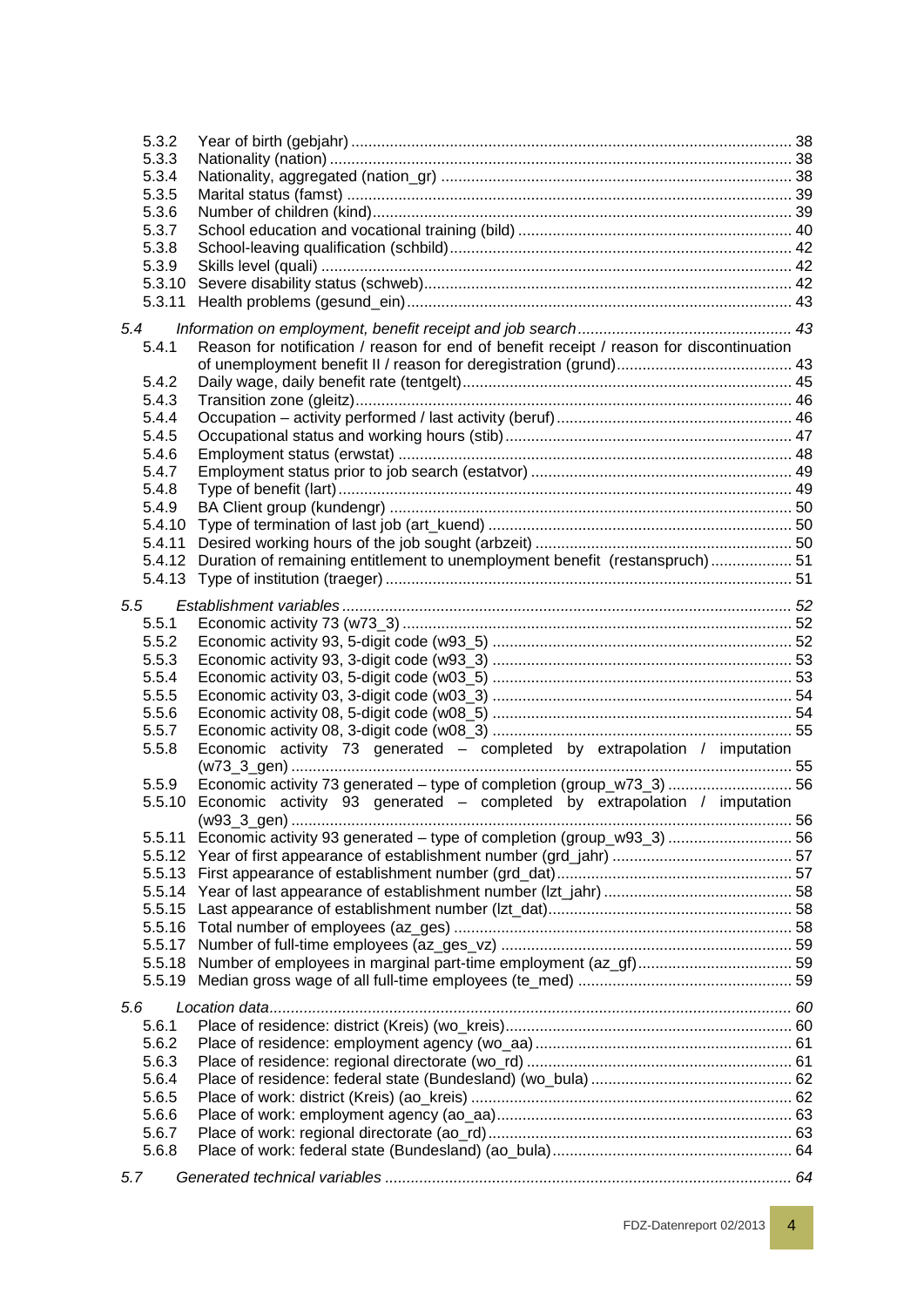| 8   |                |                                                                                   |  |
|-----|----------------|-----------------------------------------------------------------------------------|--|
| 7.1 |                |                                                                                   |  |
| 7   |                |                                                                                   |  |
| 6   |                |                                                                                   |  |
|     | 5.8.15         |                                                                                   |  |
|     | 5.8.14         |                                                                                   |  |
|     | 5.8.13         | Number of days in previous job or unemployment (tage_estat2_8tv)  72              |  |
|     | 5.8.12         | Employment status 2, eight days before first day in establishment (estat2_8tv) 72 |  |
|     | 5.8.11         | Employment status 8 days before first day in establishment (estat8tv) 71          |  |
|     | 5.8.10         |                                                                                   |  |
|     | 5.8.8<br>5.8.9 |                                                                                   |  |
|     | 5.8.7          |                                                                                   |  |
|     | 5.8.6          |                                                                                   |  |
|     | 5.8.5          |                                                                                   |  |
|     | 5.8.4          |                                                                                   |  |
|     | 5.8.3          |                                                                                   |  |
|     | 5.8.2          |                                                                                   |  |
| 5.8 | 5.8.1          |                                                                                   |  |
|     |                |                                                                                   |  |
|     | 5.7.4          |                                                                                   |  |
|     | 5.7.3          |                                                                                   |  |
|     | 5.7.2          |                                                                                   |  |
|     | 5.7.1          |                                                                                   |  |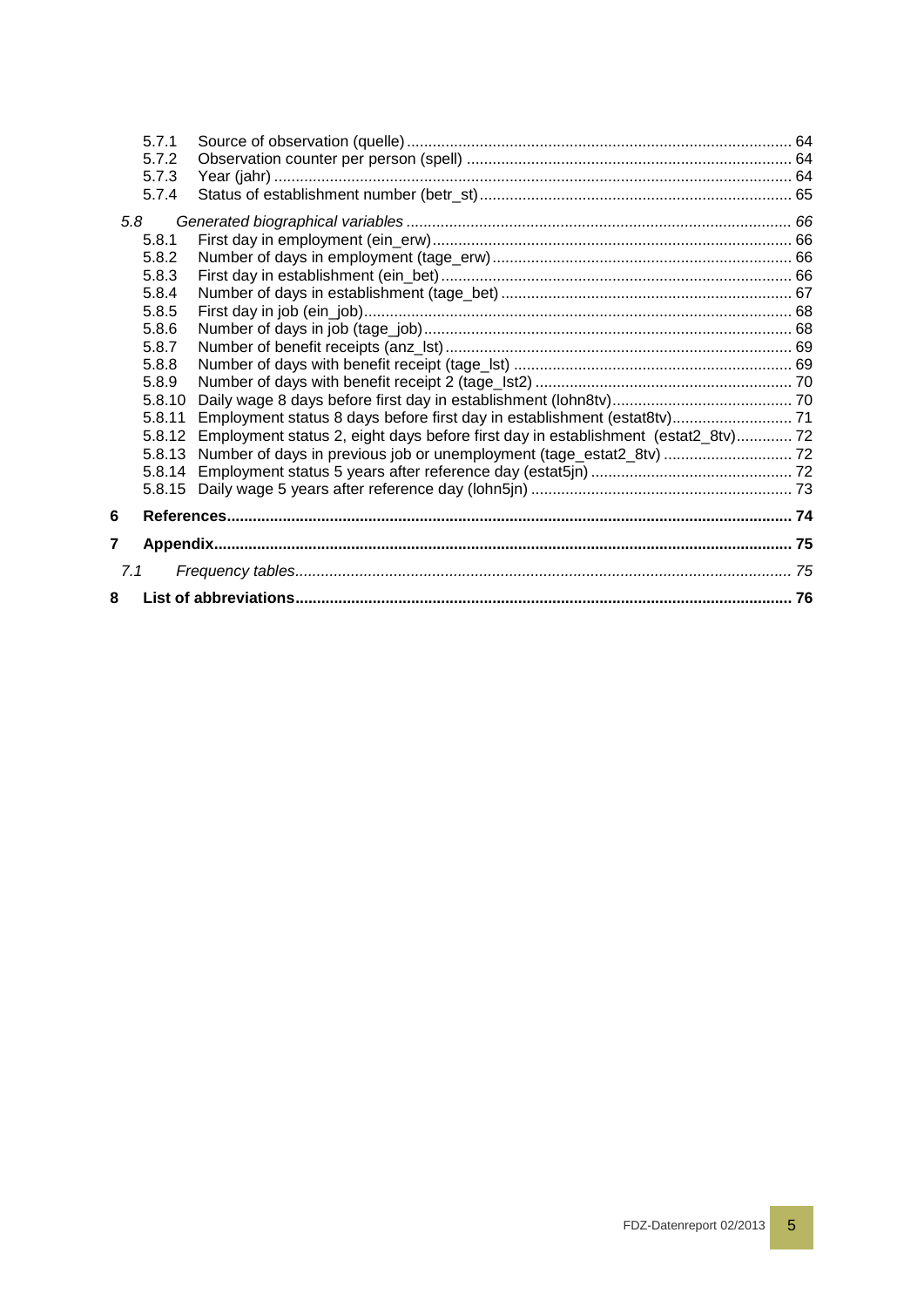### **Abstract**

This data report describes the LIAB Cross-sectional Model 2 1993-2010 of the Linked Employer-Employee Data from the IAB (LIAB QM2 9310).

**Keywords:** German administrative micro data, labour market data, linked employeremployee data, data manual

We would like to thank the employees of the Research Data Centre (FDZ), the Research Department Establishments and Employment (D1) as well as the members of the Service Department IT Services and Information Management (ITM) of the Institute of Employment Research (IAB) for their collaboration and assistance.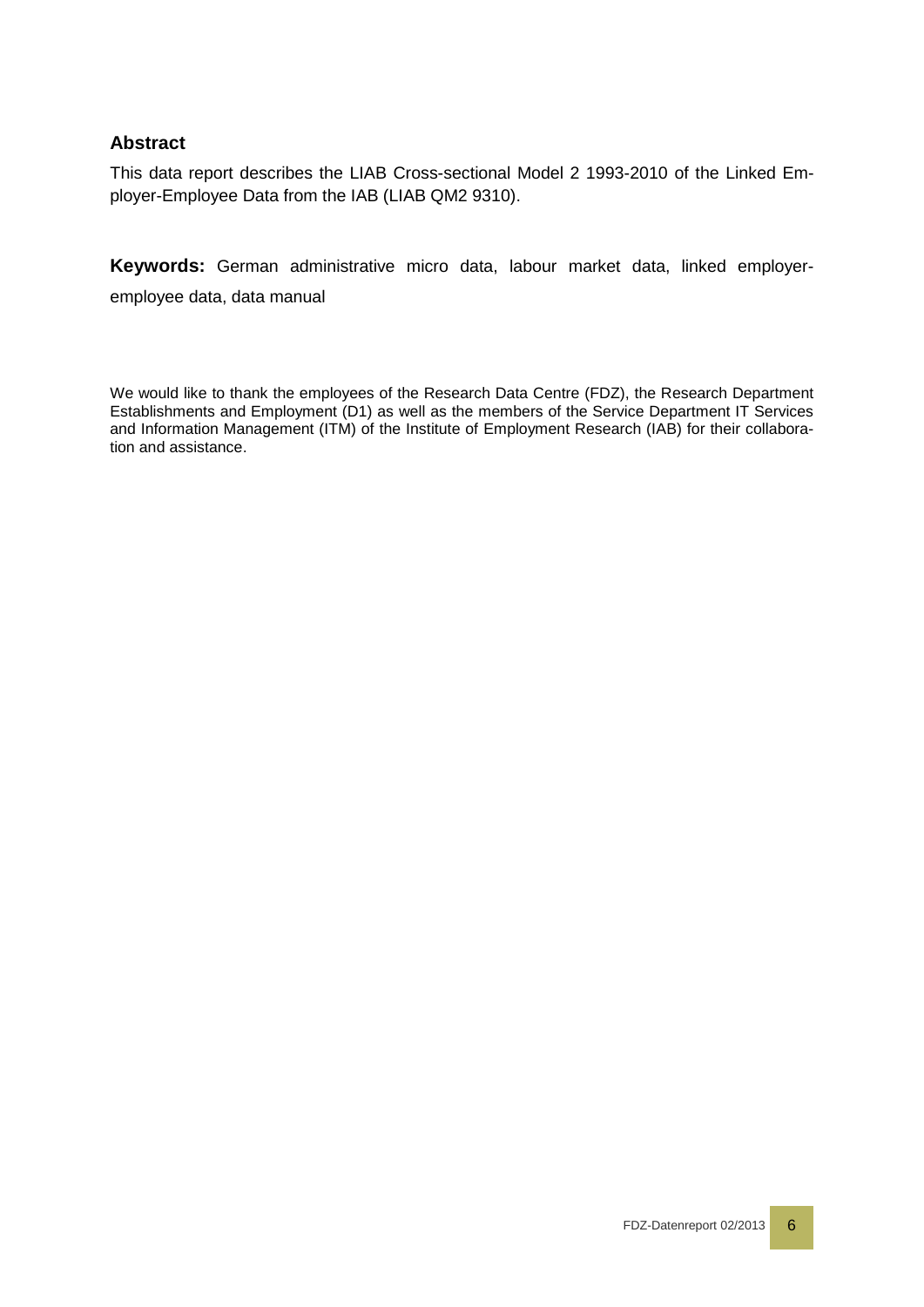# **Data availability**

The dataset described in this document is available for use by professional researchers. Further information can be found on the website<http://fdz.iab.de/>.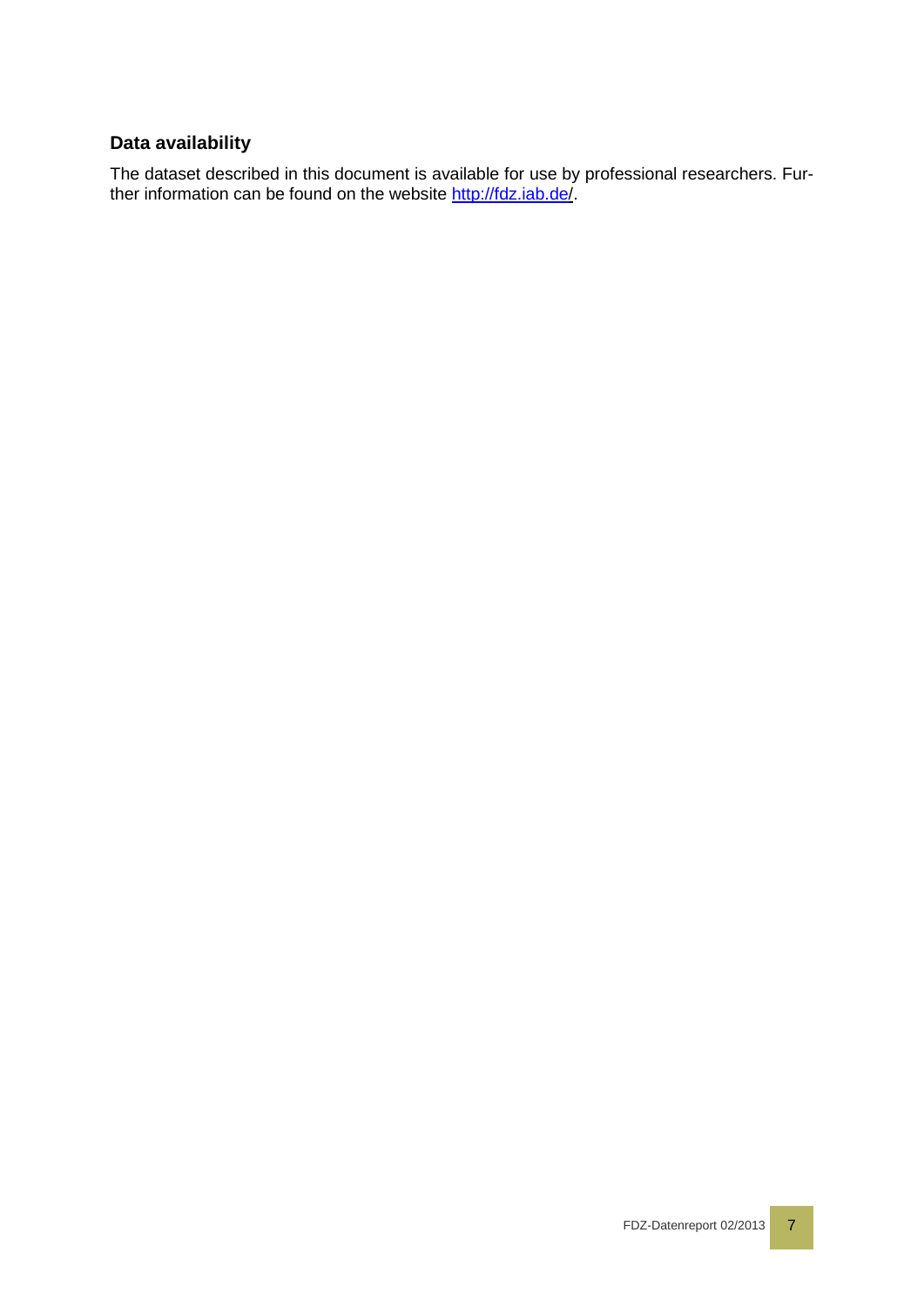# <span id="page-7-0"></span>**1 Introduction and outline**

# <span id="page-7-1"></span>**1.1 Introduction**

This data report describes the LIAB Cross-sectional Model 2 1993-2010 (LIAB QM2 9310). The LIAB QM2 9310 is one of the Linked Employer-Employee datasets from the Institute for Employment Research (IAB) provided for research analyses by the Research Data Centre (FDZ) of the Federal Employment Agency (BA) at the IAB. The Linked Employer-Employee Data from the IAB (LIAB) contain both establishment data from the annual waves of the IAB Establishment Panel and information on individuals from the process-generated data of the BA. The LIAB data are generated by linking these two data sources.

**The data report focuses on the description of data on individuals in the LIAB QM2 9310. Information on the operating page of the LIAB data, the IAB Establishment Panel, as well as the different LIAB data sets, can be found on the FDZ homepage: http://fdz.iab.de.**

Data on Individuals were taken from the Integrated Employment Biographies (IEB) of the Institute for Employment Research (Institut für Arbeitsmarkt- und Berufsforschung - IAB). The IEB comprises all individuals who showed one of the following statuses at least once during the observation period:

- − employment subject to social security (recorded from 1975 onwards)
- − marginal part-time employment (recorded from 1999 onwards)
- − receipt of benefits in accordance with Social Code Book III (recorded from 1975 onwards) or Social Code Book II (recorded from 2005 onwards)
- − registered with the Federal Employment Agency (Bundesagentur für Arbeit BA) as a jobseeker (recorded from 2000 onwards)
- − participation in an employment or training measure (recorded from 2000 onwards)

These data, which come from different sources, are merged in the IEB and the statuses are depicted exact to the day.

Whilst the Employee History (Beschäftigtenhistorik - BeH) is the origin of the information on employment subject to social security and marginal part-time employment, the receipt of benefits in accordance with Social Code Book III (SGB III) and Social Code Book II (SGB II) is recorded in the Benefit Recipient History (Leistungsempfängerhistorik - LeH) and the Unemployment Benefit II Recipient History (Leistungshistoriken Grundsicherung - LHG and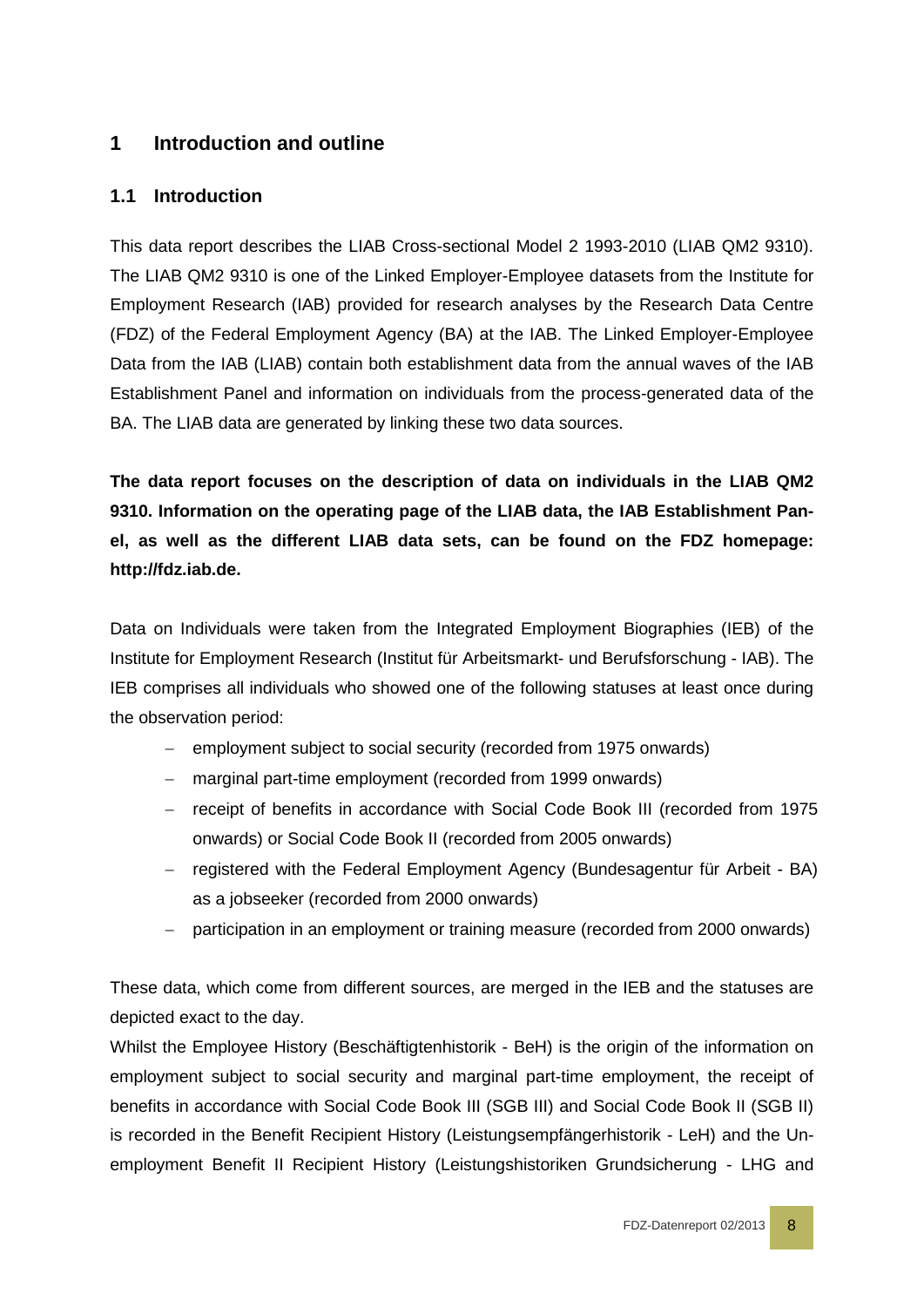XLHG). The Jobseeker Histories (Arbeitsuchenden-Historiken - ASU and XASU) are the data source for the periods of job search recorded by the BA, whilst participation in employment and training measures is recorded in the Participation-in-Measures History File (Maßnahmeteilnahmehistorik - MTH).

With the exception of participation in employment and training measures from the MTH, all of the data sources included in the IEB are also contained in the LIAB QM2 9310.

The data report on the LIAB QM2 9310 is structured as follows. Besides the introduction, Chapter 1 contains information on data access, as well as, an outline of the data, the volume structure and a list of variables. A description of the individual data sources can be found in Chapter 2. Data preparation and data quality are discussed in Chapters 3 and 4, whilst the individual variables are described in Chapter 5.

# <span id="page-8-0"></span>**1.2 Data use**

#### <span id="page-8-1"></span>**1.2.1 Data access**

The LIAB data in the weakly anonymous version may only be analysed in the context of an on-site use at the FDZ and subsequent remote data access.

In order to be able to use the data, it is first necessary to submit an application to the Research Data Centre (FDZ). The Federal Ministry of Labour and Social Affairs (Bundesministerium für Arbeit und Soziales – BMAS) makes the decision regarding the approval of the research project. When approval has been granted, a data use agreement is concluded with the researcher's institution. Details on applying for the dataset and possibilities for data processing can be found on the FDZ homepage.

Certain variables which make it possible to identify individuals or establishments are only disclosed in their original form if this is necessary for the analysis objective and is justified explicitly in the application for data access. The variables which are particularly sensitive from the viewpoint of data protection legislation are:

Individual data:

- − nationality (nation)
- − health problems (gesund\_ein)
- − severe disability status (schweb)
- − place of residence: employment agency area (wo\_aa)
- − place of residence: district (Kreis) (wo\_kreis)
- − place of work: employment agency (ao\_aa)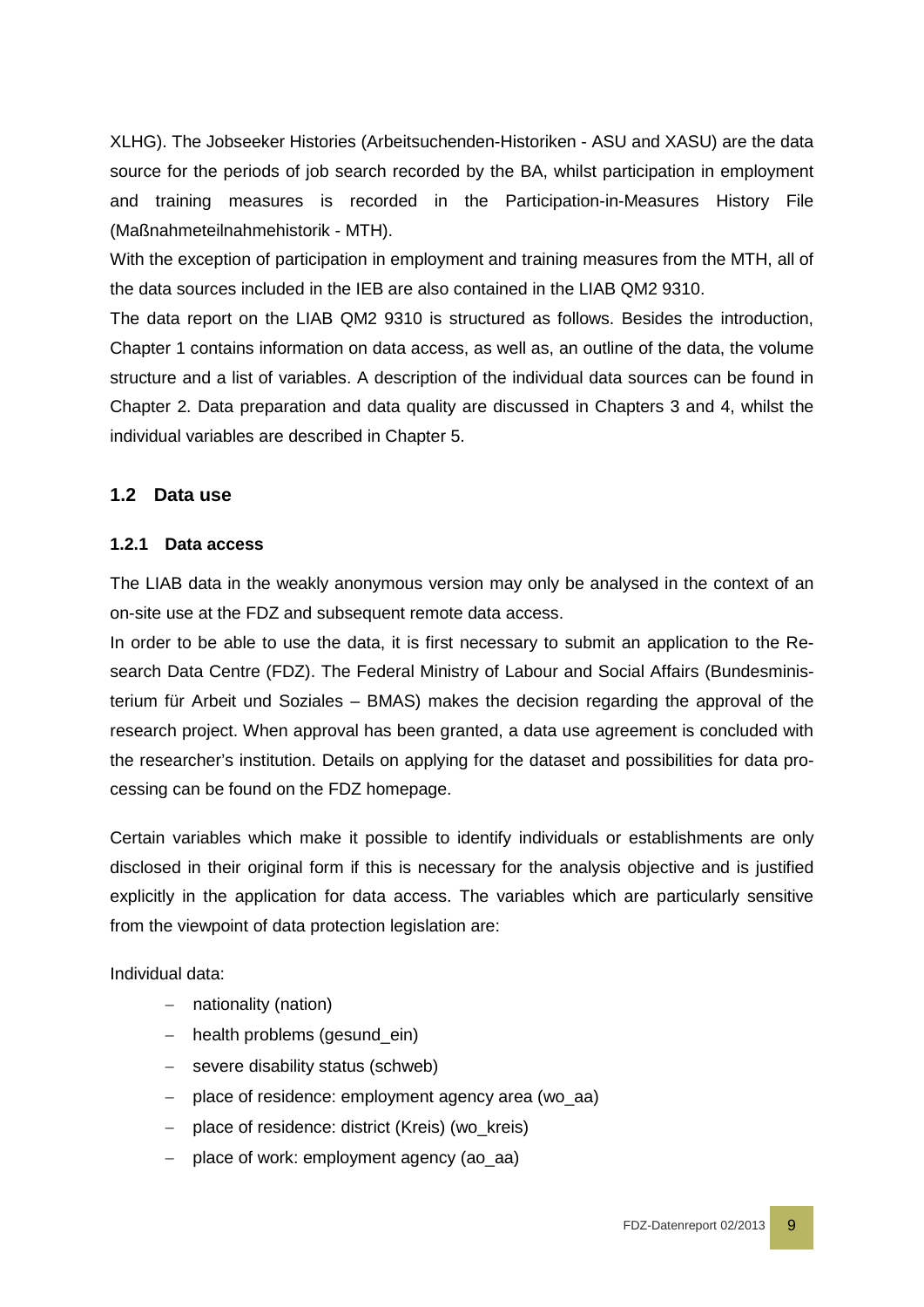Basis Establishment File:

- − place of work: district (Kreis) (ao\_kreis)
- − economic activity 93 sub-class of economic activity (five-digit code) (w93\_5)
- − economic activity 03 sub-class of economic activity (five-digit code) (w03\_5)
- − economic activity 08 sub-class of economic activity (five-digit code) (w08\_5)
- − Date of first appearance (grd\_dat)
- − Date of last appearance (lzt\_dat)

IAB Establishment Panel:

- − type of local authority (BIK-Gemeindetyp, since 1998)
- − district key number (Kreiskennziffer, since 1998)
- − economic activity sub-class of economic activity (wz93) sub-class of economic activity for 2000, 2001, 2003; economic group for 2002
- − economic activity sub-class of economic activity (wz03)
- − economic activity sub-class of economic activity (wz08)

#### <span id="page-9-0"></span>**1.2.2 Data management**

The LIAB data have a modular structure and are stored in several files. The first module contains the waves of the IAB Establishment Panel. The individual data are stored annually in the second module. These files contain identifiers (artificial individual IDs and artificial establishment numbers), the personal variables, the information on employment, benefit receipt and job-search activity, the variables regarding place of residence, and technical variables. A further module, the Establishment File, contains the establishment number, the year, and variables regarding the place of work and economic activities in aggregate form as well as other non-sensitive establishment information as of the reference date of 30 June. The Establishment File is provided by the Establishment History Panel and is not stored annually. The variables (p.16 ff.), which are marked with a "\*" in the list of variables are contained in the Establishment File. Extension modules from the Establishment History Panel (BHP) can be linked to the Establishment File. Further information on the BHP can be found on the FDZ homepage.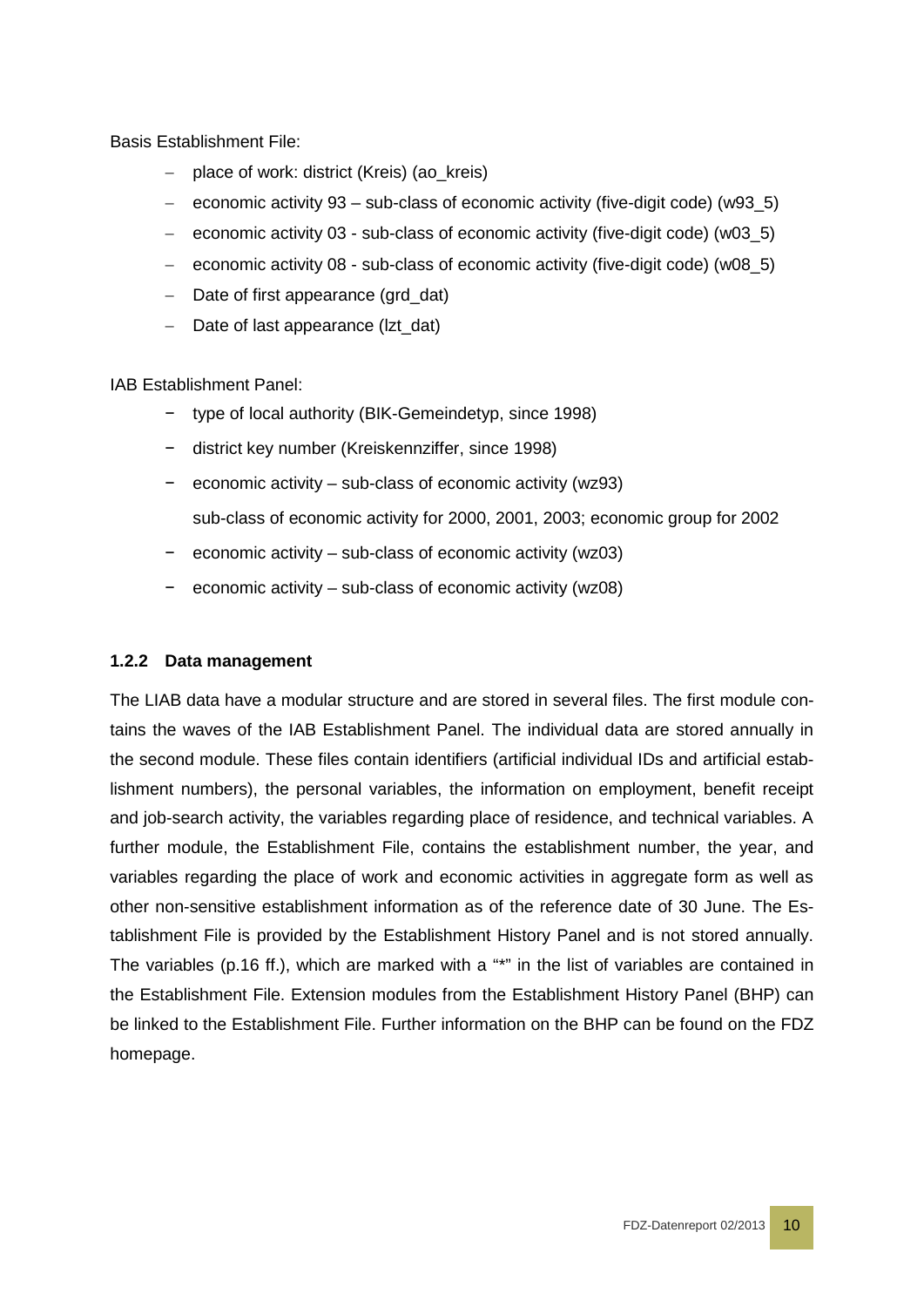

Figure 1: Data management of the Linked Employer-Employee dataset Cross-sectional Model 2. The extension modules of the BHP are as well provided annually.

Establishment variables and individual variables are therefore organized separately, which makes the structure of the data clear and saves storage space in the data management system. The linkage between the waves of the IAB Establishment Panel and the individual data is based on the establishment number, which are included in both modules (idnum; see Box 1). In contrast, the establishment data and individual data are linked by an artificial establishment number (betnr; see box 2) and the year of the data set. The same applies for the extension files of the Establishment History Panel. The linkage between single files is provided by different program-specific commands for data formatting – and analysis of the used software packages. For example, the linkage in Stata can be conducted by the "merge"command.

```
use LIAB_qm2_9310_v1_pers_1993.dta
sort idnum
merge m:1 idnum using iabbp_1993.dta
```
Box 1: Linkage between the individual data and a single wave of the IAB Establishment Panel (here 1993). In this example, individual data is being used as the master-file. When the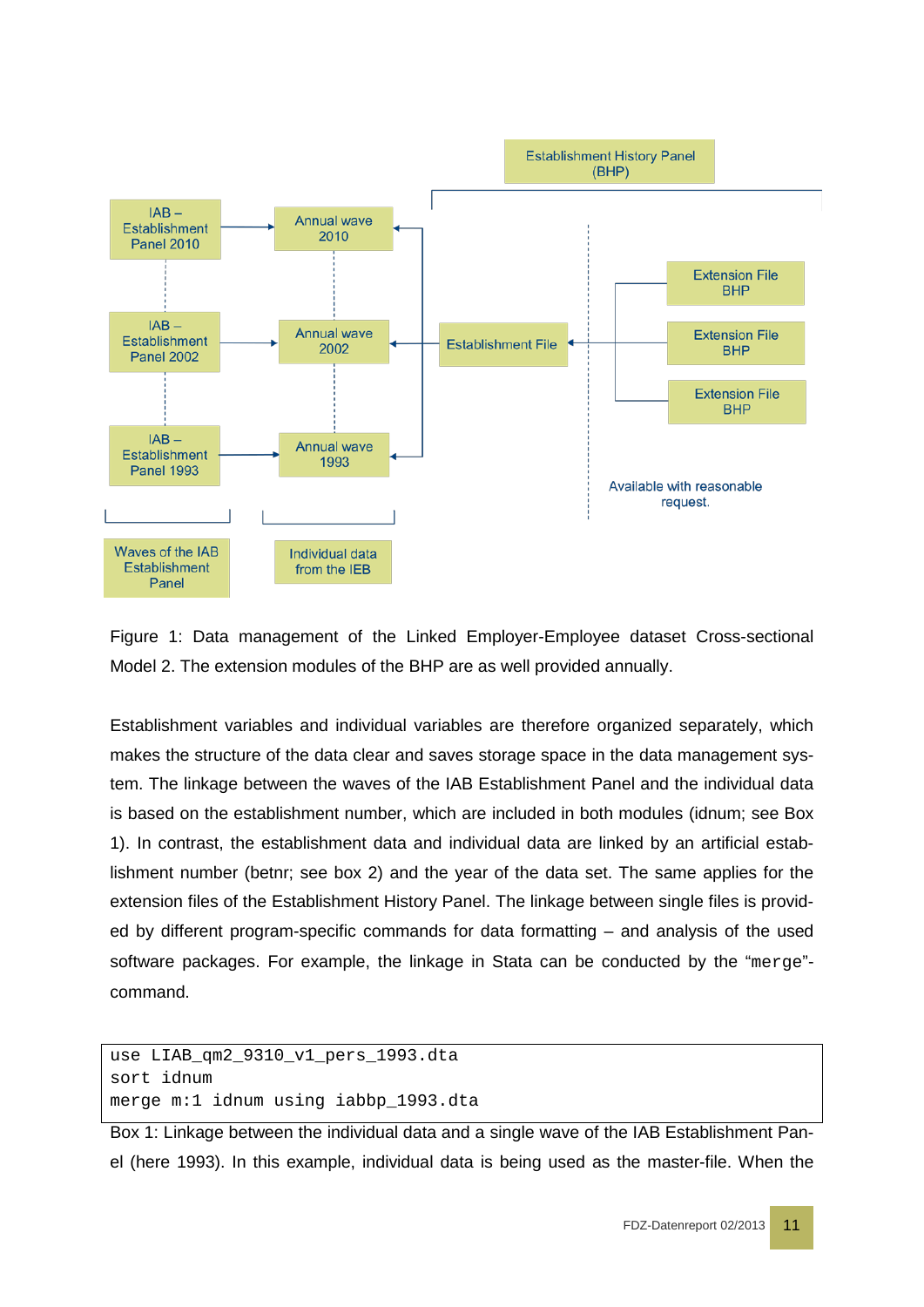wave of the IAB Establishment Panel is being used as the master-file, the merge command has to be adapted.

All sensitive variables listed in the previous section are located in the corresponding files, as long as the files have been requested and approved.

#### <span id="page-11-0"></span>**1.2.3 File name of LIAB QM2 9310**

Waves of the IAB Establishment Panel iabbp\_*jjjj*.dta, *jjjj* = 1993 – 2010

Individual data

LIAB\_qm2\_9310\_v1\_pers\_*jjjj*.dta, *jjjj* = 1993 – 2010

Establishment File

LIAB\_qm2\_9310\_v1\_bhp\_basis\_v1.dta

Extension Files BHP

Stock data

```
LIAB_qm2_9310_v1_bhp_v1_jjjj.dta, jjjj = 1975 – 2010
Employment flows
      LIAB_qm2_9310_v1_bhp_inflow_v1.dta 
      LIAB_qm2_9310_v1_bhp_outflow_v1.dta
Establishment History
      LIAB_qm2_9310_v1_bhp_ein_v1.dta
      LIAB_qm2_9310_v1_bhp_aus_v1.dta
```
#### <span id="page-11-1"></span>**1.3 Developments compared to former versions**

#### *Observation period*

The LIAB QM2 9310 is an update of the LIAB QM2 9308. Therefore, both data sets distinguish between the time periods.

#### *Date setting*

The date variables Start date of split episode (begepi) and End date of split episode (endepi) are not included.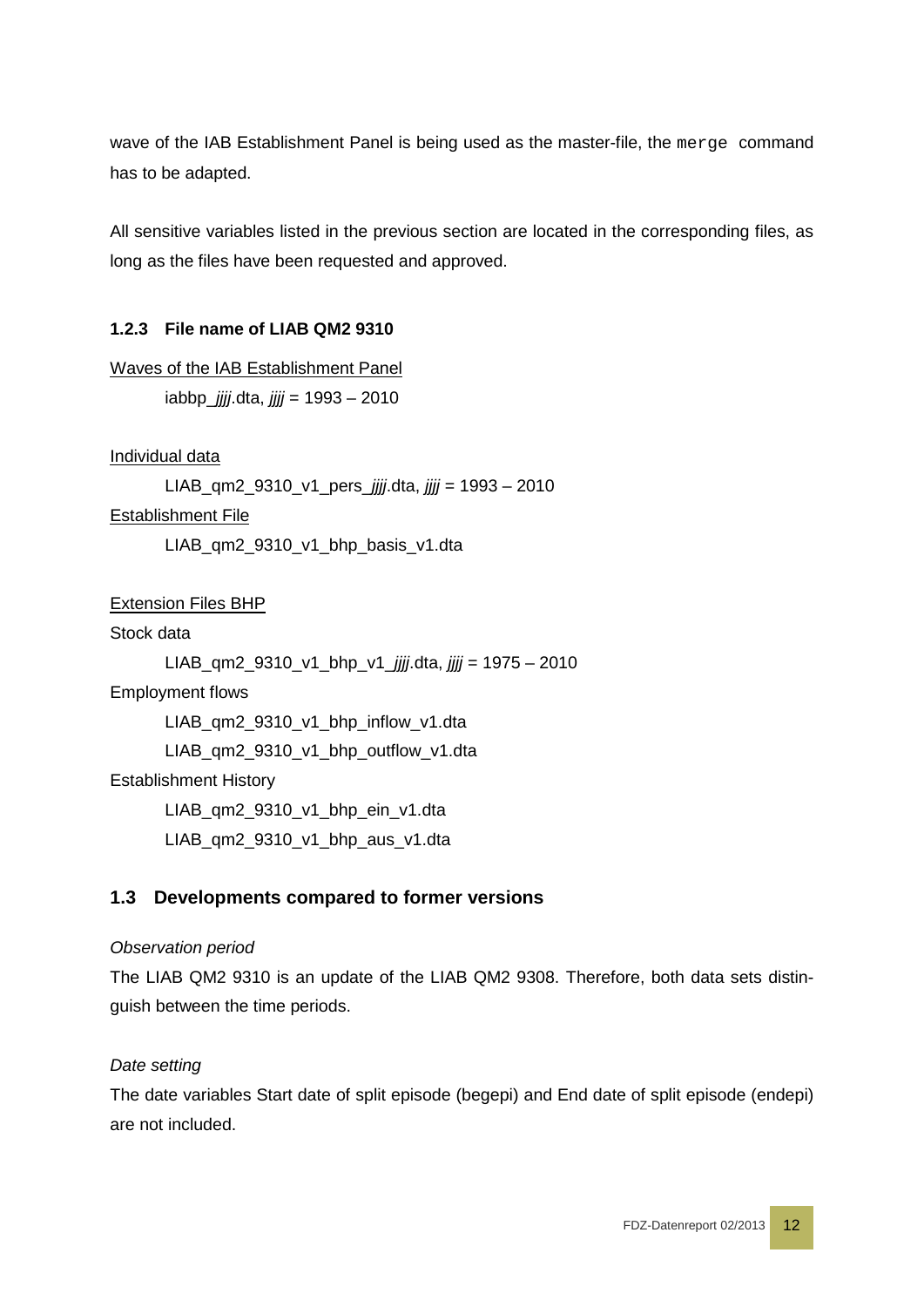# *Episode splitting*

The LIAB QM2 9310 does not contain episode splitting.

#### *Counter per person*

The variable "Observation counter per person" (spell) was generated differently.

#### *Corrected territorial allocation*

In contrast to LIAB QM2 9308, in which only the BeH and LeH sources included the corrected territorial allocation, all locations stated in LIAB QM2 9310 incorporate the territorial allocation as of 31 December 2010.

#### *Characteristics*

In LIAB QM2 9308, the marital status (famst) and number of children (kind) characteristics included only information from the ASU source. These characteristics have now been complemented by information from the XASU, LHG, and XLHG sources.

The characteristics ao aa and ao rd are also filled for the LeH source now.

The "Mobility" (mobil) variable was no longer included in the LIAB QM2 9310, since it was only filled until 2006 due to a change of the notification procedure when looking for a job.

The gesund ein variable was changed for the same reason. The variable "health problems" (gesund\_ein) shows now, if the health status has effects on job placing.

The level1 and level2 variables were no longer included in the LIAB QM2 9310 for data economy reasons.

Additional bibliographical features have been added:

- Number of days in employment (tage\_erw)
- Number of days with benefit receipt 2 (tage\_Ist2)
- Employment status 2, eight days before first day in establishment (estat2\_8tv)
- Number of days in previous job or unemployment (tage\_estat2\_8tv)

#### *SGB II anonymisation*

<span id="page-12-0"></span>A new section referring to SGB II anonymisation was included (see Chapter [3.1.5\)](#page-27-0).

#### **1.4 Outline**

| Current data version           | LIAB Cross-sectional Model 2 1993-2010                                                                                                                      |
|--------------------------------|-------------------------------------------------------------------------------------------------------------------------------------------------------------|
| Type and volume of the<br>data | Information on Individuals related to 30 June from the Integrated<br>Employment Biographies (IEB) of the IAB, linkable to the IAB Es-<br>tablishment Panel. |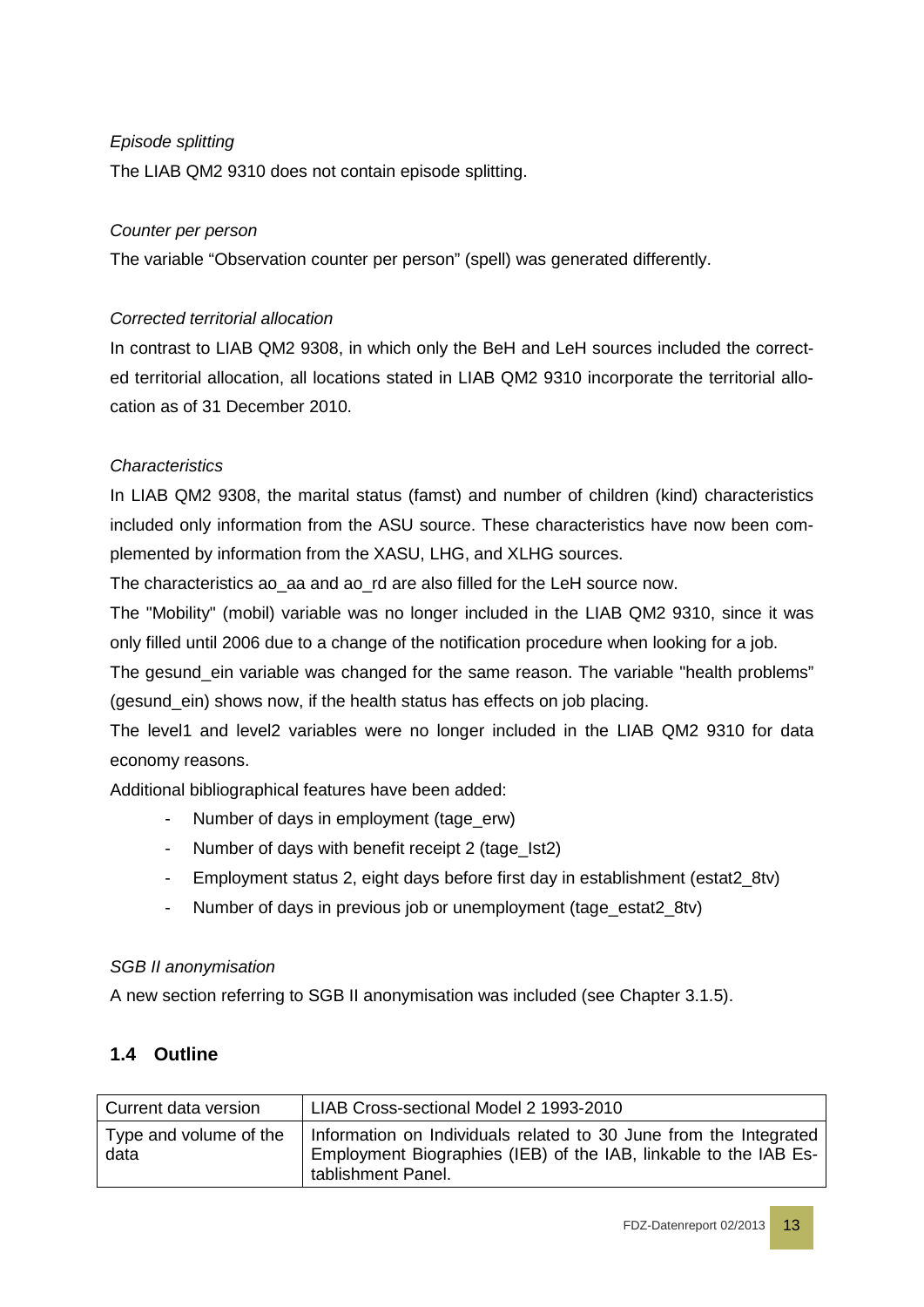| Outline of the contents | Employee History (Beschäftigten-Historik - BeH):                                                                                                                                                                                                                            |
|-------------------------|-----------------------------------------------------------------------------------------------------------------------------------------------------------------------------------------------------------------------------------------------------------------------------|
|                         | Annual notifications and end-of-employment notifications submitted                                                                                                                                                                                                          |
|                         | to the social security agencies for employees covered by social                                                                                                                                                                                                             |
|                         | security and employees in marginal part-time employment.<br>Benefit Recipient History (Leistungsempfänger-                                                                                                                                                                  |
|                         | Historik - LeH):                                                                                                                                                                                                                                                            |
|                         | Information on benefit receipt in accordance with Social Code<br>Book III (SGB III) for recipients of unemployment benefit, unem-<br>ployment assistance and maintenance allowance.                                                                                         |
|                         | Unemployment Benefit II Recipient History drawn from A2LL                                                                                                                                                                                                                   |
|                         | (Leistungs-Historik-Grundsicherung aus A2LL - LHG):                                                                                                                                                                                                                         |
|                         | Data on individuals in receipt of basic social security benefits in<br>accordance with Social Code Book II (SGB II) (cooperation of em-<br>ployment agencies and municipalities (ARGE), separated respon-<br>sibilities for the implementation of SGB II, joint facilities) |
|                         | Unemployment Benefit II Recipient History drawn from XSozi-<br>al-BA-SGB II (XLHG):                                                                                                                                                                                         |
|                         | Data on individuals in receipt of basic social security benefits in<br>accordance with SGB II (authorised municipalities and separated<br>responsibilities)                                                                                                                 |
|                         | Jobseeker History (Arbeitsuchenden-Historik - ASU):                                                                                                                                                                                                                         |
|                         | Information on job search activity                                                                                                                                                                                                                                          |
|                         | Jobseeker History drawn from XSozial-BA-SGB II (XASU):                                                                                                                                                                                                                      |
|                         | Information on job search activity reported via the transmission<br>standard XSozial-BA-SGBII to the BA by authorised municipalities.                                                                                                                                       |
|                         | <b>Sensitive variables:</b>                                                                                                                                                                                                                                                 |
|                         | Nationality (nation)                                                                                                                                                                                                                                                        |
|                         | Health problems (gesund_ein)                                                                                                                                                                                                                                                |
|                         | Severe disability status (schweb)                                                                                                                                                                                                                                           |
|                         | Place of residence: employment agency area (wo_aa)                                                                                                                                                                                                                          |
|                         | Place of residence: district (Kreis) (wo_kreis)                                                                                                                                                                                                                             |
|                         | Place of work: employment agency (ao_aa)                                                                                                                                                                                                                                    |
|                         | Place of work: district (Kreis) (ao_kreis)                                                                                                                                                                                                                                  |
|                         | Economic activity - sub-class of economic activity (five-digit code)<br>$(w93_5)$                                                                                                                                                                                           |
|                         | Economic activity - sub-class of economic activity (five-digit code)<br>$(w03_5)$                                                                                                                                                                                           |
|                         | Economic activity - sub-class of economic activity (five-digit code)<br>$(w08_5)$                                                                                                                                                                                           |
|                         | First appearance of establishment (grd_dat)                                                                                                                                                                                                                                 |
|                         | Last appearance of establishment (Izt_dat)                                                                                                                                                                                                                                  |
|                         | <b>IAB Establishment Panel</b>                                                                                                                                                                                                                                              |
|                         | Information from the annual Establishment Panel with shifting pri-<br>orities.                                                                                                                                                                                              |
|                         |                                                                                                                                                                                                                                                                             |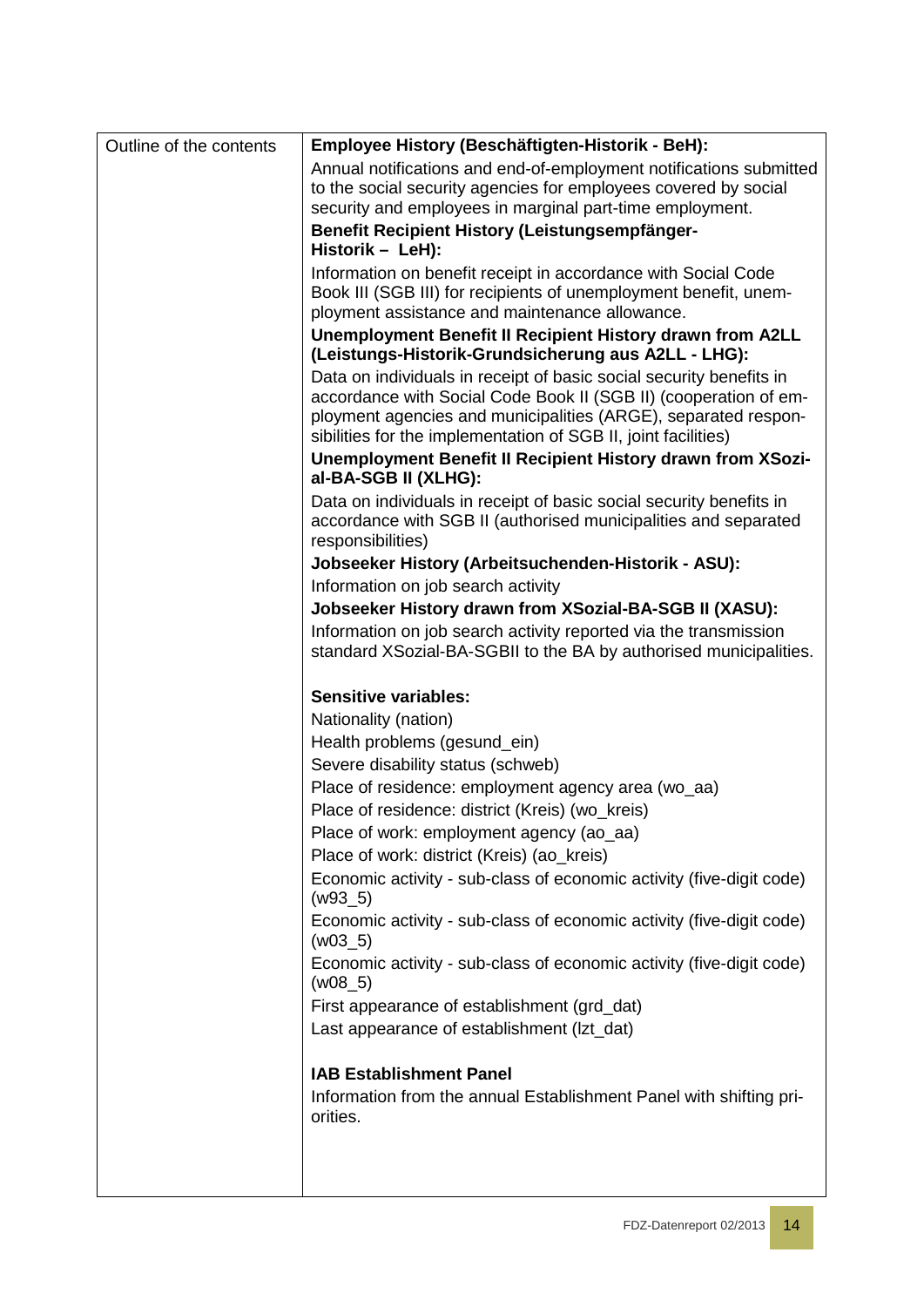|                                      | <b>Sensitive variables:</b>                                                                                                                                         |
|--------------------------------------|---------------------------------------------------------------------------------------------------------------------------------------------------------------------|
|                                      | type of local authority (BIK-Gemeindetyp, since 1998)                                                                                                               |
|                                      | district key number (Kreiskennziffer since 1998)                                                                                                                    |
|                                      | economic activity - sub-class of economic activity (wz93) sub-                                                                                                      |
|                                      | class of economic activity for 2000, 2001, 2003; economic group<br>for 2002                                                                                         |
|                                      | economic activity – sub-class of economic activity (wz03)                                                                                                           |
|                                      | economic activity – sub-class of economic activity (wz08)                                                                                                           |
|                                      |                                                                                                                                                                     |
| Variables with regional<br>relevance | Place of work and place of residence, federal states, districts, re-<br>gional directorates, employment agency areas.                                               |
|                                      | (Some of these variables are not available for all data sources and<br>periods.)                                                                                    |
| Date of territorial alloca-<br>tion  | 31 December 2010                                                                                                                                                    |
| Type of territorial alloca-          | All data sources with corrected territorial allocation                                                                                                              |
| tion                                 | (date: 31 December 2010)                                                                                                                                            |
|                                      | Exception: original territorial allocation for the variable ao_aa in<br>data sources LeH and ASU                                                                    |
| Period covered                       | The period covered depends on the data source.                                                                                                                      |
|                                      | BeH<br>01 January 1975 - 31 December 2010                                                                                                                           |
|                                      | (2008, 2009: 18-month file; 2010: 6-month file)                                                                                                                     |
|                                      | 01 January 1975 - 14 July 2011<br>LeH                                                                                                                               |
|                                      | 01 January 1997 - 14 July 2011<br>ASU                                                                                                                               |
|                                      | 01 January 2005 - 14 July 2011<br>LHG                                                                                                                               |
|                                      | XASU 01 January 2005 - 14 July 2011                                                                                                                                 |
|                                      | XLHG 01 January 2005 - 14 July 2011                                                                                                                                 |
| Update frequency                     | Continuous                                                                                                                                                          |
| Data unit                            | Employees covered by social security (including marginal part-time                                                                                                  |
|                                      | employees from 1999 onwards), benefit recipients, jobseekers                                                                                                        |
| Number of cases                      | Linked establishments: 4.188 to 14.981 per year, 49.844 in total<br>Individuals: 1.629.542 to 2.584.520 per year, 10.314.524 in total                               |
| Corrections - outline                | The LIAB data on individuals are largely taken from the IEB without<br>corrections. Only validation procedures are carried out, e.g. some<br>variables are recoded. |
| Special features - outline           | For the QM2 9310 only data sets are chosen, which enclose the 30<br>June of the respective year. If there are several parallel periodic                             |
|                                      | spells for an individual, the LIAB QM2 contains all spells for the                                                                                                  |
|                                      | respective years which enclose the 30 June. The date variables                                                                                                      |
|                                      | begorig and endorig, therefore, specify the date for the beginning                                                                                                  |
|                                      | and ending of a single spell.                                                                                                                                       |
| File organisation                    | The LIAB data on individuals are stored in one file per year. A file                                                                                                |
|                                      | with establishment information taken from the BHP is stored in                                                                                                      |
|                                      | long format and can be linked to the data on individuals by bethr                                                                                                   |
|                                      | and year.<br>The IAB Establishment Panel files remain unchanged as one file                                                                                         |
|                                      | per wave and can be linked to the data on individuals by idnum.                                                                                                     |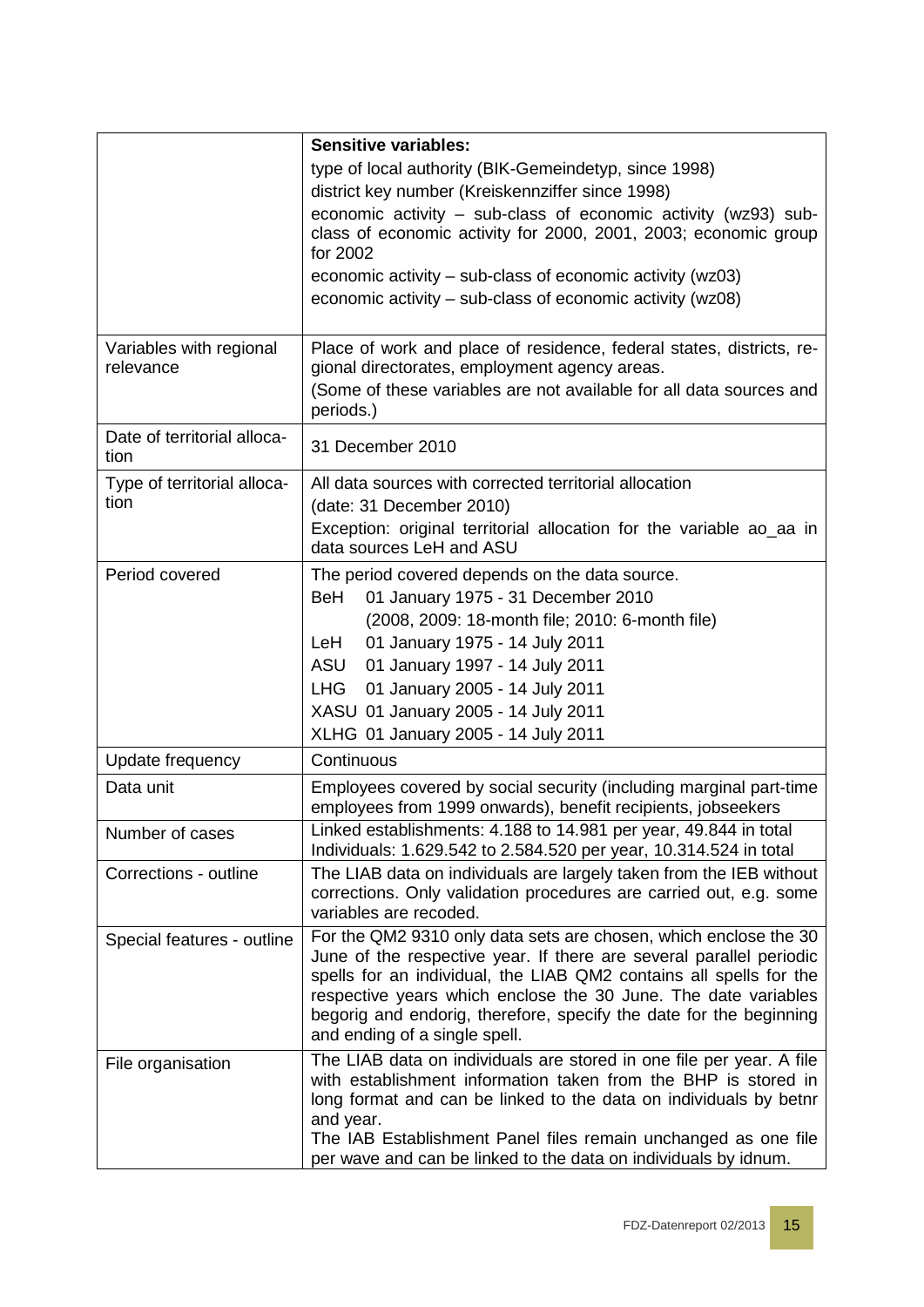| File format and size         | Stata                                                          |
|------------------------------|----------------------------------------------------------------|
|                              | Establishment data:                                            |
|                              | IAB Establishment Panel: about 2 to 10 MB per year             |
|                              | Establishment file: about 65 MB                                |
|                              | Individual data: about 180 to 270 MB per year                  |
| Data access                  | On-site use at the FDZ of the BA at the IAB and subsequent re- |
|                              | mote data access                                               |
| Degree of anonymisa-<br>tion | Weakly anonymous                                               |
| Citation method              | Linked Employer-Employee Data from the IAB, Cross-sectional    |
|                              | Model 2 1993-2010 (LIAB QM2 9310), Nuremberg 2013              |

# <span id="page-15-0"></span>**1.5 List of Variables**

The overview of variables lists the variable names and the longer descriptions of the variables. It also shows which variables are available for which data sources:

| Variable is available for the data source.<br>Degree of completeness always $> 0.85$ .                                                       |
|----------------------------------------------------------------------------------------------------------------------------------------------|
| Variable is available for the data source.<br>Lower or varying degree of completeness, see description of var-<br>iable and frequency count. |
| Variable is not available for this data source.<br>Degree of completeness always $< 0.05$ .                                                  |

Example: the school-leaving qualification is only available for ASU and XASU observations; the observations of the other data sources contain ".n" in this variable. Another characteristic is that some variables have different contents depending on the data source. For instance, for BeH observations the employment status variable contains the person group of the employment notification procedure, for LeH observations it contains the type of benefit, for LHG and XLHG observations it contains the SGB II status and for ASU and XASU observations the job search status. These differences are not immediately obvious from the variable name for every variable.

| <b>List of variables</b>                | ule     | e  |  |  | Mod   Pag   BeH   LeH   LHG   XLH   ASU   XAS |  |
|-----------------------------------------|---------|----|--|--|-----------------------------------------------|--|
| <b>Identifiers</b>                      |         | 35 |  |  |                                               |  |
| Artificial individual ID (persnr)       |         | 35 |  |  |                                               |  |
| Artificial establishment number (betnr) | $\star$ | 35 |  |  |                                               |  |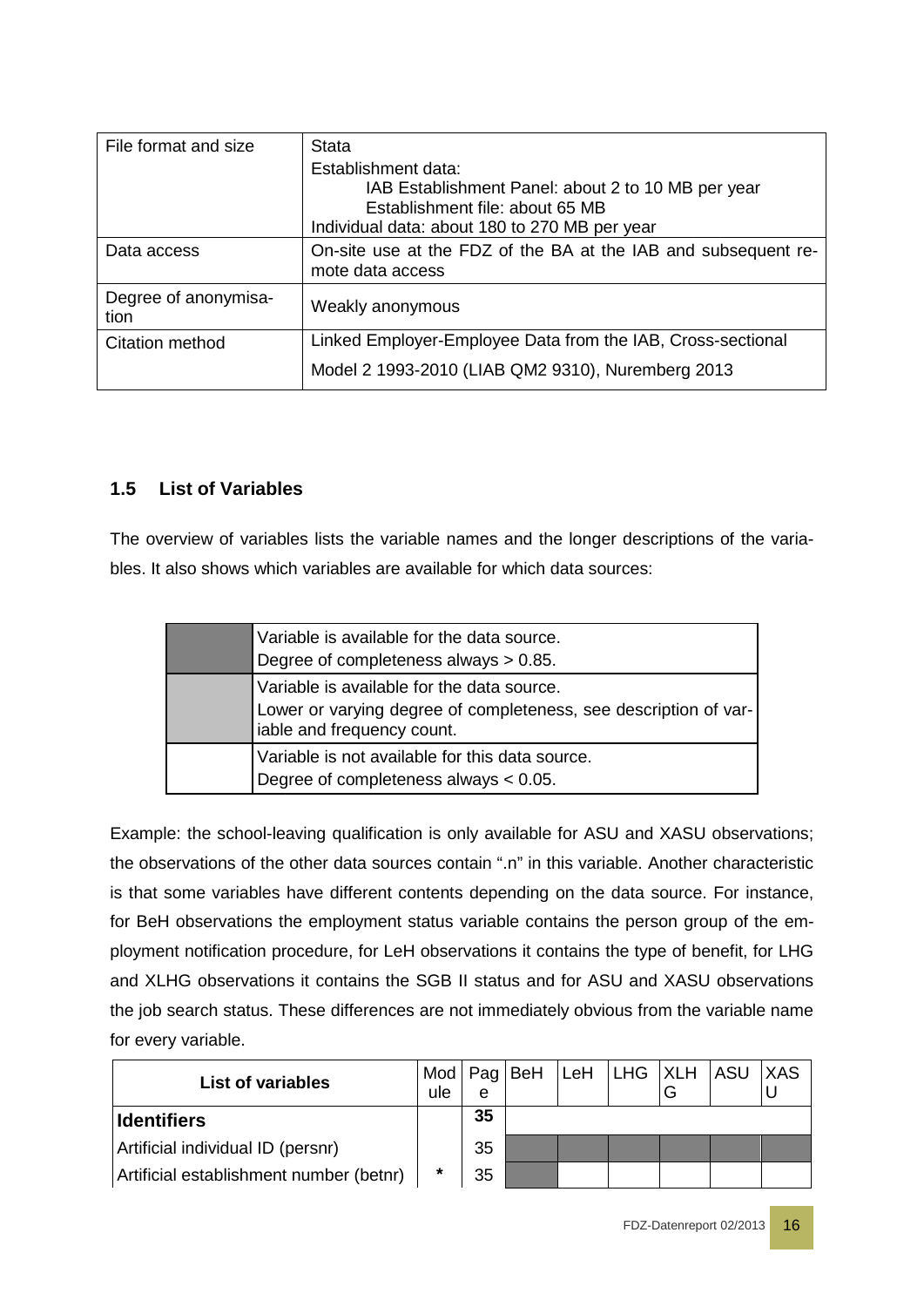| <b>List of variables</b>                                                                                                                                           | Mod<br>ule | Pag<br>e | <b>BeH</b> | LeH | <b>LHG</b> | <b>XLH</b><br>G | <b>ASU</b> | <b>XAS</b><br>U |
|--------------------------------------------------------------------------------------------------------------------------------------------------------------------|------------|----------|------------|-----|------------|-----------------|------------|-----------------|
| Establishment-ID acc. to Survey (id-<br>num)                                                                                                                       |            | 36       |            |     |            |                 |            |                 |
| <b>Period of validity</b>                                                                                                                                          |            | 37       |            |     |            |                 |            |                 |
| Original start date of observation (be-<br>gorig)                                                                                                                  |            | 37       |            |     |            |                 |            |                 |
| Original end date of observation (en-<br>dorig)                                                                                                                    |            | 37       |            |     |            |                 |            |                 |
| <b>Personal information</b>                                                                                                                                        |            | 38       |            |     |            |                 |            |                 |
| Gender (frau)                                                                                                                                                      |            | 38       |            |     |            |                 |            |                 |
| Year of birth (gebjahr)                                                                                                                                            |            | 38       |            |     |            |                 |            |                 |
| Nationality (nation)                                                                                                                                               |            | 38       |            |     |            |                 |            |                 |
| Nationality, aggregated (nation_gr)                                                                                                                                |            | 38       |            |     |            |                 |            |                 |
| Marital status (famst)                                                                                                                                             |            | 39       |            |     |            |                 |            |                 |
| Number of children (kind)                                                                                                                                          |            | 39       |            |     |            |                 |            |                 |
| School education and vocational train-<br>ing (bild)                                                                                                               |            | 40       |            |     |            |                 |            |                 |
| School-leaving qualification (schbild)                                                                                                                             |            | 42       |            |     |            |                 |            |                 |
| Skills level (quali)                                                                                                                                               |            | 42       |            |     |            |                 |            |                 |
| Severe disability status (schweb)                                                                                                                                  |            | 42       |            |     |            |                 |            |                 |
| Health problems (gesund_ein)                                                                                                                                       |            | 43       |            |     |            |                 |            |                 |
| Information on employment, benefit<br>receipt and job search                                                                                                       |            | 43       |            |     |            |                 |            |                 |
| Reason for notification / reason for end<br>of benefit receipt / reason for discon-<br>tinuation of unemployment benefit II /<br>reason for deregistration (grund) |            | 43       |            |     |            |                 |            |                 |
| Daily wage, daily benefit rate (tentgelt)                                                                                                                          |            | 45       |            |     |            |                 |            |                 |
| Transition zone (gleitz)                                                                                                                                           |            | 46       |            |     |            |                 |            |                 |
| Occupation - activity performed / last<br>activity (beruf)                                                                                                         |            | 46       |            |     |            |                 |            |                 |
| Occupational status and working hours<br>(stib)                                                                                                                    |            | 47       |            |     |            |                 |            |                 |
| Employment status (erwstat)                                                                                                                                        |            | 48       |            |     |            |                 |            |                 |
| Employment status prior to job search<br>(estatvor)                                                                                                                |            | 49       |            |     |            |                 |            |                 |
| Type of benefit (lart)                                                                                                                                             |            | 49       |            |     |            |                 |            |                 |
| BA Client group (kundengr)                                                                                                                                         |            | 50       |            |     |            |                 |            |                 |
| Type of termination of last job<br>(art_kuend)                                                                                                                     |            | 50       |            |     |            |                 |            |                 |
| Desired working hours of the job<br>sought (arbzeit)                                                                                                               |            | 50       |            |     |            |                 |            |                 |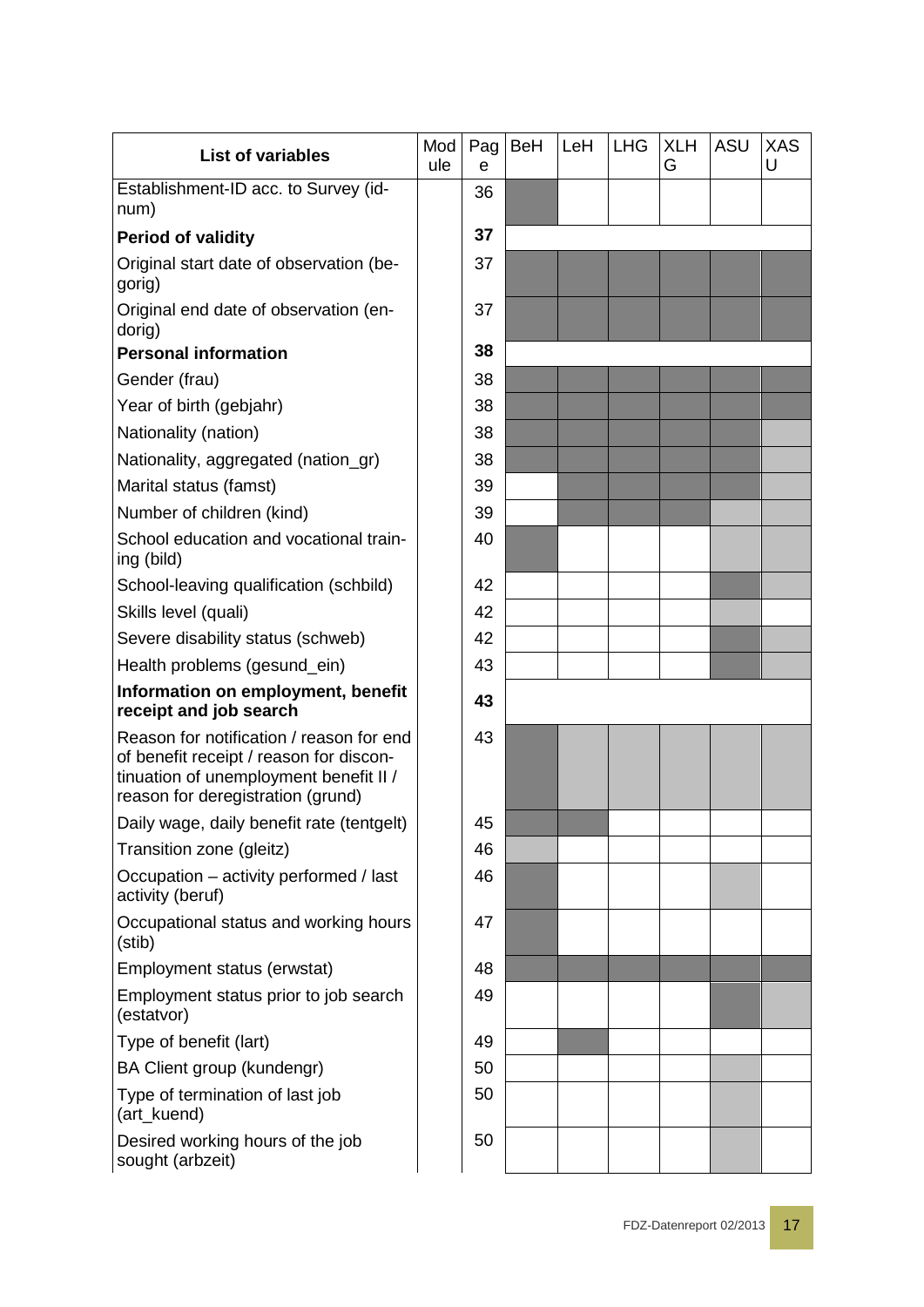| <b>List of variables</b>                                                                         | Mod<br>ule | Pag<br>e | <b>BeH</b> | LeH | <b>LHG</b> | <b>XLH</b><br>G | ASU | <b>XAS</b><br>U |
|--------------------------------------------------------------------------------------------------|------------|----------|------------|-----|------------|-----------------|-----|-----------------|
| Duration of remaining entitlement to<br>unemployment benefit<br>(restanspruch)                   |            | 51       |            |     |            |                 |     |                 |
| Type of institution (traeger)                                                                    |            | 51       |            |     |            |                 |     |                 |
| <b>Establishment variables</b>                                                                   |            | 52       |            |     |            |                 |     |                 |
| Economic activity 73 (w73_3)                                                                     | *          | 52       |            |     |            |                 |     |                 |
| Economic activity 93, 5-digit code<br>$(w93_5)$                                                  | *          | 52       |            |     |            |                 |     |                 |
| Economic activity 93, 3-digit code<br>$(w93_3)$                                                  | *          | 53       |            |     |            |                 |     |                 |
| Economic activity 03, 5-digit code<br>$(w03_5)$                                                  | *          | 53       |            |     |            |                 |     |                 |
| Economic activity 03, 3-digit code<br>$(w03_3)$                                                  | $\star$    | 54       |            |     |            |                 |     |                 |
| Economic activity 08, 5-digit code<br>$(w08_5)$                                                  | $\star$    | 54       |            |     |            |                 |     |                 |
| Economic activity 08, 3-digit code<br>$(w08_3)$                                                  | $\star$    | 55       |            |     |            |                 |     |                 |
| Economic activity 73 generated -<br>completed by extrapolation / imputa-<br>tion ( $w73_3_9$ en) | $^\star$   | 55       |            |     |            |                 |     |                 |
| Economic activity 73 generated - type<br>of completion (group_w73_3)                             | *          | 56       |            |     |            |                 |     |                 |
| Economic activity 93 generated -<br>completed by extrapolation / imputa-<br>tion ( $w93_3_$ gen) | $\star$    | 56       |            |     |            |                 |     |                 |
| Economic activity 93 generated - type<br>of completion (group_w93_3)                             | *          | 56       |            |     |            |                 |     |                 |
| Year of first appearance of establish-<br>ment number (grd_jahr)                                 | *          | 57       |            |     |            |                 |     |                 |
| First appearance of establishment<br>number (grd_dat)                                            |            | 57       |            |     |            |                 |     |                 |
| Year of last appearance of establish-<br>ment number (Izt_jahr)                                  | $\star$    | 58       |            |     |            |                 |     |                 |
| Last appearance of establishment<br>number (Izt_dat)                                             |            | 58       |            |     |            |                 |     |                 |
| Total number of employees (az_ges)                                                               | *          | 58       |            |     |            |                 |     |                 |
| Number of full-time employees<br>(az_ges_vz)                                                     | *          | 59       |            |     |            |                 |     |                 |
| Number of employees in marginal part-<br>time employment (az_gf)                                 | *          | 59       |            |     |            |                 |     |                 |
| Median gross wage of all full-time em-<br>ployees (te_med)                                       | *          | 59       |            |     |            |                 |     |                 |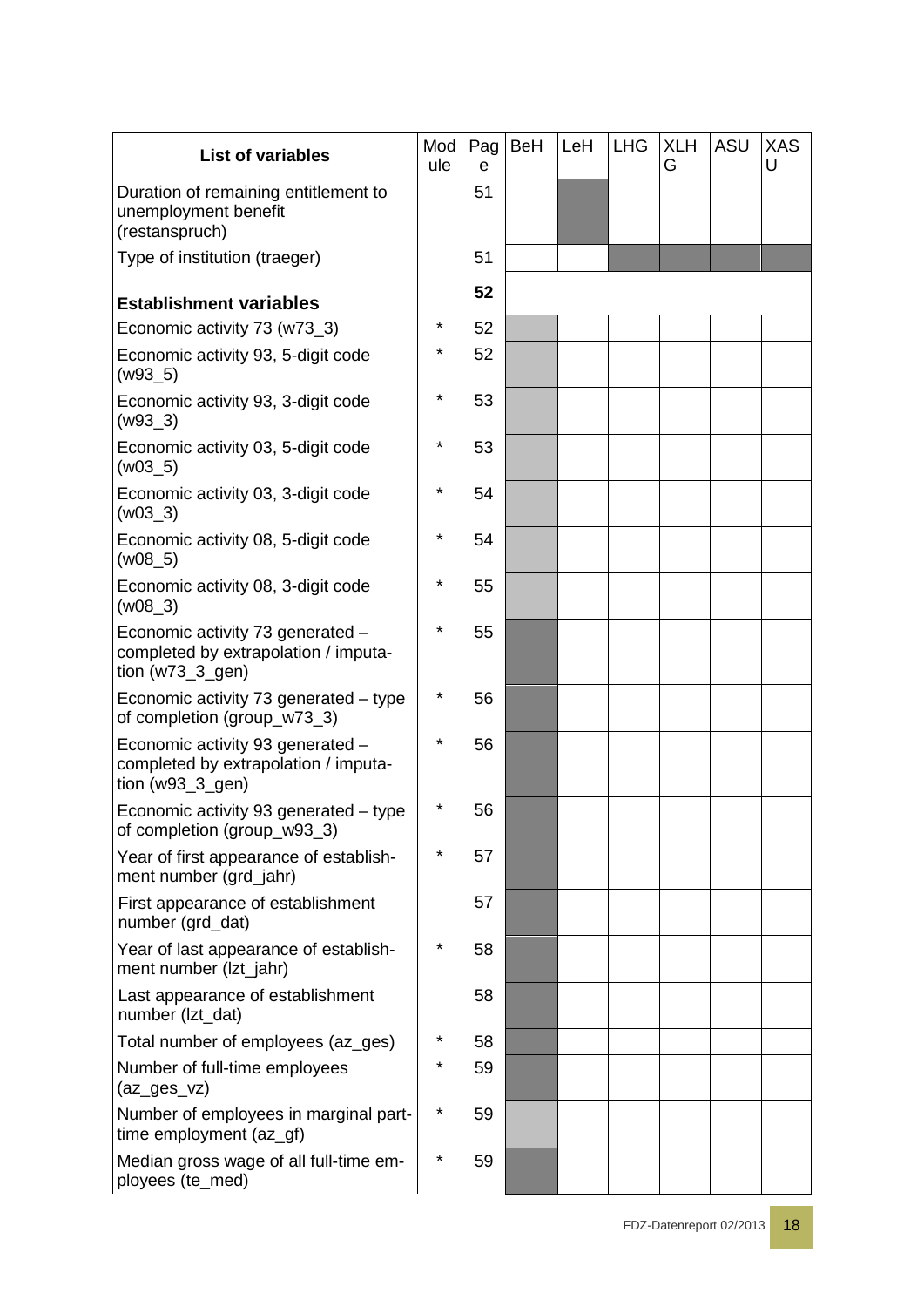| <b>List of variables</b>                                         | Mod<br>ule | Pag<br>e | <b>BeH</b> | LeH | <b>LHG</b> | <b>XLH</b><br>G | ASU | <b>XAS</b><br>U |
|------------------------------------------------------------------|------------|----------|------------|-----|------------|-----------------|-----|-----------------|
| <b>Location data</b>                                             |            | 60       |            |     |            |                 |     |                 |
| Place of residence: district (Kreis)<br>(wo_kreis)               |            | 60       |            |     |            |                 |     |                 |
| Place of residence: employment agen-<br>cy (wo_aa)               |            | 61       |            |     |            |                 |     |                 |
| Place of residence: regional directorate<br>$(wo_r d)$           |            | 61       |            |     |            |                 |     |                 |
| Place of residence: federal state (Bun-<br>desland) (wo_bula)    |            | 62       |            |     |            |                 |     |                 |
| Place of work: district (Kreis)<br>(ao_kreis)                    | $\star$    | 62       |            |     |            |                 |     |                 |
| Place of work: employment agency<br>(ao_aa)                      |            | 63       |            |     |            |                 |     |                 |
| Place of work: regional directorate<br>(ao_rd)                   |            | 63       |            |     |            |                 |     |                 |
| Place of work: federal state (Bun-<br>desland) (ao_bula)         | $\star$    | 64       |            |     |            |                 |     |                 |
| <b>Generated technical variables</b>                             |            | 64       |            |     |            |                 |     |                 |
| Source of observation (quelle)                                   |            | 64       |            |     |            |                 |     |                 |
| Observation counter per person (spell)                           |            | 64       |            |     |            |                 |     |                 |
| Year (jahr)                                                      | $\star$    | 64       |            |     |            |                 |     |                 |
| Status of establishment number<br>(betr_st)                      |            | 65       |            |     |            |                 |     |                 |
| <b>Generated biographical variables</b>                          |            | 66       |            |     |            |                 |     |                 |
| First day in establishment (ein_bet)                             |            | 66       |            |     |            |                 |     |                 |
| First day in employment (ein_erw)                                |            |          |            |     |            |                 |     |                 |
| Number of days in employment<br>(tage_erw)                       |            | 66       |            |     |            |                 |     |                 |
| First day in establishment (ein_bet)                             |            | 66       |            |     |            |                 |     |                 |
| Number of days in establishment<br>(tage_bet)                    |            | 67       |            |     |            |                 |     |                 |
| First day in job (ein_job)                                       |            | 68       |            |     |            |                 |     |                 |
| Number of days in job (tage_job)                                 |            | 68       |            |     |            |                 |     |                 |
| Number of benefit receipts (anz_lst)                             |            | 69       |            |     |            |                 |     |                 |
| Number of days with benefit receipt<br>(tage_lst)                |            | 69       |            |     |            |                 |     |                 |
| Number of days with benefit receipt 2<br>(tage_lst2)             |            | 70       |            |     |            |                 |     |                 |
| Daily wage 8 days before first day in<br>establishment (lohn8tv) |            | 70       |            |     |            |                 |     |                 |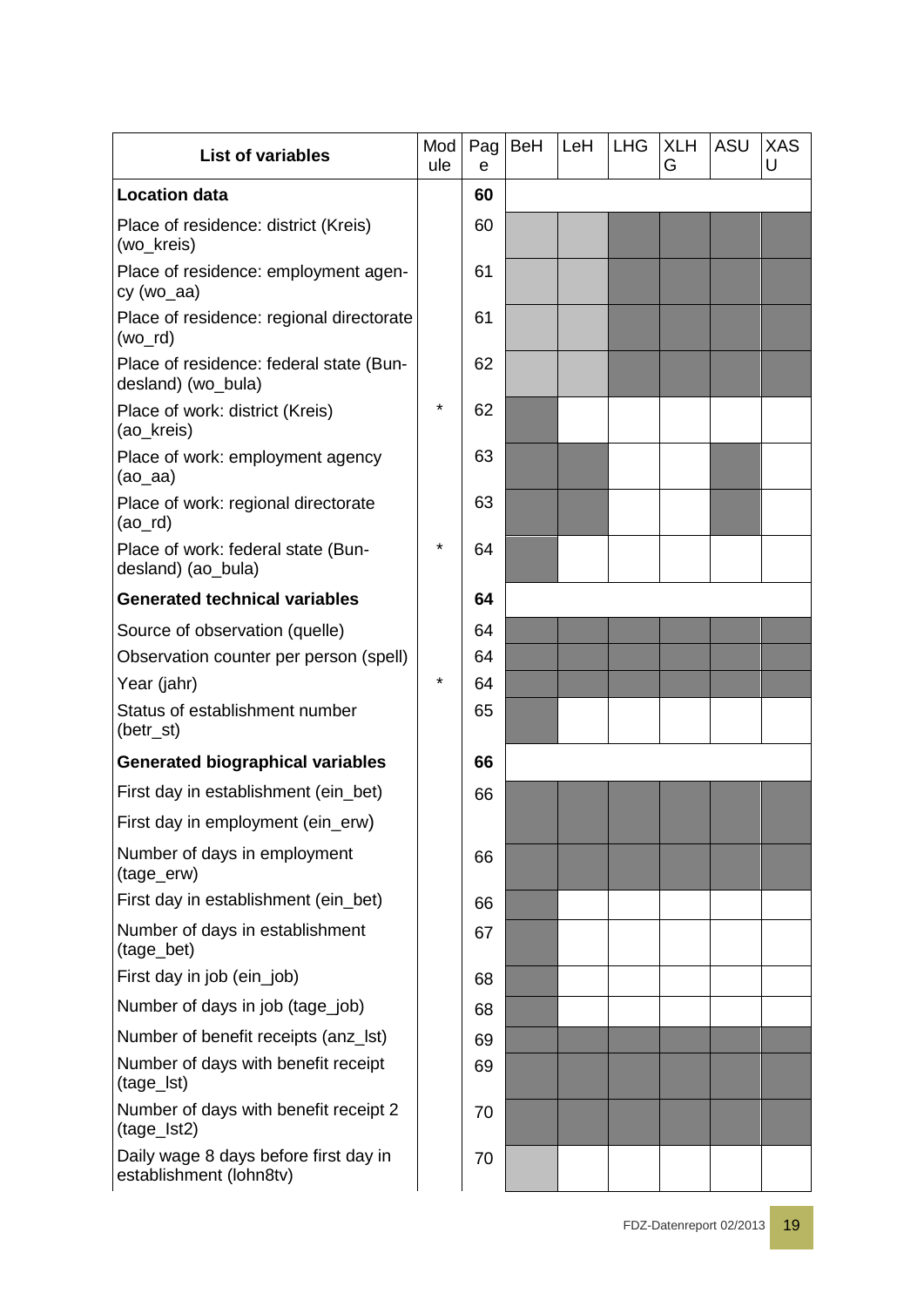| <b>List of variables</b>                                                               | Mod<br>ule | Pag<br>e | <b>BeH</b> | LeH | <b>LHG</b> | <b>XLH</b><br>G | ASU | XAS |
|----------------------------------------------------------------------------------------|------------|----------|------------|-----|------------|-----------------|-----|-----|
| Employment status 8 days before first<br>day in establishment (estat8tv)               |            | 71       |            |     |            |                 |     |     |
| Employment status 2, eight days be-<br>fore first day in establishment<br>(estat2 8tv) |            | 72       |            |     |            |                 |     |     |
| Number of days in previous job or un-<br>employment (tage_estat2_8tv)                  |            | 72       |            |     |            |                 |     |     |
| Employment status 5 years after refer-<br>ence day (estat5jn)                          |            | 72       |            |     |            |                 |     |     |
| Daily wage 5 years after reference day<br>(lohn5jn)                                    |            | 73       |            |     |            |                 |     |     |

# <span id="page-19-0"></span>**1.6 Volume structure**

| Year | <b>Establishments</b><br>with an interview<br>in the IAB Estab-<br>lishment Panel | Establishments<br>with an interview<br>in the IAB Estab-<br>lishment Panel<br>and a linkage to<br>individual data | Individuals | Establishments in<br>LIAB QM2 9310 in<br>total |
|------|-----------------------------------------------------------------------------------|-------------------------------------------------------------------------------------------------------------------|-------------|------------------------------------------------|
| 1993 | 4.265                                                                             | 4.188                                                                                                             | 2.584.520   | 10.799                                         |
| 1994 | 4.154                                                                             | 4.041                                                                                                             | 2.223.969   | 9.319                                          |
| 1995 | 4.114                                                                             | 3.933                                                                                                             | 1.884.613   | 9.027                                          |
| 1996 | 8.604                                                                             | 8.292                                                                                                             | 2.472.655   | 13.653                                         |
| 1997 | 8.917                                                                             | 8.385                                                                                                             | 2.121.198   | 13.060                                         |
| 1998 | 9.334                                                                             | 8.787                                                                                                             | 2.080.365   | 13.812                                         |
| 1999 | 9.915                                                                             | 9.433                                                                                                             | 2.019.226   | 54.186                                         |
| 2000 | 14.083                                                                            | 13.462                                                                                                            | 2.343.871   | 69.521                                         |
| 2001 | 15.782                                                                            | 14.981                                                                                                            | 2.536.580   | 73.631                                         |
| 2002 | 15.682                                                                            | 14.698                                                                                                            | 2.396.953   | 67.205                                         |
| 2003 | 16.165                                                                            | 15.061                                                                                                            | 2.184.739   | 74.223                                         |
| 2004 | 16.063                                                                            | 14.832                                                                                                            | 2.385.792   | 98.758                                         |
| 2005 | 16.280                                                                            | 14.870                                                                                                            | 2.397.092   | 105.479                                        |
| 2006 | 15.976                                                                            | 14.461                                                                                                            | 2.229.718   | 104.281                                        |
| 2007 | 16.181                                                                            | 14.590                                                                                                            | 2.017.155   | 101.294                                        |
| 2008 | 16.058                                                                            | 14.364                                                                                                            | 1.960.825   | 101.965                                        |
| 2009 | 16.145                                                                            | 14.390                                                                                                            | 1.908.602   | 104.785                                        |
| 2010 | 16.296                                                                            | 14.359                                                                                                            | 1.629.542   | 92.009                                         |

Table 1: Volume structure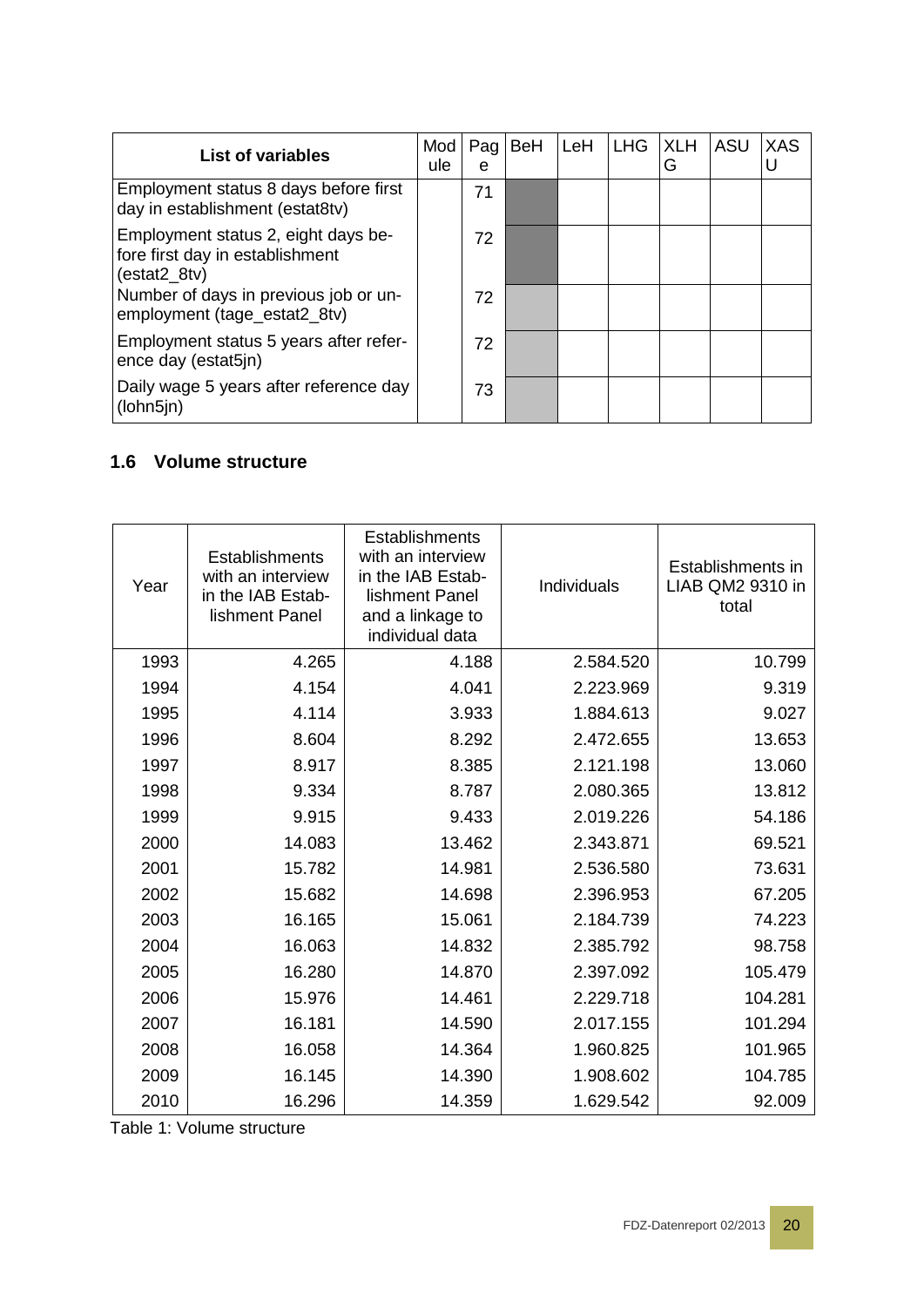The first column shows the number of establishments with valid interviews in the IAB Estab-lishment Panel, which means that the wave code<sup>[1](#page-20-1)</sup> takes on the specification A, B, C, D, E or G. Not all of the surveyed establishments can be linked to the individual data. The number of establishments, which can be linked to the individual data, is listed in the second column. The number of individuals per year is presented in the third column. It should be taken into account that the number of data lines in the individual data is higher than the explicit number of individuals. Parallel employment contracts, benefit receipt and job search are documented respectively in one data line. The last column refers to the number of different artificial establishment numbers in the individual data. Due to parallel employment in Non-IAB-Establishment-Panel-firms these numbers are much higher than the numbers in the second and third column. It is apparent that the number of establishments has quadrupled whereas the number of employees remained on the same level. This is caused by a decline in the share of large establishments in the IAB Establishment Panel.

# <span id="page-20-0"></span>**2 Data sources**

The administrative individual data were drawn from the Integrated Employment Biographies (IEB) of the IAB. They unite data from five different data sources, each of which may contain information from different administrative procedures.

<span id="page-20-1"></span> $<sup>1</sup>$  See Fischer et al. (2008), page 29f.</sup>  $\overline{a}$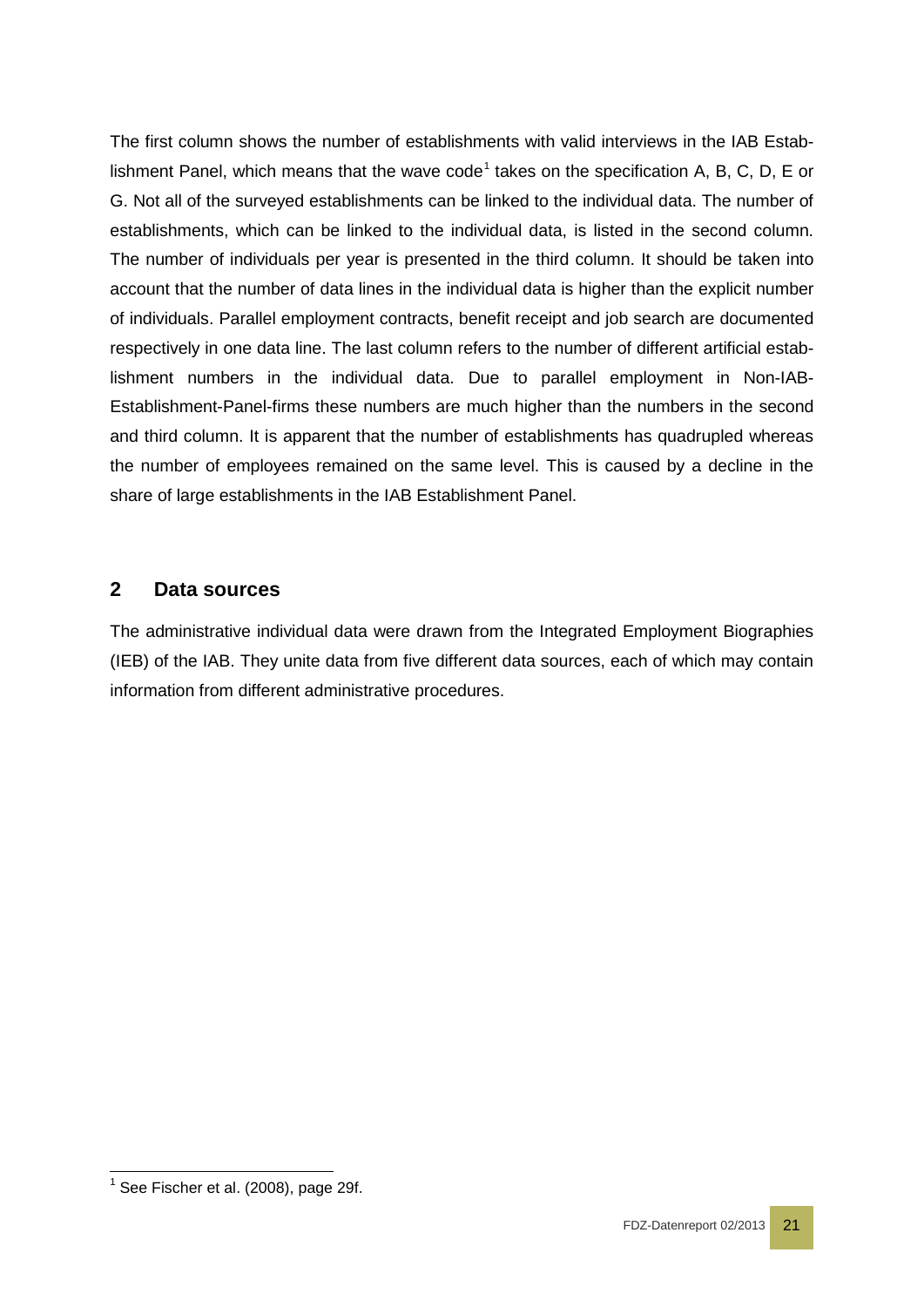

Figure 2: Data sources of the IEB

Observations from all of the data sources shown, with the exception of participation in employment and training measures (MTH), are incorporated from the IEB.

#### <span id="page-21-0"></span>**2.1 Employee History (BeH)**

The source of data regarding employment is the Employment History (Beschäftigten-Historik - BeH) of the IAB. The data basis is the integrated notification procedure for health, pension and unemployment insurance, which came into effect as of 01 January 1973 (and was extended to cover Eastern Germany as of 01 January 1991) and is known by the abbreviation DEÜV (previously DEVO / DÜVO) (for further details see: Bender et al. 1996, p. 4 et seq.; Wermter /Cramer 1988). Under this procedure employers are required to submit notifications to the responsible social security agencies concerning all of their employees covered by social security at least once a year. The BeH covers all white- and blue-collar workers as well as apprentices as long as they are not exempt from social security contributions. This means that civil servants, self-employed persons and regular students (see Cramer 1985) are in principle not recorded in the BeH. Since the notification procedure was changed on 01 January 1999, employees in marginal part-time employment and unpaid family workers have also been recorded (not contained in the data until 01 April 1999). The data are recorded by the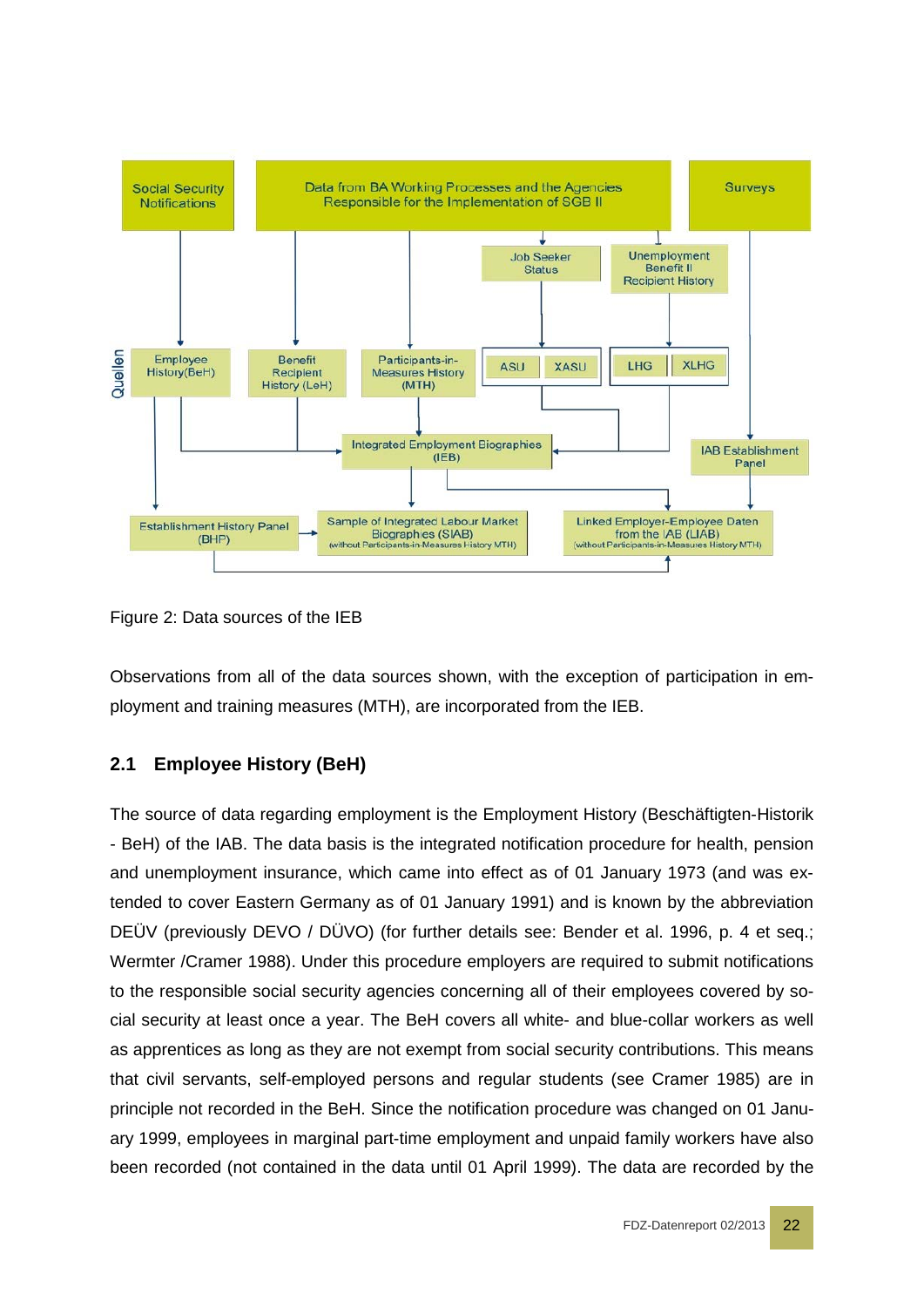health insurance companies, collected and edited by the Federal Employment Agency (BA) and subsequently integrated into the History File by the IAB.

The administrative individual data are supplemented with establishment data (basic establishment data and BHP extension file). They are taken from the Establishment History Panel (Betriebs-Historik-Panel - BHP), which is also based on the BeH.

When linking individual data with establishment data it has to be taken into account that the variables in the Basis Establishment File as well as in the BHP Extension Files are aggregated on 30 June of a year. Unlike the data on individuals, the establishment variables are therefore not spell data but are only valid on 30 June precisely each year.<sup>[2](#page-22-1)</sup>

The Establishment File is linked with the Individual File via the programme-specific commands of the software packages used for preparing and analysing the data. In Stata, for instance, the two files can be linked using the "merge" command in connection with the relevant paths (see Box 2).

```
use LIAB_qm2_9310_v1_pers_1993.dta
gen jahr = year(begorig)
sort betnr jahr
merge m:1 betnr jahr using LIAB_9310_v1_bhp_basis_v1_1993.dta
```
Box 2: Example code for Stata12 and the year 1993

# <span id="page-22-0"></span>**2.2 Benefit Recipient History (LeH)**

The Benefit Recipient History (Leistungsempfänger-Historik - LeH) of the IAB covers periods during which individuals receive earnings replacement benefits from the Federal Employment Agency. The benefits comprise unemployment benefit, unemployment assistance and maintenance allowance, in other words not benefits under the sphere of Social Code Book II (e.g. unemployment benefit II). Since the entitlement to receive benefits depends on meeting certain legal requirements, unemployment periods in which the requirements are not met (e.g. no entitlement for receipt of benefits in case of unemployment assistance, or noncompletion of the qualifying period for unemployment benefit) are not reported in the Benefit Recipient History.

<span id="page-22-1"></span><sup>2</sup> An extreme example: an employment notification exists from 01 January 2006 to 30 May 2006; the establishment goes bankrupt in June 2006. There is then no information about this establishment in the BHP for 2006.  $\overline{a}$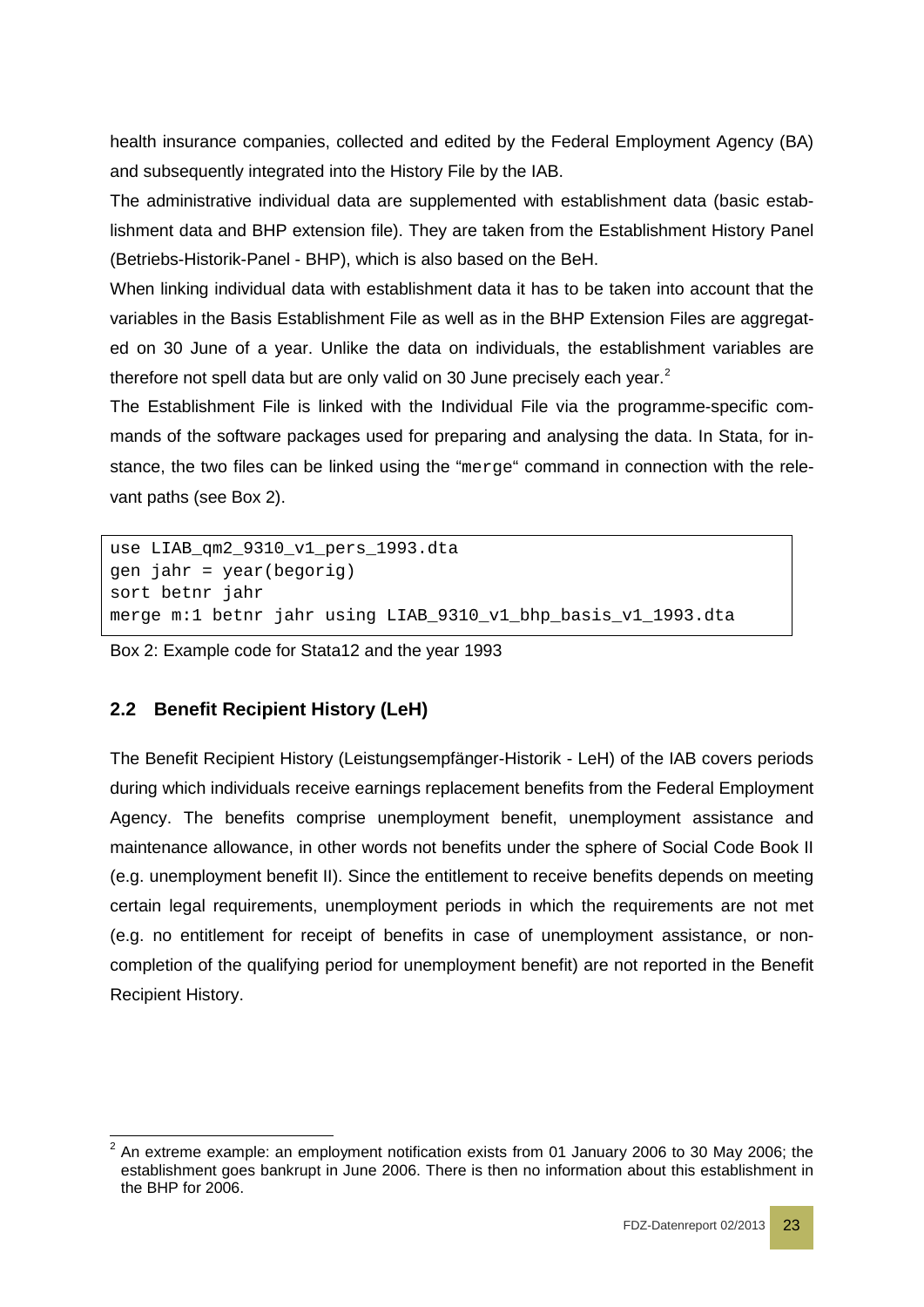# <span id="page-23-0"></span>**2.3 Unemployment Benefit II Recipient History (LHG / XLHG)**

The Unemployment Benefit II Recipient Histories (Leistungshistoriken Grundsicherung LHG / XLHG) contain the receipt of benefits in accordance with Social Code Book II (SGB II). This covers both basic social security benefits (e.g. unemployment benefit II) and supplements to unemployment benefit or additional benefits. Unlike the benefits in the sphere of Social Code Book III, the BA is no longer necessarily the sole institution responsible for administering the benefits. The data therefore distinguish between the three possible types of institution responsible for implementing SGB II:

- Joint facilities (Gemeinsame Einrichtungen) / Cooperation of employment agencies and municipalities (Arbeitsgemeinschaften – ARGE, until the end of 2010) in which the BA and the municipality deal with tasks jointly,
- − Separated responsibilities (getrennte Trägerschaft) (until the end of 2011) the tasks continue to be divided between the BA and the municipality<sup>[3](#page-23-1)</sup> –,
- − Authorised municipalities which are also called opting local authorities or opting municipalities according to the initial experimental clause of Section 6a here the local authority is responsible for all tasks in the sphere of SGB II.

The data of the "Unemployment Benefit II Recipient History drawn from A2LL" (LHG) come from the BA administrative procedure A2LL, whilst the "Unemployment Benefit II Recipient History drawn from XLHG-BA-SGB II" (XLHG) records data which was reported in accordance with the transmission standard X-Sozial-BA-SBG II.

As a rule, A2LL is used until 2010 in all ARGE cooperation projects, and from 2011 onwards in joint facilities, whilst the standard X-Sozial-BA-SBG II is used by the authorised municipalities. Both of the procedures are used by municipalities with separated responsibilities.

An important difference compared with the LeH is that the amount of benefits received is not determined at the level of the individual but at the level of the benefit community (Be-darfsgemeinschaft<sup>[4](#page-23-2)</sup>). It is not possible, however, to link individuals with benefit receipt under

<span id="page-23-1"></span> $3$  The municipality pays the costs for housing and heating (Section 22 SGB II) and additional one-off benefit payments to cover extra costs (Section 23 (3) SGB II) and the additional benefits to support integration in accordance with Section 16 (2) Clause 2 No. 1 - 4 SGB II. The BA, on the other hand, covers the costs for regular benefits, social insurance contributions and integration benefits (SGB III and SGB II) and specific benefits excluding the additional benefits to support integration cited above.  $\overline{a}$ 

<span id="page-23-2"></span><sup>&</sup>lt;sup>4</sup> A so-called 'Bedarfsgemeinschaft', or 'benefit community', includes all individuals in a household who receive benefits jointly (i.e. as a joint payment). In the majority of cases, the 'benefit community' and the household will be the same, which in particular applies in the case of (married or unmarried) couples and parents with children under the age of 25. However, under specific circumstances the 'benefit community' might not include all household members, or a household in which everybody receives benefit payments might be made up of more than one 'benefit community'. An example of the former is if a grown-up child lives with his/her parents and earns just enough to make his/her own liv-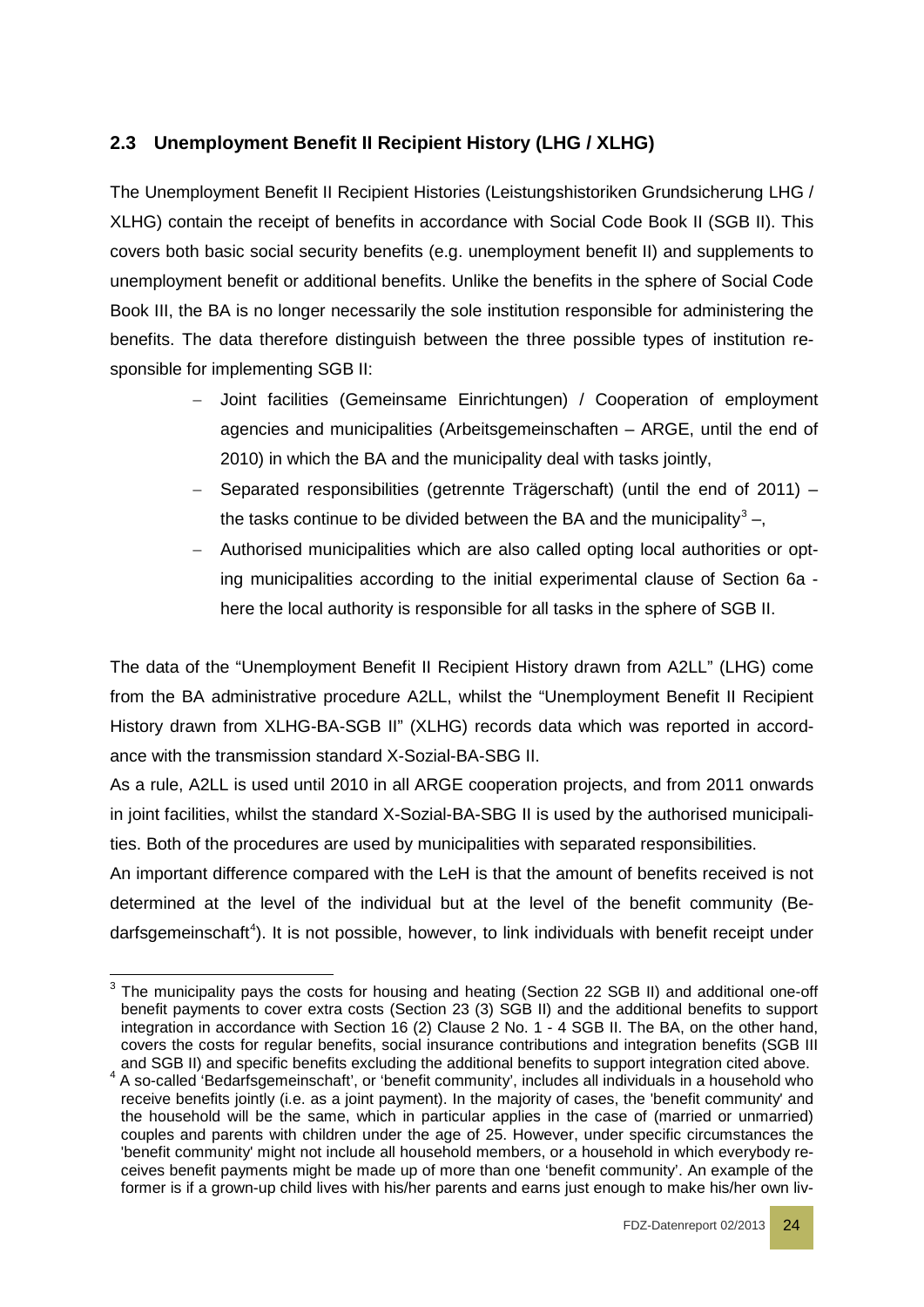SGB II at the level of benefit communities. The LHG and the XLHG in principle contain all registered individuals who are entitled to receive benefits in accordance with Section 7 SGB II, in other words, needy individuals who are capable of work and, if applicable, also the members of their benefit community. However, only periods during which a person is capable of work or is over the age of 65 are incorporated.

Each dataset depicts non-overlapping periods of entitlement to benefit of a person in a certain benefit community. A new observation starts for the following administrative reasons:

- − on relevant birthdays (14, 15, 18 and 65) of the members of a benefit community, which are statutory und relevant for structural changes of the benefit community (see Chapter [3.1.53.1.5\)](#page-27-0),
- − if there are changes in the composition of a benefit community (e.g. by members joining or leaving the benefit community),
- − if there are changes in the variables of the benefit community client, and
- − at the beginning and end of a sanction period for observations from 01 April 2006 onwards. However it must be taken into account that it is not possible to determine either the duration, the type of the sanction or the time when the sanction was imposed or when it began based on the data. The reason for this is the lack of a corresponding variable or value that indicates the start, the type or the duration of a sanction.

The LHG data are available from 01 January 2005, the XLHG data from 01 November 2005. However, until the beginning of 2007 both data sources are incomplete (see Chapter 4).

# <span id="page-24-0"></span>**2.4 Jobseeker History (ASU / XASU)**

-

Data about jobseekers are stored in the Jobseeker History (Arbeitsuchendenhistorik – ASU / XASU). The ASU data source contains information on jobseekers who are registered with employment agencies, and from 2005 onwards also includes ARGE cooperation projects and separated responsibilities for the implementation of SGB II. The XASU data source, on the other hand, contains the data of jobseekers in receipt of Unemployment Benefit II (ALG-II) from authorised municipalities from 2005 onwards. These data are reported in accordance with the X-Sozial-BA-SBG II standard.

ing but has insufficient means to support his/her mother and father – in this case the 'benefit community' will only include the parents. An example of the latter is a three- (or more) generation household: since a 'benefit community' may only consist of two generations, this type of household will be made up of two such 'benefit communities', one consisting of the grandparent(s) and one of the parent(s) and child(ren). (Trappmann et al. 2007)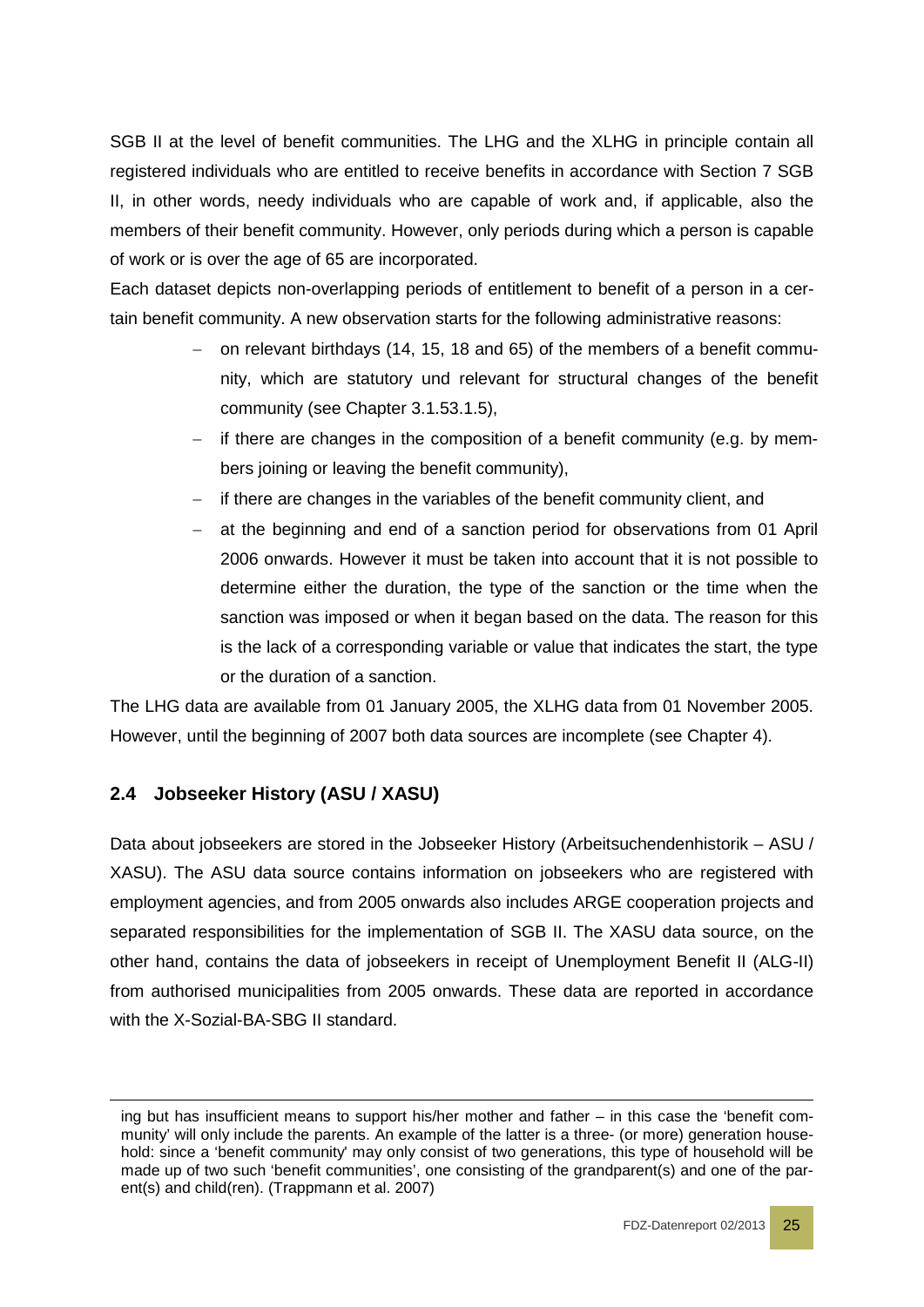# <span id="page-25-0"></span>**3 Data preparation and sampling procedure**

#### <span id="page-25-1"></span>**3.1 Corrections and validation procedures**

Before the data from the data sources specified in Chapter 2 are merged to form the IEB they undergo source-specific correction procedures (see the following chapters). The IEB as a whole undergo the following corrections:

- − Observations in which the age is under 13 or over 75 are deleted.
- − Observations whose end date precedes the start date are deleted.

Inconsistent information on gender or date of birth within an account is corrected, datasets without information on the date of birth are deleted. Further corrections, like in the IABS (Completion procedure of presumably missing notifications, strike corrections) do not happen.

#### <span id="page-25-2"></span>**3.1.1 Employee History (BeH)**

- − To capture a person group that is as constant as possible over time, some person groups for which data are not available throughout the entire observation period are excluded. To be precise, from 1999 onwards only the person groups 101, 102, 103, 105, 106, 112, 118, 119, 120, 140, 141, 142, 143, 149, 201, 203 and 205 are supplied, as well as the two groups 109 and 209, which indicate people in marginal part-time employment. Groups that are not included from 1999 onwards include people in short-term employment, i.e. person groups 110, 202 and 210.
- − Observations with earnings amounting to zero or with no details on earnings, and the value 101 for the person group variable, and the value 50 for the reason for notification (annual notification) are not incorporated into the IEB.
- − Gender and date of birth are taken from the social security number. This information is harmonised across data sources.
- − The territorial allocations for place of work and place of residence are updated to the status as of 31 December 2010.

#### <span id="page-25-3"></span>**3.1.2 Benefit Recipient History (LeH)**

− It must be taken into account that in cases of ongoing receipt the end date corresponds to the end of the period for which the benefit is allowed and not the end of the benefit receipt period. LeH observations which go beyond 14 July 2011 thus depict the period for which the benefit is allowed. Observations with no end date or an invalid end date are excluded from further processing, since in these cases it cannot be assumed that a benefit payment was made at all.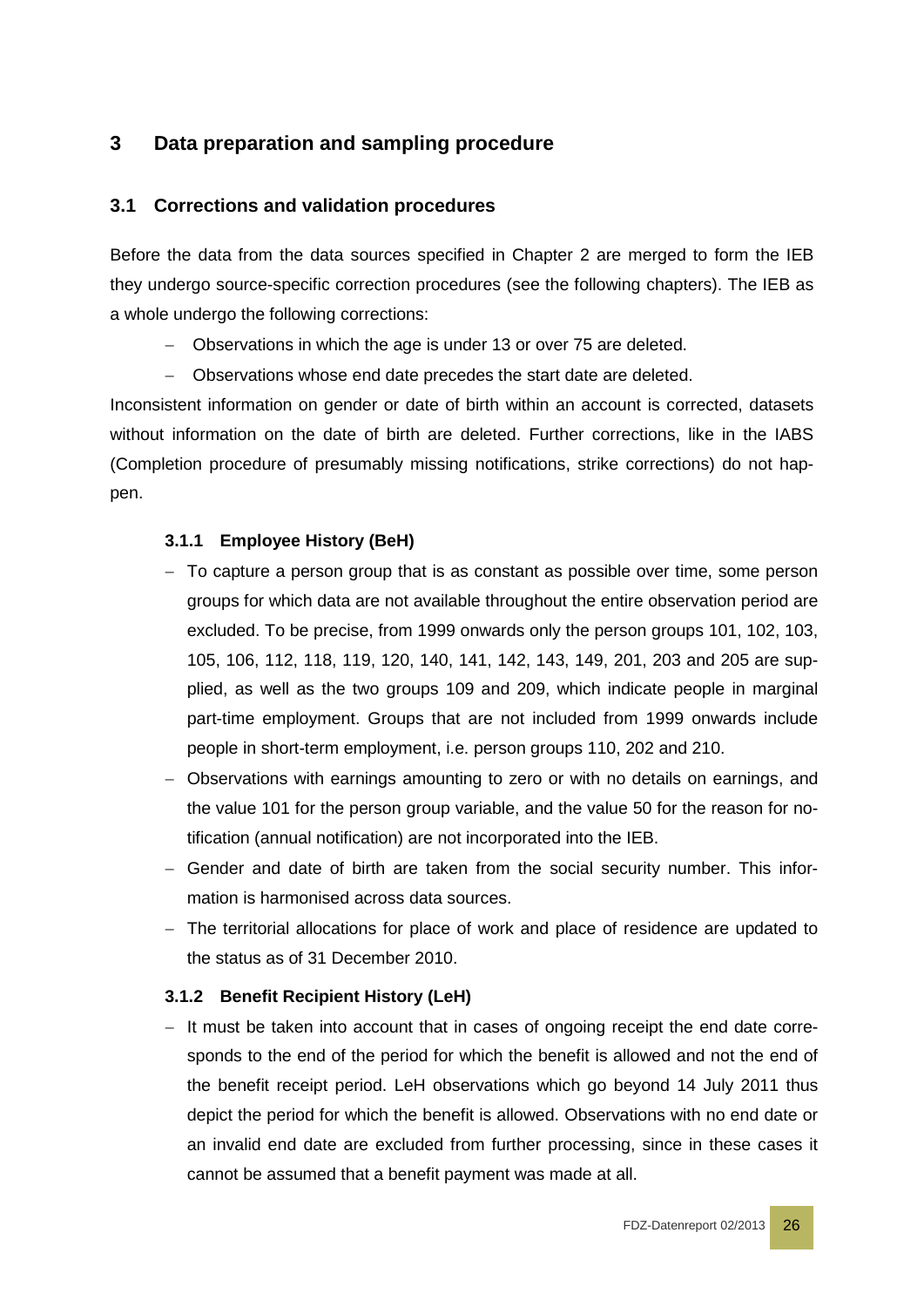- − Observations without a valid start date are excluded.
- − Observations whose end date precedes the start date are excluded.
- − If the end date for the receipt of unemployment assistance precedes the start date by one day, then the end date is increased by one year.
- − The territorial allocations are corrected analogous to the BeH.

#### <span id="page-26-0"></span>**3.1.3 Unemployment Benefit II Recipient History (LHG / XLHG)**

- − It only contains observations of people who are capable of work and people over the age of 65.
- − Individual-related variables that are available for the (X)LHG sources are valid for the entire observation period.
- − The territorial allocations are corrected analogous to the BeH.

#### <span id="page-26-1"></span>**3.1.4 Jobseeker History (ASU / XASU)**

- − Observations whose end date precedes the start date are not included in the ASU.
- − There is no consolidation of the ASU observations of individual persons. Therefore, overlaps between ASU observations might occur.
- − Individual-related variables that are only available for the (X)ASU sources always refer to the beginning of the spell.
- − A new ASU spell is generated as soon as a change of status (e.g. from job-seeking to unemployed) occurs. This also applies if the type of institution (employment agency, joint facility, authorised municipalities, separated responsibilities) changes. The ASU data basis only distinguishes between observations with the status "unemployed", "job seeker" as well as since 2006 "seeking advice" and "without status". In the IEB, however, an additional status "ill / not able to work" is available. The employment status "ill / not able to work" is assigned to IEB spells when in the ASU data basis
	- o a preceding observation with the status "unemployed" exists which joins the next observation without a gap and has "incapacitated for work" as the reason for exit, and
	- o a subsequent observation with the status "unemployed" exists which also follows without a gap, and
	- o the observation itself does not have the status "unemployed" but "jobseeker".
- − In contrast to the ASU source, the XASU only distinguishes the status
	- o "not unemployed, but seeking job" or
	- o "unemployed and simultaneously seeking job".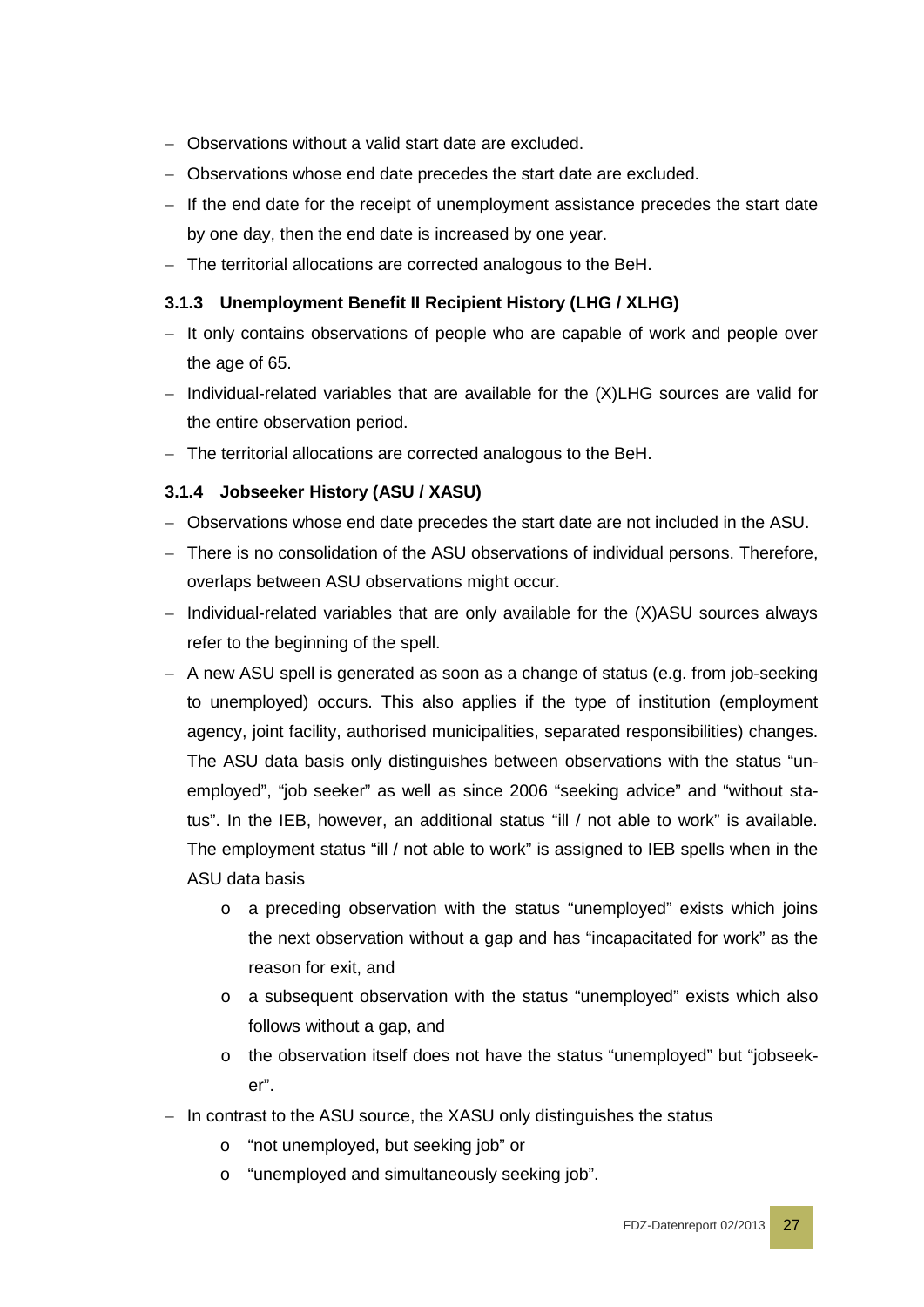- − Unlike the ASU, periods of illness are not taken into account when generating the "employment status", since there is no information about illness available in the XASU data. When calculating the unemployment duration with XASU observations, gaps due to illness cannot be identified.
- − The XASU contains non-overlapping time periods for individuals. If one of the following variables changes, in each case a new data spell is generated for the XASU:
	- o Change of job search status
	- o Change of availability
	- o Change of SGB II institution (due to notification procedure)
	- o Change of place of residence
	- o The territorial allocations are corrected analogous to the BeH.

#### <span id="page-27-0"></span>**3.1.5 SGB II anonymisation**

In order to reduce the risk of de-anonymisation, in general only the year of birth is indicated in the administrative data. However, in the (X)LHG and (X)ASU sources there is the risk that the exact date of birth may still be obvious due to the chronological structure of the observations. Observations might end systematically on certain birthdays and/or the day before, or start again on the birthday.

In order to prevent an indirect determination of the exact day of birth, the following procedure is applied. Observations divided on the  $18<sup>th</sup>$  or  $65<sup>th</sup>$  birthday will be merged into a single one. Besides the exact day of birth no other information will get lost in this case. Observations beginning on the 15<sup>th</sup> or 65<sup>th</sup> birthday (end on the 65<sup>th</sup> birthday), the start date (end date) of the observation will be set to the beginning (the end) of the respective quarter. This correction results in a bias of the duration of the observation.

Corrected observations are marked in the "employment status" variable.

#### <span id="page-27-1"></span>**3.2 Sampling procedure**

The IAB Establishment Panel is an annually conducted survey. The sample is drawn from the population of all German establishments with at least one employee liable to social security. The sample is stratified according to industry, firm size, and federal state.

The data on individuals in the LIAB QM2 9310 are taken from the IEB according to the following procedure. At first all of the establishments in the IAB Establishment Panel, which have a valid interview in the respective year (wave code A, B, C, D, E or G) are selected. In a second step, all observations of individuals are drawn from the IEB that have been employed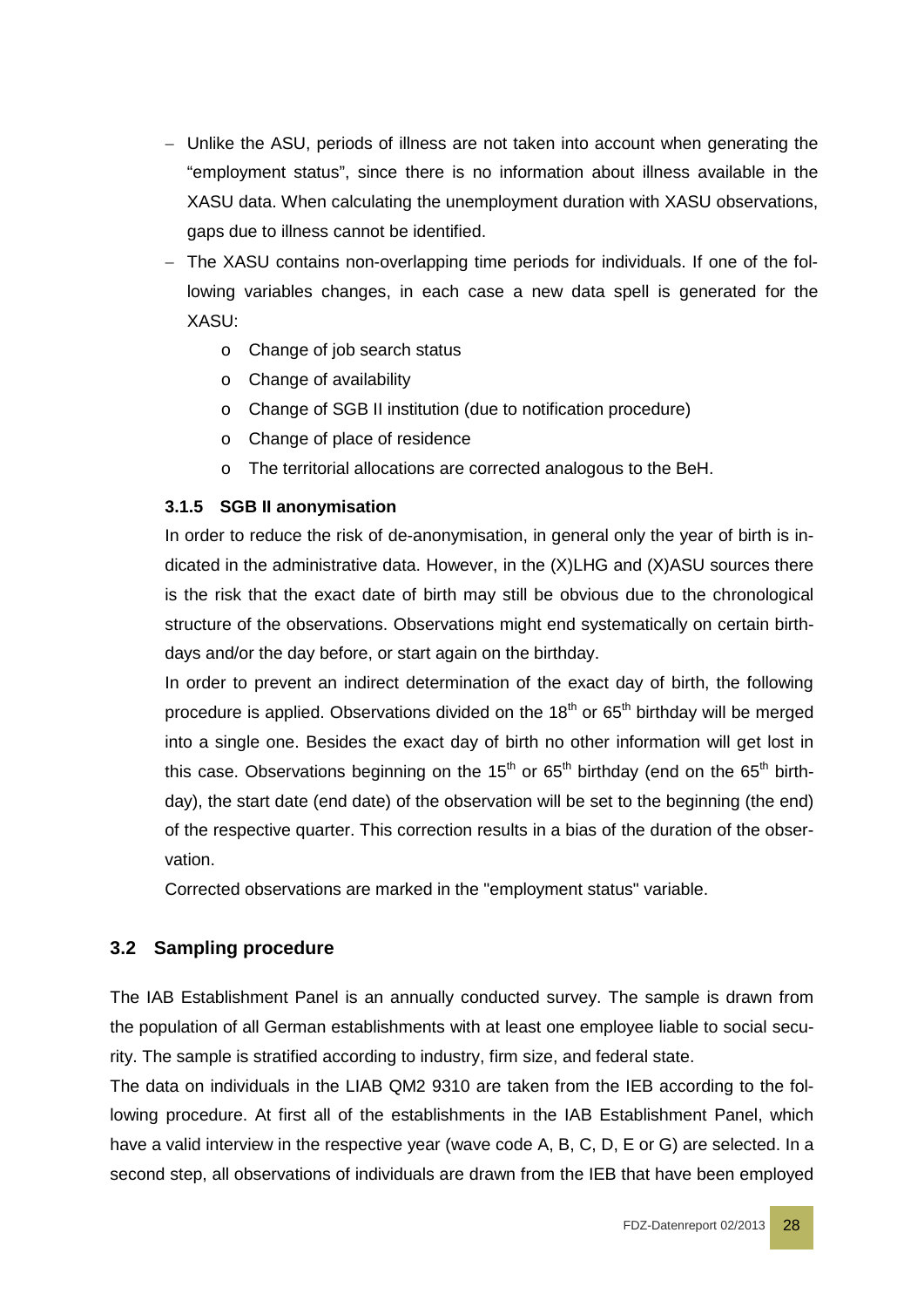at one of these firms on 30 June. For these individuals, all observations are made available which contain the 30 June of the respective year.

# <span id="page-28-0"></span>**3.3 Missing values**

In the LIAB, missing values are coded as follows:

| Term                              | Value     | Description                                                                                                                                                                                                                                 |
|-----------------------------------|-----------|---------------------------------------------------------------------------------------------------------------------------------------------------------------------------------------------------------------------------------------------|
| No (valid) details availa-<br>ble | .Z        | Values of a variable which are not systematically<br>missing, i.e. the variable is available in principle for<br>the data source, but no details are available for the<br>value considered or rather cannot be interpreted rea-<br>sonably. |
| Systematically not avail-<br>able | $\cdot$ n | A variable is not available in principle for a data<br>source (dark grey cells in the overview of variables in<br>Chapter 1.5) or is not available for a certain period.                                                                    |

# <span id="page-28-1"></span>**4 Data quality and problems**

# <span id="page-28-2"></span>**4.1 Entire IEB**

The IEBs contain employment histories. Not each kind of employment is included in the administrative data, though. Certain persons with certain courses of life are not represented in the IEBs at all.

For evaluation purposes, it is often relevant to know gaps in the included biographies (e.g. for control group creation, course of life analyses, etc.) The gaps listed in the following are defined as periods of time after the end of school education for which no data is included in the IEBs. These gaps can be divided into

- − gaps with no information available, and
- − gaps for which information may be available from the reason for notification / reason for end of benefit receipts / reason for discontinuation of SGB II / reason for deregistration characteristic of the direct preceding dataset (if a corresponding dataset exists).

These gaps were identified using the manifestation of the reason for notification / reason for end of benefit receipts / reason for discontinuation of SGB II / reason for deregistration and employment status characteristics in the various sources. The list makes no claims of being complete.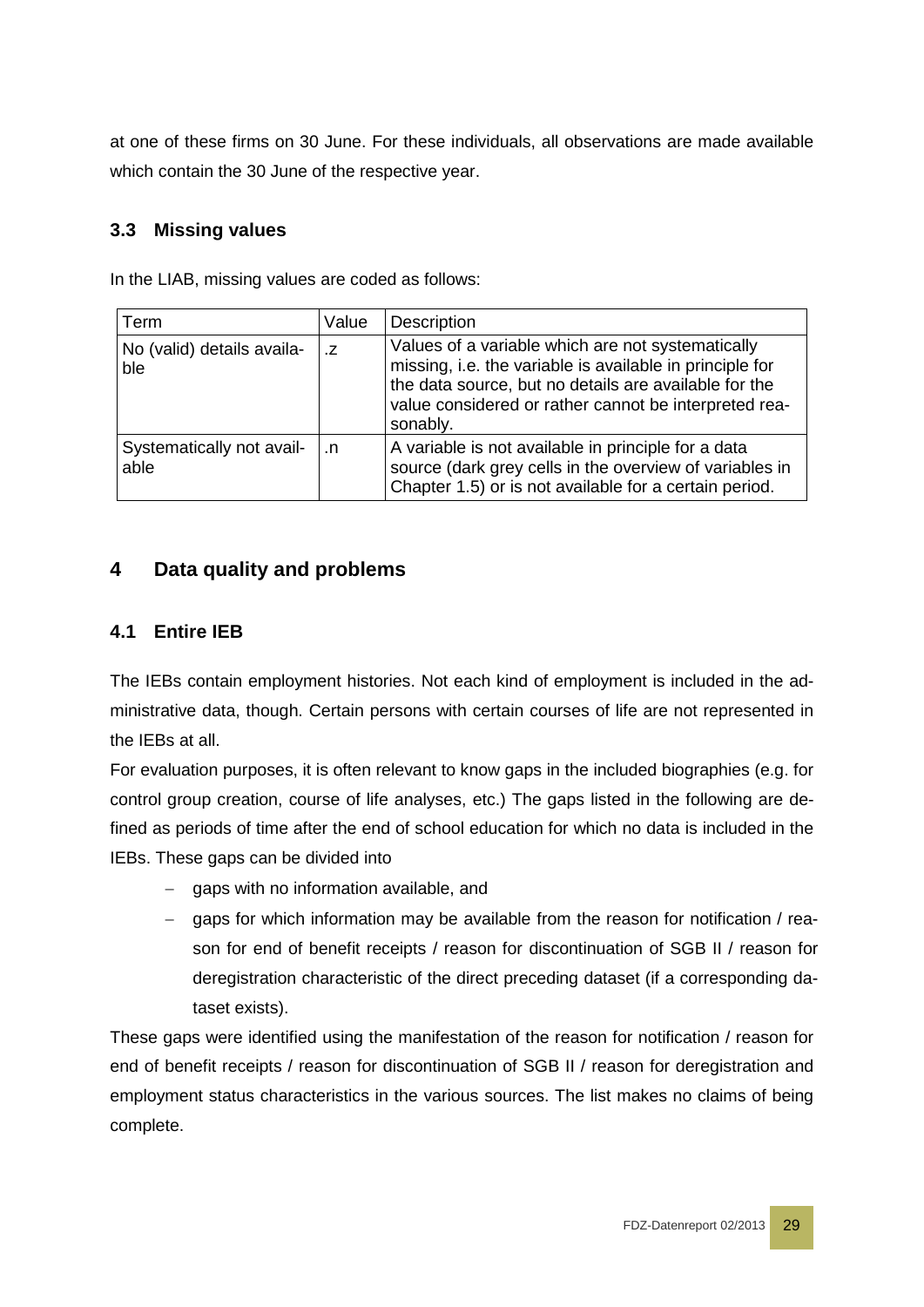| <b>Biographical gap</b>                                                                                                                                                                                                            | Information on gap, identifiable us-<br>ing the manifestation of the "grund"<br>characteristic in the preceding data-<br>set of the source, if necessary |
|------------------------------------------------------------------------------------------------------------------------------------------------------------------------------------------------------------------------------------|----------------------------------------------------------------------------------------------------------------------------------------------------------|
| Civil servants, professional soldiers, judges, em-<br>ployees of bodies or foundations under public law,<br>unsupported self-employed persons                                                                                      | LeH, ASU                                                                                                                                                 |
| Students, people in school-based further education                                                                                                                                                                                 | LeH, ASU                                                                                                                                                 |
| People who are ill / not able to work for more than<br>6 weeks (illness during unemployment, however, is<br>represented in the ASU source under certain con-<br>ditions, see Chapter 3.1.4)                                        | BeH, LeH, ASU                                                                                                                                            |
| People receiving old-age pension without employ-<br>ment if not member of a benefit community                                                                                                                                      | LeH, ASU                                                                                                                                                 |
| Recipients of early retirement benefits                                                                                                                                                                                            | LeH, ASU                                                                                                                                                 |
| Trade professionals working from home                                                                                                                                                                                              |                                                                                                                                                          |
| Short-time employed persons                                                                                                                                                                                                        | <b>ASU</b>                                                                                                                                               |
| People in facilities of the youth welfare service or-<br>ganisation, in vocational training centres, approved<br>workshops or similar facilities for disabled persons                                                              | <b>ASU</b>                                                                                                                                               |
| Participants in benefit programmes for participation<br>in working life (people in rehabilitation)                                                                                                                                 | <b>ASU</b>                                                                                                                                               |
| (Sideline) farmers                                                                                                                                                                                                                 |                                                                                                                                                          |
| Caregivers according to Section 19 SBG XI                                                                                                                                                                                          |                                                                                                                                                          |
| Conscripts                                                                                                                                                                                                                         | BeH, LeH, ASU                                                                                                                                            |
| Persons in reserve duty training                                                                                                                                                                                                   | BeH, LeH, ASU                                                                                                                                            |
| Persons fulfilling community service                                                                                                                                                                                               | BeH, LeH, ASU                                                                                                                                            |
| Persons fulfilling a voluntary social or ecological<br>year instead of community service                                                                                                                                           |                                                                                                                                                          |
| Other people not registered with the statutory pen-<br>sion insurance or the Federal Employment Agency<br>(e.g. sabbatical, funding from personal assets or<br>pensions, emigration, employment abroad, volun-<br>tary work, etc.) | LeH, ASU, BeH                                                                                                                                            |
| Strikers in case of a duration of the strike of more<br>than a month                                                                                                                                                               | LeH                                                                                                                                                      |
| Social benefit recipients (prior to the introduction of<br>SGB II in 2005), social allowance recipients (ac-<br>cording to SGB II)                                                                                                 |                                                                                                                                                          |
| Compensation recipients according to FELEG<br>(Gesetz zur Förderung der Einstellung der land-<br>wirtschaftlichen Erwerbstätigkeit, Act on the Sup-<br>port in Case of Termination of Farming Activities)                          |                                                                                                                                                          |
| People participating in measures                                                                                                                                                                                                   | ASU                                                                                                                                                      |

Table 2: Biographical gaps and identification possibilities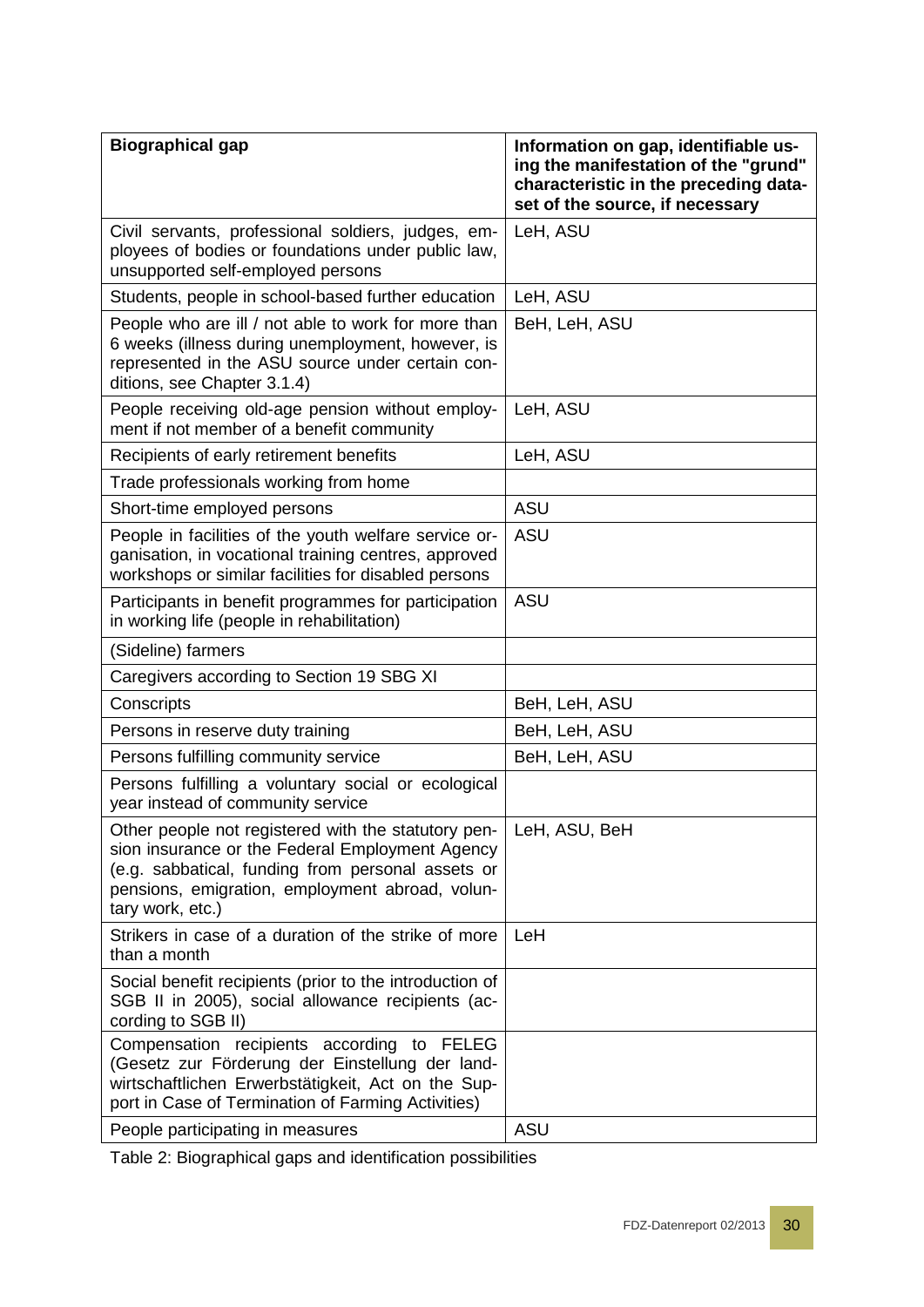In terms of table 2 it should be noted that generally not the complete employment biography of an individual, like it exists in the IEB, is included in the individual data of the LIAB QM2 9310. This is because the LIAB QM2 9310 only contains spells including the 30 June of the respective year. Other spells of the employment history, which do not include this date are therefore not part of the LIAB QM2 9310. Furthermore the LIAB QM2 9310 only includes information about individuals over time if the employing establishment participates with a valid interview continuous at the IAB Establishment Panel.

# <span id="page-30-0"></span>**4.2 Employee History (BeH)**

- Due to the introduction of the employment notification procedure in the federal states of Eastern Germany, the notifications for Eastern Germany can only be assumed to be sufficiently complete from 1993 onwards. For the same reason, a great deal of spells in 1991 show missing values for several variables (such as employment status).
- − The increase in the number of BeH observations from 1999 onwards is due to the introduction of the obligation to submit employment notifications for people in marginal part-time employment from 01 April 1999 onwards.
- Especially in 1999, observations with part-time employment increase significantly. This is caused by the actually observed increase in part-time work as well as by the fact that since 1999 employment notifications have been completed more properly.
- − Within the employment notification procedure, a certain time lag is unavoidable. Although changes in employment relationships have to be reported immediately, and existing employment relationships have to be confirmed annually by April of the following year, some notifications actually arrive years later. The History File of the IAB is not updated continuously, however, but at certain intervals. This is done using files of employment notifications for one particular year which were submitted 36, 18, 12 or 6 months after the end of the reporting year (e.g. the 18 month file for 2007 can be created in July 2009 at the earliest). Notifications submitted more than three years late are not taken into account at the IAB, which means that a 36-month file shows a 100 % degree of completeness by definition.
- In the version of the IEB on which the LIAB data are based the degree of completeness of the BeH observations last stood at 100 % in 2007. 18-month files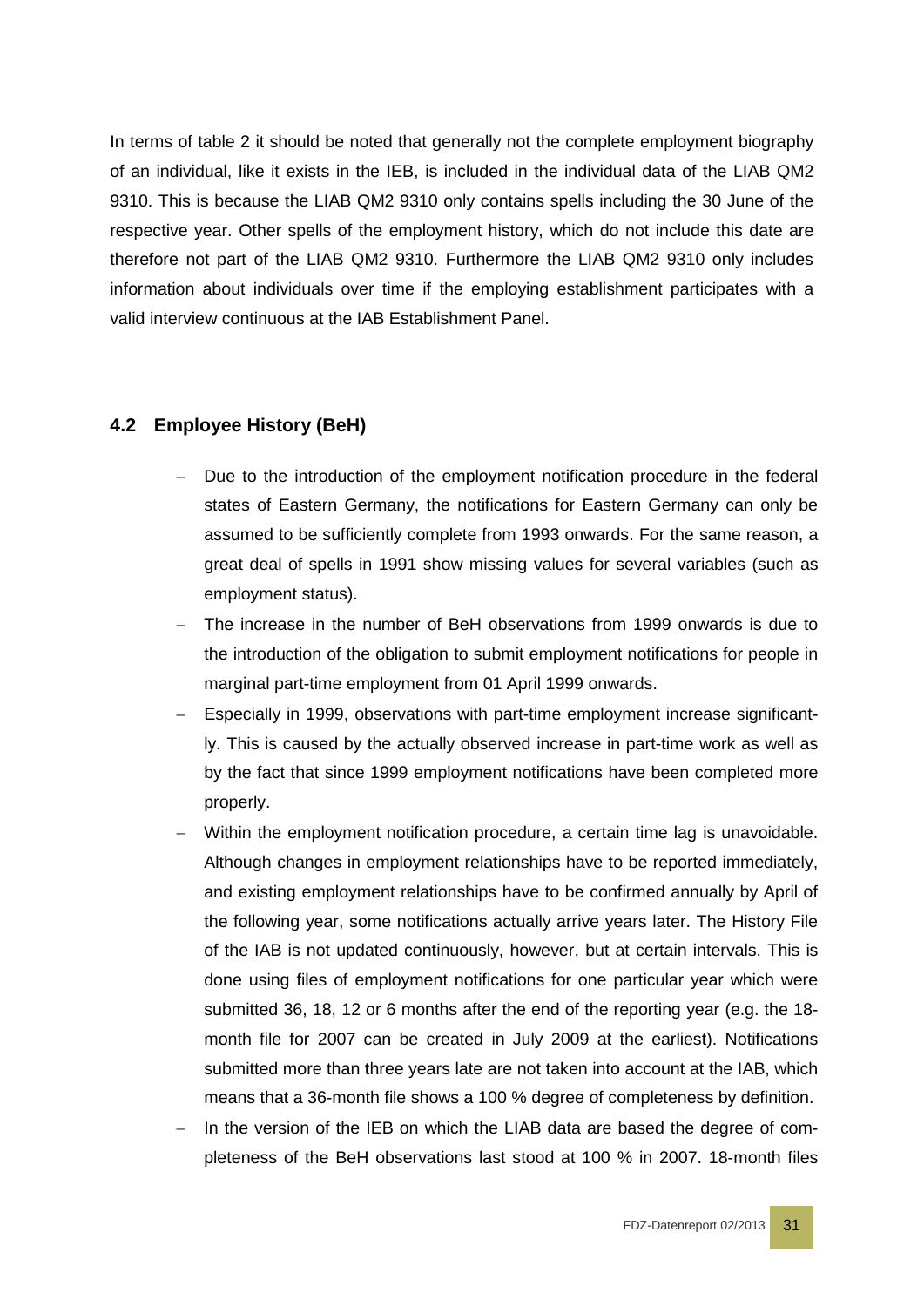were used for 2008 and 2009, and the observations for 2010 come from a 6 month file. It can therefore be assumed that the BeH observations for 2008, 2009 and in particular for 2010 are slightly underreported. However, this should not reduce the ability to analyse the data at individual level. The missing notifications occur more frequently in a few establishments, however. This means that in individual cases the establishment data, e.g. establishment size, are grossly incorrect and will change considerably in subsequent versions.

- In 1984, a change was made in the employment notification procedure. From that time onwards, one-off payments of gross earned income were reported as part of the annual earnings subject to social security contributions, which leads to an increase in the average daily wage. In particular, the proportion of wages and salaries above the upper earnings limit has increased considerably from that year onwards (see Bender et al. 1996).
- − For the years 1992 until 2000 noticeable drops and rises in the number of notifications were noticed. Drops can be observed especially for the following 10 districts: Braunschweig (03101), Wolfsburg (03103), Emden (03402), Kassel (06633), Essen (05113), Neuss (05162), Erftkreis (05362), Hersfeld-Rotenburg (06632), Miltenberg (09676) and Kempten (Allgäu) (09763). This is due to notification problems of single or several establishments in these regions.
- − Considerable drops were also observed for the districts Salzgitter (03102) und Hoyerswerda (14264).
- − Concerning the notifications for full-time employment, especially the districts Main-Taunus (06436) und Alzey-Worms (07331) are noteworthy. They feature above-average rises. Also in this case, the reasons are notification problems at single or several establishments in these regions.
- In the years 1996 to 1998, the values 841-844 (doctors and pharmacies) within the "occupation – activity performed" variable are very rare compared to the neighbouring years.

#### <span id="page-31-0"></span>**4.3 Benefit Recipient History (LeH)**

− Caused by an internal change of systems, there is a break in the collection of periods of exclusion of benefits and of benefit suspension in 2004 due to failure to comply in 2004.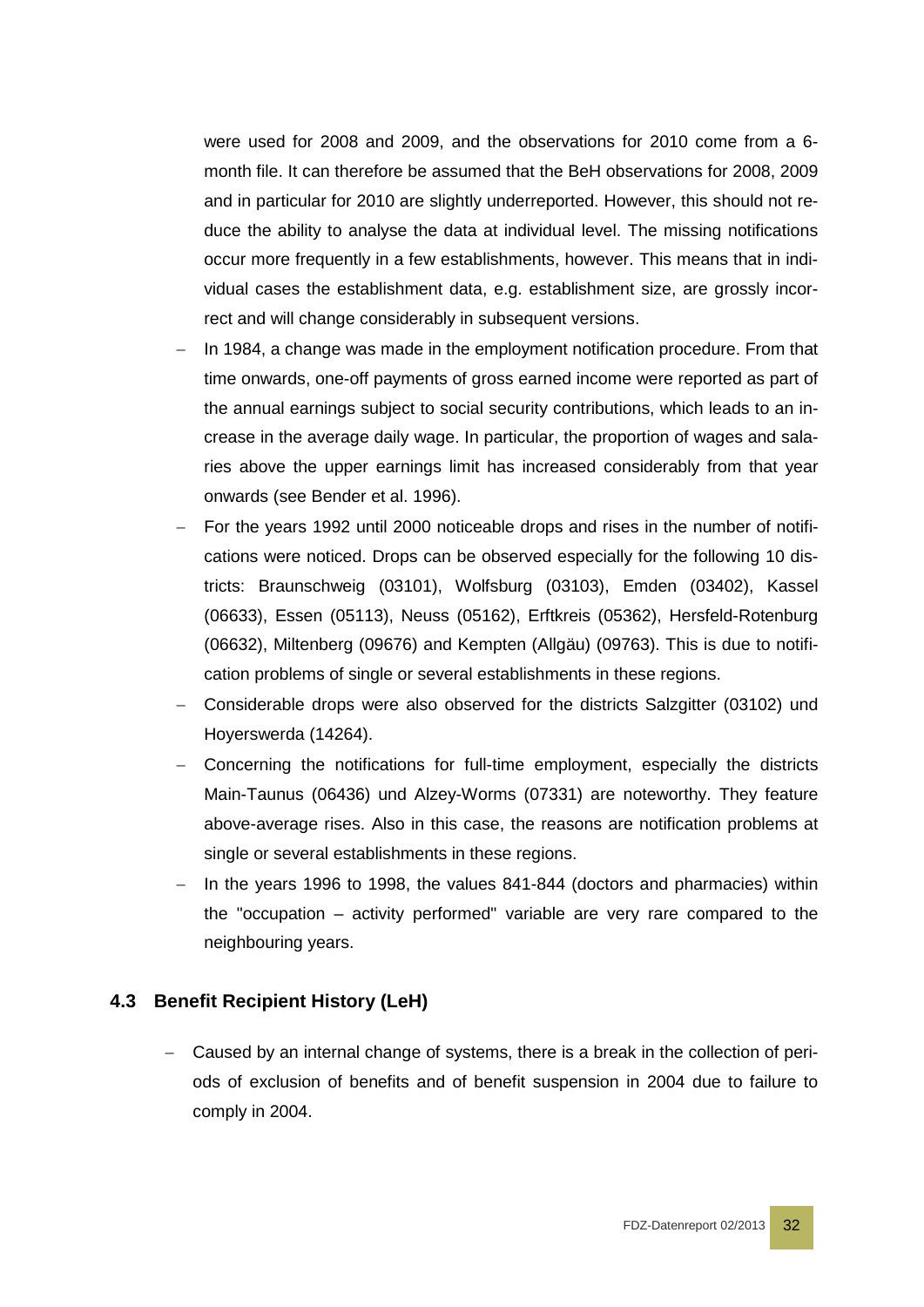# <span id="page-32-0"></span>**4.4 Unemployment Benefit II Recipient History (LHG / XLHG)**

- With regard to the completeness of case numbers or benefit histories from the LHGand XLHG data sources, there are substantial gaps in the years 2005 and 2006. We therefore strongly advise against analysing the data for this time period based merely on the (X)LHG sources.
- − Also as of 2007, underrecording of mostly one month depending on the institution has occurred, especially in the XLHG. The LHG shows underrecording and overrecording related to changes in the type of institution as well.
- Furthermore, for both of the data sources LHG and XLHG it can be observed that there is an above-average number of 15-year-olds and fewer 16- and 17-yearolds with references to a lack of capacity to work. 15- and 16-year-old individuals in need who are supported by the authorised municipalities may therefore be more poorly represented, as "individuals not capable of work" are not included in the IEB.
- − Some individuals for whom a (X)LHG spell exists are excluded completely or partly from the benefit receipt according to SGB II, for instance because they are in a subsidised training programme, receive old-age pensions, live in a stationary institution or receive insurance payments to avoid need for assistance. This affects on average 3 to 5 percent of all cases.

# <span id="page-32-1"></span>**4.5 Jobseeker History (ASU / XASU)**

# <span id="page-32-2"></span>**4.5.1 ASU**

- − The registered periods of job search activity in the ASU source have been regarded as complete from the year 1997 onwards. Therefore, the analysis potential of the ASU spells before 1996 is limited.
- − For the placement experts it is not possible to always immediately record the allocation to the legal sphere, since frequently it is only known after some time which institution is primarily responsible due to a possible entitlement to SGB II benefits. Therefore, we recommend comparing the manifestation of the "type of institution" characteristic from the ASU with the manifestation of the LHG and/or XLHG during the same period of time. Due to the recording gaps in the LHG and XLHG between 2005 and 2006 this is not always possible.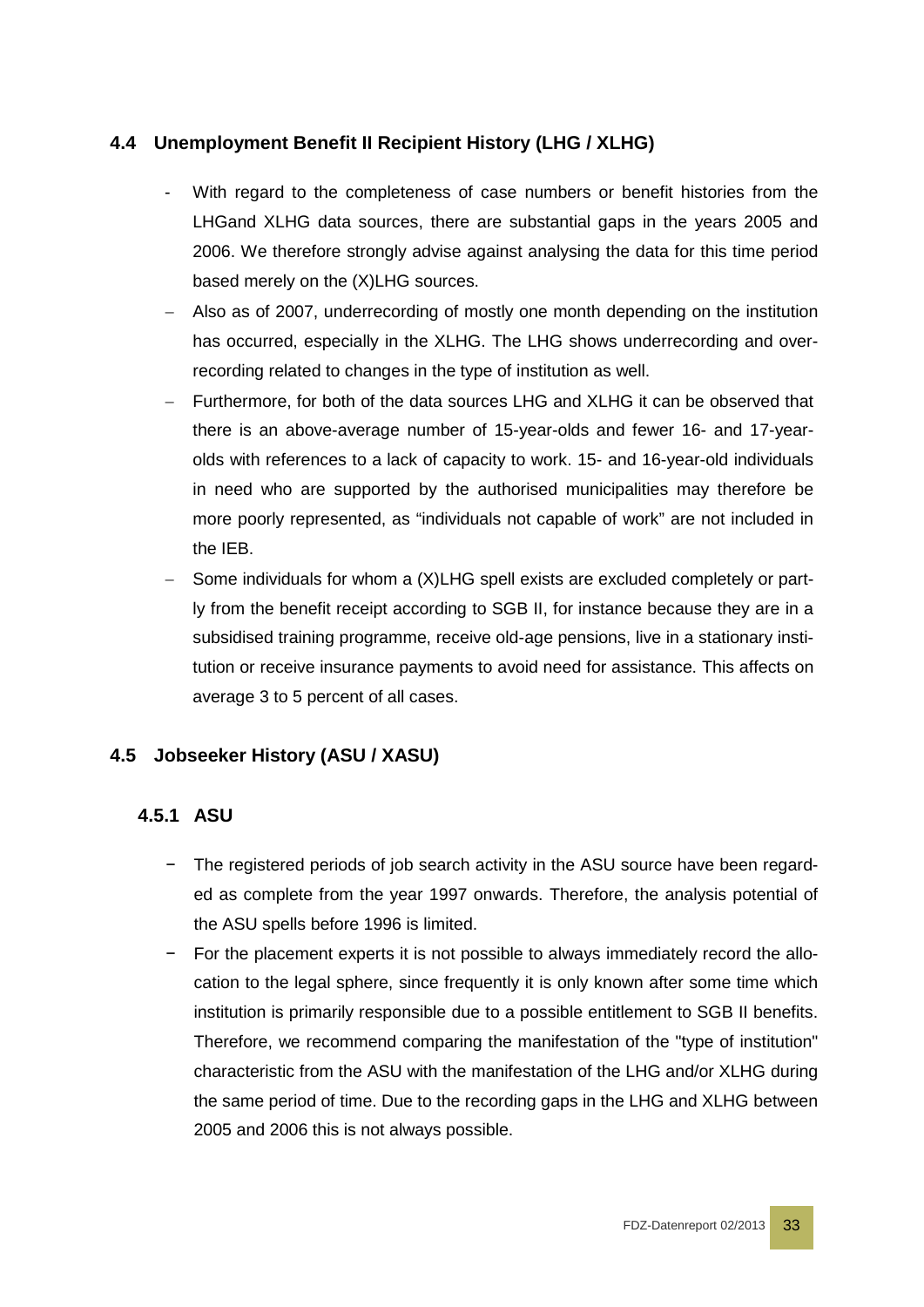- − For some people for whom an opting municipality has been responsible since 2005, "artificial" ASU datasets were created by the Federal Employment Agency in parallel. These can be identified via estatvor (transfer to an authorised municipality).
- From mid-2005 until mid-2006, the coArb IT procedure, from which the jobseeker and applicant pool data originate, was superseded by the VerBIS procedure at the Federal Employment Agency. In July 2005, coArb was first replaced by VerBIS in the employment agency in Wiesbaden as a pilot project. From December 2005 onwards, it was then gradually replaced by VerBIS in several stages in all employment agencies. The information for many of the variables recorded was gathered with different levels of differentiation and different qualitative weighting in the two systems. It is therefore very difficult to integrate these variables into the IEB, which is only possible using a special procedure (mapping). Unfortunately, a full conversion of the affected variables from coArb to VerBIS cannot be achieved by means of mapping, so for some variables there is an unusually large number of the values "no details available", "other" or "missing". Moreover, striking differences may occur in frequency counts, depending on whether the original source of the data was coArb or VerBIS. Important limitations of the analysis potential are mentioned in the corresponding description of variables.

# <span id="page-33-0"></span>**4.5.2 XASU**

- − In contrast to the job search spells from the cooperation of employment agencies and municipalities (ARGE) and the separated responsibilities, systematic cases of underrecording have emerged for the 69 authorised municipalities since 01 January 2005. Thus, data from the XASU source should only be analysed from June 2006 onwards.
- − A variety of variables sometimes have only a very low degree of completeness for the XASU. Variables which are affected by this include "school-leaving qualification", "severe disability status", "reason for notification" as well as "employment status prior to job search". Although the degree of completeness of these variables improves over time, they are still partly unsatisfactory. The beruf "occupation – activity performed" variable is not available in the XASU for almost the entire period available.
- For a number of institutions (districts), the proportion of registered recipients of unemployment benefit II who are also registered jobseekers is implausibly large at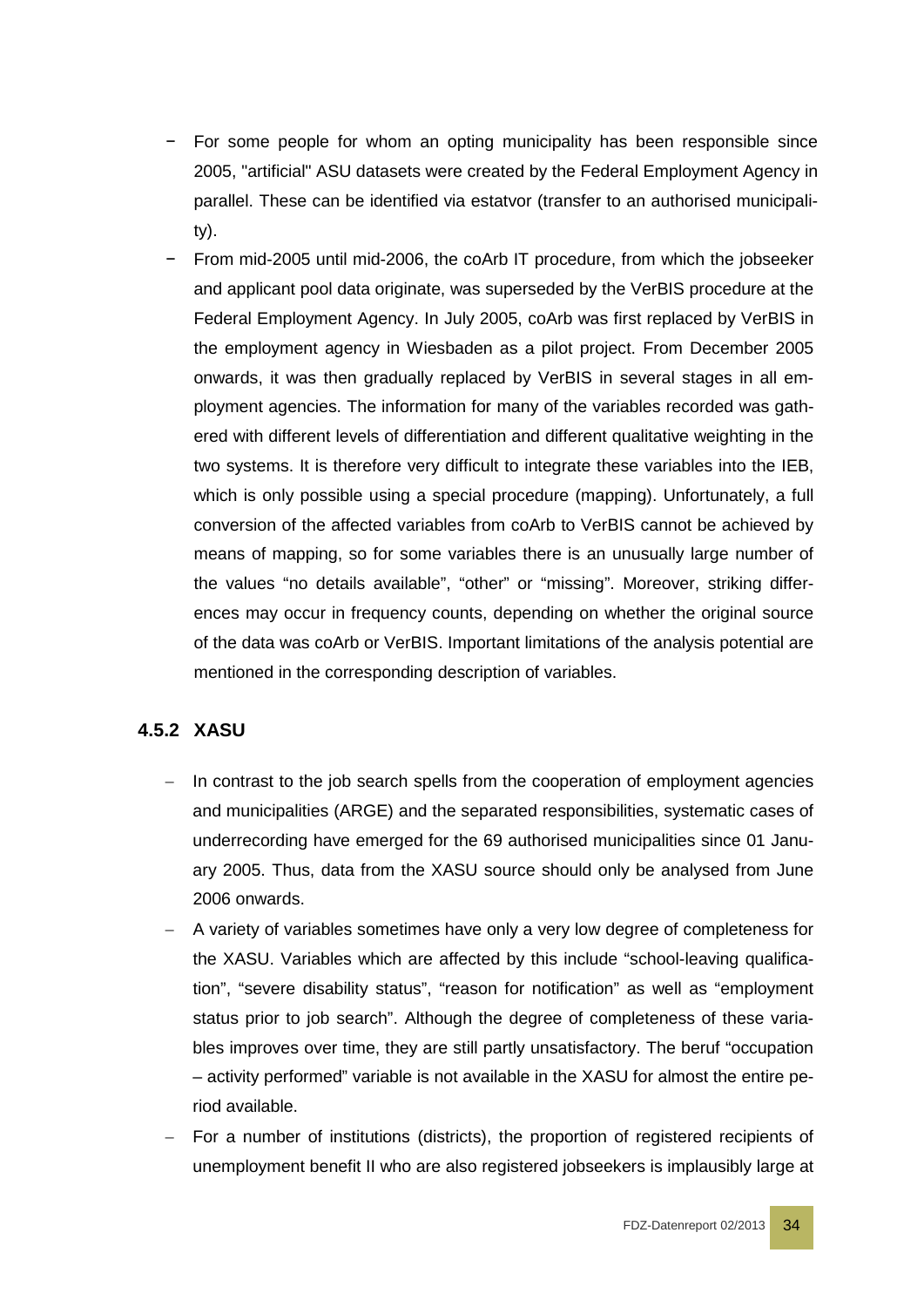times or continuously in the IEB. One possible reason for this could be an incorrect determination of the status "not unemployed but seeking work" by these institutions.

− The institution-related and period-related plausibility of the XASU data should be examined before use, taking the research question into account.

# <span id="page-34-0"></span>**5 Description of variables**

Frequency counts and overviews of the individual values and labels of the variables can be found in separate files under [http://fdz.iab.de.](http://fdz.iab.de/)

# <span id="page-34-1"></span>**5.1 Identifiers**

<span id="page-34-2"></span>

| Variable label       | Individual ID                                                                                                                                                                                                                                                                            |
|----------------------|------------------------------------------------------------------------------------------------------------------------------------------------------------------------------------------------------------------------------------------------------------------------------------------|
| Variable name        | persnr                                                                                                                                                                                                                                                                                   |
| Category             | identifiers                                                                                                                                                                                                                                                                              |
| Origin               | BeH, LeH, LHG, XLHG, ASU, XASU                                                                                                                                                                                                                                                           |
| Data type            | numerical                                                                                                                                                                                                                                                                                |
| Hierarchy            | none                                                                                                                                                                                                                                                                                     |
| Detailed description | The artificial individual ID indicates which observations belong to the<br>same person. Artificial means that it is not possible to infer any of the<br>person's characteristics or any original identifiers from this individual<br>ID.                                                 |
|                      | As there is no uniform individual identifier in the different data sources,<br>the allocation of the information from different data sources (e.g. em-<br>ployment and benefits) to individuals is not always unambiguous. In<br>such cases, implausible employment histories may arise. |
|                      | The formation of the individual identifier which spans all data sources<br>is based on a heuristic developed by the BA.                                                                                                                                                                  |

#### **5.1.1 Artificial individual ID (persnr)**

#### **5.1.2 Artificial establishment number (betnr)**

<span id="page-34-3"></span>

| Variable label | <b>Establishment ID</b> |
|----------------|-------------------------|
| Variable name  | betnr                   |
| Category       | identifiers             |
| Origin         | <b>BeH</b>              |
| Data type      | numerical               |
| Hierarchy      | none                    |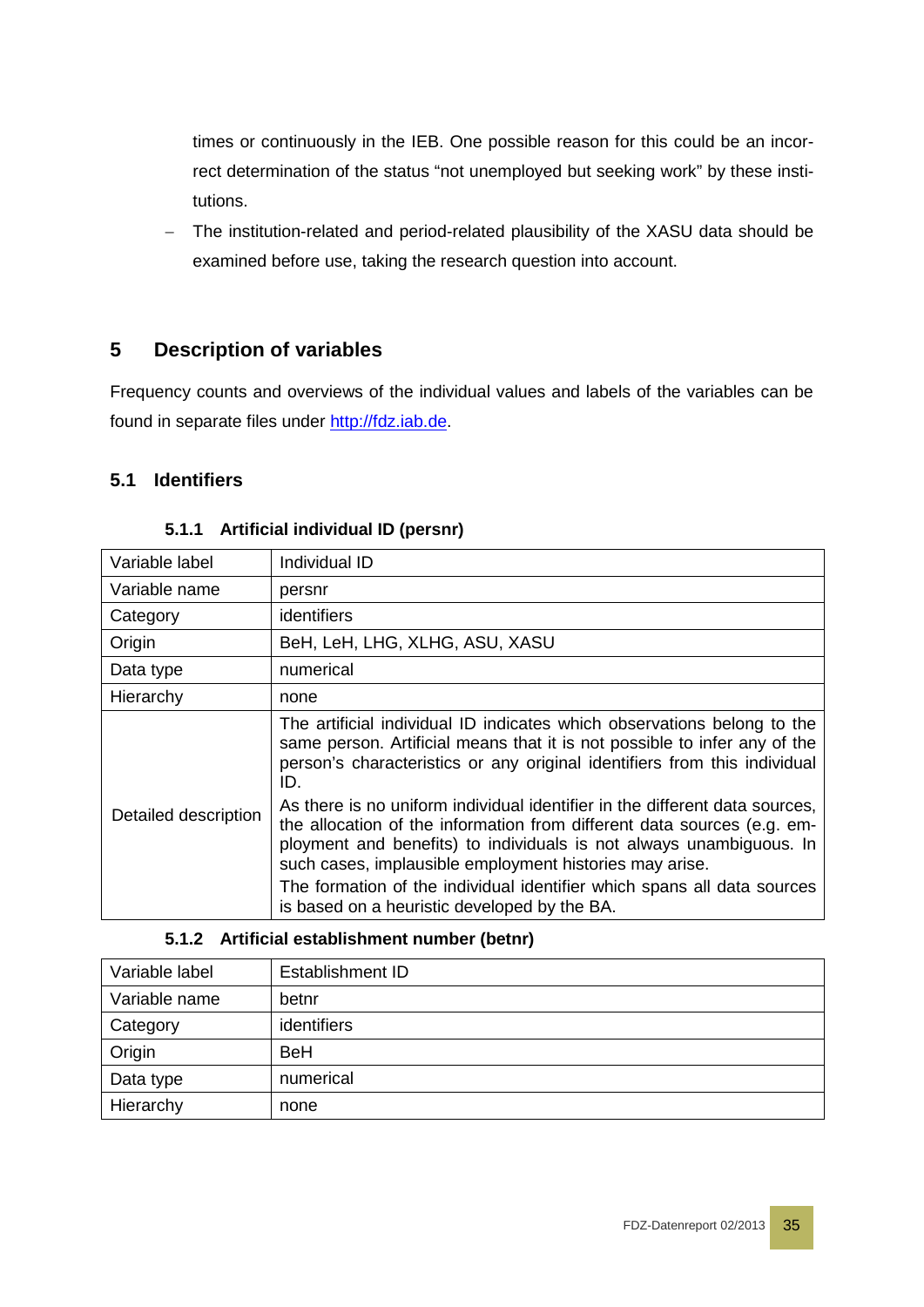|                      | The artificial establishment number indicates which observations be-<br>long to the same establishment. It is based on the establishment num-<br>ber allocated by the BA, which was replaced by an artificial number.<br>(Further information on the allocation of establishment numbers by the<br>BA can be found in Bender et al. 1996: p. 15 et seq. and pp. 27-30.)<br>The establishment ID and year specification can be used to merge<br>individual and establishment information.                                                                                              |  |  |  |  |
|----------------------|---------------------------------------------------------------------------------------------------------------------------------------------------------------------------------------------------------------------------------------------------------------------------------------------------------------------------------------------------------------------------------------------------------------------------------------------------------------------------------------------------------------------------------------------------------------------------------------|--|--|--|--|
|                      | For the establishment number, the following should be observed in<br>general:                                                                                                                                                                                                                                                                                                                                                                                                                                                                                                         |  |  |  |  |
|                      | a) If the company has one office only, or if the company has one<br>office only in one municipality, this office is the establishment<br>and receives an establishment number.                                                                                                                                                                                                                                                                                                                                                                                                        |  |  |  |  |
| Detailed description | b) If the company has several branch offices in one municipality,<br>these establishment premises / workplaces must be merged in-<br>to a single establishment under one establishment number, if<br>they are part of the same economic class. Vice versa, if they<br>are not part of the same economic class, each branch office is<br>an establishment and receives an establishment number each.<br>If the company has several branch offices in several munici-<br>C)<br>palities, each of these branch offices is an establishment and<br>receives an establishment number each. |  |  |  |  |
|                      | In this context, the following definitions with regards to the allocation of<br>establishment numbers as part of the notification procedure for social<br>security must be observed:                                                                                                                                                                                                                                                                                                                                                                                                  |  |  |  |  |
|                      | a) An establishment is a regionally and economically delimited<br>unit in which employees work and to which, according to the<br>above-mentioned principles, an establishment number is to be<br>allocated.                                                                                                                                                                                                                                                                                                                                                                           |  |  |  |  |
|                      | b) A workplace is a unit in which employees work and to which,<br>according to the above-mentioned principles, no establishment<br>number is to be allocated.                                                                                                                                                                                                                                                                                                                                                                                                                         |  |  |  |  |
|                      | c) A company as a term combines establishment premises and<br>workplaces of the same employer.                                                                                                                                                                                                                                                                                                                                                                                                                                                                                        |  |  |  |  |
|                      | d) An employer is any natural person or legal entity that employs<br>at least one employee subject to social insurance contributions<br>or in marginal part-time employment.                                                                                                                                                                                                                                                                                                                                                                                                          |  |  |  |  |
|                      | e) Establishment and establishment premises are synonyms;<br>branch office is a synonym for subsidiary, district office, out-<br>sourced office, workplace, etc. if it is no establishment.                                                                                                                                                                                                                                                                                                                                                                                           |  |  |  |  |
| Note on quality      | The establishment ID is only missing in a very limited number of cases.<br>These observations are notifications for the person group "205" (earn-<br>ings notifications for casual workers). As establishment variables<br>(place of work, economic activity, establishment size, etc.) are merged<br>via the establishment number, they are missing in these observations.                                                                                                                                                                                                           |  |  |  |  |

# **5.1.3 Establishment-ID acc. to Survey (idnum)**

<span id="page-35-0"></span>

| Variable label | Establishment-ID acc. to Survey |
|----------------|---------------------------------|
| Variable name  | idnum                           |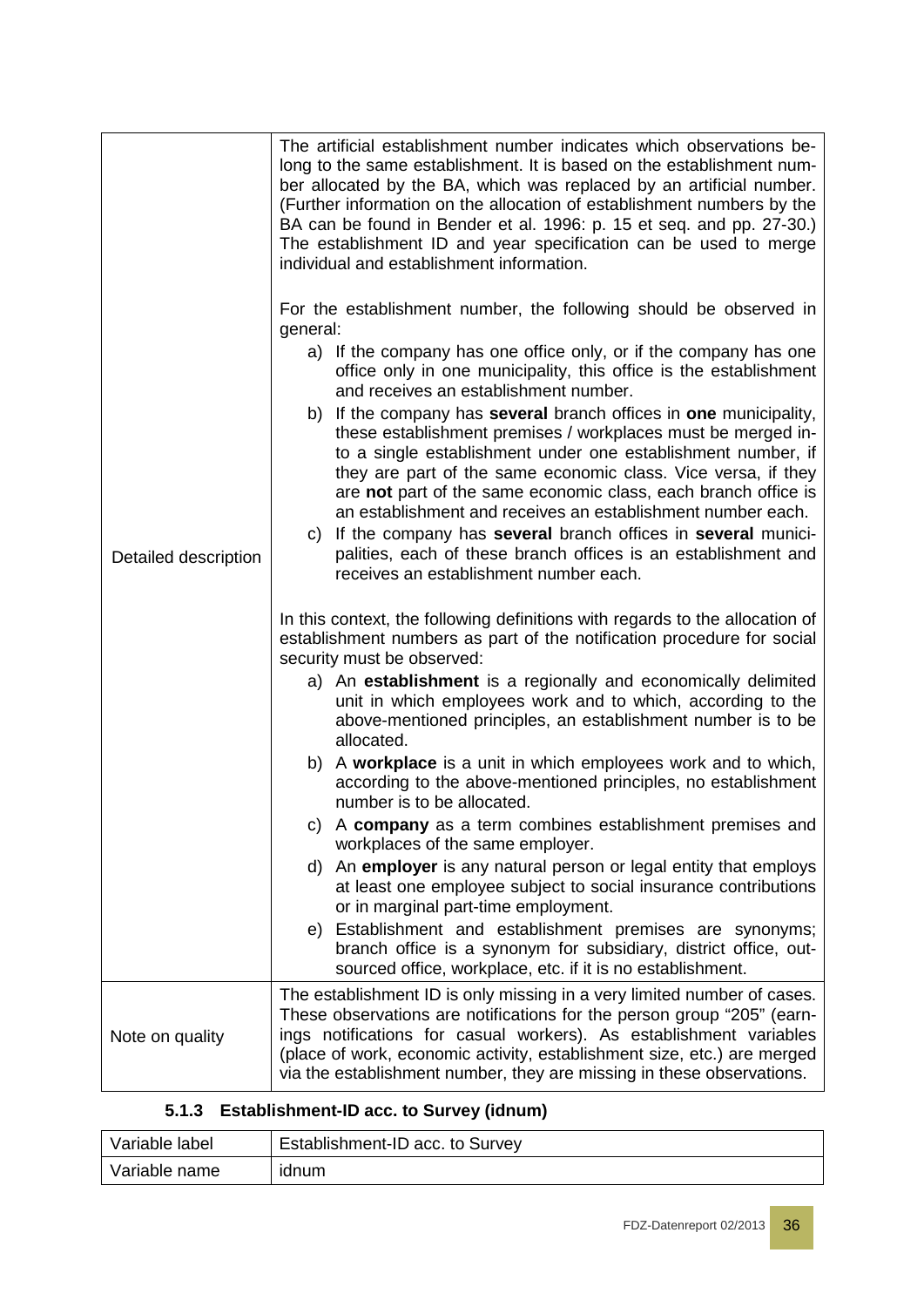| Category             | <b>Identifiers</b>                                                                                                                                                                                                                                                                    |
|----------------------|---------------------------------------------------------------------------------------------------------------------------------------------------------------------------------------------------------------------------------------------------------------------------------------|
| Origin               | <b>IAB Establishment Panel</b>                                                                                                                                                                                                                                                        |
| Data type            | <b>Numeric</b>                                                                                                                                                                                                                                                                        |
| Hierarchy            | None                                                                                                                                                                                                                                                                                  |
| Detailed description | The Establishment ID acc. to Survey is adopted from the IAB Estab-<br>lishment Panel. The variable is only filled in the Individual File, if the<br>person is employed in an establishment, which is in the IAB-<br>Establishment Panel on the reference date with a valid interview. |

### **5.2Period of validity**

### **5.2.1 Original start date of observation (begorig)**

| Variable label       | Original start date                                                                                                                                                                                                                                                                                                                                                                                                                                                                                                                                                                       |
|----------------------|-------------------------------------------------------------------------------------------------------------------------------------------------------------------------------------------------------------------------------------------------------------------------------------------------------------------------------------------------------------------------------------------------------------------------------------------------------------------------------------------------------------------------------------------------------------------------------------------|
| Variable name        | begorig                                                                                                                                                                                                                                                                                                                                                                                                                                                                                                                                                                                   |
| Category             | period of validity                                                                                                                                                                                                                                                                                                                                                                                                                                                                                                                                                                        |
| Origin               | BeH, LeH, LHG, XLHG, ASU, XASU                                                                                                                                                                                                                                                                                                                                                                                                                                                                                                                                                            |
| Data type            | date                                                                                                                                                                                                                                                                                                                                                                                                                                                                                                                                                                                      |
| Hierarchy            | none                                                                                                                                                                                                                                                                                                                                                                                                                                                                                                                                                                                      |
| Detailed description | The original start date of the observation corresponds to the original<br>start date of the notification. Since the notification logic might under<br>certain circumstances allow for re-identification of the exact day of<br>birth, the original information on the date were changed in these cases<br>by applying the anonymisation procedure described in Chapter 3.1.5<br>Because of the rules of the notification procedure, in BeH observations<br>the starting and ending year are always identical (obligation of the em-<br>ployer to submit annual employment notifications). |

| Variable label       | Original end date                                                                                                                                                                                                                                                                                                                                                                                                                                                                                                                                                                      |
|----------------------|----------------------------------------------------------------------------------------------------------------------------------------------------------------------------------------------------------------------------------------------------------------------------------------------------------------------------------------------------------------------------------------------------------------------------------------------------------------------------------------------------------------------------------------------------------------------------------------|
| Variable name        | endorig                                                                                                                                                                                                                                                                                                                                                                                                                                                                                                                                                                                |
| Category             | period of validity                                                                                                                                                                                                                                                                                                                                                                                                                                                                                                                                                                     |
| Origin               | BeH, LeH, LHG, XLHG, ASU, XASU                                                                                                                                                                                                                                                                                                                                                                                                                                                                                                                                                         |
| Data type            | date                                                                                                                                                                                                                                                                                                                                                                                                                                                                                                                                                                                   |
| Hierarchy            | none                                                                                                                                                                                                                                                                                                                                                                                                                                                                                                                                                                                   |
| Detailed description | The original end date of the observation corresponds to the original<br>end date of the notification. Since the notification logic might under<br>certain circumstances allow for re-identification of the exact day of<br>birth, the original information on the date were changed in these cases<br>by applying the anonymisation procedure described in Chapter 3.1.5.<br>Because of the rules of the notification procedure, in BeH observations<br>the starting and ending year are always identical (obligation of the em-<br>ployer to submit annual employment notifications). |

### **5.2.2 Original end date of observation (endorig)**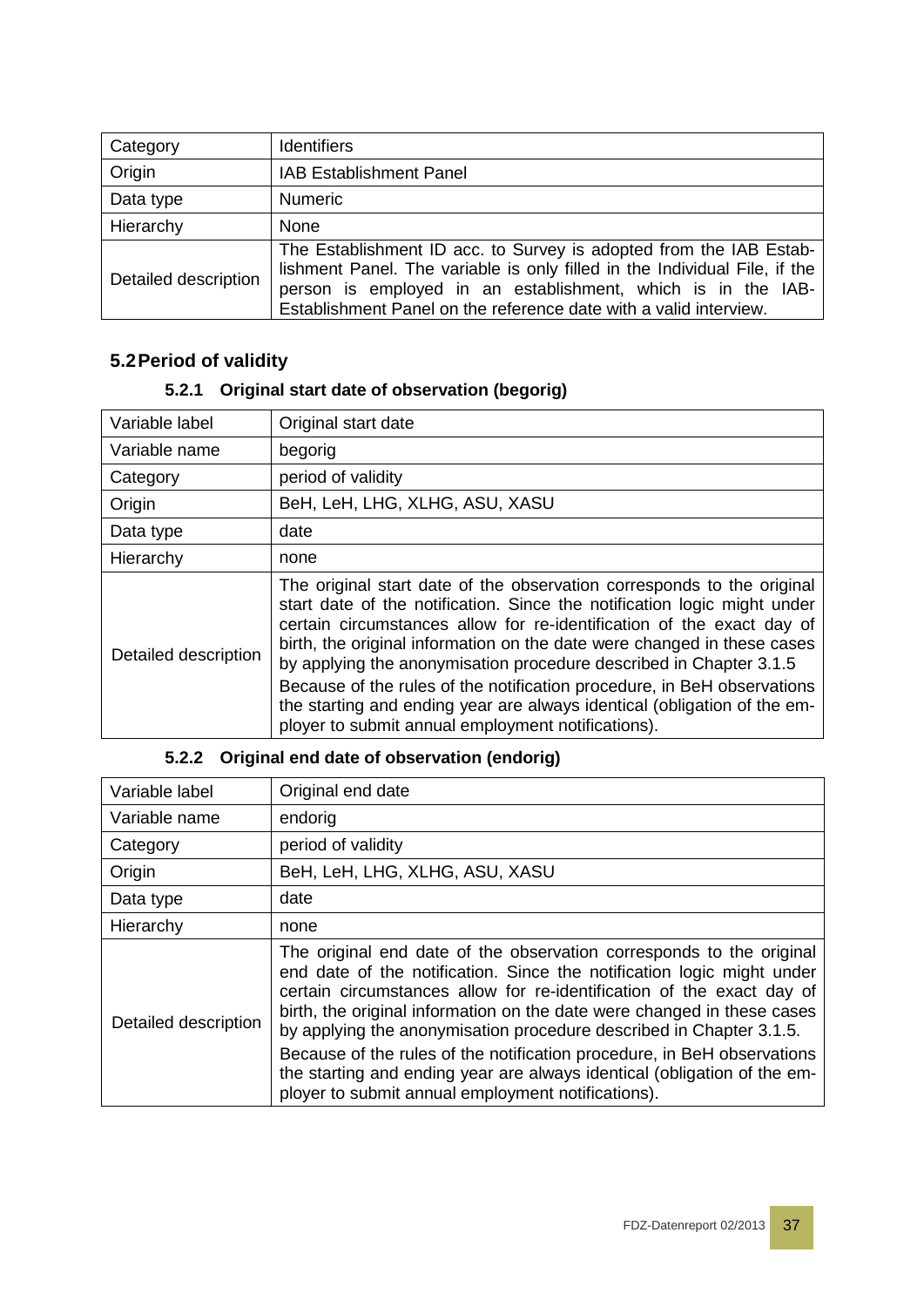### **5.3Personal information**

### **5.3.1 Gender (frau)**

| Variable label       | Gender                                                                                                    |
|----------------------|-----------------------------------------------------------------------------------------------------------|
| Variable name        | frau                                                                                                      |
| Category             | personal variable                                                                                         |
| Origin               | BeH, LeH, LHG, XLHG, ASU, XASU                                                                            |
| Data type            | numerical                                                                                                 |
| Hierarchy            | none                                                                                                      |
| Detailed description | Gender dummy (0 - man, 1 - women). The gender information is con-<br>stant within one individual account. |

# **5.3.2 Year of birth (gebjahr)**

| Variable label       | Year of birth                                                                                                                                                                                                                                  |  |
|----------------------|------------------------------------------------------------------------------------------------------------------------------------------------------------------------------------------------------------------------------------------------|--|
| Variable name        | gebjahr                                                                                                                                                                                                                                        |  |
| Category             | personal variables                                                                                                                                                                                                                             |  |
| Origin               | BeH, LeH, LHG, XLHG, ASU, XASU                                                                                                                                                                                                                 |  |
| Data type            | numerical                                                                                                                                                                                                                                      |  |
| Hierarchy            | none                                                                                                                                                                                                                                           |  |
| Detailed description | The year of birth is constant within one individual account.                                                                                                                                                                                   |  |
| Note on quality      | In the original data, it may happen that the year of birth changes be-<br>tween the data sources. This is corrected during the data preparation<br>process. The information from the social security number is given<br>highest priority here. |  |

### **5.3.3 Nationality (nation)**

| Variable label       | Nationality                                                                                                                                                                                        |  |
|----------------------|----------------------------------------------------------------------------------------------------------------------------------------------------------------------------------------------------|--|
| Variable name        | nation                                                                                                                                                                                             |  |
| Category             | personal variables                                                                                                                                                                                 |  |
| Origin               | BeH, LeH, LHG, XLHG, ASU, XASU                                                                                                                                                                     |  |
| Data type            | numerical                                                                                                                                                                                          |  |
| Hierarchy            | none                                                                                                                                                                                               |  |
| Detailed description | The variable contains the nation codes used by the Federal Statistical<br>Office (Statistisches Bundesamt).                                                                                        |  |
| <b>Notes</b>         | Owing to its particular sensitivity with regard to data protection legisla-<br>tion, this variable is only made available in non-aggregated form on<br>application and only in well-founded cases. |  |

#### **5.3.4 Nationality, aggregated (nation\_gr)**

| Variable label | Nationality, grouped           |
|----------------|--------------------------------|
| Variable name  | nation_gr                      |
| Category       | personal variables             |
| Origin         | BeH, LeH, LHG, XLHG, ASU, XASU |
| Data type      | numerical                      |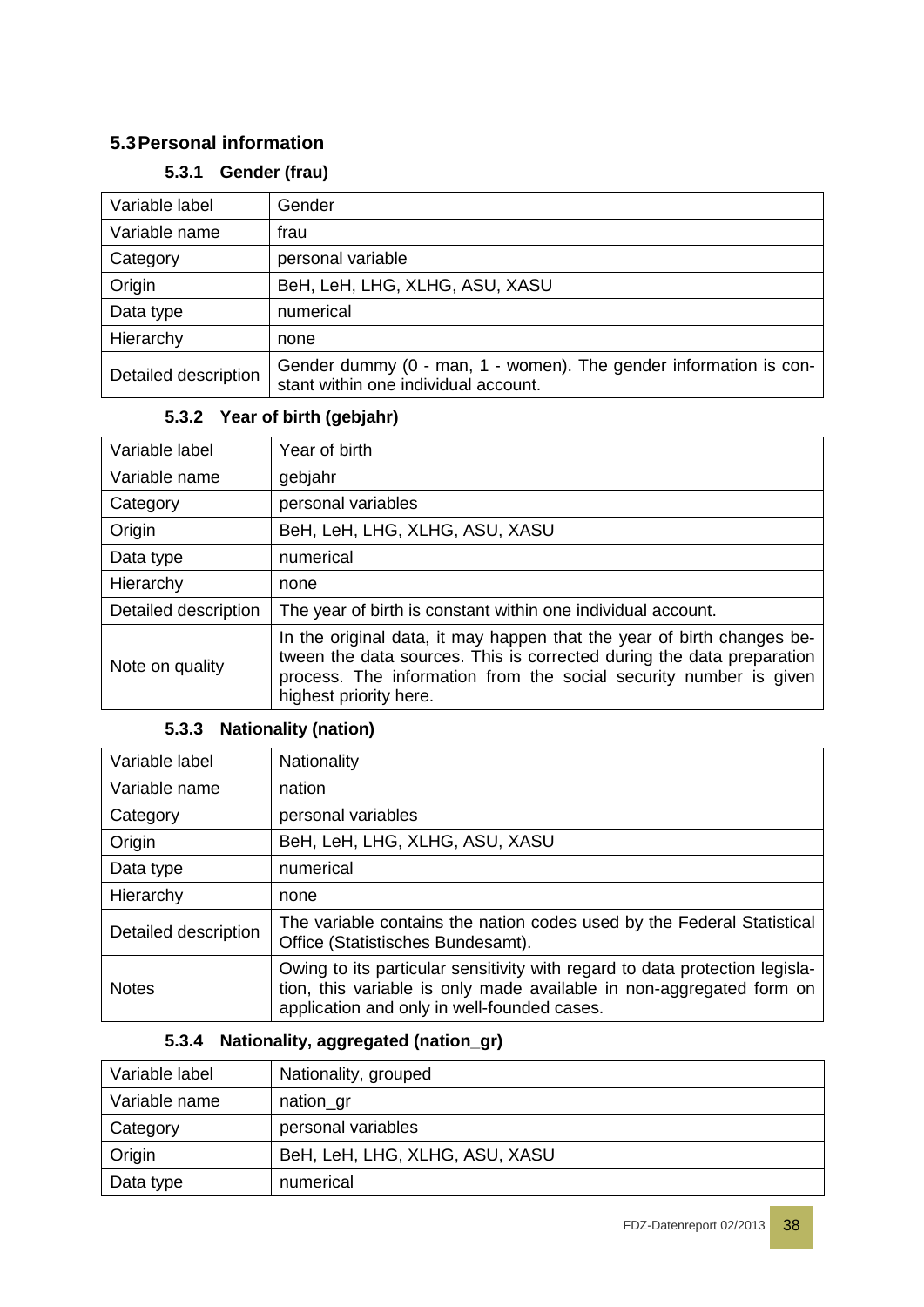| Hierarchy            | none                                                                                                     |
|----------------------|----------------------------------------------------------------------------------------------------------|
| Detailed description | The variable contains a grouped version of the nation codes used by<br>I the Federal Statistical Office. |

| 5.3.5 | <b>Marital status (famst)</b> |  |  |
|-------|-------------------------------|--|--|
|-------|-------------------------------|--|--|

| Variable label       | <b>Marital status</b>                                                                                                                                                                                                                                                                                                                                                                                                                                                                                                                                                                                                                                                                                                                                                                                                                                                                                                                              |
|----------------------|----------------------------------------------------------------------------------------------------------------------------------------------------------------------------------------------------------------------------------------------------------------------------------------------------------------------------------------------------------------------------------------------------------------------------------------------------------------------------------------------------------------------------------------------------------------------------------------------------------------------------------------------------------------------------------------------------------------------------------------------------------------------------------------------------------------------------------------------------------------------------------------------------------------------------------------------------|
| Variable name        | famst                                                                                                                                                                                                                                                                                                                                                                                                                                                                                                                                                                                                                                                                                                                                                                                                                                                                                                                                              |
| Category             | personal variables                                                                                                                                                                                                                                                                                                                                                                                                                                                                                                                                                                                                                                                                                                                                                                                                                                                                                                                                 |
| Origin               | LeH, LHG, XLHG, ASU, XASU                                                                                                                                                                                                                                                                                                                                                                                                                                                                                                                                                                                                                                                                                                                                                                                                                                                                                                                          |
| Data type            | numerical                                                                                                                                                                                                                                                                                                                                                                                                                                                                                                                                                                                                                                                                                                                                                                                                                                                                                                                                          |
| Hierarchy            | none                                                                                                                                                                                                                                                                                                                                                                                                                                                                                                                                                                                                                                                                                                                                                                                                                                                                                                                                               |
| Detailed description | This variable describes the marital status. The characteristic in the LeH<br>source has only two manifestations (0 - not married, 1 - married), while<br>in the ASU / XASU sources, a distinction is made between four mani-<br>festations, and in the LHG / XLHG sources between seven manifesta-<br>tions. The information from the sources was not compared.<br>1) ASU / XASU<br>Marital status includes categories of living in a joint household with<br>children or a partner. However, it is not possible to distinguish clearly<br>whether<br>• a married person / person living in a joint household is bringing<br>up children,<br>• a married person / person living in a joint household / single per-<br>son has any children at all,<br>• a lone parent / person living in a joint household / single person is<br>married<br>2) XLHG<br>The quality of the variable is reduced due to a break in the notification<br>logic in 2007. |

#### **5.3.6 Number of children (kind)**

| Variable label       | Number of children                                                                                                                                                                                                                                                                                                                                                |
|----------------------|-------------------------------------------------------------------------------------------------------------------------------------------------------------------------------------------------------------------------------------------------------------------------------------------------------------------------------------------------------------------|
| Variable name        | kind                                                                                                                                                                                                                                                                                                                                                              |
| Category             | personal variables                                                                                                                                                                                                                                                                                                                                                |
| Origin               | LeH, LHG, XLHG, ASU, XASU                                                                                                                                                                                                                                                                                                                                         |
| Data type            | numerical                                                                                                                                                                                                                                                                                                                                                         |
| Hierarchy            | none                                                                                                                                                                                                                                                                                                                                                              |
| Detailed description | This variable has a different meaning depending on the data source.<br>Except for the LeH source, it indicates the number of children aged<br>under 15 living in the household / in the benefit community (Be-<br>darfsgemeinschaft) at the time when the application was made.<br>1) LeH<br>The LeH only distinguishes between whether the number of children is |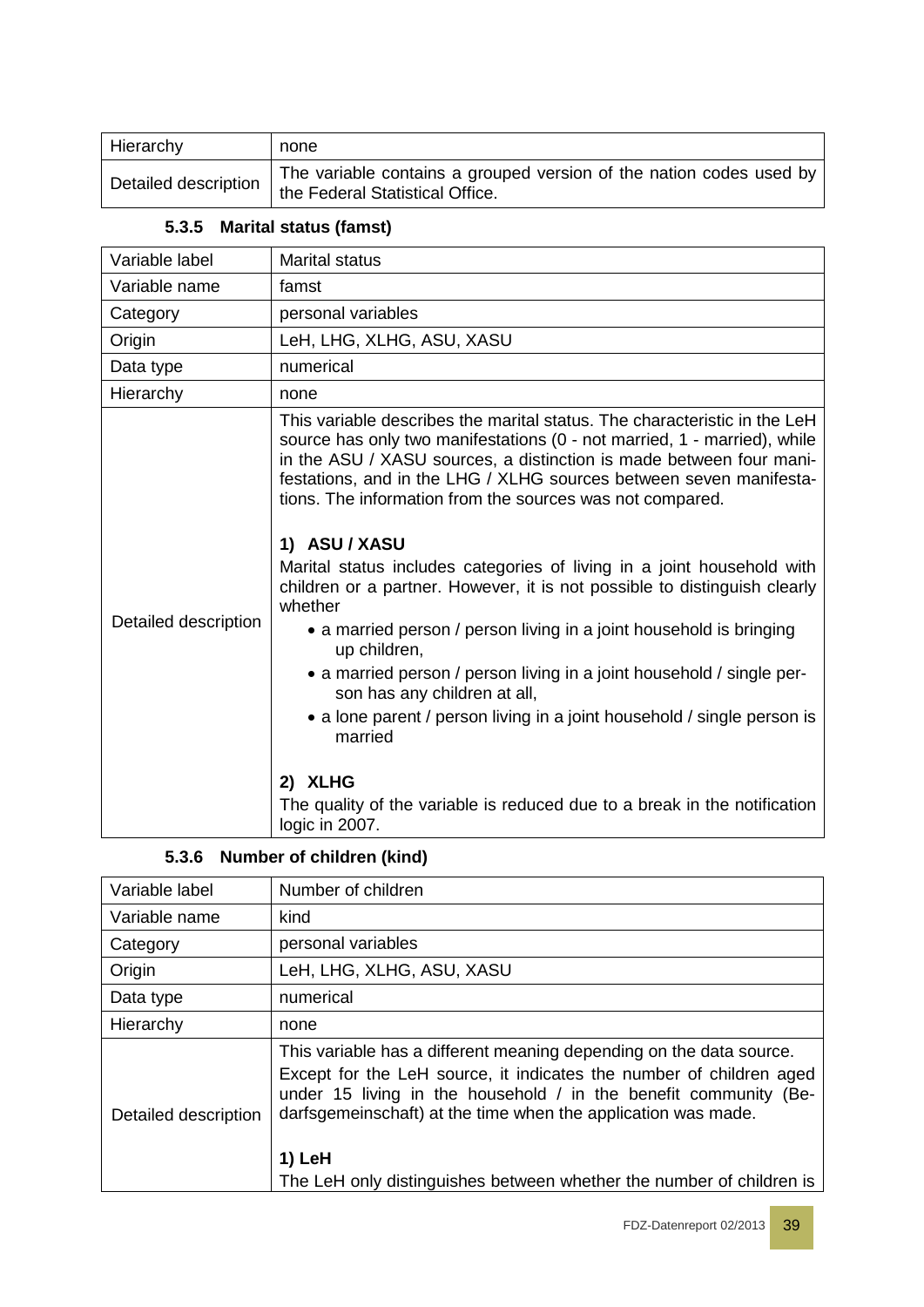| zero or at least one. The following values are therefore available:                                                                                                                                                                                                                                                                                                                                                                                                 |
|---------------------------------------------------------------------------------------------------------------------------------------------------------------------------------------------------------------------------------------------------------------------------------------------------------------------------------------------------------------------------------------------------------------------------------------------------------------------|
| no children<br>0                                                                                                                                                                                                                                                                                                                                                                                                                                                    |
| 100<br>One or more children                                                                                                                                                                                                                                                                                                                                                                                                                                         |
| The variable is not updated when there are changes in the type of<br>benefit or the approval of benefits, but only when a new case of benefit<br>receipt occurs after a period of employment.                                                                                                                                                                                                                                                                       |
| Children are generally included in the LeH up to their 18 <sup>th</sup> year of age,<br>under certain conditions also beyond that date if these conditions con-<br>stitute a higher benefit rate for the beneficiary.                                                                                                                                                                                                                                               |
|                                                                                                                                                                                                                                                                                                                                                                                                                                                                     |
| 2) ASU                                                                                                                                                                                                                                                                                                                                                                                                                                                              |
| Here, the value of the variable corresponds to the number of children.<br>Until 30 June 2006, only up to nine children could be recorded. The<br>value 0 does not exist. For datasets prior to 30 June 2006, the zero<br>value was recoded to "missing", since it is not clear whether zero<br>should be interpreted as "no children" or as "field not filled in". For da-<br>tasets after 30 June 2006, the characteristic is only filled in if children<br>exist. |
| 3) LHG, XLHG, XASU                                                                                                                                                                                                                                                                                                                                                                                                                                                  |
| The variable shows the number of children in the benefit community<br>(Bedarfsgemeinschaft). In the LHG and XLHG sources, the value is<br>valid for the entire original period.                                                                                                                                                                                                                                                                                     |

#### **5.3.7 School education and vocational training (bild)**

| Variable label       | School education and vocational training                                                                                                                                                                                                                                                                                                                                                                                                                                                                                                                                                                                                                                                                                                                                                                                                                                                                                                                                                                                    |  |  |  |
|----------------------|-----------------------------------------------------------------------------------------------------------------------------------------------------------------------------------------------------------------------------------------------------------------------------------------------------------------------------------------------------------------------------------------------------------------------------------------------------------------------------------------------------------------------------------------------------------------------------------------------------------------------------------------------------------------------------------------------------------------------------------------------------------------------------------------------------------------------------------------------------------------------------------------------------------------------------------------------------------------------------------------------------------------------------|--|--|--|
| Variable name        | bild                                                                                                                                                                                                                                                                                                                                                                                                                                                                                                                                                                                                                                                                                                                                                                                                                                                                                                                                                                                                                        |  |  |  |
| Category             | personal variables                                                                                                                                                                                                                                                                                                                                                                                                                                                                                                                                                                                                                                                                                                                                                                                                                                                                                                                                                                                                          |  |  |  |
| Origin               | BeH, ASU, XASU                                                                                                                                                                                                                                                                                                                                                                                                                                                                                                                                                                                                                                                                                                                                                                                                                                                                                                                                                                                                              |  |  |  |
| Data type            | numerical                                                                                                                                                                                                                                                                                                                                                                                                                                                                                                                                                                                                                                                                                                                                                                                                                                                                                                                                                                                                                   |  |  |  |
| Hierarchy            | none                                                                                                                                                                                                                                                                                                                                                                                                                                                                                                                                                                                                                                                                                                                                                                                                                                                                                                                                                                                                                        |  |  |  |
|                      | It must be taken into account that this variable has a different meaning<br>depending on the data source:                                                                                                                                                                                                                                                                                                                                                                                                                                                                                                                                                                                                                                                                                                                                                                                                                                                                                                                   |  |  |  |
| Detailed description | 1) BeH<br>For BeH observations, the variable contains the school education /<br>vocational training reported by the employers in the employment notifi-<br>cation procedure. The 'school education and vocational training' indica-<br>tor is a combined variable which is used to gather information on both<br>the employee's school education and his/her vocational qualifications<br>(the highest qualification gained in each case). Here the school qualifi-<br>cations are to be established first and then the vocational qualifica-<br>tions. Only in the case of the values 5 (degree from a university of ap-<br>plied sciences) and 6 (university degree) are no other vocational quali-<br>fications determined (see BA 2005, p. IX.). The following values exist:<br>Primary school / lower secondary school / intermediate school<br>1<br>leaving certificate or equivalent school education, without a vo-<br>cational qualification<br>Primary school / lower secondary school / intermediate school<br>2 |  |  |  |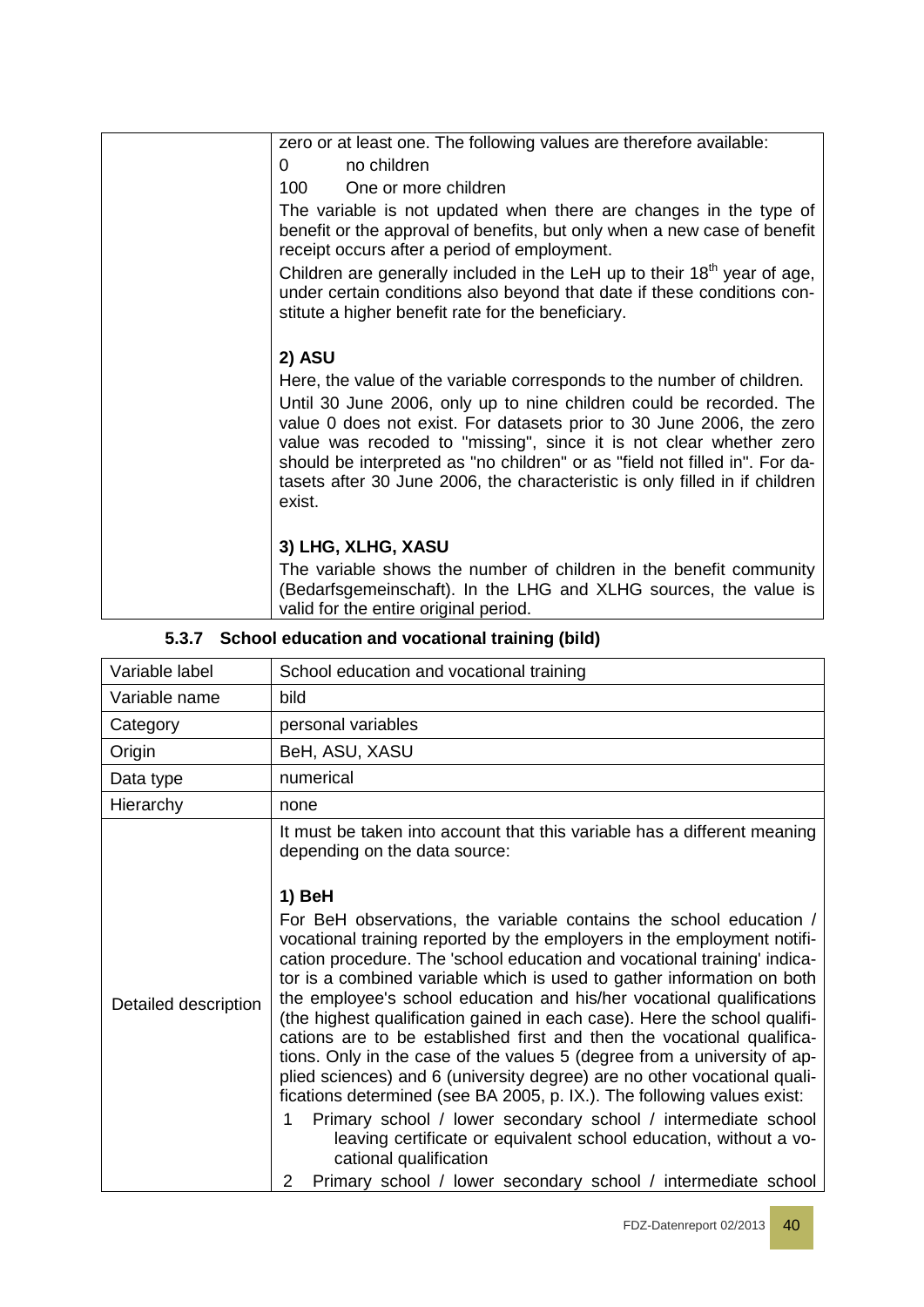|                 | leaving certificate or equivalent school education with a voca-<br>tional qualification                                                                                                                                                                                                                                                                                                                                                                                                                                                                                                                                                |
|-----------------|----------------------------------------------------------------------------------------------------------------------------------------------------------------------------------------------------------------------------------------------------------------------------------------------------------------------------------------------------------------------------------------------------------------------------------------------------------------------------------------------------------------------------------------------------------------------------------------------------------------------------------------|
|                 | With upper secondary school leaving certificate (Abitur), without a<br>3<br>vocational qualification                                                                                                                                                                                                                                                                                                                                                                                                                                                                                                                                   |
|                 | With upper secondary school leaving certificate (Abitur) and a vo-<br>4<br>cational qualification                                                                                                                                                                                                                                                                                                                                                                                                                                                                                                                                      |
|                 | Degree from a university of applied sciences (Fachhochschule)<br>5                                                                                                                                                                                                                                                                                                                                                                                                                                                                                                                                                                     |
|                 | University degree<br>6                                                                                                                                                                                                                                                                                                                                                                                                                                                                                                                                                                                                                 |
|                 | It cannot be inferred from the data whether the individual completed<br>school education or not, both cases can occur in the values "1" and<br>"2".                                                                                                                                                                                                                                                                                                                                                                                                                                                                                    |
|                 | "Changes in the vocational training status frequently occur at the same<br>time as a change of establishment. This is because the notification<br>data are compiled anew in the new firm. If, for example, an employee<br>has gained a higher qualification via a part-time further training course<br>while still working then this change of status is probably not recorded<br>until he/she joins a new firm. It can generally be assumed that when a<br>person is employed in a firm for a longer period, the personal data that<br>they reported when they joined the firm is simply continued." (Meinken<br>/ Koch 2004, p. 63). |
|                 | A method for correcting missing values or temporal inconsistencies in<br>the education and training data in the predecessor sample, the IABS,<br>can be found in Fitzenberger et al. (2006) and in Drews (2006). Only<br>the BeH data source is used for this, however, as this was the only<br>data source with information on education and training in the IABS.                                                                                                                                                                                                                                                                    |
|                 | 2) ASU / XASU                                                                                                                                                                                                                                                                                                                                                                                                                                                                                                                                                                                                                          |
|                 | ASU and XASU observations contain the completed vocational training<br>at the beginning of the job search activity. The following values exist:<br>21<br>no completed vocational training                                                                                                                                                                                                                                                                                                                                                                                                                                              |
|                 | in-firm training<br>22                                                                                                                                                                                                                                                                                                                                                                                                                                                                                                                                                                                                                 |
|                 | 23<br>external training<br>24<br>full-time vocational school (Berufsfachschule)                                                                                                                                                                                                                                                                                                                                                                                                                                                                                                                                                        |
|                 | 25<br>technical college (Fachschule)                                                                                                                                                                                                                                                                                                                                                                                                                                                                                                                                                                                                   |
|                 | 26<br>university of applied sciences (Fachhochschule)                                                                                                                                                                                                                                                                                                                                                                                                                                                                                                                                                                                  |
|                 | 27<br>university                                                                                                                                                                                                                                                                                                                                                                                                                                                                                                                                                                                                                       |
|                 | For the ASU source, it has not been possible to differentiate between<br>in-firm and external vocational training since 01 July 2006 due to<br>changes in the procedure. For the XASU source, this differentiation is<br>not possible at all over the entire period of time. In both cases, the<br>mixed category is coded to "in-firm training". For the ASU source, it<br>has neither been possible to differentiate between "no completed voca-<br>tional training" and "not specified" since 01 July 2006.                                                                                                                         |
| Note on quality | "For certain sub-groups there is a large proportion of missing data be-<br>cause this variable is not of importance as regards social security (this<br>affects people in marginal part-time employment, for example)."<br>(Meinken / Koch 2004, p. 63).<br>We advise against a quantitative analysis of the variable for the ASU                                                                                                                                                                                                                                                                                                      |
|                 | source from 2006 forward.                                                                                                                                                                                                                                                                                                                                                                                                                                                                                                                                                                                                              |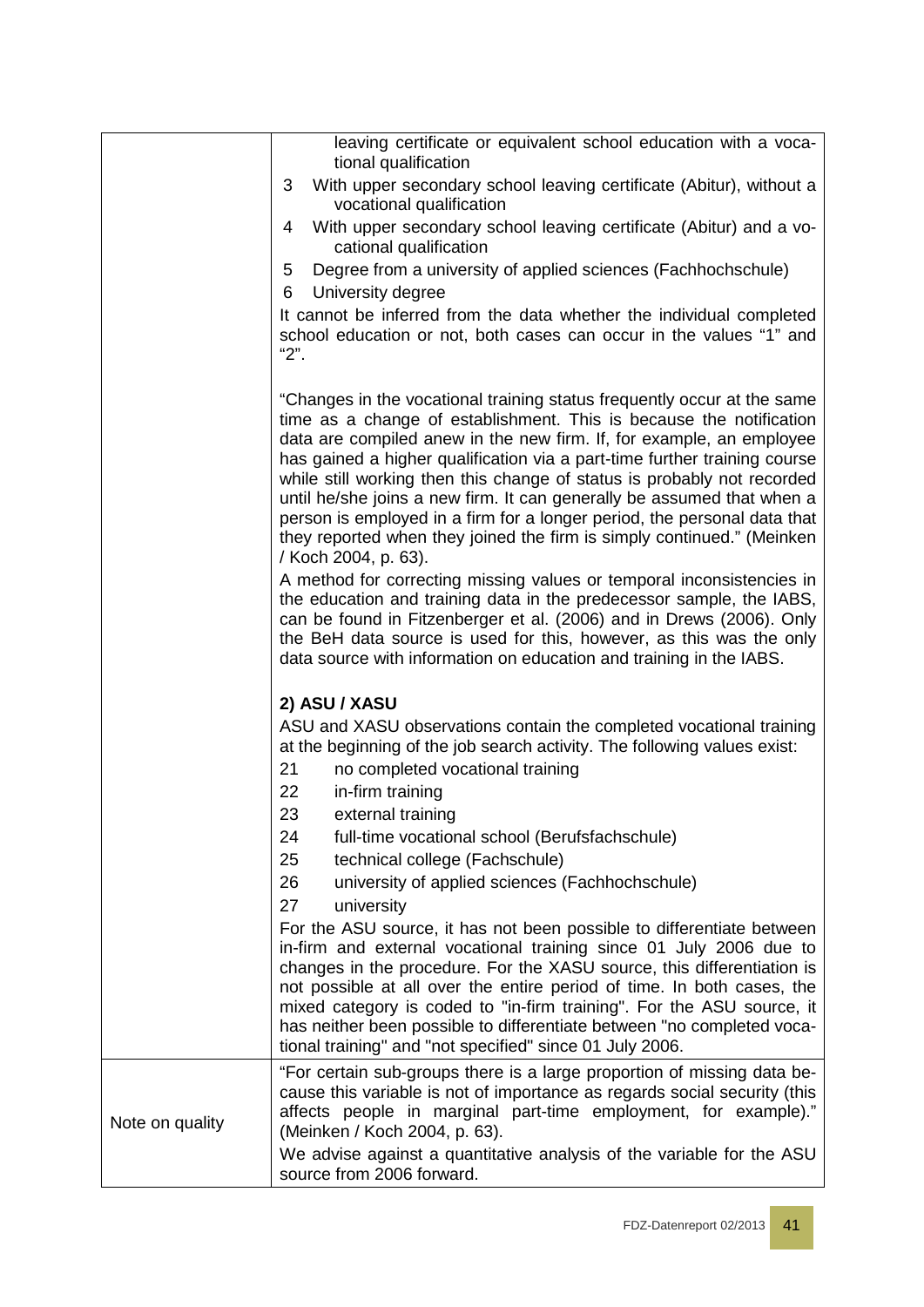| Variable label       | School leaving qualifications                                                                                                                         |
|----------------------|-------------------------------------------------------------------------------------------------------------------------------------------------------|
| Variable name        | schbild                                                                                                                                               |
| Category             | personal variables                                                                                                                                    |
| Origin               | ASU, XASU                                                                                                                                             |
| Data type            | numerical                                                                                                                                             |
| Hierarchy            | none                                                                                                                                                  |
| Detailed description | This variable contains the school-leaving qualification held by the indi-<br>vidual at the beginning of the period of unemployment or job search.     |
| Note on quality      | Although the degree of completeness in the XASU has continuously<br>increased over the years, it remains comparatively low (partially under<br>50 %). |

#### **5.3.8 School-leaving qualification (schbild)**

### **5.3.9 Skills level (quali)**

| Variable label       | Qualification                                                                                                                                                                                                                                                                                                           |
|----------------------|-------------------------------------------------------------------------------------------------------------------------------------------------------------------------------------------------------------------------------------------------------------------------------------------------------------------------|
| Variable name        | quali                                                                                                                                                                                                                                                                                                                   |
| Category             | personal variables                                                                                                                                                                                                                                                                                                      |
| Origin               | <b>ASU</b>                                                                                                                                                                                                                                                                                                              |
| Data type            | numerical                                                                                                                                                                                                                                                                                                               |
| Hierarchy            | none                                                                                                                                                                                                                                                                                                                    |
| Detailed description | This variable takes into account not only vocational training but also<br>occupational experience. In the case of equivalent competence as a<br>result of educational background, performance or experience, a skills<br>level can also be entered when the applicant does not hold a corre-<br>sponding qualification. |
| Note on quality      | Due to a change in the notification procedure, this value is only availa-<br>ble until 2006.                                                                                                                                                                                                                            |

#### **5.3.10 Severe disability status (schweb)**

| Variable label       | Severe disability status                                                                                                                                                                                                                                                                                                                                                                                       |
|----------------------|----------------------------------------------------------------------------------------------------------------------------------------------------------------------------------------------------------------------------------------------------------------------------------------------------------------------------------------------------------------------------------------------------------------|
| Variable name        | schweb                                                                                                                                                                                                                                                                                                                                                                                                         |
| Category             | personal variables                                                                                                                                                                                                                                                                                                                                                                                             |
| Origin               | ASU, XASU                                                                                                                                                                                                                                                                                                                                                                                                      |
| Data type            | numerical                                                                                                                                                                                                                                                                                                                                                                                                      |
| Hierarchy            | none                                                                                                                                                                                                                                                                                                                                                                                                           |
| Detailed description | A severe disability status is recognised from a level of disability of over<br>50 %. Equal status to severely disabled is granted on application in<br>accordance with Section 2 of the Severely Disabled Persons Act<br>(Schwerbehindertengesetz - SchwbG) when the level of disability is 30<br>or 40 %.<br>The variable refers to the start date of the period of unemployment or<br>the job search status. |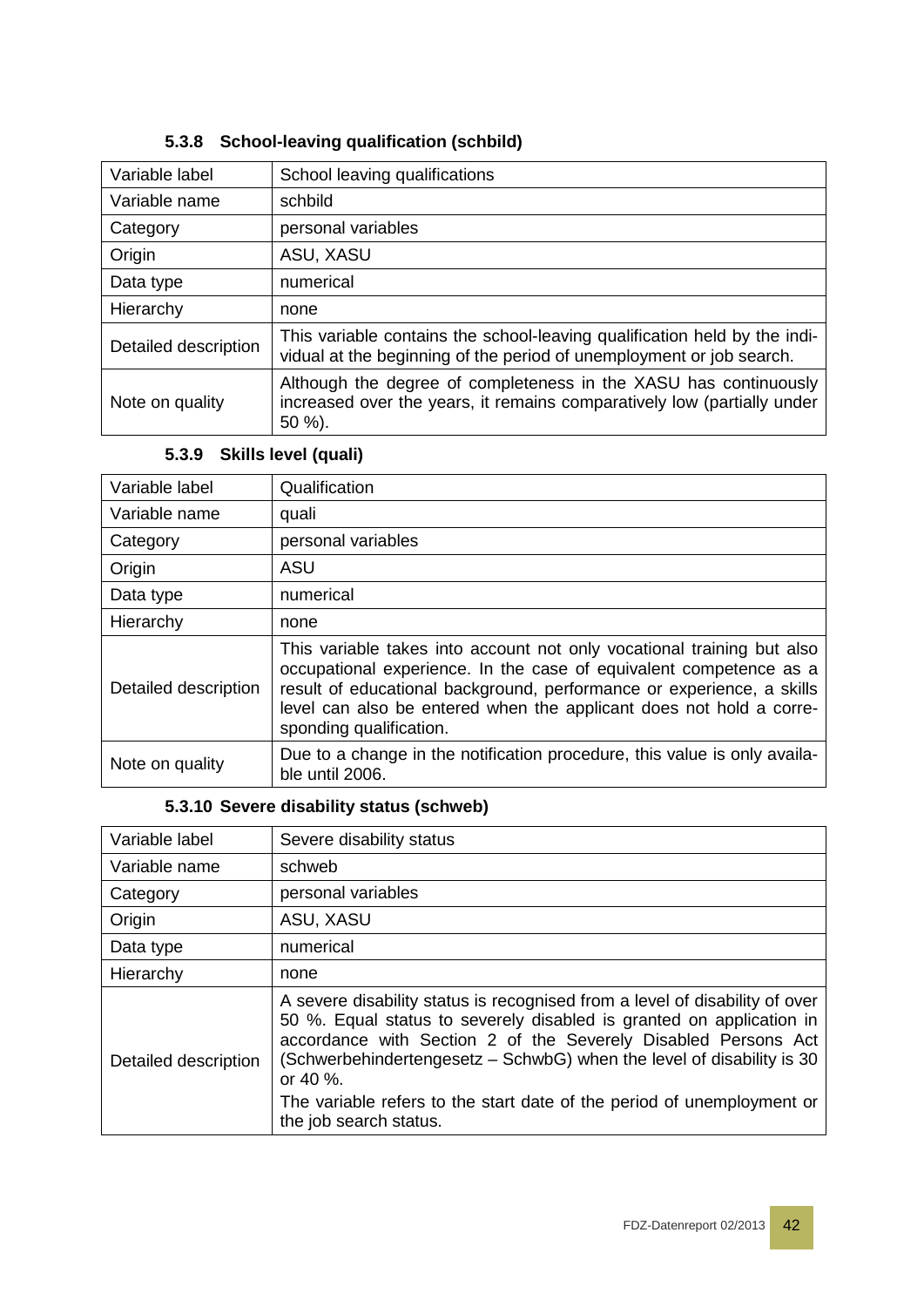| <b>Notes</b>    | Owing to its particular sensitivity with regard to data protection legisla-<br>tion, this variable is only made available in non-aggregated form on<br>application and only in well-founded cases. |
|-----------------|----------------------------------------------------------------------------------------------------------------------------------------------------------------------------------------------------|
| Note on quality | The degree of completeness of this variable is poor in the XASU in<br>2005 and 2006.                                                                                                               |

#### **5.3.11 Health problems (gesund\_ein)**

| Variable label       | Health status with effects on job placing                                                                                                                                                                                                         |
|----------------------|---------------------------------------------------------------------------------------------------------------------------------------------------------------------------------------------------------------------------------------------------|
| Variable name        | gesund_ein                                                                                                                                                                                                                                        |
| Category             | personal variables                                                                                                                                                                                                                                |
| Origin               | ASU, XASU                                                                                                                                                                                                                                         |
| Data type            | numerical                                                                                                                                                                                                                                         |
| Hierarchy            | none                                                                                                                                                                                                                                              |
| Detailed description | The variable provides information on whether placement-relevant, ap-<br>proved health problems exist for a person.                                                                                                                                |
|                      | The new health problems - impact on placement characteristic replac-<br>es the old <i>health problems</i> characteristic which was included in LIAB<br>QM2 9308 and filled in only until 2006 due to a change in the notifica-<br>tion procedure. |
| <b>Notes</b>         | For this characteristic it is not known whether a customer refused to<br>give details or the information was not collected by the placement<br>agent.                                                                                             |
|                      | Owing to its particular sensitivity with regard to data protection legisla-<br>tion, this variable is only made available in non-aggregated form on<br>application and only in well-founded cases.                                                |

### **5.4Information on employment, benefit receipt and job search**

#### **5.4.1 Reason for notification / reason for end of benefit receipt / reason for discontinuation of unemployment benefit II / reason for deregistration (grund)**

| Variable label       | Reason of notification / Reason of end of benefit receipt                                                                                                                                                                                                                                                                                                                                                                                                                                                                                                                                                                 |
|----------------------|---------------------------------------------------------------------------------------------------------------------------------------------------------------------------------------------------------------------------------------------------------------------------------------------------------------------------------------------------------------------------------------------------------------------------------------------------------------------------------------------------------------------------------------------------------------------------------------------------------------------------|
| Variable name        | grund                                                                                                                                                                                                                                                                                                                                                                                                                                                                                                                                                                                                                     |
| Category             | information on employment, benefit receipt and job search                                                                                                                                                                                                                                                                                                                                                                                                                                                                                                                                                                 |
| Origin               | BeH, LeH, LHG, XLHG, ASU, XASU                                                                                                                                                                                                                                                                                                                                                                                                                                                                                                                                                                                            |
| Data type            | numerical                                                                                                                                                                                                                                                                                                                                                                                                                                                                                                                                                                                                                 |
| Hierarchy            | none                                                                                                                                                                                                                                                                                                                                                                                                                                                                                                                                                                                                                      |
| Detailed description | 1) BeH<br>In BeH observations, the 'reason o notification' variable indicates the<br>reason why the employer submitted the employment notification in<br>question to the social security agencies. However, not all of the possi-<br>ble reasons for submitting a notification that may occur in the context<br>of the notification procedure are available in the IEB. For instance, the<br>IEB only includes notifications that have information on earnings (i.e.<br>annual, employment interruption and end of employment notifications),<br>whilst initial registrations are not contained as they contain no infor- |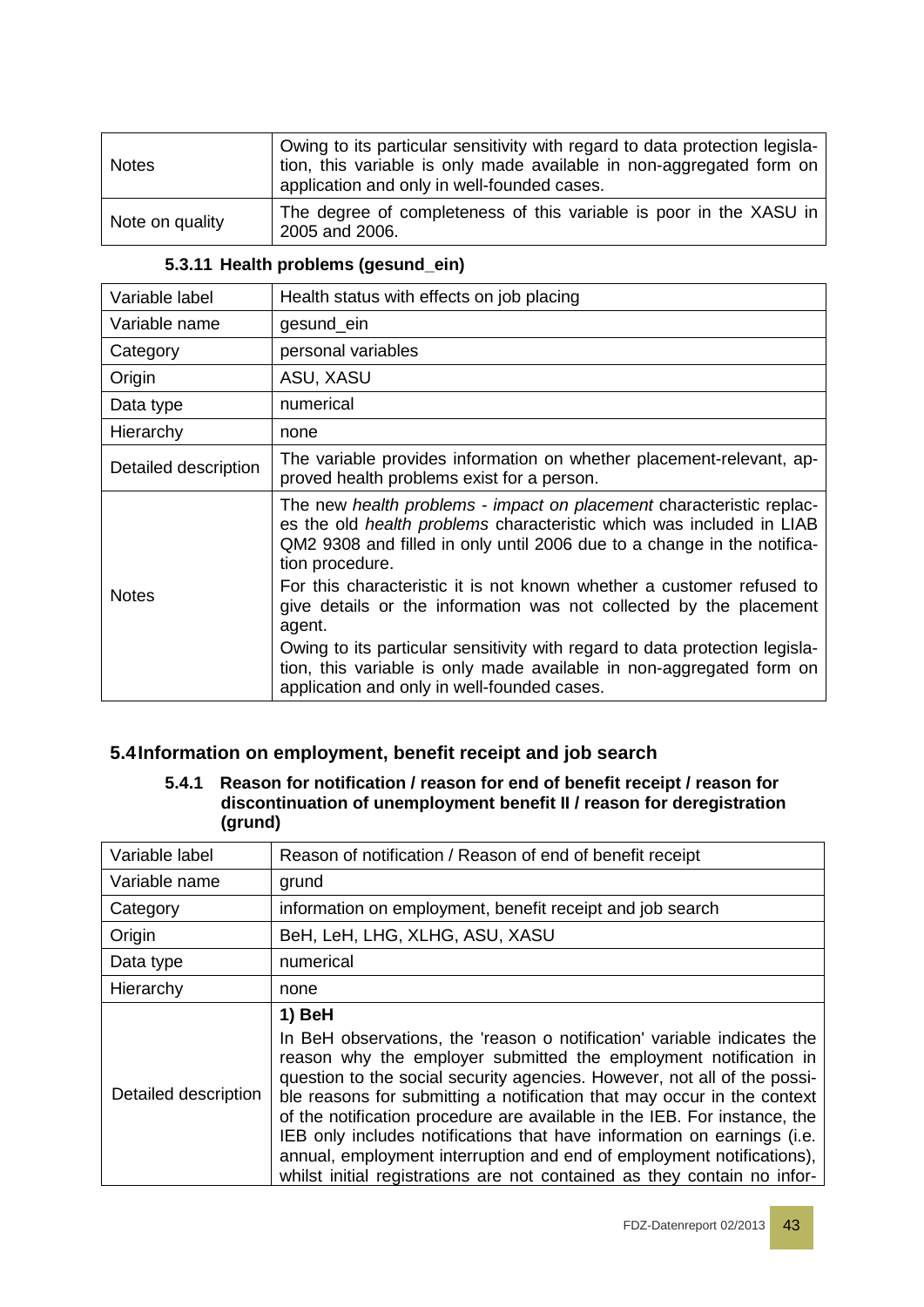mation on earnings. However, this does not involve a loss of information, as the details from a registration are transmitted again with the following annual, employment interruption or end of employment notification.

The reasons for submitting employment notifications are encoded according to the regulations of the notification procedure which has been in effect since 01 January 1999 (in accordance with DEÜV).

#### **2) LeH**

In LeH observations, the variable indicates the reason for the end of receipt of unemployment benefit, unemployment assistance or maintenance allowance. In contrast, the LeH contains no information about the reasons for the start of benefit receipt, as the information for the LeH comes from the notifications submitted by the employment agencies to the health insurance institutions regarding finished periods of benefit receipt.

#### **3) LHG / XLHG**

The LHG and XLHG datasets contain the 'reason for discontinuation of Unemployment Benefit II' and indicate the reason why current benefits have been discontinued. The 'reason for discontinuation of Unemployment Benefit II' variable **refers to the individual**, not to the benefit community. If the Unemployment Benefit II receipt of a different member of the benefit community is discontinued, all observations of the members of the benefit community are split on this date, but the reason for discontinuation of Unemployment Benefit II is only available for the individual whose benefit is discontinued.

If the Unemployment Benefit II receipt of one member of the benefit community is discontinued, new observations for all members of the benefit community are started at this date, while the reason for end / discontinuation of benefit is only available for the person concerned. This variable is valid exactly at the end of the original observation.

#### **4) ASU / XASU**

In the case of ASU records, the variable contains the deregistration or exit reason. It must be taken into account here that the number of values of the variable has been reduced from 26 April 2003 onwards. For analysis over long periods of time, the old values can be recoded to the currently valid ones using the table below:

| $old \rightarrow new$ | old -> new old -> new |            | old -> new  |
|-----------------------|-----------------------|------------|-------------|
| $29 - 50$             | $36 \rightarrow 61$   | $44 - 274$ | $51 - > 74$ |
| $30 -> 60$            | $37 - 56$             | $45 - 77$  | $52 - 76$   |
| $31 - 561$            | $38 - 56$             | $46 -> 67$ | $53 -> 68$  |
| $32 - 50$             | $39 - 71$             | $47 - 567$ | $54 - > 78$ |
| $33 \rightarrow 60$   | $40 -> 69$            | $48 - 78$  |             |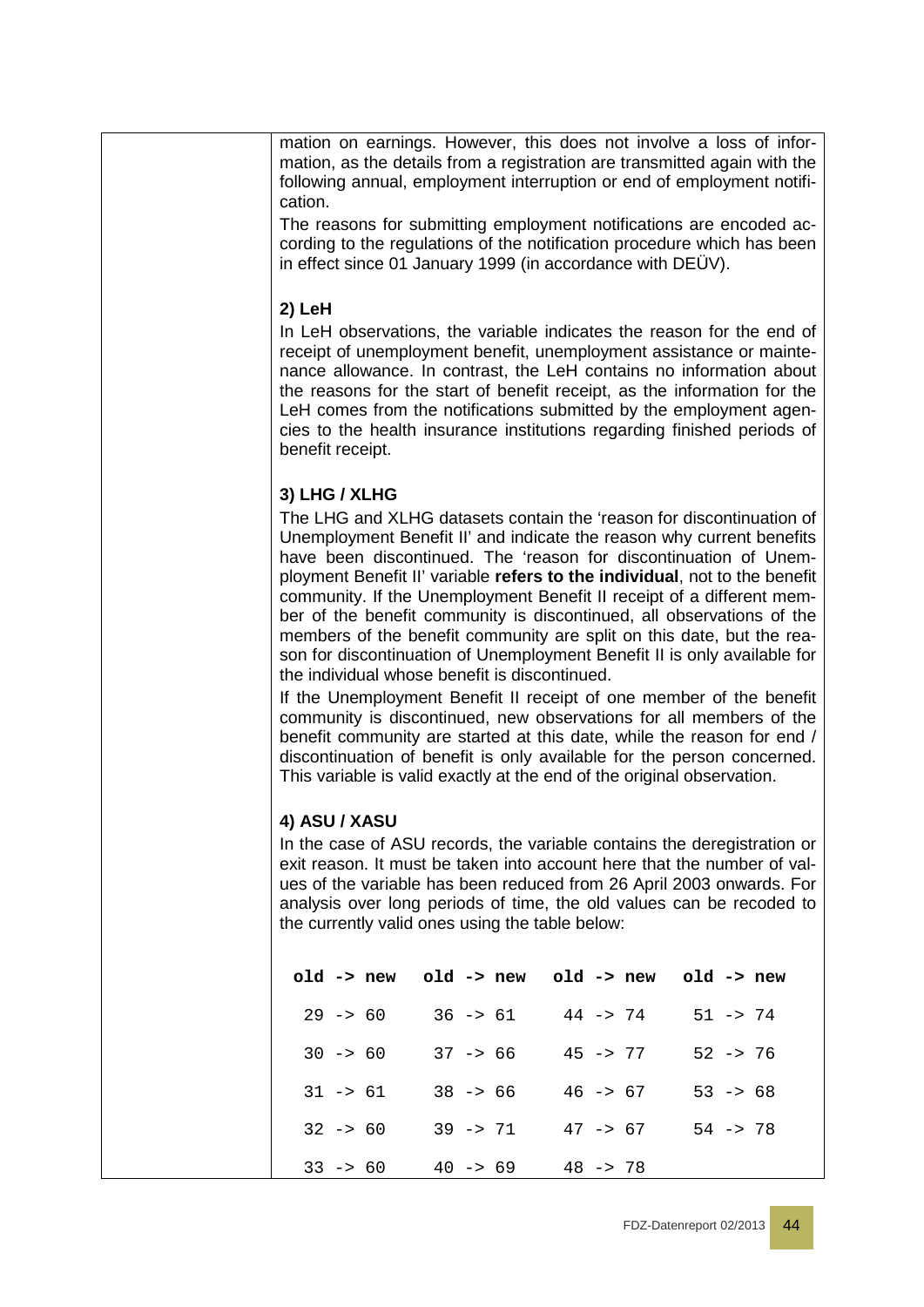|                 | $34 \rightarrow 60$ $42 \rightarrow 65$ $49 \rightarrow 69$<br>$35 -> 60$                                                           |             |       | $43 \rightarrow 70$ 50 -> 75 |       |       |       |
|-----------------|-------------------------------------------------------------------------------------------------------------------------------------|-------------|-------|------------------------------|-------|-------|-------|
|                 | Proportion of valid values (degree of completeness) for the reason for<br>notification in the LHG, XLHG, ASU and XASU data sources: |             |       |                              |       |       |       |
| Note on quality | Source                                                                                                                              | 2005<br>-+- | 2006  | 2007                         | 2008  | 2009  | 2010  |
|                 | LHG                                                                                                                                 | 0.157       | 0.150 | 0.182                        | 0.179 | 0.160 | 0.154 |
|                 | XLHG                                                                                                                                | 0.077       | 0.098 | 0.119                        | 0.126 | 0.193 | 0.271 |
|                 | ASU                                                                                                                                 | 0.703       | 0.968 | 0.948                        | 0.932 | 0.924 | 0.931 |
|                 | XASU                                                                                                                                | 0.254       | 0.361 | 0.363                        | 0.367 | 0.383 | 0.409 |

### **5.4.2 Daily wage, daily benefit rate (tentgelt)**

| Variable label       | Daily wage/daily benefit                                                                                                                                                                                                                                                                                                                                                                                                                                                                                                                                                                                                                                                                                                                                                                                                                                                                                                                                                                                                                                                                                                                                                                                                                                                                                                                                                                                                                                                                                                                                                                                                                                                                                                                                                                                                                                                                                                                                                                                                                                                                                   |
|----------------------|------------------------------------------------------------------------------------------------------------------------------------------------------------------------------------------------------------------------------------------------------------------------------------------------------------------------------------------------------------------------------------------------------------------------------------------------------------------------------------------------------------------------------------------------------------------------------------------------------------------------------------------------------------------------------------------------------------------------------------------------------------------------------------------------------------------------------------------------------------------------------------------------------------------------------------------------------------------------------------------------------------------------------------------------------------------------------------------------------------------------------------------------------------------------------------------------------------------------------------------------------------------------------------------------------------------------------------------------------------------------------------------------------------------------------------------------------------------------------------------------------------------------------------------------------------------------------------------------------------------------------------------------------------------------------------------------------------------------------------------------------------------------------------------------------------------------------------------------------------------------------------------------------------------------------------------------------------------------------------------------------------------------------------------------------------------------------------------------------------|
| Variable name        | tentgelt                                                                                                                                                                                                                                                                                                                                                                                                                                                                                                                                                                                                                                                                                                                                                                                                                                                                                                                                                                                                                                                                                                                                                                                                                                                                                                                                                                                                                                                                                                                                                                                                                                                                                                                                                                                                                                                                                                                                                                                                                                                                                                   |
| Category             | information on employment, benefit receipt and job search                                                                                                                                                                                                                                                                                                                                                                                                                                                                                                                                                                                                                                                                                                                                                                                                                                                                                                                                                                                                                                                                                                                                                                                                                                                                                                                                                                                                                                                                                                                                                                                                                                                                                                                                                                                                                                                                                                                                                                                                                                                  |
| Origin               | BeH, LeH                                                                                                                                                                                                                                                                                                                                                                                                                                                                                                                                                                                                                                                                                                                                                                                                                                                                                                                                                                                                                                                                                                                                                                                                                                                                                                                                                                                                                                                                                                                                                                                                                                                                                                                                                                                                                                                                                                                                                                                                                                                                                                   |
| Data type            | numerical                                                                                                                                                                                                                                                                                                                                                                                                                                                                                                                                                                                                                                                                                                                                                                                                                                                                                                                                                                                                                                                                                                                                                                                                                                                                                                                                                                                                                                                                                                                                                                                                                                                                                                                                                                                                                                                                                                                                                                                                                                                                                                  |
| Hierarchy            | none                                                                                                                                                                                                                                                                                                                                                                                                                                                                                                                                                                                                                                                                                                                                                                                                                                                                                                                                                                                                                                                                                                                                                                                                                                                                                                                                                                                                                                                                                                                                                                                                                                                                                                                                                                                                                                                                                                                                                                                                                                                                                                       |
| Detailed description | 1) BeH<br>In BeH observations, this variable shows the employee's gross daily<br>wage. It is calculated from the fixed-period wages reported by the em-<br>ployer and the duration of the (unsplit) original notification period in<br>calendar days. The daily wage is shown in euros.<br>Until 1998, employers in principle only reported the earnings which<br>were subject to social security contributions. Earnings below the mar-<br>ginal part-time income threshold were not reported. Earnings exceed-<br>ing the upper earnings limit for statutory pension insurance are only<br>reported up to this limit. There are two upper earnings limits in the<br>statutory pension insurance scheme. The earnings limit of the miners'<br>pension insurance is generally higher than the earnings limit of the<br>pension insurance for wage and salary earners. However, in the data a<br>differentiation between these two insurance carriers is not possible.<br>Since the inclusion of marginal part-time employees in the employment<br>notification procedure on 01 April 1999, earnings below the marginal<br>part-time income threshold have also been recorded; the upper earn-<br>ings limit still applies as the upper ceiling. In some cases, however, the<br>reported earnings nonetheless exceed the upper earnings limit. Gen-<br>erally, this can probably be attributed to the payment of annual bonus-<br>es which the employer can add to the regular earnings in the annual,<br>employment interruption or end of employment notifications. In this<br>case, it is irrelevant whether the upper earnings limit in the statutory<br>pension insurance which is decisive for the notification period is ex-<br>ceeded as a result of this addition. However, such earnings notifica-<br>tions could also be due to incorrect details in the employment period.<br>(The earnings information, however, may be considered less error-<br>prone due to their insurance relevance.) The marginal part-time in-<br>come threshold and the upper earnings limit for statutory pension in- |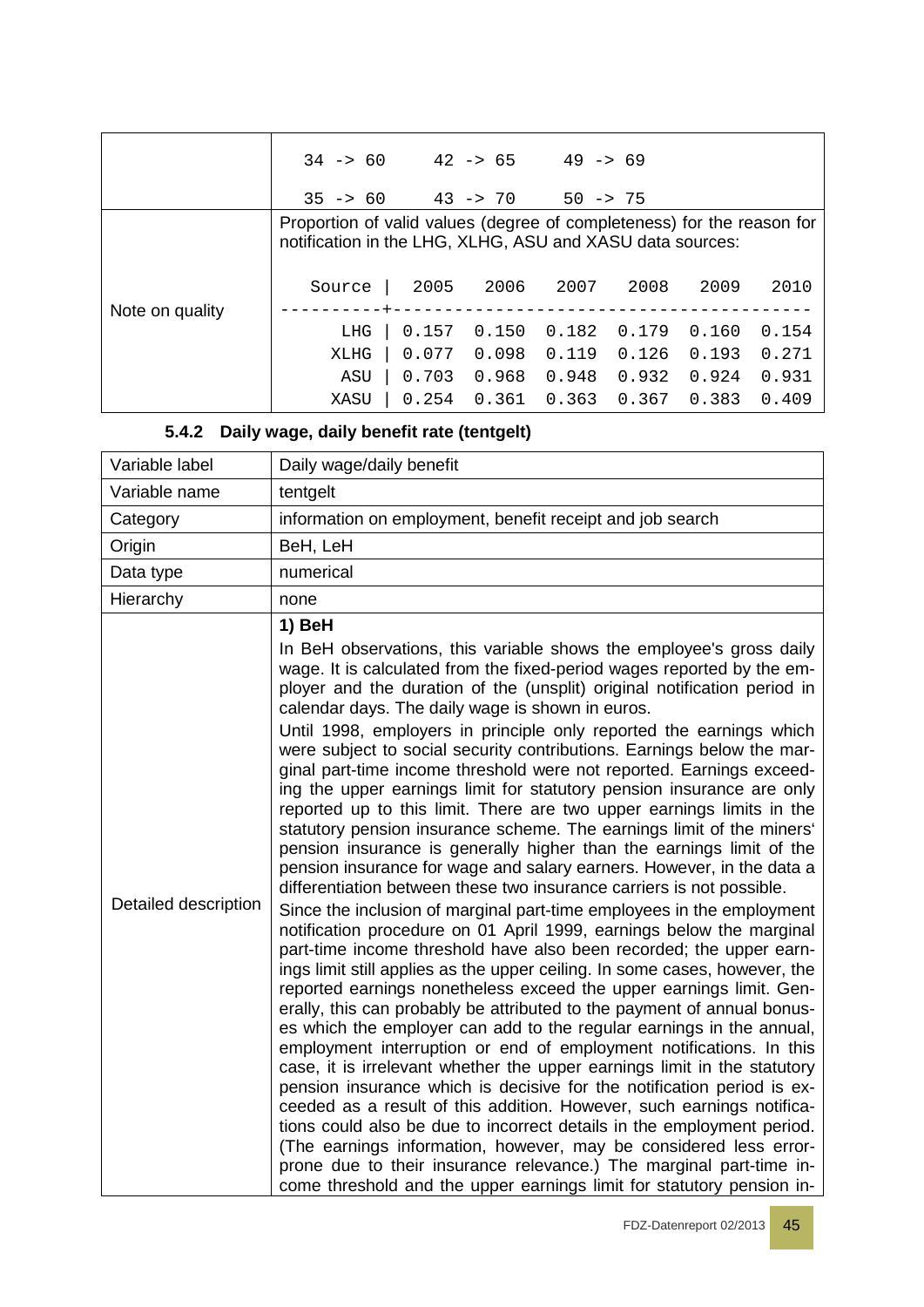| surance differ from year to year as well as between Eastern and<br>Western Germany (the decisive factor is the location of the establish-<br>ment). An overview of these limits and thresholds can be found under<br>http://fdz.iab.de.                                                                                                                                                                                                                      |
|--------------------------------------------------------------------------------------------------------------------------------------------------------------------------------------------------------------------------------------------------------------------------------------------------------------------------------------------------------------------------------------------------------------------------------------------------------------|
| A daily wage reported as 0 euros can be put down to "employment<br>interruption notifications". During these periods, the employment rela-<br>tionship continues to exist in legal terms, but without pay. This is the<br>case for periods of illness after the end of continued payment of wag-<br>es, for periods of maternity leave and for sabbaticals.                                                                                                  |
| The daily wage is shown with two decimal places. All values greater<br>than 0 and smaller than 0.01 were rounded up to 0.01. This makes it<br>possible to identify the above-mentioned employment interruption noti-<br>fications with the condition daily wage $= 0$ .                                                                                                                                                                                      |
| 2) LeH                                                                                                                                                                                                                                                                                                                                                                                                                                                       |
| For LeH observations, the variable shows the daily benefit rate, con-<br>verted into euros in each case. It must be taken into account that for<br>observations with an original start date prior to 01 January 1998 the<br>daily benefit rate applies to working days, while for observations with<br>an original start date from 01 January 1998 onwards it applies to cal-<br>endar days.                                                                 |
| Since 01 January 2005, a daily benefit rate reported as 0 euros can be<br>put down to benefit suspension periods or interruptions of benefit<br>payments. If a reason for end of benefit is reported for an observation<br>with a daily benefit rate equal to 0, then it is a notification of interrup-<br>tion of benefit payments. In the case of observations that reflect a pe-<br>riod of benefit suspension, the entitlement is the same as before the |
| start of the benefit suspension period.                                                                                                                                                                                                                                                                                                                                                                                                                      |

| Variable label       | <b>Transition zone</b>                                                                                                                                                                                                                                                                                                                                                                                                                                                                                                                                                                                                                                                                                                                                                          |
|----------------------|---------------------------------------------------------------------------------------------------------------------------------------------------------------------------------------------------------------------------------------------------------------------------------------------------------------------------------------------------------------------------------------------------------------------------------------------------------------------------------------------------------------------------------------------------------------------------------------------------------------------------------------------------------------------------------------------------------------------------------------------------------------------------------|
| Variable name        | gleitz                                                                                                                                                                                                                                                                                                                                                                                                                                                                                                                                                                                                                                                                                                                                                                          |
| Category             | information on employment, benefit receipt and job search                                                                                                                                                                                                                                                                                                                                                                                                                                                                                                                                                                                                                                                                                                                       |
| Origin               | <b>BeH</b>                                                                                                                                                                                                                                                                                                                                                                                                                                                                                                                                                                                                                                                                                                                                                                      |
| Data type            | numerical                                                                                                                                                                                                                                                                                                                                                                                                                                                                                                                                                                                                                                                                                                                                                                       |
| Hierarchy            | none                                                                                                                                                                                                                                                                                                                                                                                                                                                                                                                                                                                                                                                                                                                                                                            |
| Detailed description | This variable has only been available from 2003 onwards and only for<br>BeH observations. It indicates whether the employment notification<br>relates to employment in the low-wage sector, within the so-called<br>transition zone. Jobs in the transition zone have a gross monthly wage<br>of $\epsilon$ 400.01 to $\epsilon$ 800.00 (so-called midi jobs) for which the employee<br>only has to pay a reduced overall social security contribution. As em-<br>ployees with earnings in the transition zone can voluntarily pay the<br>"regular" social security contribution, not all employees with corre-<br>sponding earnings are automatically classified as being in the transi-<br>tion zone. The corresponding legislation has been in force since 01<br>April 2003. |

### **5.4.3 Transition zone (gleitz)**

| Variable label | Occupation |
|----------------|------------|
|----------------|------------|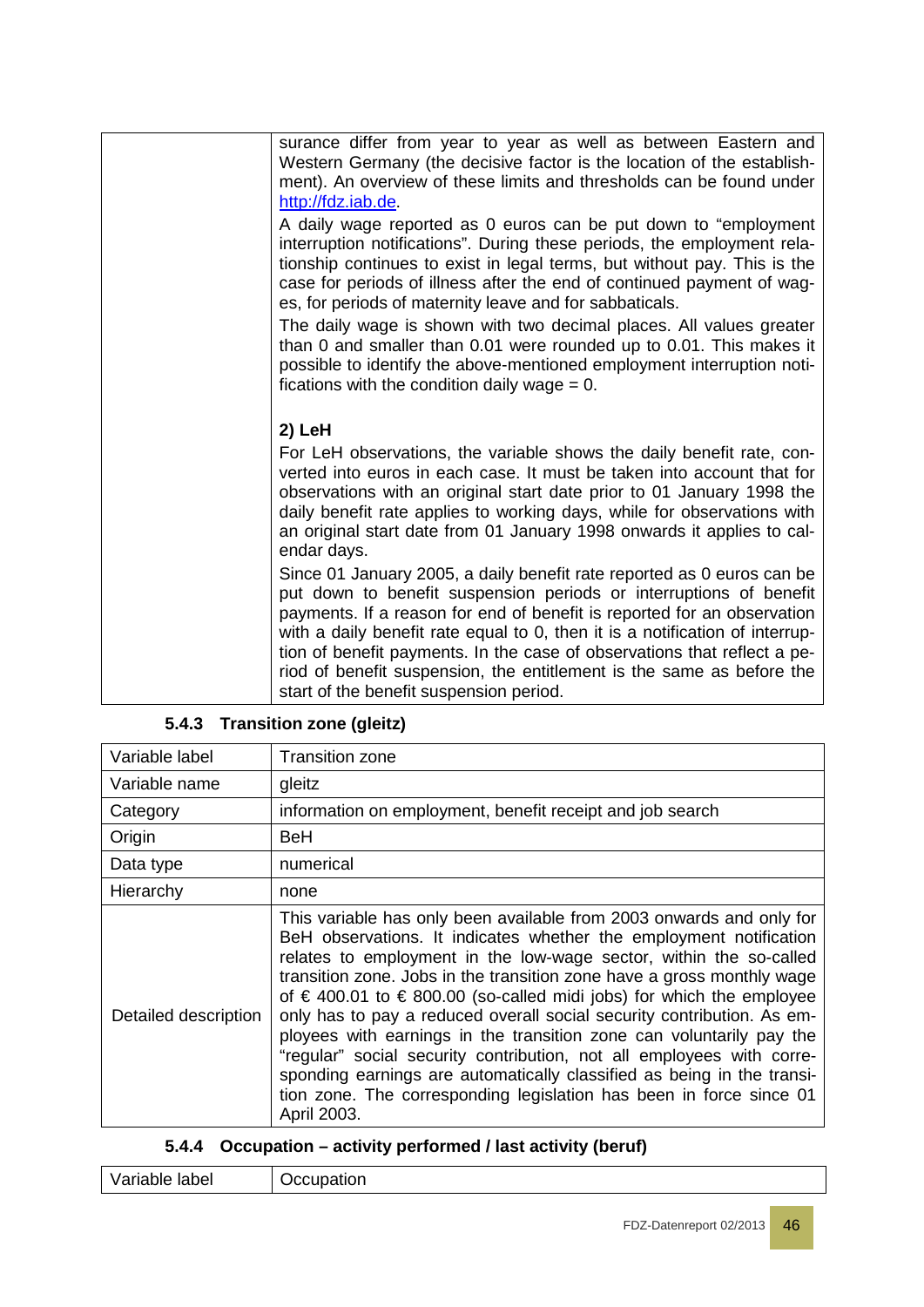| Variable name        | beruf                                                                                                                                                                                                                                                                                                                                                                                                                                                                                                                                                                                                                                                                                                                                                                                             |
|----------------------|---------------------------------------------------------------------------------------------------------------------------------------------------------------------------------------------------------------------------------------------------------------------------------------------------------------------------------------------------------------------------------------------------------------------------------------------------------------------------------------------------------------------------------------------------------------------------------------------------------------------------------------------------------------------------------------------------------------------------------------------------------------------------------------------------|
| Category             | employment / benefit receipt                                                                                                                                                                                                                                                                                                                                                                                                                                                                                                                                                                                                                                                                                                                                                                      |
| Origin               | BeH, ASU, XASU                                                                                                                                                                                                                                                                                                                                                                                                                                                                                                                                                                                                                                                                                                                                                                                    |
| Data type            | numerical                                                                                                                                                                                                                                                                                                                                                                                                                                                                                                                                                                                                                                                                                                                                                                                         |
| Hierarchy            | none                                                                                                                                                                                                                                                                                                                                                                                                                                                                                                                                                                                                                                                                                                                                                                                              |
| Detailed description | 1) BeH<br>The occupational title of the job performed by the employee during the<br>notification period is a component of the 'employment details' submit-<br>ted by the employer.<br>For this, the employer encodes the employee's job in accordance with<br>the "Classification of Occupations. Systematic and Alphabetical Direc-<br>tory of Job Titles" (published by the Federal Employment Agency, Nu-<br>remberg, 1988), which contains approx. 25,000 job titles. The occupa-<br>tional classification consists of a 3-digit code and comprises about 330<br>values.<br>If more than one job title with different classification codes applies to<br>one employee, the employer is required to select the job title that best<br>defines the main activity performed (see BA 2005, p. V). |
|                      | 2) ASU / XASU<br>For ASU observations, this variable contains the occupation of the last<br>activity performed.<br>For XASU observations, the variable contains the last successfully<br>completed vocational training.                                                                                                                                                                                                                                                                                                                                                                                                                                                                                                                                                                           |

|  | 5.4.5 Occupational status and working hours (stib) |  |
|--|----------------------------------------------------|--|
|--|----------------------------------------------------|--|

| Variable label       | Occupational status and working hours                                                                                                                                                                                                                                                                                                                                                                                                                                                                                                                                                                                                                                                                                                                                                                                                                                                                                                                                                                                                                                                                                                                                                          |
|----------------------|------------------------------------------------------------------------------------------------------------------------------------------------------------------------------------------------------------------------------------------------------------------------------------------------------------------------------------------------------------------------------------------------------------------------------------------------------------------------------------------------------------------------------------------------------------------------------------------------------------------------------------------------------------------------------------------------------------------------------------------------------------------------------------------------------------------------------------------------------------------------------------------------------------------------------------------------------------------------------------------------------------------------------------------------------------------------------------------------------------------------------------------------------------------------------------------------|
| Variable name        | stib                                                                                                                                                                                                                                                                                                                                                                                                                                                                                                                                                                                                                                                                                                                                                                                                                                                                                                                                                                                                                                                                                                                                                                                           |
| Category             | information on employment, benefit receipt and job search                                                                                                                                                                                                                                                                                                                                                                                                                                                                                                                                                                                                                                                                                                                                                                                                                                                                                                                                                                                                                                                                                                                                      |
| Origin               | BeH                                                                                                                                                                                                                                                                                                                                                                                                                                                                                                                                                                                                                                                                                                                                                                                                                                                                                                                                                                                                                                                                                                                                                                                            |
| Data type            | numerical                                                                                                                                                                                                                                                                                                                                                                                                                                                                                                                                                                                                                                                                                                                                                                                                                                                                                                                                                                                                                                                                                                                                                                                      |
| Hierarchy            | none                                                                                                                                                                                                                                                                                                                                                                                                                                                                                                                                                                                                                                                                                                                                                                                                                                                                                                                                                                                                                                                                                                                                                                                           |
| Detailed description | The employee's occupational status during the notification period is<br>reported by the employer in the "employment details".<br>The "occupational status" variable first distinguishes between full-time<br>and part-time employees. The decisive factor here is the ratio between<br>the contracted hours and the usual working hours in the establishment.<br>The variable actually provides details about the occupational status for<br>full-time employees only, whilst for part-time employees it only records<br>whether their working hours exceed a certain limit or not. This limit was<br>20 hours of work per week until 1978, between 1979 and 1987 it was<br>15 hours per week, and since 1988 it has been 18 hours per week.<br>The distinction between blue-collar employees in full-time employment<br>and white-collar employees centres solely on the type of pension in-<br>surance institution (Federal Social Insurance Office for Salaried Em-<br>ployees – BfA – for white-collar workers, and Land Social Insurance<br>Office – LVA – for blue-collar workers). The "employees in vocational<br>training" category covers not only trainees / apprentices, placement |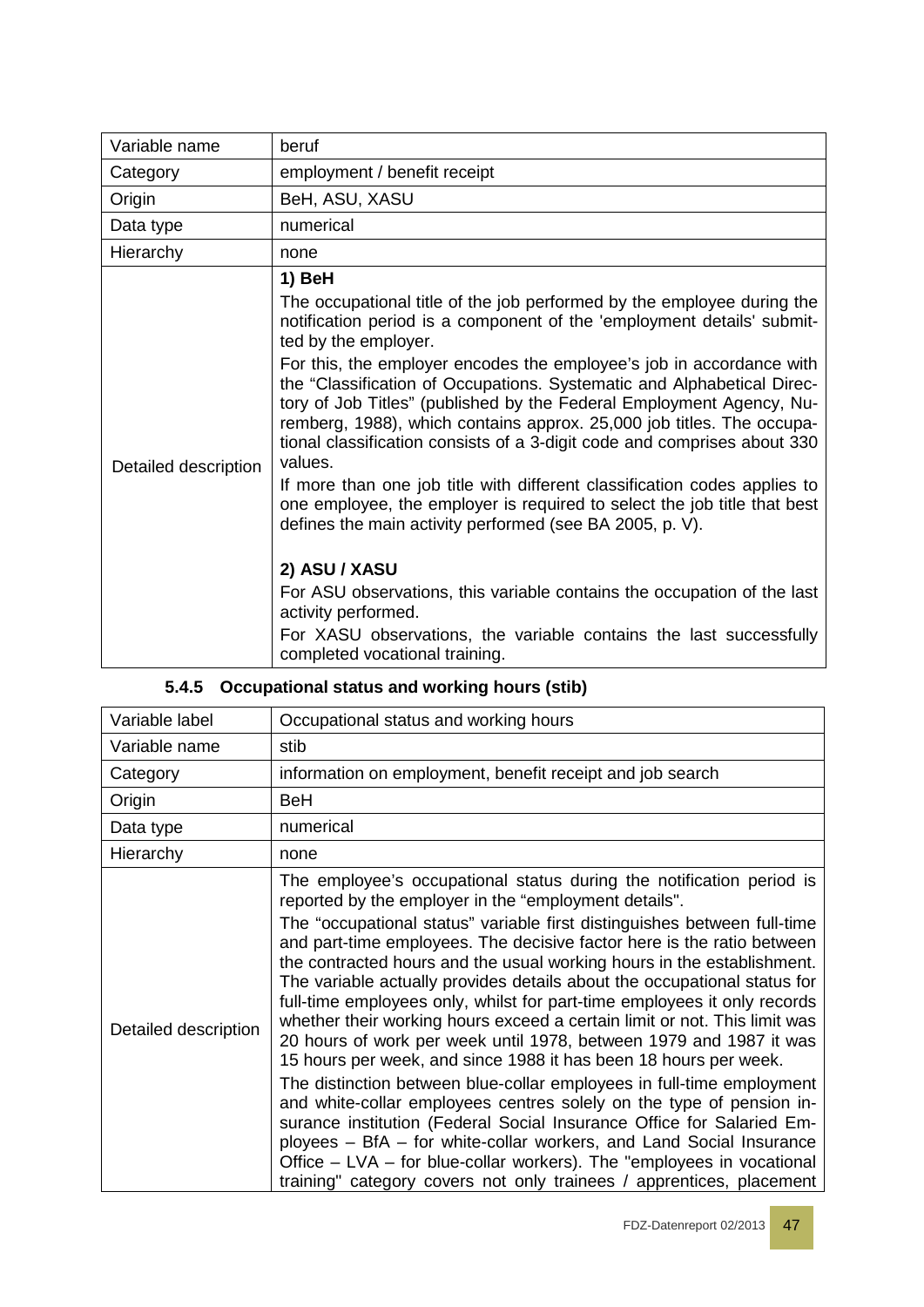| workers and interns but also semi-skilled trainees, students at colleges<br>for health occupations and participants in subsidised further vocational                                                                                                                                   |
|----------------------------------------------------------------------------------------------------------------------------------------------------------------------------------------------------------------------------------------------------------------------------------------|
| training, retraining and induction training.                                                                                                                                                                                                                                           |
| If more than one code is possible for an employee, the employer is<br>required to classify the job according to the activity which is performed<br>most. If this cannot be ascertained clearly, the code of the higher oc-<br>cupational status is to be entered (see BA 2005, p. VI). |

### **5.4.6 Employment status (erwstat)**

| Variable label       | <b>Employment status</b>                                                                                                                                                                                                                                                                                                                                                                                                                                                                                                                                                                                                                                                                                                                                                                                                                                                                                                                                                                                                                                                                                                                                                                                                                                                                                                                                                                                                                                                                                                                                                                                                                                                                                                                                                                                                                                                                                                                                                                                                                                                                                                                         |
|----------------------|--------------------------------------------------------------------------------------------------------------------------------------------------------------------------------------------------------------------------------------------------------------------------------------------------------------------------------------------------------------------------------------------------------------------------------------------------------------------------------------------------------------------------------------------------------------------------------------------------------------------------------------------------------------------------------------------------------------------------------------------------------------------------------------------------------------------------------------------------------------------------------------------------------------------------------------------------------------------------------------------------------------------------------------------------------------------------------------------------------------------------------------------------------------------------------------------------------------------------------------------------------------------------------------------------------------------------------------------------------------------------------------------------------------------------------------------------------------------------------------------------------------------------------------------------------------------------------------------------------------------------------------------------------------------------------------------------------------------------------------------------------------------------------------------------------------------------------------------------------------------------------------------------------------------------------------------------------------------------------------------------------------------------------------------------------------------------------------------------------------------------------------------------|
| Variable name        | erwstat                                                                                                                                                                                                                                                                                                                                                                                                                                                                                                                                                                                                                                                                                                                                                                                                                                                                                                                                                                                                                                                                                                                                                                                                                                                                                                                                                                                                                                                                                                                                                                                                                                                                                                                                                                                                                                                                                                                                                                                                                                                                                                                                          |
| Category             | personal variables                                                                                                                                                                                                                                                                                                                                                                                                                                                                                                                                                                                                                                                                                                                                                                                                                                                                                                                                                                                                                                                                                                                                                                                                                                                                                                                                                                                                                                                                                                                                                                                                                                                                                                                                                                                                                                                                                                                                                                                                                                                                                                                               |
| Origin               | BeH, LeH, LHG, XLHG, ASU, XASU                                                                                                                                                                                                                                                                                                                                                                                                                                                                                                                                                                                                                                                                                                                                                                                                                                                                                                                                                                                                                                                                                                                                                                                                                                                                                                                                                                                                                                                                                                                                                                                                                                                                                                                                                                                                                                                                                                                                                                                                                                                                                                                   |
| Data type            | numerical                                                                                                                                                                                                                                                                                                                                                                                                                                                                                                                                                                                                                                                                                                                                                                                                                                                                                                                                                                                                                                                                                                                                                                                                                                                                                                                                                                                                                                                                                                                                                                                                                                                                                                                                                                                                                                                                                                                                                                                                                                                                                                                                        |
| Hierarchy            | none                                                                                                                                                                                                                                                                                                                                                                                                                                                                                                                                                                                                                                                                                                                                                                                                                                                                                                                                                                                                                                                                                                                                                                                                                                                                                                                                                                                                                                                                                                                                                                                                                                                                                                                                                                                                                                                                                                                                                                                                                                                                                                                                             |
|                      | This variable assumes different values with different meanings for<br>each data source.                                                                                                                                                                                                                                                                                                                                                                                                                                                                                                                                                                                                                                                                                                                                                                                                                                                                                                                                                                                                                                                                                                                                                                                                                                                                                                                                                                                                                                                                                                                                                                                                                                                                                                                                                                                                                                                                                                                                                                                                                                                          |
| Detailed description | 1) BeH<br>For BeH observations, the variable contains the category of the em-<br>ployment notification, which was introduced along with the new notifi-<br>cation procedure (DEÜV) as of 01 January 1999. It indicates contribu-<br>tion- or benefit-related particularities of the employment relationship.<br>If multiple keys apply to an employment notification, the smallest must<br>be indicated by the reporting employer. The majority of these cases<br>are employment relationships subject to social security contributions<br>without any exceptions which are kept under key number 101. There-<br>fore, it is possible that these employees are slightly overestimated.<br>The notification procedure states that changes in the employment sta-<br>tus - e.g. when an apprentice is employed with his/her training compa-<br>ny after completing his/her vocational training - must be indicated by a<br>new notification (cf. Deutsche BKK 2012, p. 31).<br>The status can be contained in employment notifications that refer to<br>the years prior to 1999 but were not received until 1999 or later. For<br>notifications which were received before 1999, an attempt is made to<br>allocate the notifications to the person groups on the basis of certain<br>rules and with the aid of the 'school education and vocational training',<br>'occupational status and working hours' and 'occupation' variables as<br>well as other information. In many cases, however, appropriate alloca-<br>tions are not possible. Since 01 April 1999, also employees in marginal<br>part-time employment have been recorded in the DEUV notification<br>procedure. This group of people can be differentiated via the manifes-<br>tations 109 and 209. For employees in marginal part-time employment,<br>no data prior to the introduction of the notification obligation in 1999<br>could be collected.<br>2) LeH<br>For LeH observations, the variable employment status contains the<br>grouped benefit type. Thus, it can be differentiated whether a person<br>receives unemployment benefit, unemployment assistance or mainte- |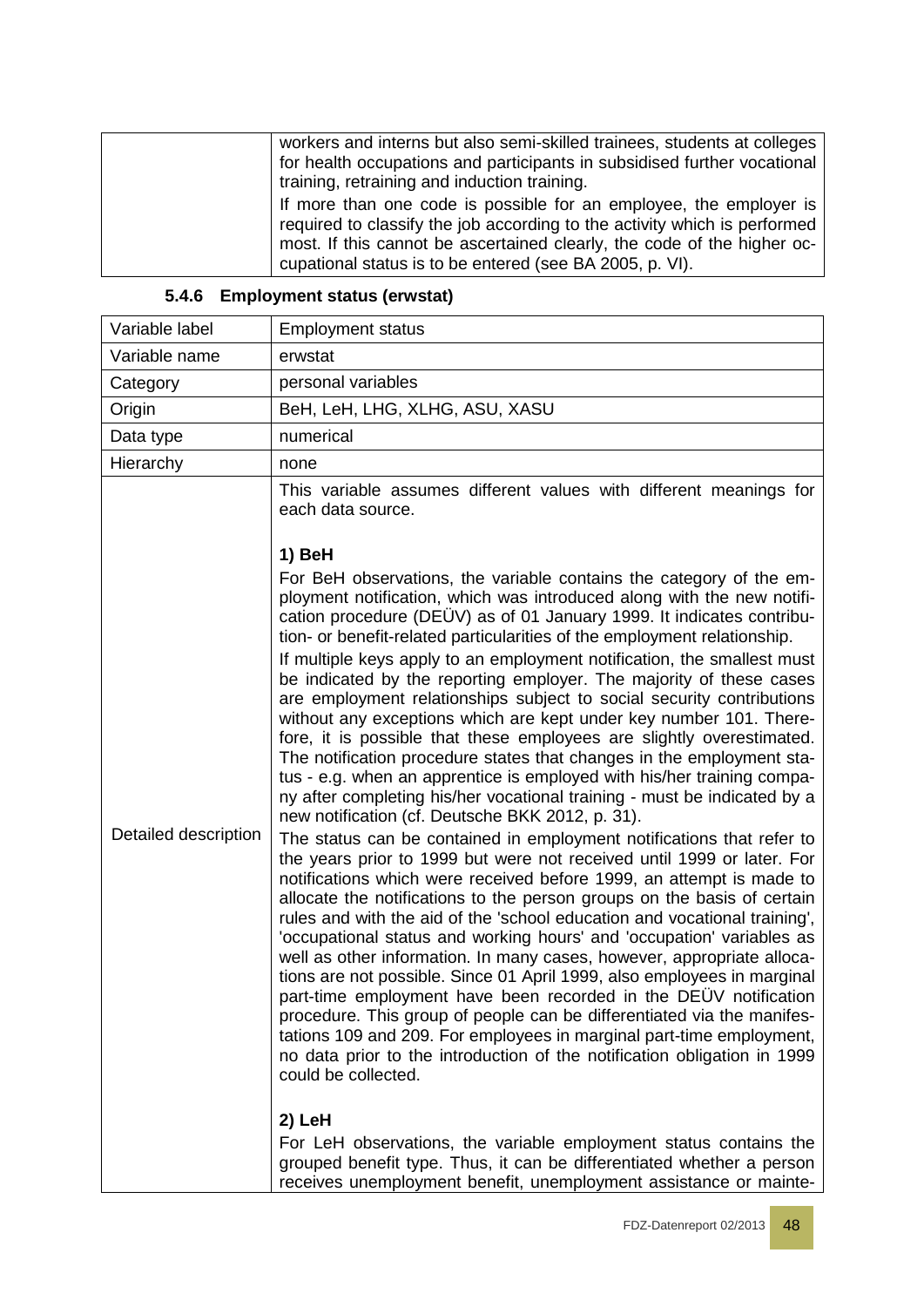| nance allowance or whether contributions to private long-term care                                                                          |
|---------------------------------------------------------------------------------------------------------------------------------------------|
|                                                                                                                                             |
| insurance are paid by the BA.                                                                                                               |
|                                                                                                                                             |
| 3) ASU / XASU                                                                                                                               |
| For ASU observations, the "employment status" variable reports the                                                                          |
| job search status. Recipients of unemployment benefits (Unemploy-                                                                           |
| ment Benefit I or II) over the age of 58 who receive benefits under the                                                                     |
| relaxed conditions according to Section 428 of Social Code Book III (or                                                                     |
| Section 65 Para. 4 of Social Code Book II) and individuals aged over                                                                        |
| 58 who are not benefit recipients and are not willing to be placed in                                                                       |
| employment in the sense of Section 252 Para. 8 Social Code Book VI                                                                          |
| are recorded as individuals seeking advice.                                                                                                 |
| In XASU observations, the variable employment status reports the "not                                                                       |
| unemployed, but registered as a job seeker" as well as "unemployed                                                                          |
| and registered as a job seeker" values.                                                                                                     |
| Since the notification logic might in many cases allow for re-                                                                              |
| identification of the exact day of birth, the original information on the                                                                   |
| date were changed by applying the anonymisation procedure de-                                                                               |
| scribed in Chapter 3.1.5                                                                                                                    |
|                                                                                                                                             |
| 4) LHG / XLHG                                                                                                                               |
| For LHG and XLHG datasets, the "employment status" characteristic                                                                           |
| shows whether the person is registered as underage employable, full-                                                                        |
| aged employable or not employable as of old-age pension threshold.                                                                          |
|                                                                                                                                             |
| Since the notification logic might in many cases allow for re-<br>identification of the exact day of birth, the original information on the |
| date were changed by applying the anonymisation procedure de-                                                                               |
| scribed in Chapter 3.1.5                                                                                                                    |
|                                                                                                                                             |
|                                                                                                                                             |

| Variable label       | Employment status prior to job search                                                                                                                                                                                                                                                                                         |
|----------------------|-------------------------------------------------------------------------------------------------------------------------------------------------------------------------------------------------------------------------------------------------------------------------------------------------------------------------------|
| Variable name        | estatvor                                                                                                                                                                                                                                                                                                                      |
| Category             | information on employment, benefit receipt and job search                                                                                                                                                                                                                                                                     |
| Origin               | ASU, XASU                                                                                                                                                                                                                                                                                                                     |
| Data type            | numerical                                                                                                                                                                                                                                                                                                                     |
| Hierarchy            | none                                                                                                                                                                                                                                                                                                                          |
| Detailed description | For ASU and XASU observations, this variable shows the employment<br>status prior to the job search activity. From 12/2002 onwards the val-<br>ues of the variable have reduced substantially. The values of older<br>observations were recoded to the currently valid values, which are thus<br>valid for the entire period. |
|                      | This information does not refer to the start date of the episode, but to<br>the start of the original time period.                                                                                                                                                                                                            |
| Note on quality      | The proportion of valid values (degree of completeness) is very small<br>for XASU observations:                                                                                                                                                                                                                               |

#### **5.4.7 Employment status prior to job search (estatvor)**

### **5.4.8 Type of benefit (lart)**

| Variable label | Benefit type |
|----------------|--------------|
|                |              |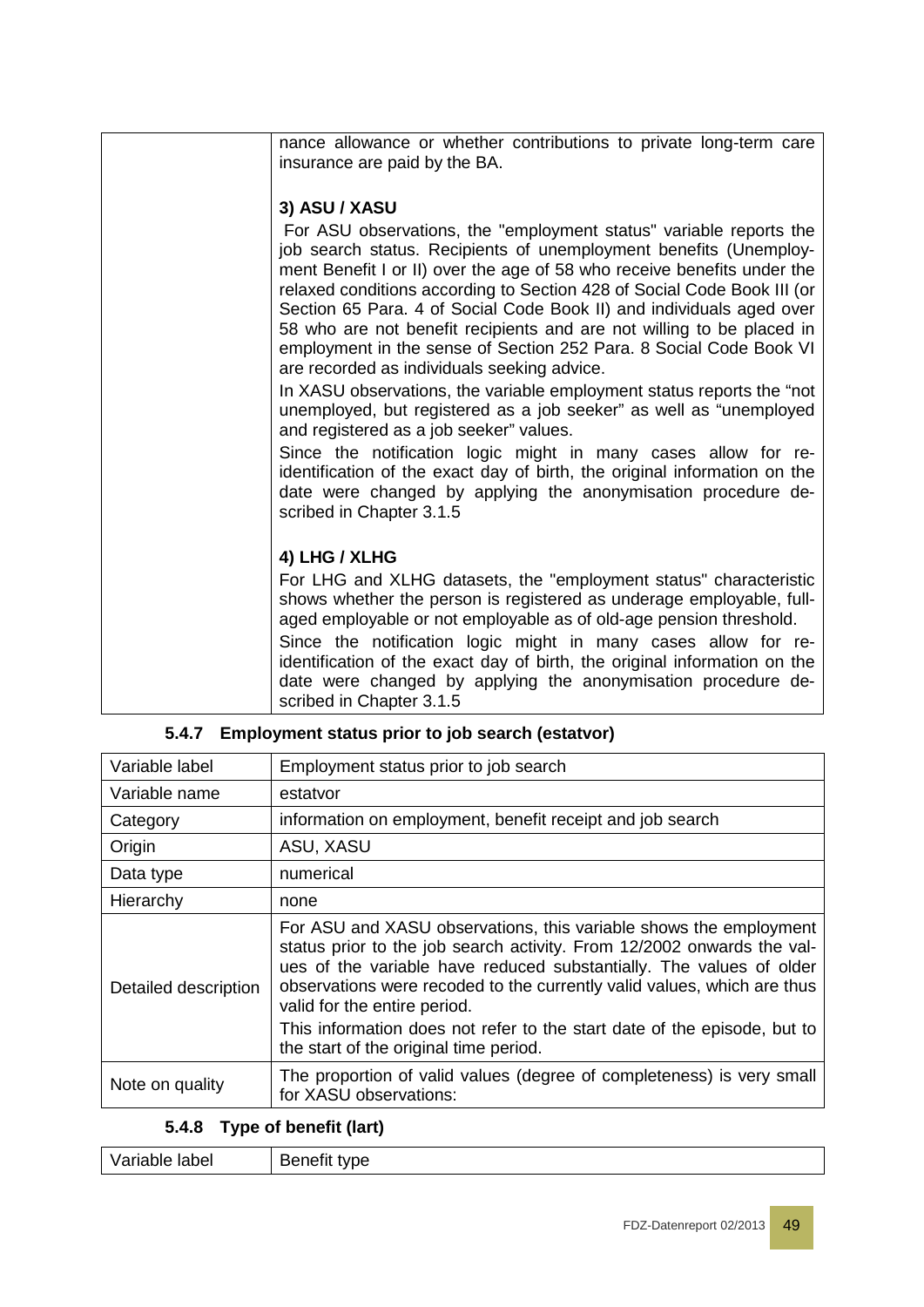| Variable name        | lart                                                                                                                                                |
|----------------------|-----------------------------------------------------------------------------------------------------------------------------------------------------|
| Category             | information on employment, benefit receipt and job search                                                                                           |
| Origin               | LeH                                                                                                                                                 |
| Data type            | numerical                                                                                                                                           |
| Hierarchy            | none                                                                                                                                                |
| Detailed description | Type of earnings replacement benefit paid by the BA. In the "employ-<br>ment status" variable this variable is combined for the LeH data<br>source. |

#### **5.4.9 BA Client group (kundengr)**

| Variable label       | Person Group                                                                                                                                                                                                                                                                                                                  |
|----------------------|-------------------------------------------------------------------------------------------------------------------------------------------------------------------------------------------------------------------------------------------------------------------------------------------------------------------------------|
| Variable name        | kundengr                                                                                                                                                                                                                                                                                                                      |
| Category             | information on employment, benefit receipt and job search                                                                                                                                                                                                                                                                     |
| Origin               | <b>ASU</b>                                                                                                                                                                                                                                                                                                                    |
| Data type            | numerical                                                                                                                                                                                                                                                                                                                     |
| Hierarchy            | none                                                                                                                                                                                                                                                                                                                          |
| Detailed description | This variable contains the classification of the BA clients into different<br>types, such as market client, client to be activated, client to be sup-<br>ported and counselling client. This differentiation takes into account<br>the need for action with regard to the individual's potential obstacles to<br>integration. |

### **5.4.10 Type of termination of last job (art\_kuend)**

| Variable label       | Reason for end of previous employment                                                                                                                                                          |
|----------------------|------------------------------------------------------------------------------------------------------------------------------------------------------------------------------------------------|
| Variable name        | art kuend                                                                                                                                                                                      |
| Category             | information on employment, benefit receipt and job search                                                                                                                                      |
| Origin               | ASU                                                                                                                                                                                            |
| Data type            | numerical                                                                                                                                                                                      |
| Hierarchy            | none                                                                                                                                                                                           |
| Detailed description | This variable describes how the last employment or training relation-<br>ship was terminated before a new period of job search. It can therefore<br>be used to identify job-to-job placements. |

#### **5.4.11 Desired working hours of the job sought (arbzeit)**

| Variable label       | Working hours of job application                                                                                      |
|----------------------|-----------------------------------------------------------------------------------------------------------------------|
| Variable name        | arbzeit                                                                                                               |
| Category             | information on employment, benefit receipt and job search                                                             |
| Origin               | ASU                                                                                                                   |
| Data type            | numerical                                                                                                             |
| Hierarchy            | none                                                                                                                  |
| Detailed description | During the placement procedure, jobseekers indicate how many work-<br>ing hours the job they are seeking should have. |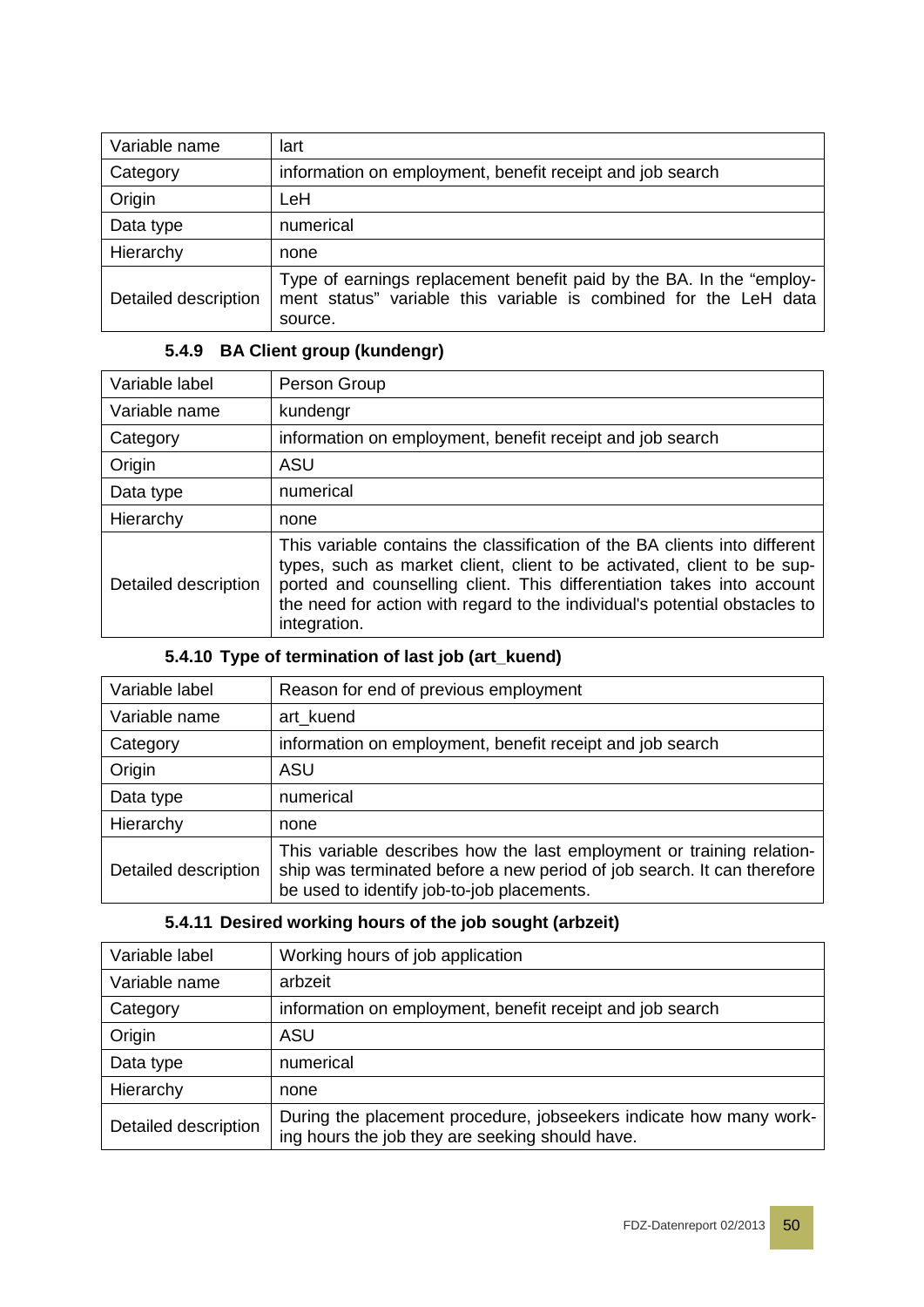| Variable label       | Residual claim of unemployment benefits                                                                                                                                                                                                                                                                                                                                                                                                                                                                                                                                                                                                                              |
|----------------------|----------------------------------------------------------------------------------------------------------------------------------------------------------------------------------------------------------------------------------------------------------------------------------------------------------------------------------------------------------------------------------------------------------------------------------------------------------------------------------------------------------------------------------------------------------------------------------------------------------------------------------------------------------------------|
| Variable name        | restanspruch                                                                                                                                                                                                                                                                                                                                                                                                                                                                                                                                                                                                                                                         |
| Category             | information on employment, benefit receipt and job search                                                                                                                                                                                                                                                                                                                                                                                                                                                                                                                                                                                                            |
| Origin               | <b>LeH</b>                                                                                                                                                                                                                                                                                                                                                                                                                                                                                                                                                                                                                                                           |
| Data type            | numerical                                                                                                                                                                                                                                                                                                                                                                                                                                                                                                                                                                                                                                                            |
| Hierarchy            | none                                                                                                                                                                                                                                                                                                                                                                                                                                                                                                                                                                                                                                                                 |
| Detailed description | Remaining entitlement is the entitlement that remains after the end of<br>the current period of benefit receipt. The remaining entitlement used to<br>remain in place for seven years, since February 2006, this has been<br>four years. If the end date of the benefit receipt is before 01 January<br>1998, the remaining entitlement is reported in working days, after this<br>date it is reported in calendar days. This entitlement counts up to a<br>maximum of the longest possible duration for the individual's respec-<br>tive age.<br>This information does not refer to the start date of the episode, but to<br>the start of the original time period. |

#### **5.4.12 Duration of remaining entitlement to unemployment benefit (restanspruch)**

#### **5.4.13 Type of institution (traeger)**

| Variable label       | Type of provider                                                                                                                                                                                                                                                                                                                                                                                                                                                                                                                                                                                                                                                                                                                                                                                                                                                                                                                                                                                                                                                                                                                                                                                                                                                                                                                                                                                                                                                                                                                                                                                     |
|----------------------|------------------------------------------------------------------------------------------------------------------------------------------------------------------------------------------------------------------------------------------------------------------------------------------------------------------------------------------------------------------------------------------------------------------------------------------------------------------------------------------------------------------------------------------------------------------------------------------------------------------------------------------------------------------------------------------------------------------------------------------------------------------------------------------------------------------------------------------------------------------------------------------------------------------------------------------------------------------------------------------------------------------------------------------------------------------------------------------------------------------------------------------------------------------------------------------------------------------------------------------------------------------------------------------------------------------------------------------------------------------------------------------------------------------------------------------------------------------------------------------------------------------------------------------------------------------------------------------------------|
| Variable name        | traeger                                                                                                                                                                                                                                                                                                                                                                                                                                                                                                                                                                                                                                                                                                                                                                                                                                                                                                                                                                                                                                                                                                                                                                                                                                                                                                                                                                                                                                                                                                                                                                                              |
| Category             | information on employment, benefit receipt and job search                                                                                                                                                                                                                                                                                                                                                                                                                                                                                                                                                                                                                                                                                                                                                                                                                                                                                                                                                                                                                                                                                                                                                                                                                                                                                                                                                                                                                                                                                                                                            |
| Origin               | LHG, XLHG, ASU, XASU                                                                                                                                                                                                                                                                                                                                                                                                                                                                                                                                                                                                                                                                                                                                                                                                                                                                                                                                                                                                                                                                                                                                                                                                                                                                                                                                                                                                                                                                                                                                                                                 |
| Data type            | numerical                                                                                                                                                                                                                                                                                                                                                                                                                                                                                                                                                                                                                                                                                                                                                                                                                                                                                                                                                                                                                                                                                                                                                                                                                                                                                                                                                                                                                                                                                                                                                                                            |
| Hierarchy            | none                                                                                                                                                                                                                                                                                                                                                                                                                                                                                                                                                                                                                                                                                                                                                                                                                                                                                                                                                                                                                                                                                                                                                                                                                                                                                                                                                                                                                                                                                                                                                                                                 |
| Detailed description | Until 2011, this variable shows the three possible types of institution<br>responsible for the sphere of Social Code Book II (cooperation of em-<br>ployment agencies and municipalities (ARGE), authorised municipali-<br>ties (zkT), separated responsibilities (gT)) and the type of institution for<br>the sphere of Social Code Book III (Federal Employment Agency).<br>From 2011 onwards, ARGEs have generally been organised as joint<br>facilities (gE). By 01 January 2012 at the latest, separated responsibili-<br>ties formed joint facilities or authorised municipalities. The characteris-<br>tics manifestation 2 indicates the cooperation of employment agencies<br>and municipalities (ARGE) type of institution until 2010, since 2011 it<br>has been joint facilities (gE).<br>The cooperation of employment agencies and municipalities (ARGE) is<br>formed by the Federal Employment Agency and municipalities dealing<br>with tasks jointly. In the case of authorised municipalities (zkT) (at first<br>also called "opting local authorities" according to the experimental<br>clause of Section 6a), the relevant municipality takes on the tasks in<br>the field of SGB II independently. In the case of separated responsibili-<br>ties (gAw), also called municipalities exercising their duties separately<br>(gAw), the federal and/or municipal SGB II benefits are granted on<br>their own responsibility.<br>It must be taken into account that the district territories covered by the<br>institutions are not always clear and thus may not necessarily corre- |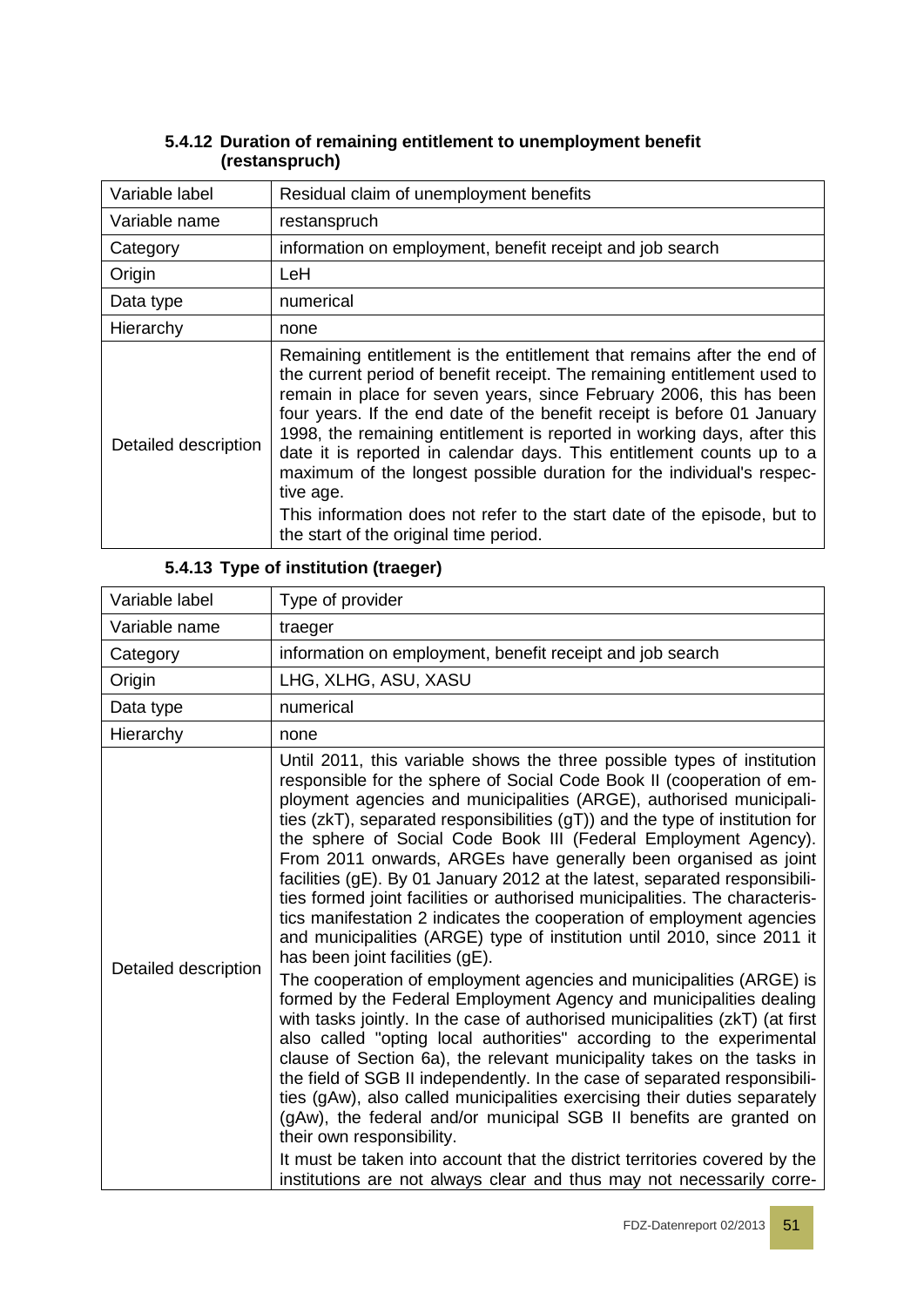| spond to the boundaries of the districts. The same applies to the em-<br>ployment agencies.<br>ASU and XASU observations contain the type of institution that holds<br>the records of the Applicant Pool Data. |
|----------------------------------------------------------------------------------------------------------------------------------------------------------------------------------------------------------------|
|                                                                                                                                                                                                                |

# **5.5Establishment variables**

**5.5.1 Economic activity 73 (w73\_3)**

| Variable label       | classification of economic activities 73                                                                                                                                                                                                                                                                                                                                                                                                                                                                                                                                                                                                                                                                                                                                                                                                                                                                                                                    |
|----------------------|-------------------------------------------------------------------------------------------------------------------------------------------------------------------------------------------------------------------------------------------------------------------------------------------------------------------------------------------------------------------------------------------------------------------------------------------------------------------------------------------------------------------------------------------------------------------------------------------------------------------------------------------------------------------------------------------------------------------------------------------------------------------------------------------------------------------------------------------------------------------------------------------------------------------------------------------------------------|
| Variable name        | w73_3                                                                                                                                                                                                                                                                                                                                                                                                                                                                                                                                                                                                                                                                                                                                                                                                                                                                                                                                                       |
| Category             | establishment variables                                                                                                                                                                                                                                                                                                                                                                                                                                                                                                                                                                                                                                                                                                                                                                                                                                                                                                                                     |
| Origin               | BeH                                                                                                                                                                                                                                                                                                                                                                                                                                                                                                                                                                                                                                                                                                                                                                                                                                                                                                                                                         |
| Data type            | numerical                                                                                                                                                                                                                                                                                                                                                                                                                                                                                                                                                                                                                                                                                                                                                                                                                                                                                                                                                   |
| Hierarchy            | division (1-digit code)   group (2-digit code)   class (3-digit code) of<br>economic activity                                                                                                                                                                                                                                                                                                                                                                                                                                                                                                                                                                                                                                                                                                                                                                                                                                                               |
| Detailed description | This variable indicates the economic activity as a 3-digit code in ac-<br>cordance with the WS73 classification and is available from 1975 up to<br>and including 2002.<br>WS73 stands for the "Classification of Economic Activities for the Sta-<br>tistics of the Federal Employment Services, edition 1973" ("Klassifika-<br>tion der Wirtschaftszweige für die Statistik der Bundesanstalt für Arbeit,<br>Ausgabe 1973"). Using a 3-digit code, the classification distinguishes<br>between 269 classes of economic activity, whereby the first digit of the<br>code defines the division of economic activity of a total of 10, and the<br>first two digits together define the particular group of economic activity<br>of a total of 95.<br>Each establishment is only assigned one code. The assignment to the<br>relevant class of economic activity is carried out under consideration of<br>the institutional orientation of the establishment. |

### **5.5.2 Economic activity 93, 5-digit code (w93\_5)**

| Variable label       | classification of economic activities 93, sub-classes                                                                                                                                                                                                                                                                                                                                                                                                                                                                                                                                                                                                                                                                                                  |
|----------------------|--------------------------------------------------------------------------------------------------------------------------------------------------------------------------------------------------------------------------------------------------------------------------------------------------------------------------------------------------------------------------------------------------------------------------------------------------------------------------------------------------------------------------------------------------------------------------------------------------------------------------------------------------------------------------------------------------------------------------------------------------------|
| Variable name        | w93_5                                                                                                                                                                                                                                                                                                                                                                                                                                                                                                                                                                                                                                                                                                                                                  |
| Category             | establishment variables                                                                                                                                                                                                                                                                                                                                                                                                                                                                                                                                                                                                                                                                                                                                |
| Origin               | BeH                                                                                                                                                                                                                                                                                                                                                                                                                                                                                                                                                                                                                                                                                                                                                    |
| Data type            | numerical                                                                                                                                                                                                                                                                                                                                                                                                                                                                                                                                                                                                                                                                                                                                              |
| Hierarchy            | section (1-digit code)   division (2-digit code)   group (3-digit code)  <br>class (4-digit code)   sub-class (5 digit code) of economic activity                                                                                                                                                                                                                                                                                                                                                                                                                                                                                                                                                                                                      |
| Detailed description | This variable indicates the economic activity as a 5-digit code in ac-<br>cordance with the WZ93 classification and is available from 1998 up to<br>and including 2003. WZ93 stands for the "Classification of Economic<br>Activities for the Statistics of the Federal Employment Services, edition<br>1993" ("Klassifikation der Wirtschaftszweige für die Statistik der Bun-<br>desanstalt für Arbeit, Ausgabe 1993"). The WZ93 is based on the Sta-<br>tistical Classification of Economic Activities in the European Communi-<br>ty NACE Rev. 1 ("Nomenclature génerale des activités économiques<br>dans les communautés européennes") which has four levels the first<br>two of which are based on the international standard ISIC Rev. 3 ("In- |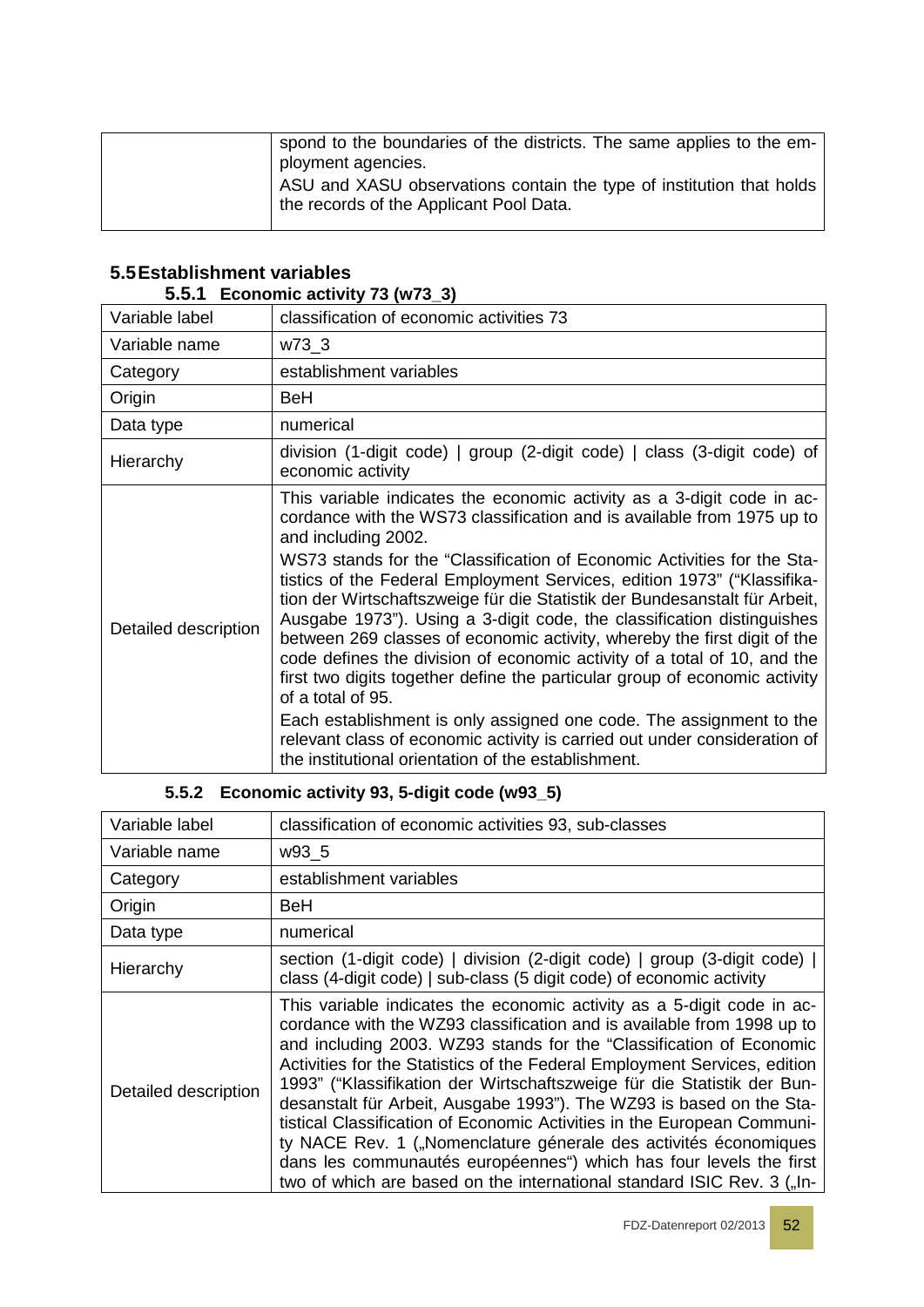|              | ternational Standard Industrial Classification of All Economic Activi-<br>ties").                                                                                                                                                                                                 |
|--------------|-----------------------------------------------------------------------------------------------------------------------------------------------------------------------------------------------------------------------------------------------------------------------------------|
|              | Each establishment is only assigned one code. If an establishment is<br>active in different economic sectors, the main economic activity should<br>be reflected.                                                                                                                  |
| <b>Notes</b> | Owing to its particular sensitivity with regard to data protection legisla-<br>tion, this variable is only made available in non-aggregated form on<br>application and only in well-founded cases. Otherwise, the economic<br>activity is only shown as the 3-digit code (w93_3). |

| Variable label       | classification of economic activities 93, groups                                                                                                                                                                                                                                                                                                                                                                                                                                                                                                                                                                                                                                                                                                                                                                                                                                                                                                                                                                |
|----------------------|-----------------------------------------------------------------------------------------------------------------------------------------------------------------------------------------------------------------------------------------------------------------------------------------------------------------------------------------------------------------------------------------------------------------------------------------------------------------------------------------------------------------------------------------------------------------------------------------------------------------------------------------------------------------------------------------------------------------------------------------------------------------------------------------------------------------------------------------------------------------------------------------------------------------------------------------------------------------------------------------------------------------|
| Variable name        | w93_3                                                                                                                                                                                                                                                                                                                                                                                                                                                                                                                                                                                                                                                                                                                                                                                                                                                                                                                                                                                                           |
| Category             | establishment variables                                                                                                                                                                                                                                                                                                                                                                                                                                                                                                                                                                                                                                                                                                                                                                                                                                                                                                                                                                                         |
| Origin               | BeH                                                                                                                                                                                                                                                                                                                                                                                                                                                                                                                                                                                                                                                                                                                                                                                                                                                                                                                                                                                                             |
| Data type            | numerical                                                                                                                                                                                                                                                                                                                                                                                                                                                                                                                                                                                                                                                                                                                                                                                                                                                                                                                                                                                                       |
| Hierarchy            | section (1-digit code)   division (2-digit code)   group (3-digit code)  <br>class (4-digit code)   sub-class (5 digit code) of economic activity                                                                                                                                                                                                                                                                                                                                                                                                                                                                                                                                                                                                                                                                                                                                                                                                                                                               |
| Detailed description | This variable indicates the economic activity as a 3-digit code in ac-<br>cordance with the WZ93 classification and is available from 1998 up to<br>and including 2003. WZ93 stands for the "Classification of Economic<br>Activities for the Statistics of the Federal Employment Services, edition<br>1993" ("Klassifikation der Wirtschaftszweige für die Statistik der Bun-<br>desanstalt für Arbeit, Ausgabe 1993"). The WZ93 is based on the Sta-<br>tistical Classification of Economic Activities in the European Communi-<br>ty NACE Rev. 1 ("Nomenclature génerale des activités économiques<br>dans les communautés européennes") which has four levels the first<br>two of which are based on the international standard ISIC Rev. 3 ("In-<br>ternational Standard Industrial Classification of All Economic Activi-<br>ties").<br>Each establishment is only assigned one code. If an establishment is<br>active in different economic sectors, the main economic activity should<br>be reflected. |

# **5.5.3 Economic activity 93, 3-digit code (w93\_3)**

# **5.5.4 Economic activity 03, 5-digit code (w03\_5)**

| Variable label       | classification of economic activities 03, sub-classes                                                                                                                                                                                                                                                                                                                                                                                                    |
|----------------------|----------------------------------------------------------------------------------------------------------------------------------------------------------------------------------------------------------------------------------------------------------------------------------------------------------------------------------------------------------------------------------------------------------------------------------------------------------|
| Variable name        | w03 5                                                                                                                                                                                                                                                                                                                                                                                                                                                    |
| Category             | establishment variables                                                                                                                                                                                                                                                                                                                                                                                                                                  |
| Origin               | <b>BeH</b>                                                                                                                                                                                                                                                                                                                                                                                                                                               |
| Data type            | numerical                                                                                                                                                                                                                                                                                                                                                                                                                                                |
| Hierarchy            | section (1-digit code)   division (2-digit code)   group (3-digit code)  <br>class (4-digit code)   sub-class (5-digit code) of economic activity                                                                                                                                                                                                                                                                                                        |
| Detailed description | This variable indicates the economic activity as a 5-digit code in ac-<br>cordance with the WZ03 classification and is available from 2003 up to<br>2008. WZ03 stands for the "Classification of Economic Activities, Edi-<br>tion 2003" ("Klassifikation der Wirtschaftszweige Ausgabe 2003") of<br>the Federal Statistical Office (eds.). Like the WZ93, the WZ03 is based<br>on the Statistical Classification of Economic Activities in the European |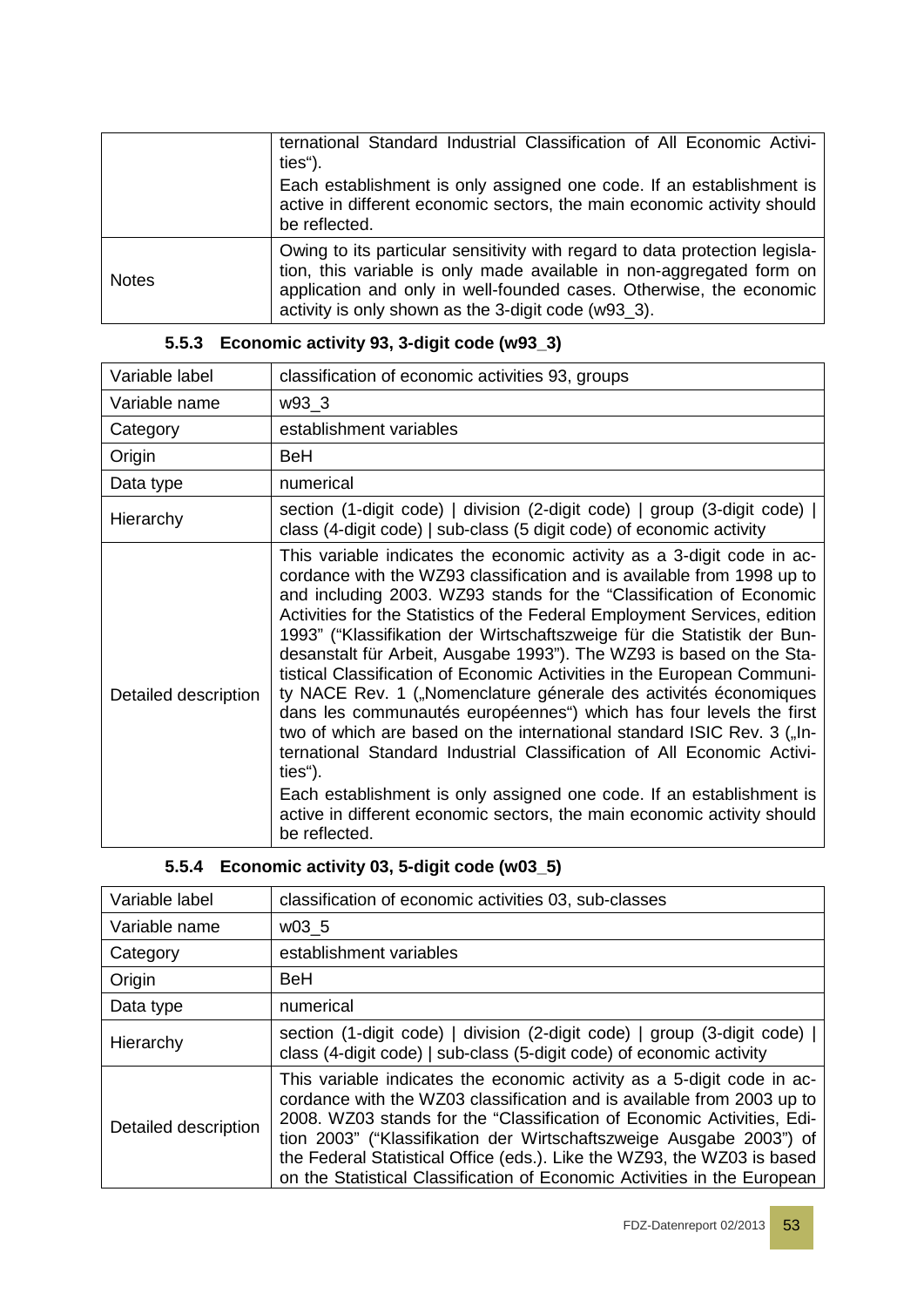|              | Community NACE Rev. 1 (see description of variables w93_3, w93_5).<br>The classification of the economic activity has been updated, whereas<br>the structure of the WZ93 has been largely maintained.<br>Each establishment is only assigned one code. If an establishment is<br>active in different economic sectors, the main economic activity should<br>be reflected. |
|--------------|---------------------------------------------------------------------------------------------------------------------------------------------------------------------------------------------------------------------------------------------------------------------------------------------------------------------------------------------------------------------------|
| <b>Notes</b> | Owing to its particular sensitivity with regard to data protection legisla-<br>tion, this variable is only made available in non-aggregated form on<br>application and only in well-founded cases. Otherwise, the economic<br>activity is only shown as the 3-digit code (w03_3).                                                                                         |

### **5.5.5 Economic activity 03, 3-digit code (w03\_3)**

| Variable label       | classification of economic activities 03, groups                                                                                                                                                                                                                                                                                                                                                                                                                                                                                                                                                                                                                                                                                                                                                                                      |
|----------------------|---------------------------------------------------------------------------------------------------------------------------------------------------------------------------------------------------------------------------------------------------------------------------------------------------------------------------------------------------------------------------------------------------------------------------------------------------------------------------------------------------------------------------------------------------------------------------------------------------------------------------------------------------------------------------------------------------------------------------------------------------------------------------------------------------------------------------------------|
| Variable name        | w03 3                                                                                                                                                                                                                                                                                                                                                                                                                                                                                                                                                                                                                                                                                                                                                                                                                                 |
| Category             | establishment variables                                                                                                                                                                                                                                                                                                                                                                                                                                                                                                                                                                                                                                                                                                                                                                                                               |
| Origin               | <b>BeH</b>                                                                                                                                                                                                                                                                                                                                                                                                                                                                                                                                                                                                                                                                                                                                                                                                                            |
| Data type            | numerical                                                                                                                                                                                                                                                                                                                                                                                                                                                                                                                                                                                                                                                                                                                                                                                                                             |
| Hierarchy            | section (1-digit code)   division (2-digit code)   group (3-digit code)  <br>class (4-digit code)   sub-class (5 digit code) of economic activity                                                                                                                                                                                                                                                                                                                                                                                                                                                                                                                                                                                                                                                                                     |
| Detailed description | This variable indicates the economic activity as a 3-digit code in ac-<br>cordance with the WZ03 classification and is available from 2003 up to<br>2008. WZ03 stands for the "Classification of Economic Activities, Edi-<br>tion 2003" ("Klassifikation der Wirtschaftszweige Ausgabe 2003") of<br>the Federal Statistical Office (eds.). Like the WZ93, the WZ03 is based<br>on the Statistical Classification of Economic Activities in the European<br>Community NACE Rev. 1 (see description of variables w93_3, w93_5).<br>The classification of the economic activity has been updated, whereas<br>the structure of the WZ93 has been largely maintained.<br>Each establishment is only assigned one code. If an establishment is<br>active in different economic sectors, the main economic activity should<br>be reflected. |

### **5.5.6 Economic activity 08, 5-digit code (w08\_5)**

| Variable label       | classification of economic activities 08, sub-classes                                                                                                                                                                                                                                                                                                                                                                                                                                                                                        |
|----------------------|----------------------------------------------------------------------------------------------------------------------------------------------------------------------------------------------------------------------------------------------------------------------------------------------------------------------------------------------------------------------------------------------------------------------------------------------------------------------------------------------------------------------------------------------|
| Variable name        | w08 5                                                                                                                                                                                                                                                                                                                                                                                                                                                                                                                                        |
| Category             | establishment variables                                                                                                                                                                                                                                                                                                                                                                                                                                                                                                                      |
| Origin               | <b>BeH</b>                                                                                                                                                                                                                                                                                                                                                                                                                                                                                                                                   |
| Data type            | numerical                                                                                                                                                                                                                                                                                                                                                                                                                                                                                                                                    |
| Hierarchy            | section (1-digit code)   division (2-digit code)   group (3-digit code)  <br>class (4-digit code)   sub-class (5-digit code) of economic activity                                                                                                                                                                                                                                                                                                                                                                                            |
| Detailed description | This variable indicates the economic activity as a 5-digit code in ac-<br>cordance with the WZ08 classification and is available from 2008 on-<br>wards. WZ08 stands for the "Classification of Economic Activities, Edi-<br>tion 2008" ("Klassifikation der Wirtschaftszweige Ausgabe 2008") of<br>the Federal Statistical Office (eds.). The WZ08 is based on the Statis-<br>tical Classification of Economic Activities in the European Community<br>NACE Rev. 2.<br>Each establishment is only assigned one code. If an establishment is |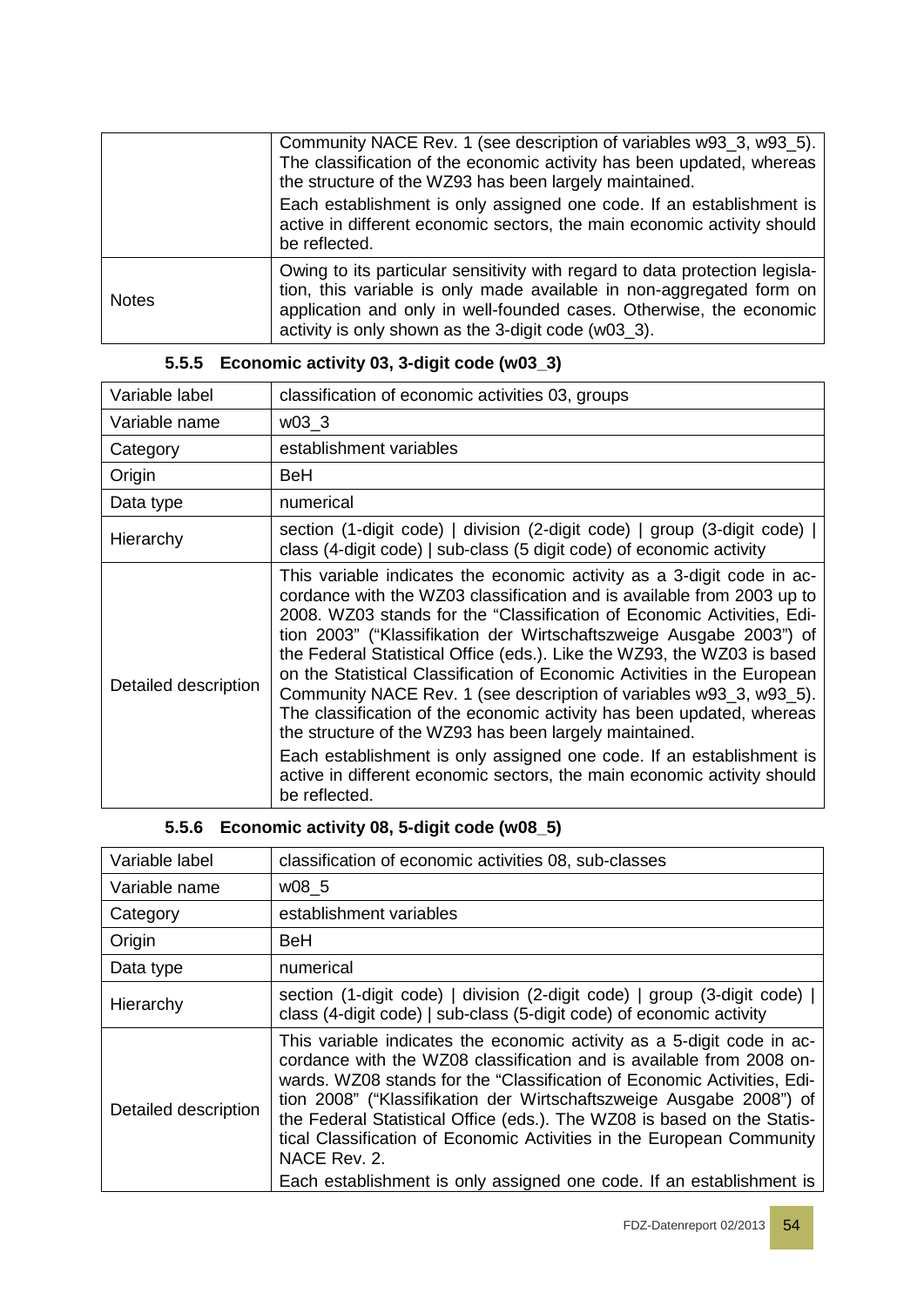|              | active in different economic sectors, the main economic activity should<br>be reflected.                                                                                                                                                                                         |
|--------------|----------------------------------------------------------------------------------------------------------------------------------------------------------------------------------------------------------------------------------------------------------------------------------|
| <b>Notes</b> | Owing to its particular sensitivity with regard to data protection legisla-<br>tion, this variable is only made available in non-aggregated form on<br>application and only in well-founded cases. Otherwise the economic<br>activity is only shown as the 3-digit code (w08_3). |

| Variable label       | classification of economic activities 08, groups                                                                                                                                                                                                                                                                                                                                                                                                                                                                                                                                                                                            |
|----------------------|---------------------------------------------------------------------------------------------------------------------------------------------------------------------------------------------------------------------------------------------------------------------------------------------------------------------------------------------------------------------------------------------------------------------------------------------------------------------------------------------------------------------------------------------------------------------------------------------------------------------------------------------|
| Variable name        | w08 3                                                                                                                                                                                                                                                                                                                                                                                                                                                                                                                                                                                                                                       |
| Category             | establishment variables                                                                                                                                                                                                                                                                                                                                                                                                                                                                                                                                                                                                                     |
| Origin               | BeH                                                                                                                                                                                                                                                                                                                                                                                                                                                                                                                                                                                                                                         |
| Data type            | numerical                                                                                                                                                                                                                                                                                                                                                                                                                                                                                                                                                                                                                                   |
| Hierarchy            | section (1-digit code)   division (2-digit code)   group (3-digit code)  <br>class (4-digit code)   sub-class (5 digit code) of economic activity                                                                                                                                                                                                                                                                                                                                                                                                                                                                                           |
| Detailed description | This variable indicates the economic activity as a 3-digit code in ac-<br>cordance with the WZ08 classification and is available for the years<br>since 2008. WZ08 stands for the "Classification of Economic Activities,<br>Edition 2008" ("Klassifikation der Wirtschaftszweige Ausgabe 2008") of<br>the Federal Statistical Office (eds.). The WZ08 is based on the Statis-<br>tical Classification of Economic Activities in the European Community<br>NACE Rev. 2.<br>Each establishment is only assigned one code. If an establishment is<br>active in different economic sectors, the main economic activity should<br>be reflected. |

### **5.5.7 Economic activity 08, 3-digit code (w08\_3)**

#### **5.5.8 Economic activity 73 generated – completed by extrapolation / imputation (w73\_3\_gen)**

| Variable label       | w73_3 completed by extrapolation/imputation                                                                                                                                                                                                                                                                                                                                                                                                                                                                                                                                                                                                     |
|----------------------|-------------------------------------------------------------------------------------------------------------------------------------------------------------------------------------------------------------------------------------------------------------------------------------------------------------------------------------------------------------------------------------------------------------------------------------------------------------------------------------------------------------------------------------------------------------------------------------------------------------------------------------------------|
| Variable name        | w73_3_gen                                                                                                                                                                                                                                                                                                                                                                                                                                                                                                                                                                                                                                       |
| Category             | establishment variables                                                                                                                                                                                                                                                                                                                                                                                                                                                                                                                                                                                                                         |
| Origin               | BeH                                                                                                                                                                                                                                                                                                                                                                                                                                                                                                                                                                                                                                             |
| Data type            | numerical                                                                                                                                                                                                                                                                                                                                                                                                                                                                                                                                                                                                                                       |
| Hierarchy            | division (1-digit code)   group (2-digit code)   class (3-digit code)                                                                                                                                                                                                                                                                                                                                                                                                                                                                                                                                                                           |
| Detailed description | This variable indicates the economic activity as a 3-digit code in ac-<br>cordance with the WZ73 classification. From 1975 up to and including<br>2002, the variable contains the original values from w73_3. From 2003<br>onwards, the information is either continued or replaced with the help<br>of recoding tables. Thus the variable provides time-consistent infor-<br>mation on the economic activity based on the economic activity classi-<br>fication WS73. A detailed description can be found in Eberle et al.<br>(2011).<br>Further information on the WS73 classification can be found in the<br>description of variables w73_3. |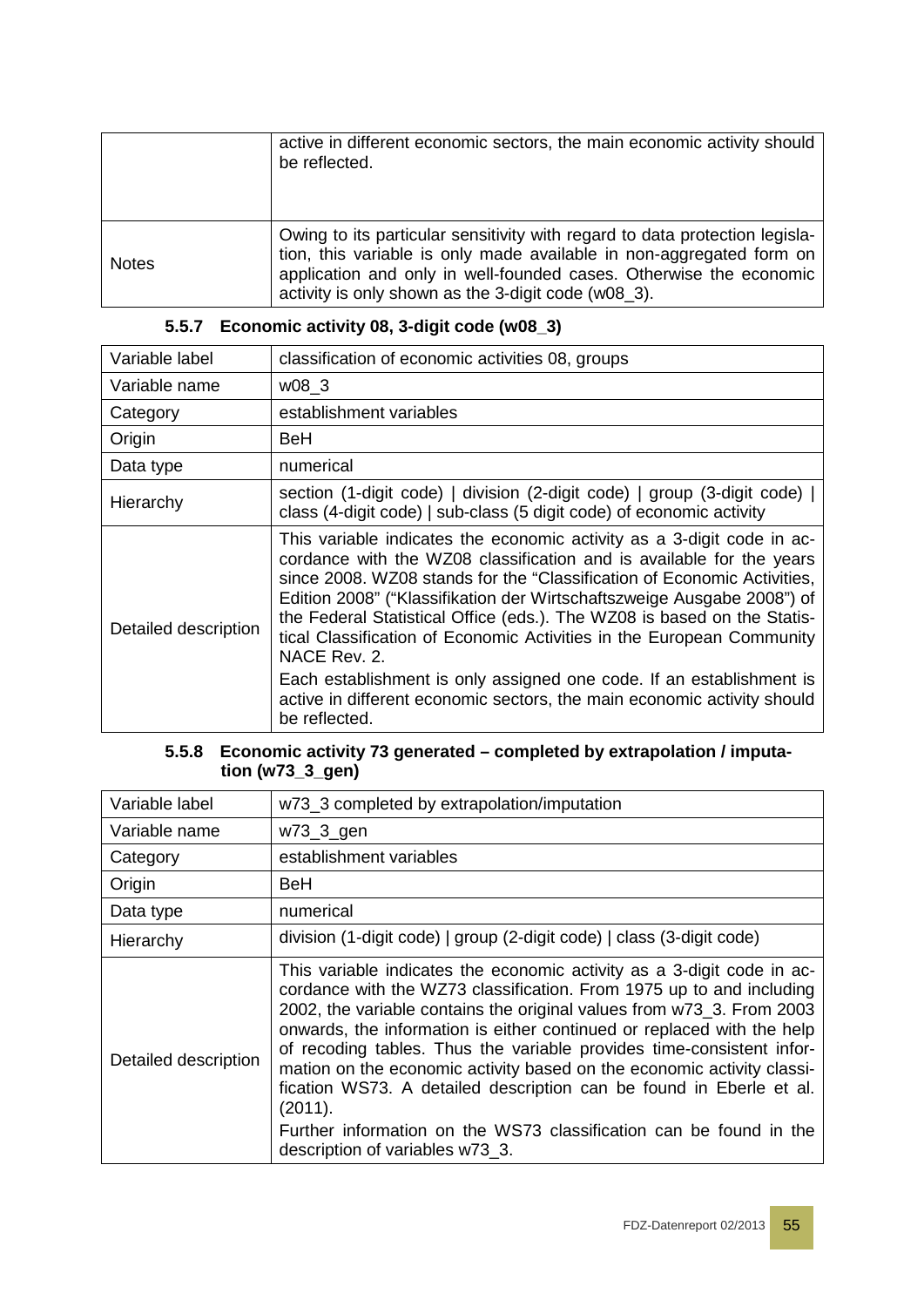| Variable label       | Type of imputation w73_3                                                                                                                                                                                                                                                                                                                               |
|----------------------|--------------------------------------------------------------------------------------------------------------------------------------------------------------------------------------------------------------------------------------------------------------------------------------------------------------------------------------------------------|
| Variable name        | $group_w73_3$                                                                                                                                                                                                                                                                                                                                          |
| Category             | establishment variables                                                                                                                                                                                                                                                                                                                                |
| Origin               | <b>BeH</b>                                                                                                                                                                                                                                                                                                                                             |
| Data type            | numerical                                                                                                                                                                                                                                                                                                                                              |
| Hierarchy            | None                                                                                                                                                                                                                                                                                                                                                   |
| Detailed description | This variable indicates the type of completion for the w73_3_gen vari-<br>able. It is denoted whether the relevant value in w73_3_gen is con-<br>sistent with the original value from w73_3, still missing / extrapolated<br>or imputed based on recording tables.<br>A detailed description of the procedure can be found in Eberle et al.<br>(2011). |

#### **5.5.9 Economic activity 73 generated – type of completion (group\_w73\_3)**

#### **5.5.10 Economic activity 93 generated – completed by extrapolation / imputation (w93\_3\_gen)**

| Variable label       | w93_3 completed by extrapolation/imputation                                                                                                                                                                                                                                                                                                                                                                                                                                                                                                                                                                                                                              |
|----------------------|--------------------------------------------------------------------------------------------------------------------------------------------------------------------------------------------------------------------------------------------------------------------------------------------------------------------------------------------------------------------------------------------------------------------------------------------------------------------------------------------------------------------------------------------------------------------------------------------------------------------------------------------------------------------------|
| Variable name        | W93_3_gen                                                                                                                                                                                                                                                                                                                                                                                                                                                                                                                                                                                                                                                                |
| Category             | establishment variables                                                                                                                                                                                                                                                                                                                                                                                                                                                                                                                                                                                                                                                  |
| Origin               | BeH                                                                                                                                                                                                                                                                                                                                                                                                                                                                                                                                                                                                                                                                      |
| Data type            | numerical                                                                                                                                                                                                                                                                                                                                                                                                                                                                                                                                                                                                                                                                |
| Hierarchy            | section (1-digit code)   division (2-digit code)   group (3-digit code)  <br>class (4-digit code)   sub-class (5 digit code) of economic activity                                                                                                                                                                                                                                                                                                                                                                                                                                                                                                                        |
| Detailed description | This variable indicates the economic activity as a 3-digit code in ac-<br>cordance with the WZ93 classification. From 1998 up to and including<br>2003, the variable contains the original values from w93_3. Before<br>1998 and after 2003, the information is either written back / continued<br>or replaced with the help of recoding tables, so that the variable con-<br>tains time-consistent information on the economic activity based on the<br>economic activity classification WS93. A detailed description can be<br>found in Eberle et al. (2011).<br>Further information on the WS93 classification can be found in the<br>description of variables w93_3. |

### **5.5.11 Economic activity 93 generated – type of completion (group\_w93\_3)**

| Variable label       | Type of imputation w93_3                                                                                                                                                                                                                                           |
|----------------------|--------------------------------------------------------------------------------------------------------------------------------------------------------------------------------------------------------------------------------------------------------------------|
| Variable name        | $group_w93_3$                                                                                                                                                                                                                                                      |
| Category             | establishment variables                                                                                                                                                                                                                                            |
| Origin               | <b>BeH</b>                                                                                                                                                                                                                                                         |
| Data type            | numerical                                                                                                                                                                                                                                                          |
| Hierarchy            | None                                                                                                                                                                                                                                                               |
| Detailed description | This variable indicates the type of completion for the w93_3_gen vari-<br>able. It is denoted whether the relevant value in w93_3_gen is con-<br>sistent with the original value from w93_3, still missing / extrapolated<br>or imputed based on recording tables. |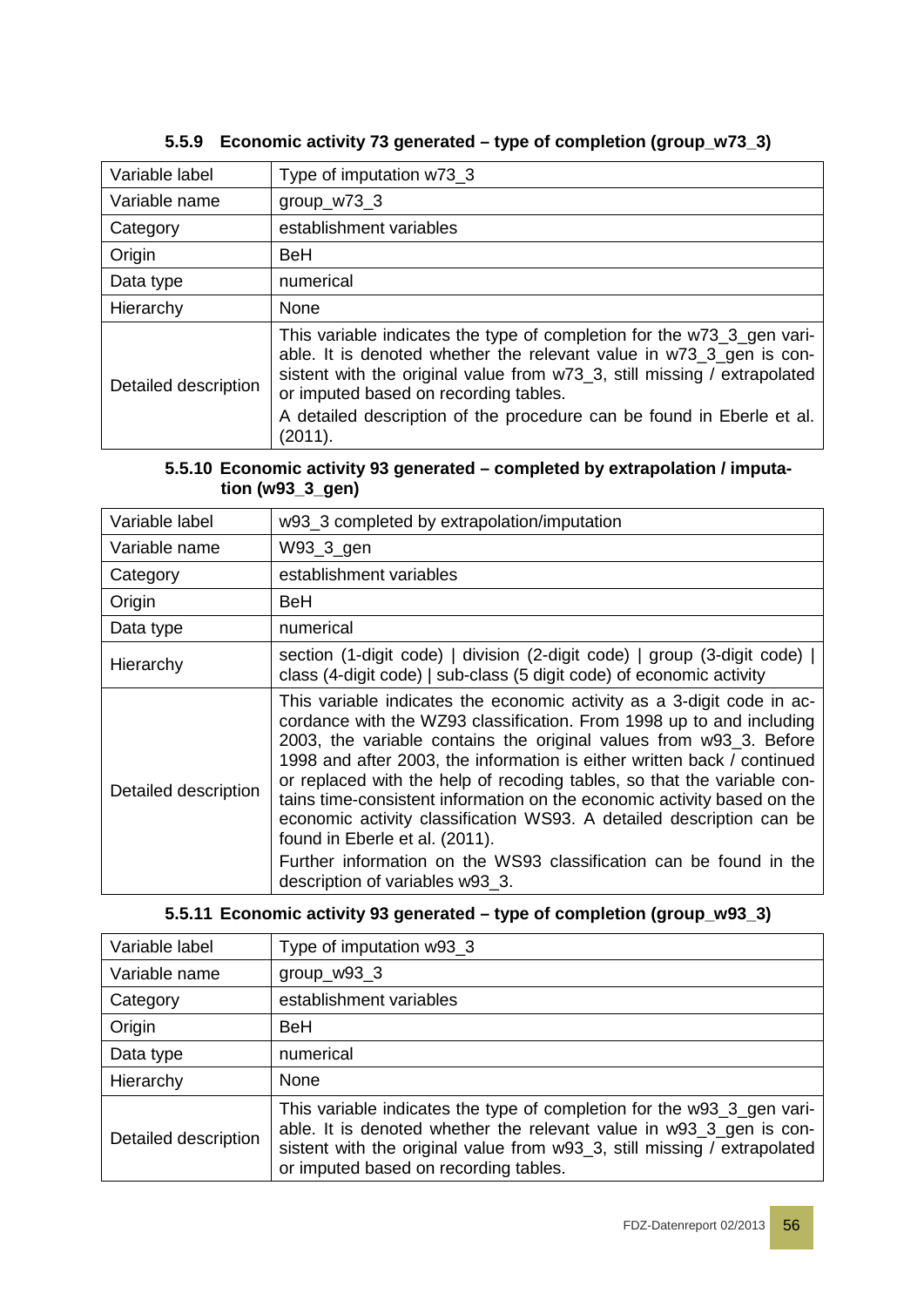| A detailed description of the procedure can be found in Eberle et al. |
|-----------------------------------------------------------------------|
| $(2011)$ .                                                            |

#### **5.5.12 Year of first appearance of establishment number (grd\_jahr)**

| Variable label       | year of first appearance                                                                                                                                                                                                                                                                                                                                                                                                                                                                                                                                                                                                                                                                                                                                                                                                                      |
|----------------------|-----------------------------------------------------------------------------------------------------------------------------------------------------------------------------------------------------------------------------------------------------------------------------------------------------------------------------------------------------------------------------------------------------------------------------------------------------------------------------------------------------------------------------------------------------------------------------------------------------------------------------------------------------------------------------------------------------------------------------------------------------------------------------------------------------------------------------------------------|
| Variable name        | grd_jahr                                                                                                                                                                                                                                                                                                                                                                                                                                                                                                                                                                                                                                                                                                                                                                                                                                      |
| Category             | establishment variables                                                                                                                                                                                                                                                                                                                                                                                                                                                                                                                                                                                                                                                                                                                                                                                                                       |
| Origin               | BeH                                                                                                                                                                                                                                                                                                                                                                                                                                                                                                                                                                                                                                                                                                                                                                                                                                           |
| Data type            | numerical                                                                                                                                                                                                                                                                                                                                                                                                                                                                                                                                                                                                                                                                                                                                                                                                                                     |
| Hierarchy            | none                                                                                                                                                                                                                                                                                                                                                                                                                                                                                                                                                                                                                                                                                                                                                                                                                                          |
| Detailed description | This variable indicates the first appearance of the establishment num-<br>ber in the dataset.<br>If an establishment number is only determined for the first time after<br>1975<br>(or after 1992 in Eastern Germany), this variable could indicate the<br>date when the respective establishment was founded. However, it<br>could also be an establishment that has been in existence for a longer<br>time but has been allocated a new establishment number following a<br>change of owner or a change in the legal form of the establishment.<br>(For the allocation of establishment numbers see Bundesagentur für<br>Arbeit 2007, p. 9-11). It might also be that the establishment already<br>existed before, but did not have any employees liable to social securi-<br>ty, or from 1999 onwards, neither marginal part-time workers. |

### **5.5.13 First appearance of establishment number (grd\_dat)**

| Variable label       | first appearance                                                                                                                                                                                                                                                                                                                                                                                                                                                                                                                                                                                                                                                                                                                                                                                                                                                      |
|----------------------|-----------------------------------------------------------------------------------------------------------------------------------------------------------------------------------------------------------------------------------------------------------------------------------------------------------------------------------------------------------------------------------------------------------------------------------------------------------------------------------------------------------------------------------------------------------------------------------------------------------------------------------------------------------------------------------------------------------------------------------------------------------------------------------------------------------------------------------------------------------------------|
| Variable name        | grd_dat                                                                                                                                                                                                                                                                                                                                                                                                                                                                                                                                                                                                                                                                                                                                                                                                                                                               |
| Category             | establishment variables                                                                                                                                                                                                                                                                                                                                                                                                                                                                                                                                                                                                                                                                                                                                                                                                                                               |
| Origin               | <b>BeH</b>                                                                                                                                                                                                                                                                                                                                                                                                                                                                                                                                                                                                                                                                                                                                                                                                                                                            |
| Data type            | date                                                                                                                                                                                                                                                                                                                                                                                                                                                                                                                                                                                                                                                                                                                                                                                                                                                                  |
| Hierarchy            | none                                                                                                                                                                                                                                                                                                                                                                                                                                                                                                                                                                                                                                                                                                                                                                                                                                                                  |
| Detailed description | This variable indicates the first appearance of the establishment num-<br>ber in the BeH to the day. If an establishment number in Western<br>Germany is determined for the first time only after 1975, or after 1992<br>in Eastern Germany, this variable could indicate the date when the<br>respective establishment was founded. However, it could also be an<br>establishment that has been in existence for a longer time but has<br>been allocated a new establishment number following a change of<br>ownership or a change in the legal form of the establishment. (For the<br>allocation of establishment numbers see Bundesagentur für Arbeit<br>2007, p. 9-11). It might also be that the establishment already existed<br>before, but did not have any employees liable to social security, or<br>from 1999 onwards, neither marginal part-time workers. |
| <b>Notes</b>         | Owing to its particular sensitivity with regard to data protection legisla-<br>tion, this variable is only made available in non-aggregated form on<br>application and only in well-founded cases. Otherwise, the economic<br>activity is only shown as the 3-digit code (grd_jahr).                                                                                                                                                                                                                                                                                                                                                                                                                                                                                                                                                                                  |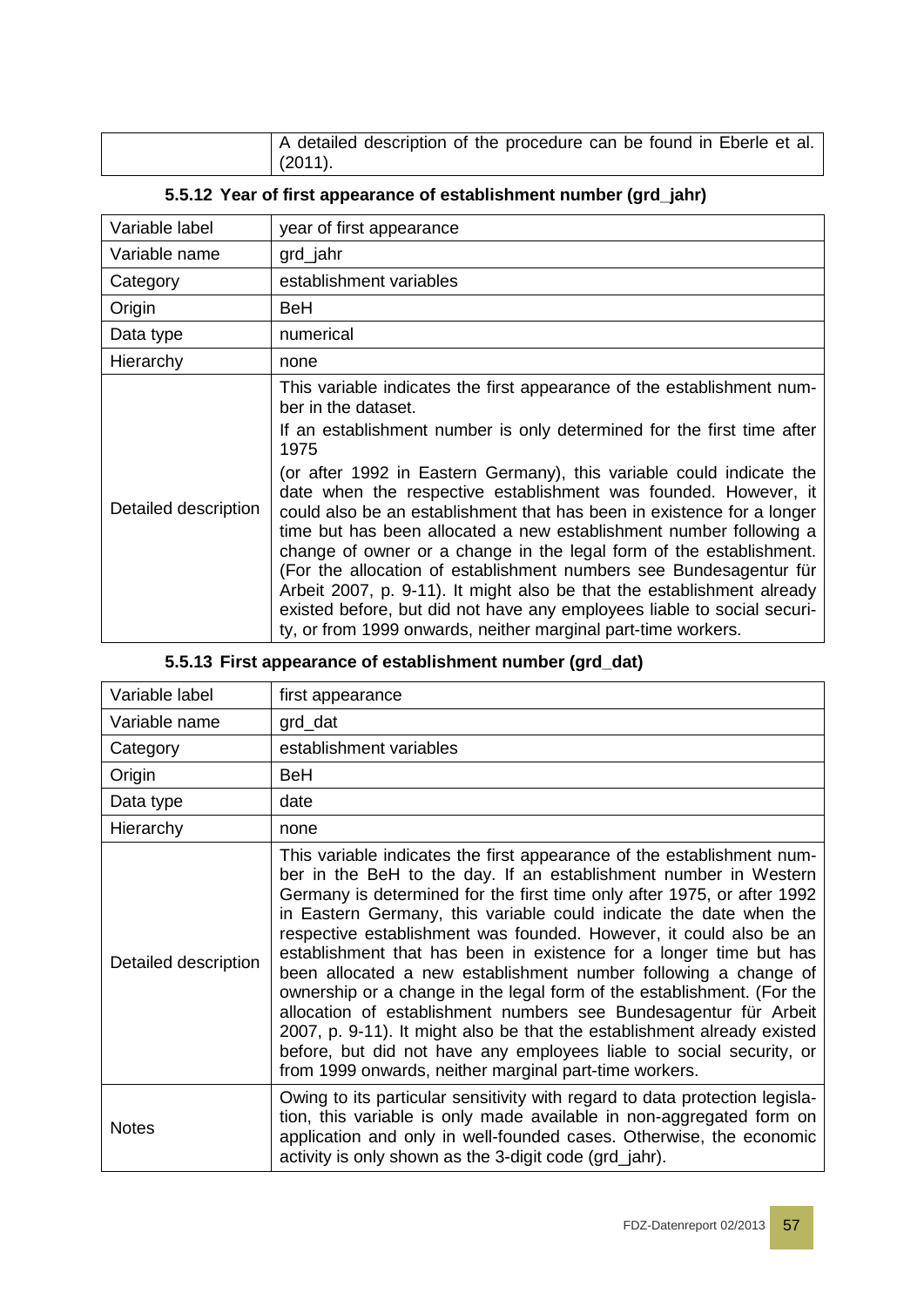| Variable label       | year of last appearance                                                                                                                                                                                                                                                                                                                                                                                                                                                                                                |
|----------------------|------------------------------------------------------------------------------------------------------------------------------------------------------------------------------------------------------------------------------------------------------------------------------------------------------------------------------------------------------------------------------------------------------------------------------------------------------------------------------------------------------------------------|
| Variable name        | Izt_jahr                                                                                                                                                                                                                                                                                                                                                                                                                                                                                                               |
| Category             | establishment variables                                                                                                                                                                                                                                                                                                                                                                                                                                                                                                |
| Origin               | BeH                                                                                                                                                                                                                                                                                                                                                                                                                                                                                                                    |
| Data type            | numerical                                                                                                                                                                                                                                                                                                                                                                                                                                                                                                              |
| Hierarchy            | none                                                                                                                                                                                                                                                                                                                                                                                                                                                                                                                   |
| Detailed description | This variable indicates the last appearance of the establishment num-<br>ber in the dataset (see Bender et. al. 1996).                                                                                                                                                                                                                                                                                                                                                                                                 |
|                      | If the existence of an establishment number in the BHP already ends<br>before 2008, it could indicate the closure of the establishment. Howev-<br>er, other possible reasons for this are an "arbitrary change of the es-<br>tablishment number following a change of owner or a change in the<br>legal form of the establishment", the "outsourcing of parts of the firm<br>under a new establishment number" or other administrative changes<br>(see Bender et. al. 1996 or Bundesagentur für Arbeit 2007, p. 9-11). |

#### **5.5.14 Year of last appearance of establishment number (lzt\_jahr)**

| Variable label       | last appearance                                                                                                                                                                                                                                                                                                                                                                                                                                                                                                                                                                                                                                                 |
|----------------------|-----------------------------------------------------------------------------------------------------------------------------------------------------------------------------------------------------------------------------------------------------------------------------------------------------------------------------------------------------------------------------------------------------------------------------------------------------------------------------------------------------------------------------------------------------------------------------------------------------------------------------------------------------------------|
| Variable name        | Izt_dat                                                                                                                                                                                                                                                                                                                                                                                                                                                                                                                                                                                                                                                         |
| Category             | establishment variables                                                                                                                                                                                                                                                                                                                                                                                                                                                                                                                                                                                                                                         |
| Origin               | BeH                                                                                                                                                                                                                                                                                                                                                                                                                                                                                                                                                                                                                                                             |
| Data type            | date                                                                                                                                                                                                                                                                                                                                                                                                                                                                                                                                                                                                                                                            |
| Hierarchy            | none                                                                                                                                                                                                                                                                                                                                                                                                                                                                                                                                                                                                                                                            |
| Detailed description | This variable indicates the last appearance of the establishment num-<br>ber in the dataset to the date (see Bender et. al. 1996). If the existence<br>of an establishment number in the BHP already ends before 2008, it<br>could indicate the closure of the establishment. However, other possi-<br>ble reasons for this are an "arbitrary change of the establishment num-<br>ber following a change of ownership or a change in the legal form of<br>the establishment", the "outsourcing of parts of the firm under a new<br>establishment number" or other administrative changes (see Bender et<br>al. 1996 or Bundesagentur für Arbeit 2007, p. 9-11). |
| <b>Notes</b>         | Owing to its particular sensitivity with regard to data protection legisla-<br>tion, this variable is only made available in non-aggregated form on<br>application and only in well-founded cases. Otherwise, the economic<br>activity is only shown as the 3-digit code (Izt_jahr).                                                                                                                                                                                                                                                                                                                                                                            |

#### **5.5.15 Last appearance of establishment number (lzt\_dat)**

#### **5.5.16 Total number of employees (az\_ges)**

| Variable label | no. employees                     |
|----------------|-----------------------------------|
| Variable name  | az ges                            |
| Category       | generated establishment variables |
| Origin         | <b>BeH</b>                        |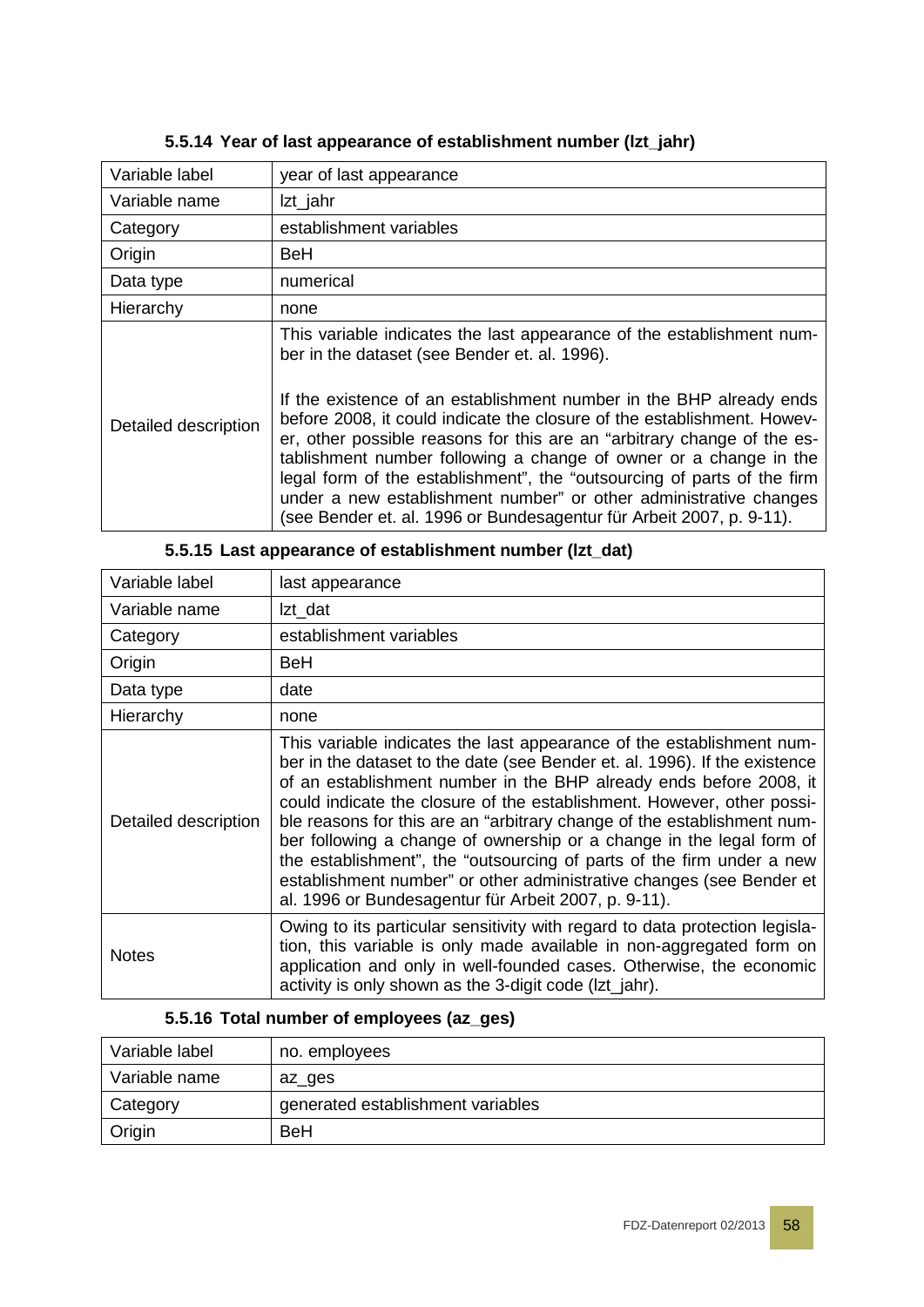| Detailed description | This variable contains the total number of an establishment's employ-<br>ees reported to the social security agencies as of 30 June of a year.<br>Since the introduction of the new notification regulations in 1999, peo-<br>ple in marginal part-time employment have also been recorded. Part-<br>time employees and dormant employment relationships (daily wage of<br>zero) are also included. |
|----------------------|-----------------------------------------------------------------------------------------------------------------------------------------------------------------------------------------------------------------------------------------------------------------------------------------------------------------------------------------------------------------------------------------------------|

| Variable label       | no. full-time employees                                                                                                                                                                                                                 |
|----------------------|-----------------------------------------------------------------------------------------------------------------------------------------------------------------------------------------------------------------------------------------|
| Variable name        | az_ges_vz                                                                                                                                                                                                                               |
| Category             | generated establishment variables                                                                                                                                                                                                       |
| Origin               | <b>BeH</b>                                                                                                                                                                                                                              |
| Hierarchy            | none                                                                                                                                                                                                                                    |
| Detailed description | This variable contains the number of an establishment's full-time em-<br>ployees on 30 June of a year. People in marginal part-time employ-<br>ment and dormant employment relationships (daily wage of zero) are<br>not included here. |

#### **5.5.17 Number of full-time employees (az\_ges\_vz)**

| Variable label       | no. marginal part-time workers                                                                                                                                                                                                                                                                 |
|----------------------|------------------------------------------------------------------------------------------------------------------------------------------------------------------------------------------------------------------------------------------------------------------------------------------------|
| Variable name        | $az_qf$                                                                                                                                                                                                                                                                                        |
| Category             | generated establishment variables                                                                                                                                                                                                                                                              |
| Origin               | <b>BeH</b>                                                                                                                                                                                                                                                                                     |
| Hierarchy            | none                                                                                                                                                                                                                                                                                           |
| Detailed description | The number of employees in marginal part-time employment is gener-<br>ated using the person group code - values 109 and 209. This variable<br>has only been contained in the dataset since 1999 as it has only been<br>included in the social security notification procedure since that year. |

#### **5.5.18 Number of employees in marginal part-time employment (az\_gf)**

#### **5.5.19 Median gross wage of all full-time employees (te\_med)**

| Variable label       | median wage all full-time employees                                                                                                                                                                                                                                                                                                                                                                                                                                                                                                                                        |
|----------------------|----------------------------------------------------------------------------------------------------------------------------------------------------------------------------------------------------------------------------------------------------------------------------------------------------------------------------------------------------------------------------------------------------------------------------------------------------------------------------------------------------------------------------------------------------------------------------|
| Variable name        | te med                                                                                                                                                                                                                                                                                                                                                                                                                                                                                                                                                                     |
| Category             | generated establishment variables                                                                                                                                                                                                                                                                                                                                                                                                                                                                                                                                          |
| Origin               | <b>BeH</b>                                                                                                                                                                                                                                                                                                                                                                                                                                                                                                                                                                 |
| Data type            | numerical                                                                                                                                                                                                                                                                                                                                                                                                                                                                                                                                                                  |
| Hierarchy            | none                                                                                                                                                                                                                                                                                                                                                                                                                                                                                                                                                                       |
| Detailed description | This variable contains the median gross daily wage of the full-time<br>employees of a company. Employees in marginal part-time employ-<br>ment and dormant employment relationships (daily wage of zero) are<br>not included. The values are in euros for all years.<br>According to the social insurance notification regulations, employers<br>must indicate the amount of gross income subject to contributions of<br>the employer for a certain period of time (income for a period of time).<br>Until the end of 1998, employers had to report the gross wage subject |
|                      | to social insurance contributions only. So only income above the mar-<br>ginal threshold and below the contribution assessment ceiling were                                                                                                                                                                                                                                                                                                                                                                                                                                |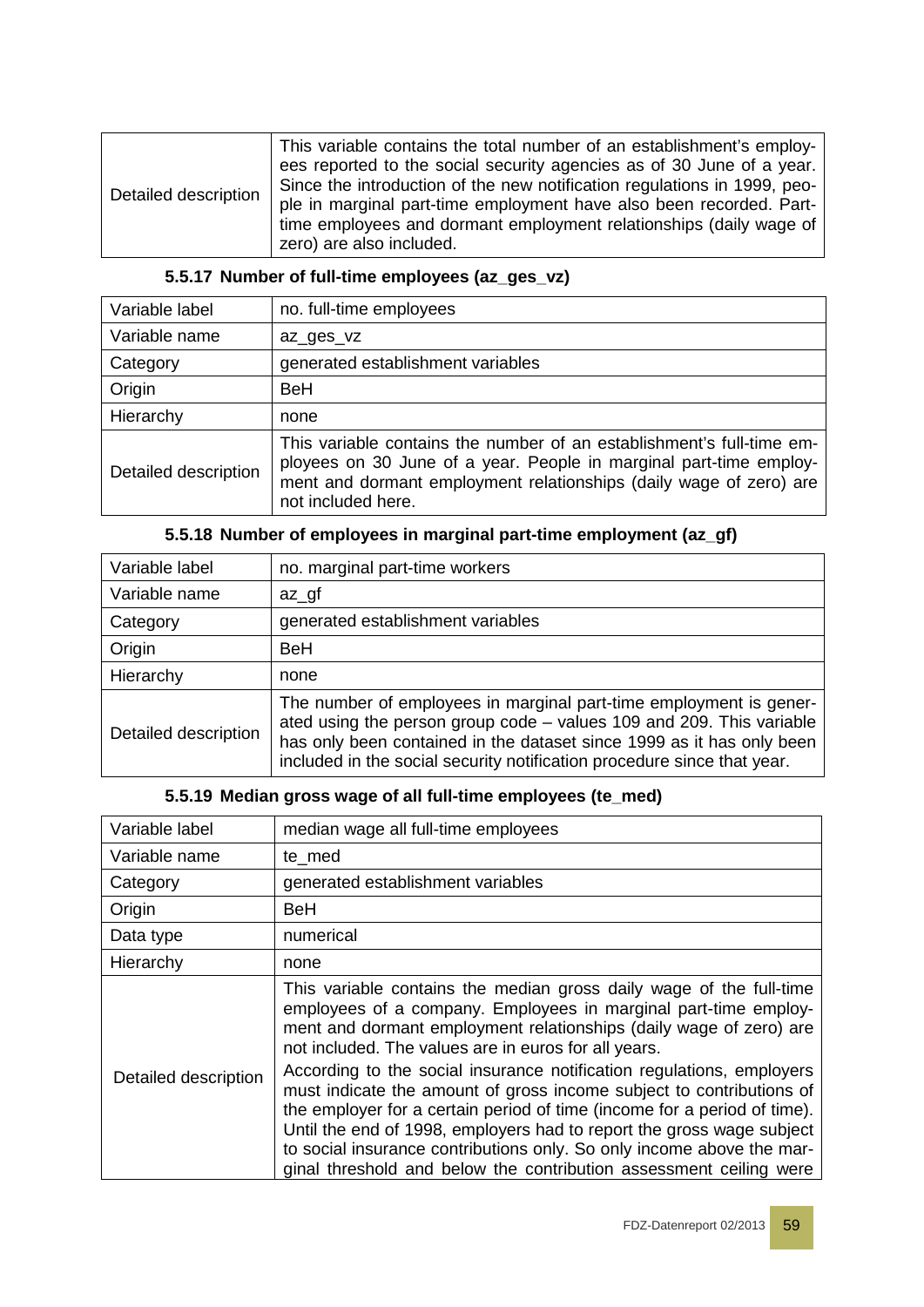| recorded. Since 1999, also incomes below the contribution assess-       |
|-------------------------------------------------------------------------|
| ment ceiling have been recorded as part of the new notification pro-    |
| cedure. Gross wages above the contribution assessment ceiling,          |
| however, are still cut. In order to determine the gross daily wage, the |
| income for a period of time is divided by the number of calendar days   |
| of that period, and this value is rounded to two decimal places. These  |
| data are then aggregated on the establishment level.                    |
|                                                                         |

### **5.6Location data**

<span id="page-59-0"></span>

| 5.6.1                | lace of residence: district (Kreis) (wo_kreis)                                                                                                                                                                                                                                                                                                                                                                                                                                                                                                                                                                                                                                                                                                                                                                                                                                                                                                                                                                                                                                                                                                                                                                                                                                                                                                                                                                                                                                                                                                                                                                                                                                                                                                                                                                                                                                                                                                                                       |
|----------------------|--------------------------------------------------------------------------------------------------------------------------------------------------------------------------------------------------------------------------------------------------------------------------------------------------------------------------------------------------------------------------------------------------------------------------------------------------------------------------------------------------------------------------------------------------------------------------------------------------------------------------------------------------------------------------------------------------------------------------------------------------------------------------------------------------------------------------------------------------------------------------------------------------------------------------------------------------------------------------------------------------------------------------------------------------------------------------------------------------------------------------------------------------------------------------------------------------------------------------------------------------------------------------------------------------------------------------------------------------------------------------------------------------------------------------------------------------------------------------------------------------------------------------------------------------------------------------------------------------------------------------------------------------------------------------------------------------------------------------------------------------------------------------------------------------------------------------------------------------------------------------------------------------------------------------------------------------------------------------------------|
| Variable label       | Place of residence: district (Kreis)                                                                                                                                                                                                                                                                                                                                                                                                                                                                                                                                                                                                                                                                                                                                                                                                                                                                                                                                                                                                                                                                                                                                                                                                                                                                                                                                                                                                                                                                                                                                                                                                                                                                                                                                                                                                                                                                                                                                                 |
| Variable name        | wo_kreis                                                                                                                                                                                                                                                                                                                                                                                                                                                                                                                                                                                                                                                                                                                                                                                                                                                                                                                                                                                                                                                                                                                                                                                                                                                                                                                                                                                                                                                                                                                                                                                                                                                                                                                                                                                                                                                                                                                                                                             |
| Category             | location data                                                                                                                                                                                                                                                                                                                                                                                                                                                                                                                                                                                                                                                                                                                                                                                                                                                                                                                                                                                                                                                                                                                                                                                                                                                                                                                                                                                                                                                                                                                                                                                                                                                                                                                                                                                                                                                                                                                                                                        |
| Origin               | BeH, LeH, LHG, XLHG, ASU, XASU                                                                                                                                                                                                                                                                                                                                                                                                                                                                                                                                                                                                                                                                                                                                                                                                                                                                                                                                                                                                                                                                                                                                                                                                                                                                                                                                                                                                                                                                                                                                                                                                                                                                                                                                                                                                                                                                                                                                                       |
| Data type            | numerical                                                                                                                                                                                                                                                                                                                                                                                                                                                                                                                                                                                                                                                                                                                                                                                                                                                                                                                                                                                                                                                                                                                                                                                                                                                                                                                                                                                                                                                                                                                                                                                                                                                                                                                                                                                                                                                                                                                                                                            |
| Hierarchy            | federal state   district                                                                                                                                                                                                                                                                                                                                                                                                                                                                                                                                                                                                                                                                                                                                                                                                                                                                                                                                                                                                                                                                                                                                                                                                                                                                                                                                                                                                                                                                                                                                                                                                                                                                                                                                                                                                                                                                                                                                                             |
| Detailed description | In BeH and LeH observations, the place of residence at district level is<br>only available for the years from 1999 onwards. The variable indicates<br>the district (urban district or rural district) in which the social security<br>contributor lives. The first two digits of the 5-digit district code (Kreiss-<br>chlüssel) show the code for the federal state (Bundesland), positions<br>1-3 indicate the regional authority (Regierungsbezirk), and positions 1-<br>5 show the district authority (Kreis). Federal states without a regional<br>authority have a 0 in the third position.<br>In the BeH, the place of residence is determined at the end of each<br>year and added consistently to all datasets of a year. For the LHG,<br>XLHG and XASU sources, the place of residence applies to the period<br>of the original observation. For the ASU and LeH, the characteristic<br>contains the place of residence at the beginning of the original period<br>of time.<br>In order to guarantee consistent regional allocations across the entire<br>observation period, the information on the district was recoded with<br>reference to the territorial allocation of 31 December 2010 for all<br>sources, i.e. in all calendar years, a place of residence is assigned to a<br>district in accordance with the boundaries that the district had on 31<br>December 2010. As the district boundaries have changed over time,<br>cases would occur in which the district code changes without the indi-<br>vidual concerned having relocated if the territorial allocations of the<br>districts were not updated.<br>For observations with an original start date after 2010, the location<br>data was set to "missing", because changes in the territorial allocation<br>implemented from 2011 onwards cannot be recoded precisely to the<br>allocation of 31 December 2010.<br>For LHG, XLHG and XASU observations, the variable is available from<br>2005 onwards. |
| <b>Notes</b>         | Owing to its particular sensitivity with regard to data protection legisla-<br>tion, this variable is only made available in non-aggregated form on<br>application and only in well-founded cases. Otherwise, only the federal<br>state (wo_bula) is shown as regional information.                                                                                                                                                                                                                                                                                                                                                                                                                                                                                                                                                                                                                                                                                                                                                                                                                                                                                                                                                                                                                                                                                                                                                                                                                                                                                                                                                                                                                                                                                                                                                                                                                                                                                                  |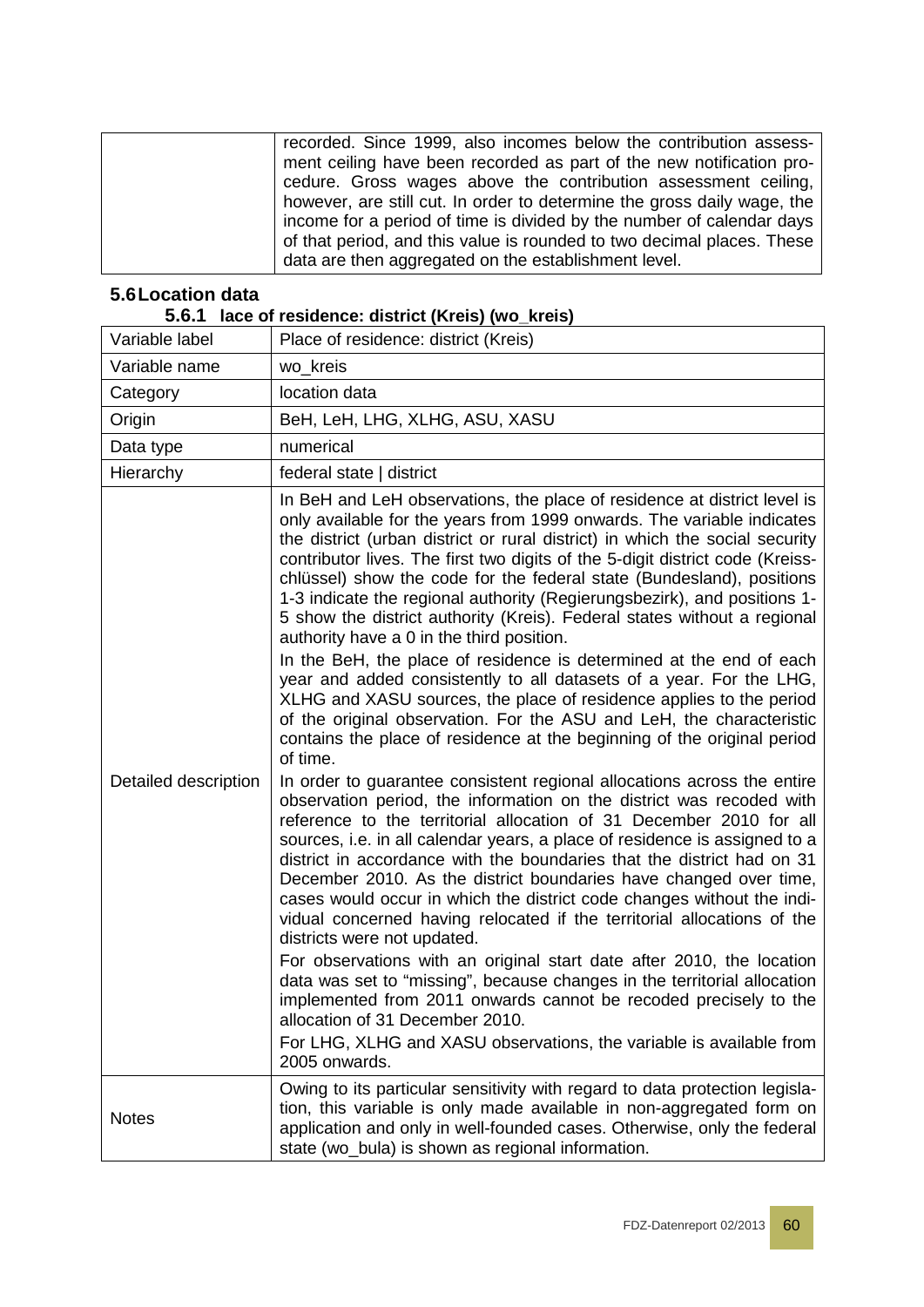| Variable label       | Place of residence: employment agency (Arbeitsagentur)                                                                                                                                                                                                                                                                                                                                                                                                                                                                                                                                                                                                                                                                                                                                                                                                                                                                                                                                                                                                                                                                                                                                                                                                                                                                                                                                                                                                                                                                                                                                                                                                                                                                                                                                                                                                                                   |  |
|----------------------|------------------------------------------------------------------------------------------------------------------------------------------------------------------------------------------------------------------------------------------------------------------------------------------------------------------------------------------------------------------------------------------------------------------------------------------------------------------------------------------------------------------------------------------------------------------------------------------------------------------------------------------------------------------------------------------------------------------------------------------------------------------------------------------------------------------------------------------------------------------------------------------------------------------------------------------------------------------------------------------------------------------------------------------------------------------------------------------------------------------------------------------------------------------------------------------------------------------------------------------------------------------------------------------------------------------------------------------------------------------------------------------------------------------------------------------------------------------------------------------------------------------------------------------------------------------------------------------------------------------------------------------------------------------------------------------------------------------------------------------------------------------------------------------------------------------------------------------------------------------------------------------|--|
| Variable name        | wo_aa                                                                                                                                                                                                                                                                                                                                                                                                                                                                                                                                                                                                                                                                                                                                                                                                                                                                                                                                                                                                                                                                                                                                                                                                                                                                                                                                                                                                                                                                                                                                                                                                                                                                                                                                                                                                                                                                                    |  |
| Category             | location data                                                                                                                                                                                                                                                                                                                                                                                                                                                                                                                                                                                                                                                                                                                                                                                                                                                                                                                                                                                                                                                                                                                                                                                                                                                                                                                                                                                                                                                                                                                                                                                                                                                                                                                                                                                                                                                                            |  |
| Origin               | BeH, LeH, LHG, XLHG, ASU, XASU                                                                                                                                                                                                                                                                                                                                                                                                                                                                                                                                                                                                                                                                                                                                                                                                                                                                                                                                                                                                                                                                                                                                                                                                                                                                                                                                                                                                                                                                                                                                                                                                                                                                                                                                                                                                                                                           |  |
| Data type            | numerical                                                                                                                                                                                                                                                                                                                                                                                                                                                                                                                                                                                                                                                                                                                                                                                                                                                                                                                                                                                                                                                                                                                                                                                                                                                                                                                                                                                                                                                                                                                                                                                                                                                                                                                                                                                                                                                                                |  |
| Hierarchy            | regional directorate   employment agency                                                                                                                                                                                                                                                                                                                                                                                                                                                                                                                                                                                                                                                                                                                                                                                                                                                                                                                                                                                                                                                                                                                                                                                                                                                                                                                                                                                                                                                                                                                                                                                                                                                                                                                                                                                                                                                 |  |
| Detailed description | This variable contains the employment agency of the employee's / BA<br>client's place of residence. This information is extracted from the resi-<br>dence address. For the LHG, XLHG and XASU data sources, the<br>place of residence is valid for the period of the original observation. In<br>the case of the LeH and ASU, the variable contains the place of resi-<br>dence at the start of the period of unemployment or the job search. For<br>the BeH and LeH, it is available from 1999 onwards, for the LHG,<br>XLHG and XASU from 2005 onwards, and for ASU observations, the<br>variable is already available before 1999.<br>In order to guarantee consistent regional allocations across the entire<br>observation period, the information on the employment agency was<br>recoded to the territorial allocation of 31 December 2010 for all data<br>sources observations, i.e. in all calendar years, a place of residence is<br>assigned to an employment agency area in accordance with the<br>boundaries that the employment agency area had on 31 December<br>2010. As the boundaries of the employment agency areas have<br>changed over time, cases would occur in which a person's employ-<br>ment agency area changes without him/her having relocated if the ter-<br>ritorial allocations were not updated. Berlin constitutes a problematic<br>case with regard to updating territorial allocations, however: The<br>boundaries of Berlin's employment agency areas have been changed<br>repeatedly over the years, which could not be fully corrected even by<br>recoding the territorial allocations. For observations with an original<br>start date after 2010, the location data was set to "missing", because<br>changes in the territorial allocation implemented from 2011 onwards<br>cannot be recoded precisely to the allocation of 31 December 2010. |  |
| <b>Notes</b>         | Owing to its particular sensitivity with regard to data protection legisla-<br>tion, this variable is only made available in non-aggregated form on<br>application and only in well-founded cases. Otherwise, only the area of<br>the regional directorate in which the social security contributor's place<br>of residence is located is shown.                                                                                                                                                                                                                                                                                                                                                                                                                                                                                                                                                                                                                                                                                                                                                                                                                                                                                                                                                                                                                                                                                                                                                                                                                                                                                                                                                                                                                                                                                                                                         |  |

|  |  |  | 5.6.2 Place of residence: employment agency (wo_aa) |  |  |  |
|--|--|--|-----------------------------------------------------|--|--|--|
|--|--|--|-----------------------------------------------------|--|--|--|

| Variable label       | Place of residence: regional directorate (Regionaldirektion)                                                                                |  |
|----------------------|---------------------------------------------------------------------------------------------------------------------------------------------|--|
| Variable name        | wo rd                                                                                                                                       |  |
| Category             | location data                                                                                                                               |  |
| Origin               | BeH, LeH, LHG, XLHG, ASU, XASU                                                                                                              |  |
| Data type            | numerical                                                                                                                                   |  |
| Hierarchy            | regional directorate   employment agency                                                                                                    |  |
| Detailed description | This variable contains the regional directorate of the place of resi-<br>dence. For the LHG, XLHG and XASU data sources, the place of resi- |  |

# **5.6.3 Place of residence: regional directorate (wo\_rd)**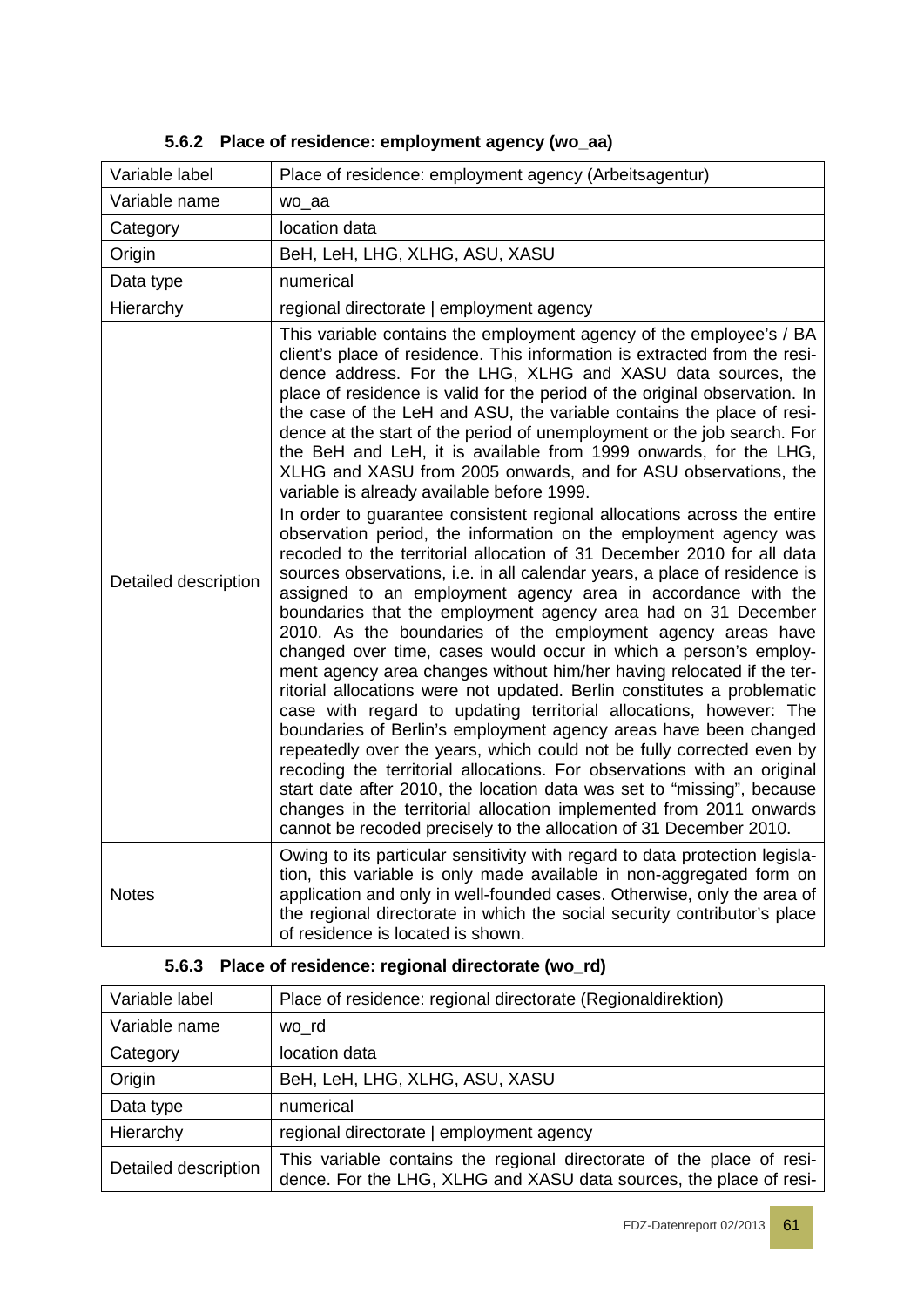| dence is valid for the period of the observation. A change of place of<br>residence (already at the level of local employment office (Ges-<br>chäftsstelle) or local authority district (Gemeinde)) causes a new ob-<br>servation. In the case of the LeH and ASU, the variable contains the<br>place of residence at the start of the period of unemployment or the<br>jobseeker status. The variable is available for the BeH and the LeH<br>from 1999 onwards, and for the LHG, XLHG and XASU from 2005<br>onwards. For ASU observations, the variable is already available be-<br>fore 1999. |
|--------------------------------------------------------------------------------------------------------------------------------------------------------------------------------------------------------------------------------------------------------------------------------------------------------------------------------------------------------------------------------------------------------------------------------------------------------------------------------------------------------------------------------------------------------------------------------------------------|
| For all data sources, the territorial allocations were corrected to the<br>status of 31 December 2010. For observations with an original start<br>date after 2010, the location data was set to "missing", because<br>changes in the territorial allocation implemented from 2011 onwards<br>cannot be recoded precisely to the allocation of 31 December 2010.                                                                                                                                                                                                                                  |

|  | 5.6.4 Place of residence: federal state (Bundesland) (wo_bula) |  |  |  |
|--|----------------------------------------------------------------|--|--|--|
|--|----------------------------------------------------------------|--|--|--|

| Variable label       | Place of residence: federal state (Bundesland)                                                                                                                                                                                                                         |
|----------------------|------------------------------------------------------------------------------------------------------------------------------------------------------------------------------------------------------------------------------------------------------------------------|
| Variable name        | wo bula                                                                                                                                                                                                                                                                |
| Category             | location data                                                                                                                                                                                                                                                          |
| Origin               | BeH, LeH, LHG, XLHG, ASU, XASU                                                                                                                                                                                                                                         |
| Data type            | numerical                                                                                                                                                                                                                                                              |
| Hierarchy            | federal state   district                                                                                                                                                                                                                                               |
|                      | This variable is an aggregation of the "district" variable to the 16 Ger-<br>man federal states.                                                                                                                                                                       |
| Detailed description | In BeH observations, the federal state of the place of residence is only<br>available for the years from 1999 onwards. Further information on the<br>district of the place of residence can be found under 5.6.1 Place of res-<br>idence: district (Kreis) (wo_kreis). |

### **5.6.5 Place of work: district (Kreis) (ao\_kreis)**

| Variable label       | Place of work: district (Kreis)                                                                                                                                                                                                                                                                                                                                                                                                                                          |
|----------------------|--------------------------------------------------------------------------------------------------------------------------------------------------------------------------------------------------------------------------------------------------------------------------------------------------------------------------------------------------------------------------------------------------------------------------------------------------------------------------|
| Variable name        | ao kreis                                                                                                                                                                                                                                                                                                                                                                                                                                                                 |
| Category             | location data                                                                                                                                                                                                                                                                                                                                                                                                                                                            |
| Origin               | <b>BeH</b>                                                                                                                                                                                                                                                                                                                                                                                                                                                               |
| Data type            | numerical                                                                                                                                                                                                                                                                                                                                                                                                                                                                |
| Hierarchy            | federal state   district                                                                                                                                                                                                                                                                                                                                                                                                                                                 |
| Detailed description | The variable indicates the district (urban district or rural district) in<br>which the employee's establishment is located. The first two digits of<br>the 5-digit district code (Kreisschlüssel) show the code for the federal<br>state (Bundesland), positions 1-3 indicate the regional authority (Re-<br>gierungsbezirk), and positions 1-5 show the district authority (Kreis).<br>Federal states without a regional authority have a 0 in the third posi-<br>tion. |
|                      | In order to guarantee consistent regional allocations across the entire<br>observation period, the information on the district was recoded to the<br>territorial allocation of 31 December 2010, i.e. in all calendar years, a<br>place of work is assigned to a district in accordance with the bounda-<br>ries that the district had on 31 December 2010. As the district bounda-                                                                                      |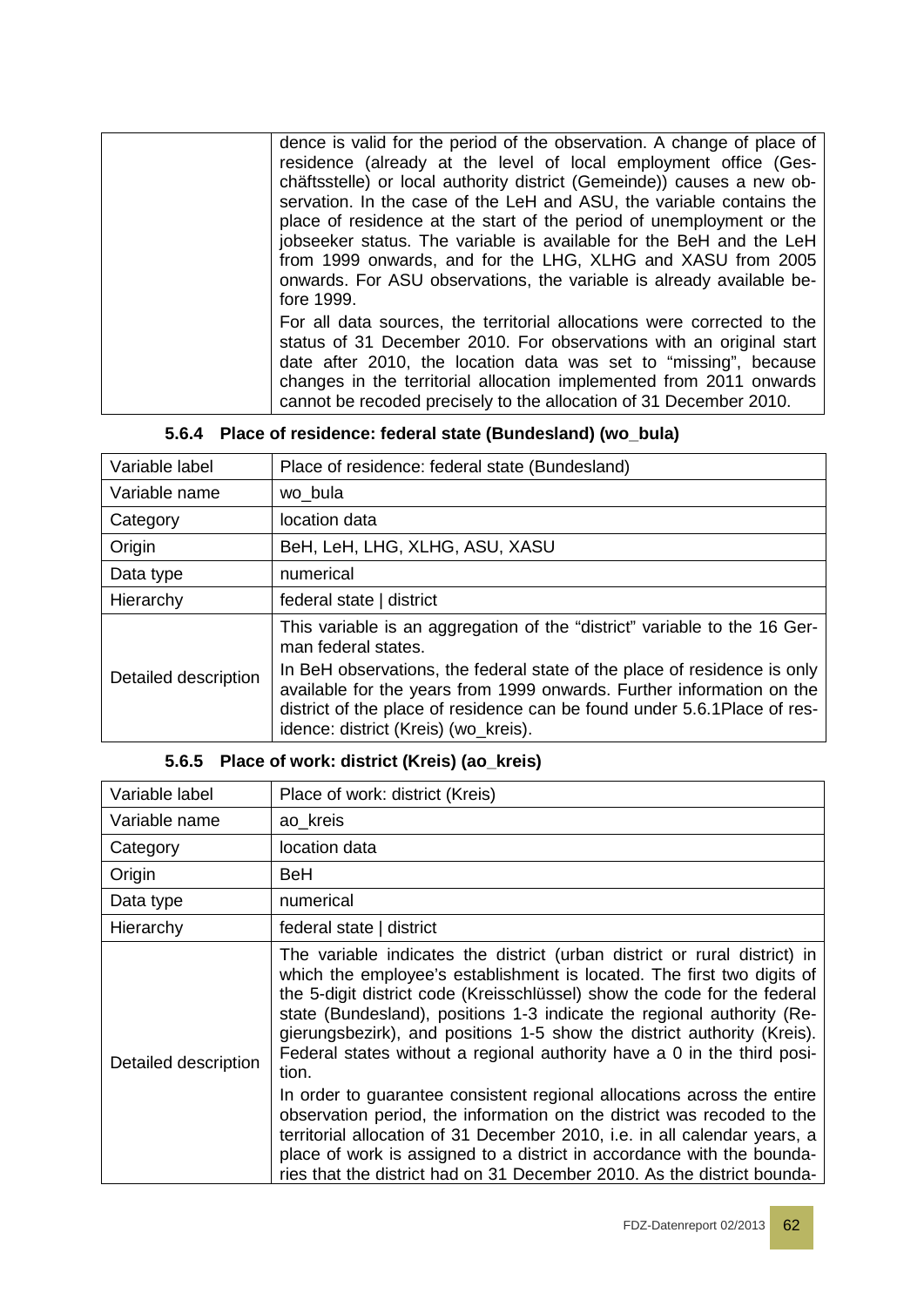|              | ries have changed over time, cases would occur in which the district<br>code of the location of the establishment would change without the<br>establishment concerned having relocated, if the territorial allocations<br>were not updated.                                         |
|--------------|-------------------------------------------------------------------------------------------------------------------------------------------------------------------------------------------------------------------------------------------------------------------------------------|
| <b>Notes</b> | Owing to its particular sensitivity with regard to data protection legisla-<br>tion, this variable is only made available in non-aggregated form on<br>application and only in well-founded cases. Otherwise, only the federal<br>state (ao_bula) is shown as regional information. |

| Variable label       | Place of work: employment agency (Arbeitsagentur)                                                                                                                                                                                                                                                                                                                                                                                                                                                                                                                                                                                                                                                                                                                                                                                                                                     |
|----------------------|---------------------------------------------------------------------------------------------------------------------------------------------------------------------------------------------------------------------------------------------------------------------------------------------------------------------------------------------------------------------------------------------------------------------------------------------------------------------------------------------------------------------------------------------------------------------------------------------------------------------------------------------------------------------------------------------------------------------------------------------------------------------------------------------------------------------------------------------------------------------------------------|
| Variable name        | ao_aa                                                                                                                                                                                                                                                                                                                                                                                                                                                                                                                                                                                                                                                                                                                                                                                                                                                                                 |
| Category             | location data                                                                                                                                                                                                                                                                                                                                                                                                                                                                                                                                                                                                                                                                                                                                                                                                                                                                         |
| Origin               | BeH, LeH, ASU                                                                                                                                                                                                                                                                                                                                                                                                                                                                                                                                                                                                                                                                                                                                                                                                                                                                         |
| Data type            | numerical                                                                                                                                                                                                                                                                                                                                                                                                                                                                                                                                                                                                                                                                                                                                                                                                                                                                             |
| Hierarchy            | regional directorate   employment agency                                                                                                                                                                                                                                                                                                                                                                                                                                                                                                                                                                                                                                                                                                                                                                                                                                              |
| Detailed description | For employment notifications from the BeH, the characteristic contains<br>the employment agency of the job location. For the LeH, this charac-<br>teristic indicates the employment agency responsible for the payment.<br>The employment agency taking care for the customer is included in the<br>ASU. In contrast to the "place of residence: employment agency"<br>characteristic, this characteristic has been available for the BeH and<br>LeH datasets since 1975.<br>The characteristic includes the corrected territorial allocation as of 31<br>December 2010. However, this does not apply to the LeH and ASU.<br>For observations with an original start date after 2010, the location<br>data was set to "missing", because changes in the territorial allocation<br>implemented from 2011 onwards cannot be recoded precisely to the<br>allocation of 31 December 2010. |
| <b>Notes</b>         | Owing to its particular sensitivity with regard to data protection legisla-<br>tion, this variable is only made available in non-aggregated form on<br>application and only in well-founded cases. Otherwise, only the area of<br>the regional directorate (ao_rd) in which the social security contribu-<br>tor's place of residence is located is shown.                                                                                                                                                                                                                                                                                                                                                                                                                                                                                                                            |

#### **5.6.6 Place of work: employment agency (ao\_aa)**

### **5.6.7 Place of work: regional directorate (ao\_rd)**

| Variable label       | Place of work: regional directorate (Regionaldirektion)                                                                                                                                                                                                                                                                                                                                                                                     |
|----------------------|---------------------------------------------------------------------------------------------------------------------------------------------------------------------------------------------------------------------------------------------------------------------------------------------------------------------------------------------------------------------------------------------------------------------------------------------|
| Variable name        | ao rd                                                                                                                                                                                                                                                                                                                                                                                                                                       |
| Category             | location data                                                                                                                                                                                                                                                                                                                                                                                                                               |
| Origin               | BeH, LeH, ASU                                                                                                                                                                                                                                                                                                                                                                                                                               |
| Data type            | numerical                                                                                                                                                                                                                                                                                                                                                                                                                                   |
| Hierarchy            | regional directorate   employment agency                                                                                                                                                                                                                                                                                                                                                                                                    |
| Detailed description | The variable indicates the regional directorate of the BA client's place<br>of work. In contrast to the "place of residence: regional directorate"<br>variable, the variable is available for BeH and LeH observations from<br>1975 onwards and for ASU observations from 2000 onwards.<br>The characteristic includes the corrected territorial allocation as of 31<br>December 2010. For observations in 2011 and 2012, the location data |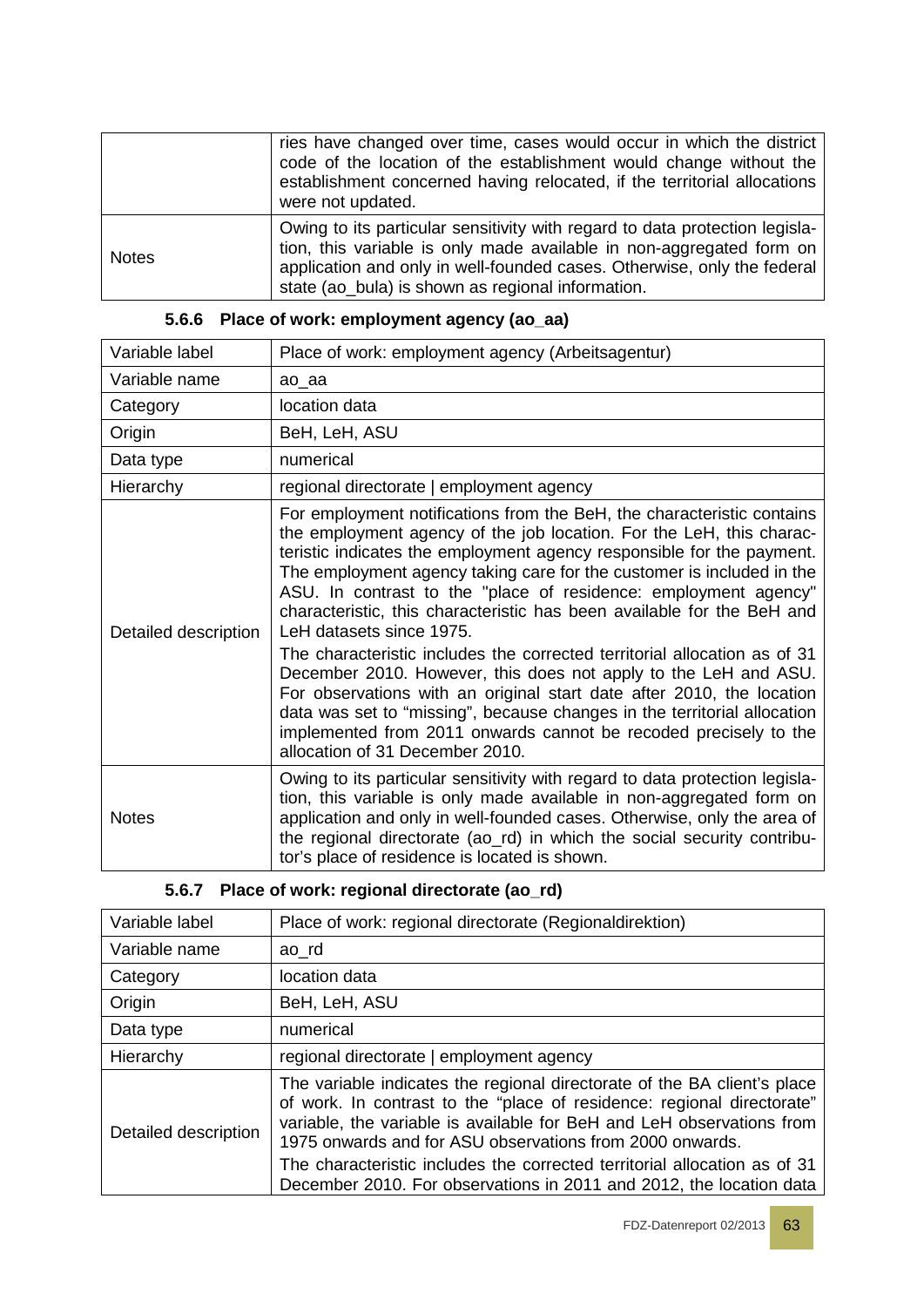| was set to "missing", because changes in the territorial allocation im- |
|-------------------------------------------------------------------------|
| plemented from 2011 onwards cannot be recoded precisely to the allo-    |
| cation of 31 December 2010.                                             |
|                                                                         |

| Variable label       | Place of work: federal state (Bundesland)                                                                                                                                                                             |
|----------------------|-----------------------------------------------------------------------------------------------------------------------------------------------------------------------------------------------------------------------|
| Variable name        | ao bula                                                                                                                                                                                                               |
| Category             | location data                                                                                                                                                                                                         |
| Origin               | BeH                                                                                                                                                                                                                   |
| Data type            | numerical                                                                                                                                                                                                             |
| Hierarchy            | federal state   district                                                                                                                                                                                              |
| Detailed description | The variable indicates the federal state in which the establishment is<br>located. This variable is generated from the district key number<br>(ao_kreis). The first two positions of the district key number indicate |

#### **5.6.8 Place of work: federal state (Bundesland) (ao\_bula)**

#### **5.7Generated technical variables 5.7.1 Source of observation (quelle)**

| Variable label       | Source of spell                         |
|----------------------|-----------------------------------------|
| Variable name        | quelle                                  |
| Category             | generated technical variables           |
| Origin               | BeH, LeH, LHG, XLHG, ASU, XASU          |
| Data type            | numerical                               |
| Hierarchy            | none                                    |
| Detailed description | The variable indicates the data source. |

#### **5.7.2 Observation counter per person (spell)**

the federal state.

| Variable label       | counter per person                                                                                                                                                                                                                                                                                                                                          |
|----------------------|-------------------------------------------------------------------------------------------------------------------------------------------------------------------------------------------------------------------------------------------------------------------------------------------------------------------------------------------------------------|
| Variable name        | spell                                                                                                                                                                                                                                                                                                                                                       |
| Category             | generated technical variables                                                                                                                                                                                                                                                                                                                               |
| Origin               | BeH, LeH, LHG, XLHG, ASU, XASU                                                                                                                                                                                                                                                                                                                              |
| Data type            | numerical                                                                                                                                                                                                                                                                                                                                                   |
| Hierarchy            | none                                                                                                                                                                                                                                                                                                                                                        |
| Detailed description | This variable numbers the spells of an individual in ascending order.<br>Spells are generally sorted first by the year and then by the source of<br>the spell. The variable "counter per person" has not to be continuous.<br>This applies if for at least one year no information has been extracted<br>from the IEB database for the specific individual. |

#### **5.7.3 Year (jahr)**

| Variable label | V <sub>ear</sub> |
|----------------|------------------|
| Variable name  | jahr             |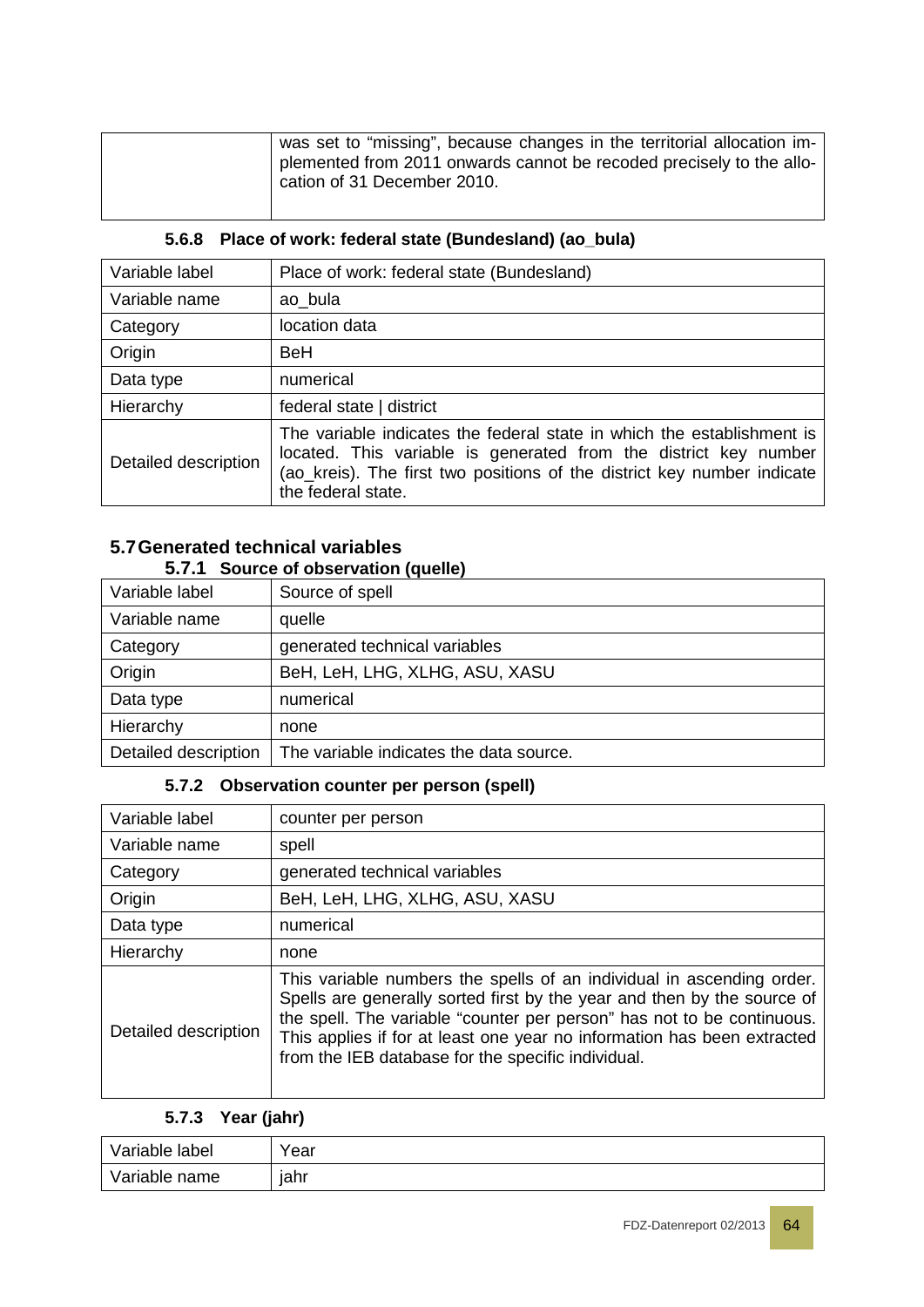| Category             | generated technical variables                                                                                                                                                                                                                                                                   |
|----------------------|-------------------------------------------------------------------------------------------------------------------------------------------------------------------------------------------------------------------------------------------------------------------------------------------------|
| Origin               | <b>BeH</b>                                                                                                                                                                                                                                                                                      |
| Data type            | numerical                                                                                                                                                                                                                                                                                       |
| Hierarchy            | none                                                                                                                                                                                                                                                                                            |
| Detailed description | This variable is only included in the Establishment File. It indicates the<br>year of validity of the establishment data as of the reference date of 30<br>June.<br>This variable can be used together with the establishment number to<br>link the Individual File and the Establishment File. |

| Variable label       | Status of establishment number                                                                                                                                                                                                                                                                                                                                                                                                                                                                                                                                                                                                                                                                                                                                                                                                                                                                                                                                                                                                                                                                                                                                                                                                                                                                                                                                                                                                                                                                                                                                                                   |
|----------------------|--------------------------------------------------------------------------------------------------------------------------------------------------------------------------------------------------------------------------------------------------------------------------------------------------------------------------------------------------------------------------------------------------------------------------------------------------------------------------------------------------------------------------------------------------------------------------------------------------------------------------------------------------------------------------------------------------------------------------------------------------------------------------------------------------------------------------------------------------------------------------------------------------------------------------------------------------------------------------------------------------------------------------------------------------------------------------------------------------------------------------------------------------------------------------------------------------------------------------------------------------------------------------------------------------------------------------------------------------------------------------------------------------------------------------------------------------------------------------------------------------------------------------------------------------------------------------------------------------|
| Variable name        | betr_st                                                                                                                                                                                                                                                                                                                                                                                                                                                                                                                                                                                                                                                                                                                                                                                                                                                                                                                                                                                                                                                                                                                                                                                                                                                                                                                                                                                                                                                                                                                                                                                          |
| Category             | generated technical variables                                                                                                                                                                                                                                                                                                                                                                                                                                                                                                                                                                                                                                                                                                                                                                                                                                                                                                                                                                                                                                                                                                                                                                                                                                                                                                                                                                                                                                                                                                                                                                    |
| Origin               | <b>BeH</b>                                                                                                                                                                                                                                                                                                                                                                                                                                                                                                                                                                                                                                                                                                                                                                                                                                                                                                                                                                                                                                                                                                                                                                                                                                                                                                                                                                                                                                                                                                                                                                                       |
| Data type            | numerical                                                                                                                                                                                                                                                                                                                                                                                                                                                                                                                                                                                                                                                                                                                                                                                                                                                                                                                                                                                                                                                                                                                                                                                                                                                                                                                                                                                                                                                                                                                                                                                        |
| Hierarchy            | none                                                                                                                                                                                                                                                                                                                                                                                                                                                                                                                                                                                                                                                                                                                                                                                                                                                                                                                                                                                                                                                                                                                                                                                                                                                                                                                                                                                                                                                                                                                                                                                             |
| Detailed description | The variable indicates for the current episode in the individual data if<br>there is information from the IAB Establishment Panel for this episode.<br>1 - Employment in establishment of Establishment Panel with inter-<br>view in same year, establishment selected for LIAB model<br>2 - Employment in establishment of Establishment Panel without inter-<br>view in same year, establishment selected for LIAB model<br>Establishment chosen for LIAB-model<br>3 - Employment in establishment of Establishment Panel, establish-<br>ment not selected for LIAB model<br>4 - Employment in establishment not of Establishment Panel<br>The values 1-3 indicate employments in establishments, which have<br>taken part in the IAB Establishment Panel at least once, whereas value<br>4 marks the employment in establishments, which have never taken<br>part in the IAB Establishment Panel.<br>1 and 2 describe employments in establishments, which are in the IAB<br>Establishment Panel, which has been chosen for the respective LIAB<br>model. Number 3 defines employments in firms, which have not been<br>chosen for the respective LIAB model.<br>The difference between 1 and 2 depends on the fact, whether the epi-<br>sode includes the 30 June of the respective year, for a firm that has<br>been interviewed, or not.<br>Value 3 does not appear by definition in a Cross-sectional Model of the<br>LIAB, because all firms of the IAB Establishment Panel have been<br>interviewed at least once and due to construction chosen for the LIAB<br>Cross-sectional Model. |

# **5.7.4 Status of establishment number (betr\_st)**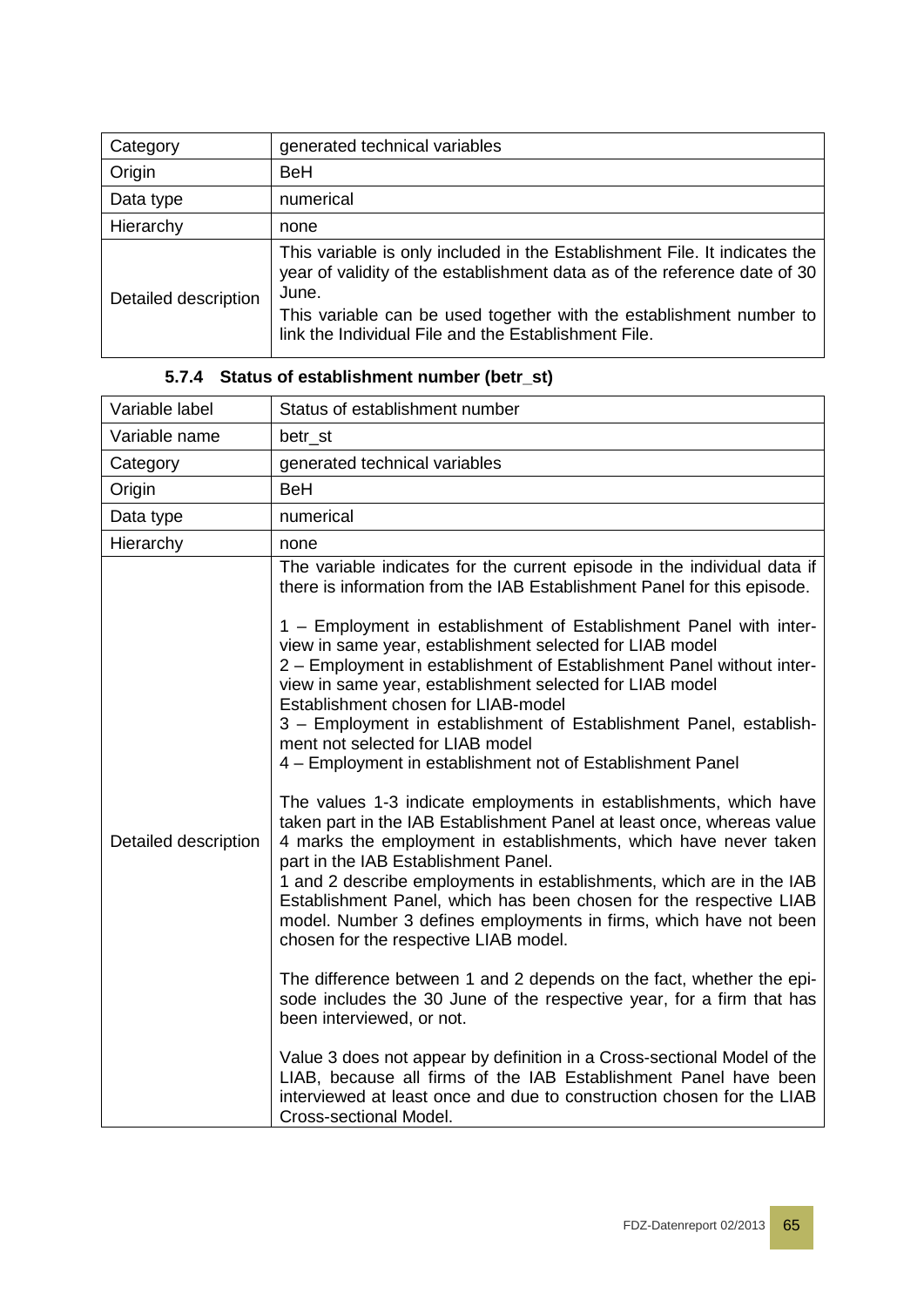| Variable label       | First day in employment                                                                                                                                                                                                                                                                                                                                                                                                                                                                                                                              |
|----------------------|------------------------------------------------------------------------------------------------------------------------------------------------------------------------------------------------------------------------------------------------------------------------------------------------------------------------------------------------------------------------------------------------------------------------------------------------------------------------------------------------------------------------------------------------------|
| Variable name        | ein_erw                                                                                                                                                                                                                                                                                                                                                                                                                                                                                                                                              |
| Category             | generated biographical variables                                                                                                                                                                                                                                                                                                                                                                                                                                                                                                                     |
| Origin               | generated from BeH                                                                                                                                                                                                                                                                                                                                                                                                                                                                                                                                   |
| Data type            | date                                                                                                                                                                                                                                                                                                                                                                                                                                                                                                                                                 |
| Hierarchy            | none                                                                                                                                                                                                                                                                                                                                                                                                                                                                                                                                                 |
| Detailed description | This variable specifies the date of start of employment subject to so-<br>cial security in the IEB. Training periods are not included (occupational<br>status = $0$ ). Persons have always a missing value, if they pass a train-<br>ing period in the IEB but do not have an employment covered by the<br>social security system.<br>The first day in employment (ein_erw) can occur a long time after the<br>first day in establishment (ein_bet) and the first day in job (ein_job)<br>because in the latter cases training periods are included. |
| Note on quality      | For West Germans the variable is left censored on 1.1.1975. For East<br>Germans the censoring is not so clear. Entries on 1.1.1990 are cen-<br>sored for sure, but often also entries on 1.1.1991 and 1.1.1992 may<br>be affected because in 1990 and 1991 many employment notifications<br>are missing.                                                                                                                                                                                                                                             |

#### **5.8Generated biographical variables 5.8.1 First day in employment (ein\_erw)**

#### **5.8.2 Number of days in employment (tage\_erw)**

| Variable label       | Number of days in employment                                                                                                                                                                                                                                                                                                                                                                                                                                                                                                                                                                                                                                                                                    |
|----------------------|-----------------------------------------------------------------------------------------------------------------------------------------------------------------------------------------------------------------------------------------------------------------------------------------------------------------------------------------------------------------------------------------------------------------------------------------------------------------------------------------------------------------------------------------------------------------------------------------------------------------------------------------------------------------------------------------------------------------|
| Variable name        | tage_erw                                                                                                                                                                                                                                                                                                                                                                                                                                                                                                                                                                                                                                                                                                        |
| Category             | generated biographical variables                                                                                                                                                                                                                                                                                                                                                                                                                                                                                                                                                                                                                                                                                |
| Origin               | generated from BEH                                                                                                                                                                                                                                                                                                                                                                                                                                                                                                                                                                                                                                                                                              |
| Data type            | numerical                                                                                                                                                                                                                                                                                                                                                                                                                                                                                                                                                                                                                                                                                                       |
| Hierarchy            | none                                                                                                                                                                                                                                                                                                                                                                                                                                                                                                                                                                                                                                                                                                            |
| Detailed description | The variable contains the number of days, which an individual has<br>worked till the 30 June of a year (Cross-sectional Model) or to the end<br>date of the respective episode (Longitudinal Model). Training periods<br>are not taken into account (stib=0). If an individual was just in training,<br>the variable adopts the value 0.<br>The number of days in employment (tage_erw) can be zero, even<br>though the variable first day in employment (ein_erw) is filled. This<br>happens, when individuals have not entered the work force until the<br>30 June of the respective year (Cross-sectional Model) or still not en-<br>tered the work force until the end of the episode (Longitudinal Model). |
| Note on quality      | For West Germans the variable is left censored on 1.1.1975. For East<br>Germans the censoring is not so clear. Entries on 1.1.1990 are cen-<br>sored for sure, but often also entries on 1.1.1991 and 1.1.1992 may<br>be affected because in 1990 and 1991 many employment notifications<br>are missing.                                                                                                                                                                                                                                                                                                                                                                                                        |

#### **5.8.3 First day in establishment (ein\_bet)**

| First day in establishment<br>Variable label |
|----------------------------------------------|
|----------------------------------------------|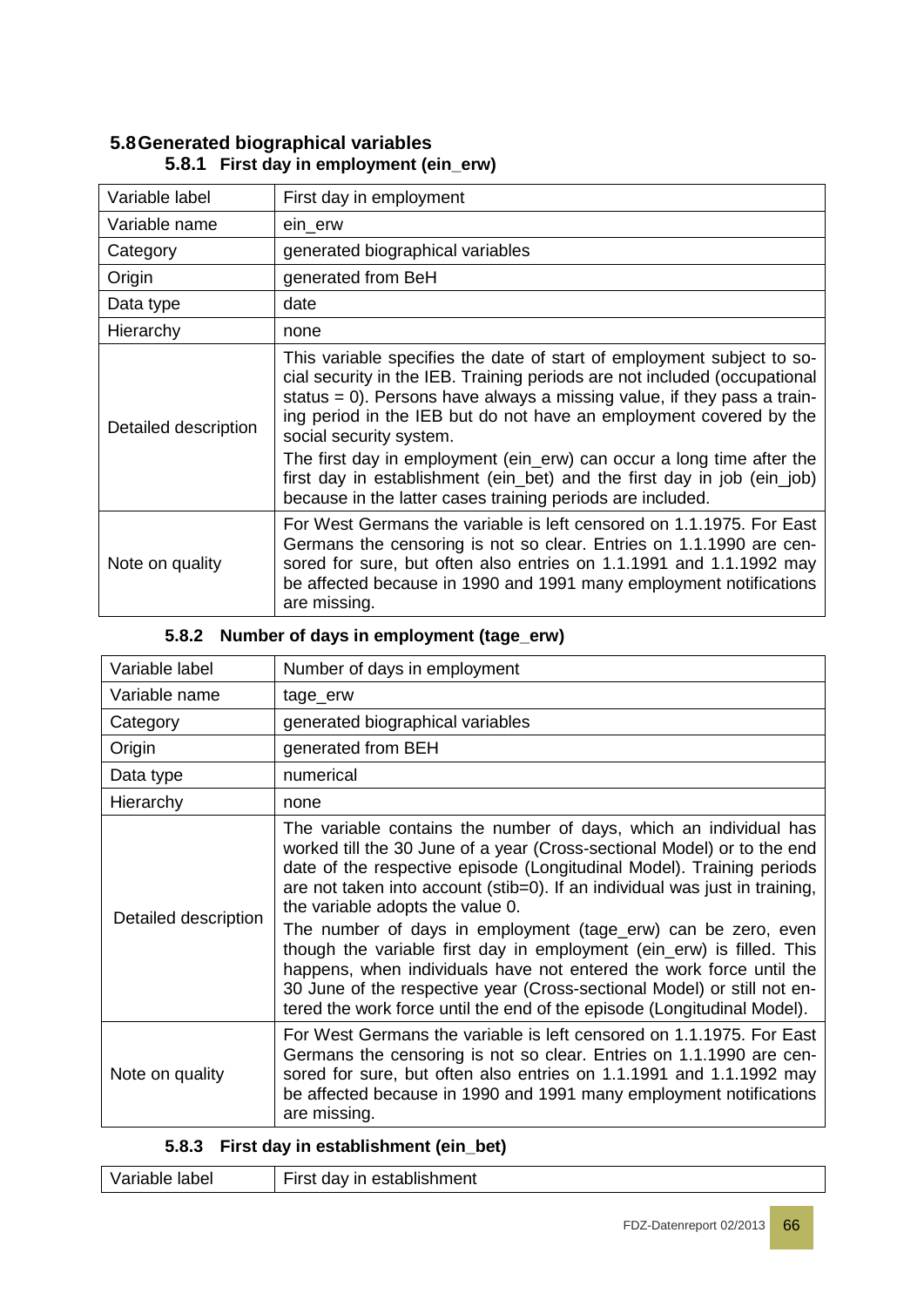| Variable name        | ein bet                                                                                                                                                                                                                                                                                                                                                                                                                                                                                                                                                           |
|----------------------|-------------------------------------------------------------------------------------------------------------------------------------------------------------------------------------------------------------------------------------------------------------------------------------------------------------------------------------------------------------------------------------------------------------------------------------------------------------------------------------------------------------------------------------------------------------------|
| Category             | generated biographical variables                                                                                                                                                                                                                                                                                                                                                                                                                                                                                                                                  |
| Origin               | generated from BeH                                                                                                                                                                                                                                                                                                                                                                                                                                                                                                                                                |
| Data type            | date                                                                                                                                                                                                                                                                                                                                                                                                                                                                                                                                                              |
| Hierarchy            | none                                                                                                                                                                                                                                                                                                                                                                                                                                                                                                                                                              |
| Detailed description | This variable contains the start date of the first employment notifica-<br>tion in the current establishment in the IEB. Training periods are also<br>considered. An interruption of the employment in the establishment<br>does not change the start date, i.e. it is constant for each combination<br>of individual and establishment number. The first day in employment<br>(ein_erw) can occur a long time after the first day in establishment<br>(ein_bet) and the first day in job (ein_job) because in the latter cases<br>training periods are included. |
| Note on quality      | For West Germans the variable is left censored on 1.1.1975. For East<br>Germans the censoring is not so clear. Entries on 1.1.1990 are cen-<br>sored for sure, but often also entries on 1.1.1991 and 1.1.1992 may<br>be affected because in 1990 and 1991 many employment notifications<br>are missing.                                                                                                                                                                                                                                                          |

| Variable label       | Number of days in establishment                                                                                                                                                                                                                                                                                                                                                                                                                                                                                                                                                                                                                                                                                                                                                                                                                                                                                                                                                    |
|----------------------|------------------------------------------------------------------------------------------------------------------------------------------------------------------------------------------------------------------------------------------------------------------------------------------------------------------------------------------------------------------------------------------------------------------------------------------------------------------------------------------------------------------------------------------------------------------------------------------------------------------------------------------------------------------------------------------------------------------------------------------------------------------------------------------------------------------------------------------------------------------------------------------------------------------------------------------------------------------------------------|
| Variable name        | tage_bet                                                                                                                                                                                                                                                                                                                                                                                                                                                                                                                                                                                                                                                                                                                                                                                                                                                                                                                                                                           |
| Category             | Generated biographical variables                                                                                                                                                                                                                                                                                                                                                                                                                                                                                                                                                                                                                                                                                                                                                                                                                                                                                                                                                   |
| Origin               | Generated from BeH                                                                                                                                                                                                                                                                                                                                                                                                                                                                                                                                                                                                                                                                                                                                                                                                                                                                                                                                                                 |
| Data type            | numeric                                                                                                                                                                                                                                                                                                                                                                                                                                                                                                                                                                                                                                                                                                                                                                                                                                                                                                                                                                            |
| Hierarchy            | none                                                                                                                                                                                                                                                                                                                                                                                                                                                                                                                                                                                                                                                                                                                                                                                                                                                                                                                                                                               |
| Detailed description | The variable contains the number of days a person has been working<br>in the respective establishment. In the Cross-sectional Model the du-<br>ration is calculated until the 30 June of this year, in the Longitudinal<br>Model until the end of the episode. Training periods are also included,<br>meanwhile employment gaps are not.<br>If the number of days in the establishment is alternatively calculated<br>with the variable First day in establishment (ein_bet)<br>in QM: gen tag_bet_neu = $mdy(6,30,jahr)$ - ein_bet +<br>$\mathbf{1}$<br>in LM: gen tag_bet_neu = endepi - ein_bet + 1<br>the values, which are obtained, are larger than or equal to the variable<br>tage_bet, because tage_bet does not include interruptions of employ-<br>ment.<br>Number of days in establishment (tage_bet) can be larger than Dura-<br>tion of a working life (tage_erw). The variable tage_bet includes peri-<br>ods of education, tage_erw doesn't include these periods. |
| Note on quality      | For West Germans the variable is left censored on 1.1.1975. For East<br>Germans the censoring is not so clear. Entries on 1.1.1990 are cen-<br>sored for sure, but often also entries on 1.1.1991 and 1.1.1992 may                                                                                                                                                                                                                                                                                                                                                                                                                                                                                                                                                                                                                                                                                                                                                                 |

### **5.8.4 Number of days in establishment (tage\_bet)**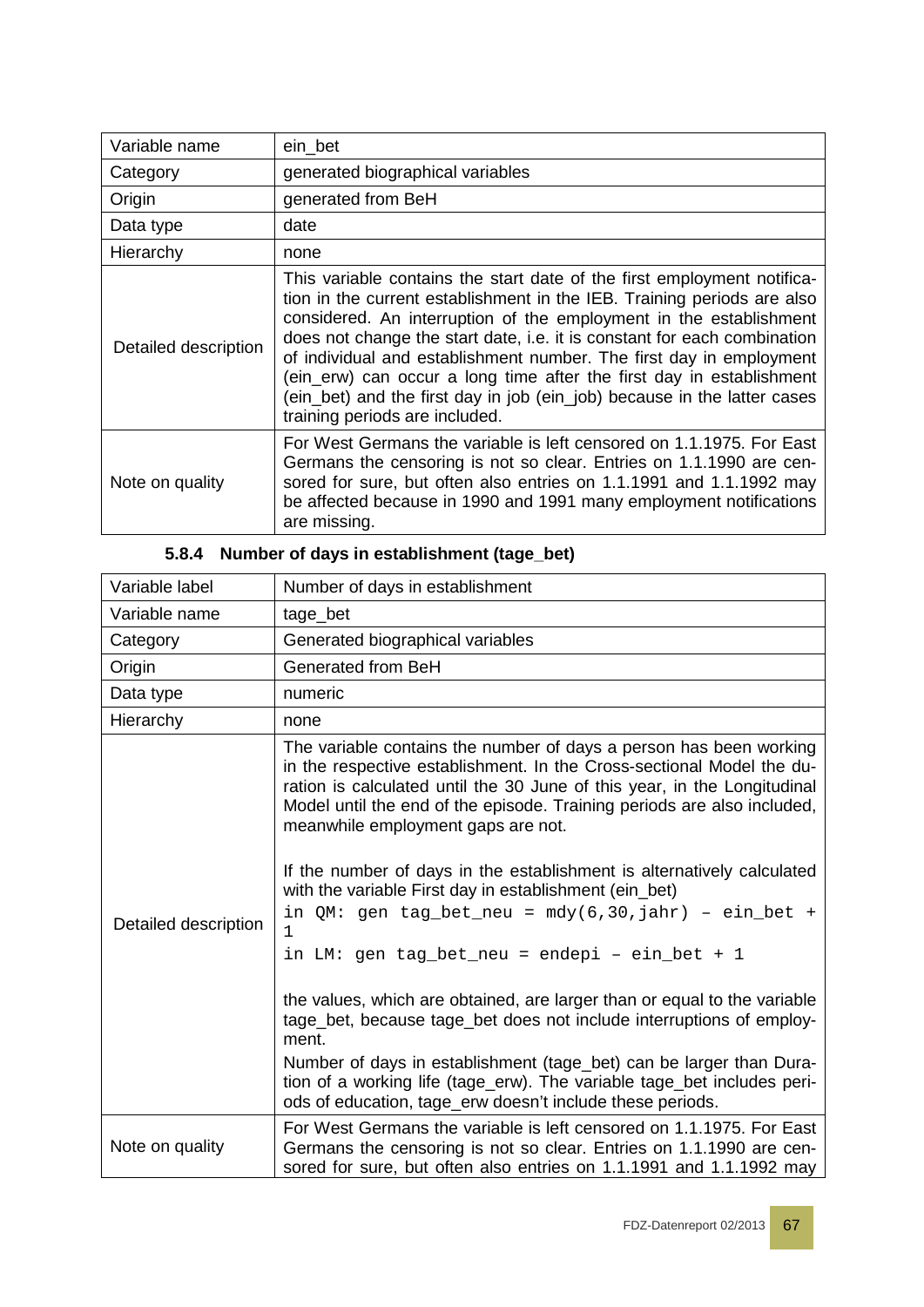| be affected because in 1990 and 1991 many employment notifications |
|--------------------------------------------------------------------|
| are missing.                                                       |

#### **5.8.5 First day in job (ein\_job)**

| Variable label       | First day in job                                                                                                                                                                                                                                                                                                                                                                                                                                                                                                                                                                                                                                                                                                                                                                                                                                                                                                 |
|----------------------|------------------------------------------------------------------------------------------------------------------------------------------------------------------------------------------------------------------------------------------------------------------------------------------------------------------------------------------------------------------------------------------------------------------------------------------------------------------------------------------------------------------------------------------------------------------------------------------------------------------------------------------------------------------------------------------------------------------------------------------------------------------------------------------------------------------------------------------------------------------------------------------------------------------|
| Variable name        | ein_job                                                                                                                                                                                                                                                                                                                                                                                                                                                                                                                                                                                                                                                                                                                                                                                                                                                                                                          |
| Category             | generated biographical variables                                                                                                                                                                                                                                                                                                                                                                                                                                                                                                                                                                                                                                                                                                                                                                                                                                                                                 |
| Origin               | generated from BeH                                                                                                                                                                                                                                                                                                                                                                                                                                                                                                                                                                                                                                                                                                                                                                                                                                                                                               |
| Data type            | numerical                                                                                                                                                                                                                                                                                                                                                                                                                                                                                                                                                                                                                                                                                                                                                                                                                                                                                                        |
| Hierarchy            | none                                                                                                                                                                                                                                                                                                                                                                                                                                                                                                                                                                                                                                                                                                                                                                                                                                                                                                             |
| Detailed description | This variable contains the start date of the first employment notifica-<br>tion in the current job.<br>Training periods (stib = 0) in the same establishment are treated as<br>separate jobs, even if they follow directly or are followed directly by a<br>job in the same establishment.<br>An employment in the same establishment after a gap is considered a<br>new job if<br>- the reason for notification of the last employment record before the<br>gap indicates the end of the last job (grund $=$ 30, 34, 40 or 49) and the<br>gap is longer than 92 days or<br>- the reason for notification of the last employment record before the<br>gap does not indicate the end of the last job and the gap is longer than<br>366 days. ^<br>The first day in job (ein_job) cannot occur before the first day in estab-<br>lishment (ein_bet), but it can occur before first day in employment<br>(ein_erw). |
| Note on quality      | For West Germans the variable is left censored on 1.1.1975. For East<br>Germans the censoring is not so clear. Entries on 1.1.1990 are cen-<br>sored for sure, but often also entries on 1.1.1991 and 1.1.1992 may<br>be affected because in 1990 and 1991 many employment notifications<br>are missing.                                                                                                                                                                                                                                                                                                                                                                                                                                                                                                                                                                                                         |

# **5.8.6 Number of days in job (tage\_job)**

| Variable label       | Numbers of days in job                                                                                                                                                              |
|----------------------|-------------------------------------------------------------------------------------------------------------------------------------------------------------------------------------|
| Variable name        | tage_job                                                                                                                                                                            |
| Category             | generated biographical variables                                                                                                                                                    |
| Origin               | generated from BeH                                                                                                                                                                  |
| Data type            | numerical                                                                                                                                                                           |
| Hierarchy            | none                                                                                                                                                                                |
| Detailed description | The variable counts how many days a person has been working in the<br>current job.                                                                                                  |
|                      | Training periods (stib = 0) in the same establishment are treated as<br>separate jobs, even if they follow directly or are followed directly by a<br>job in the same establishment. |
|                      | An employment in the same establishment after a gap is considered a<br>new job if                                                                                                   |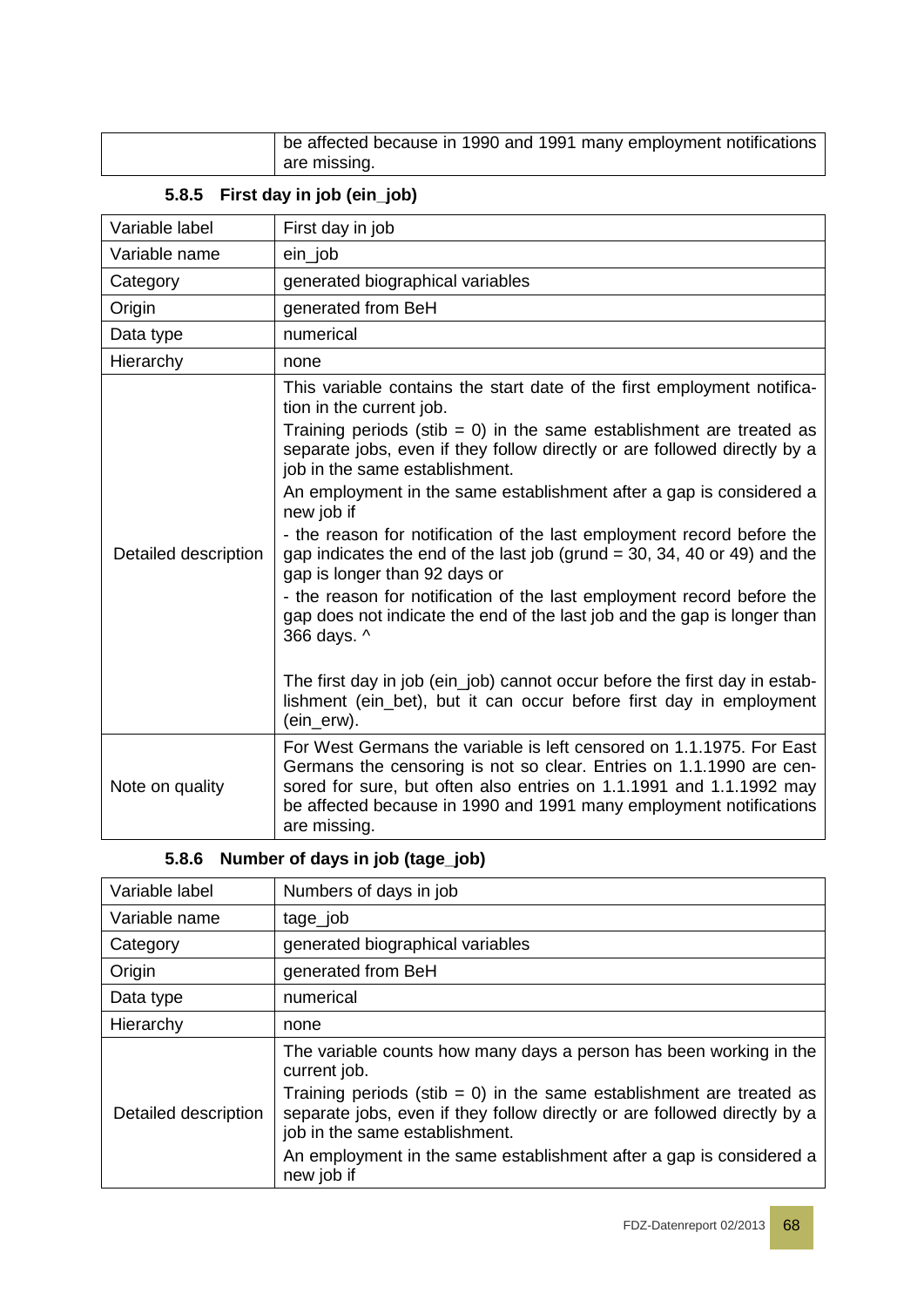|                 | - the reason for notification of the last employment record before the<br>gap indicates the end of the last job (grund $=$ 30, 34, 40, 0r 49) and<br>the gap is longer than 92 days or                                                                                                                                                                                                                                                                                                                              |
|-----------------|---------------------------------------------------------------------------------------------------------------------------------------------------------------------------------------------------------------------------------------------------------------------------------------------------------------------------------------------------------------------------------------------------------------------------------------------------------------------------------------------------------------------|
|                 | - the reason for notification of the last employment record before the<br>gap does not indicate the end of the last job and the gap is longer than<br>366 days. In the Cross-sectional Model this duration relates to 30<br>June of the year, in all other LIAB data it relates to the end of the epi-<br>sode. Training periods in the establishment are included, employment<br>gaps not. If the number of days in the current job is alternatively calcu-<br>lated with the first day in job variable (ein_job), |
|                 | in $QM:gen \, tage_job_new = mdy(6,30, jahr) - ein_job+1$<br>in LM:gen tage_job_neu = endepi - ein_job+1                                                                                                                                                                                                                                                                                                                                                                                                            |
|                 | the values obtained are larger or equal than the variable tage_job be-<br>cause it does not include interruptions of employment.                                                                                                                                                                                                                                                                                                                                                                                    |
| Note on quality | For West Germans the variable is left censored on 1.1.1975. For East<br>Germans the censoring is not so clear. Entries on 1.1.1990 are cen-<br>sored for sure, but often also entries on 1.1.1991 and 1.1.1992 may<br>be affected because in 1990 and 1991 many employment notifications<br>are missing.                                                                                                                                                                                                            |

| Variable label       | Number of benefit receipt spells                                                                                                                                                                                                                                                                                                                                                                                                                                                                                                                                                                                                                                                 |
|----------------------|----------------------------------------------------------------------------------------------------------------------------------------------------------------------------------------------------------------------------------------------------------------------------------------------------------------------------------------------------------------------------------------------------------------------------------------------------------------------------------------------------------------------------------------------------------------------------------------------------------------------------------------------------------------------------------|
| Variable name        | anz_lst                                                                                                                                                                                                                                                                                                                                                                                                                                                                                                                                                                                                                                                                          |
| Category             | generated biographical variables                                                                                                                                                                                                                                                                                                                                                                                                                                                                                                                                                                                                                                                 |
| Origin               | generated from LEH/LHG/XLHG                                                                                                                                                                                                                                                                                                                                                                                                                                                                                                                                                                                                                                                      |
| Data type            | numerical                                                                                                                                                                                                                                                                                                                                                                                                                                                                                                                                                                                                                                                                        |
| Hierarchy            | none                                                                                                                                                                                                                                                                                                                                                                                                                                                                                                                                                                                                                                                                             |
| Detailed description | The variable contains the number of periods of benefit receipts of a<br>person until the 30 June of each year (Cross-sectional Model) or the<br>end date of the respective episode (Longitudinal Model). If there<br>weren't any benefit receipts, the variable adopts the value 0.<br>Social Code II and Social Code III benefits are treated the same.<br>Hence, the meaning of the variable changes in 2005.<br>Gaps of less than 10 days between two spells of the benefit receipt<br>are ignored, i.e. benefit spells before and after the gap are treated as<br>one period of benefit receipt. Changes in the type of benefit are not<br>counted as a new benefit receipt. |
| Note on quality      | For West Germans the variable is left censored on 1.1.1975. For East<br>Germans the censoring is not so clear. Entries on 1.1.1990 are cen-<br>sored for sure, but often also entries on 1.1.1991 and 1.1.1992 may<br>be affected because in 1990 and 1991 many employment notifications<br>are missing.                                                                                                                                                                                                                                                                                                                                                                         |

### **5.8.7 Number of benefit receipts (anz\_lst)**

### **5.8.8 Number of days with benefit receipt (tage\_lst)**

| Variable label | Number of days of benefit receipt |
|----------------|-----------------------------------|
| Variable name  | tage_lst                          |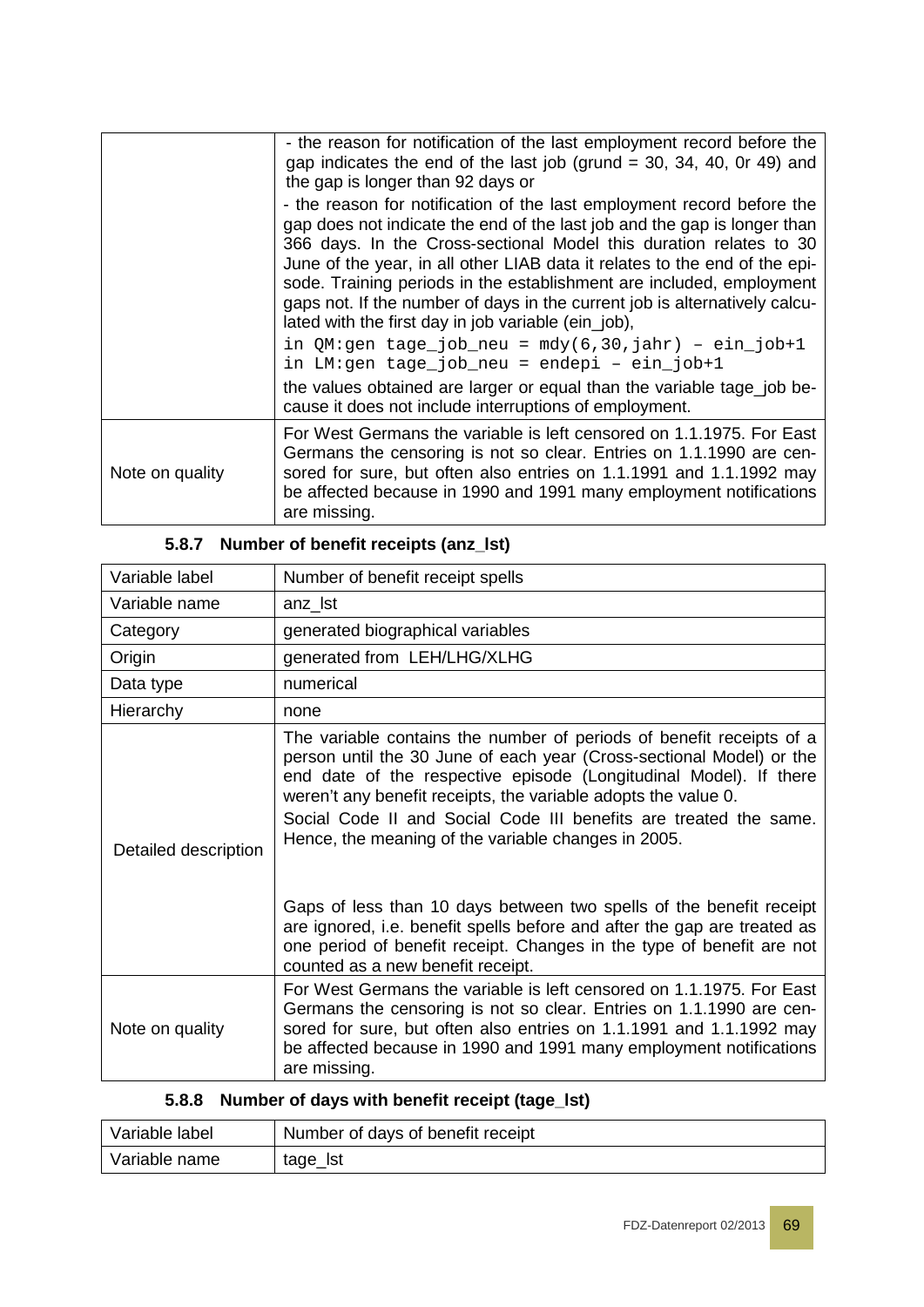| Category             | generated biographical variables                                                                                                                                                                                                                                                                                                                                                                                                 |
|----------------------|----------------------------------------------------------------------------------------------------------------------------------------------------------------------------------------------------------------------------------------------------------------------------------------------------------------------------------------------------------------------------------------------------------------------------------|
| Origin               | generated from LEH/LHG/XLHG                                                                                                                                                                                                                                                                                                                                                                                                      |
| Data type            | numerical                                                                                                                                                                                                                                                                                                                                                                                                                        |
| Hierarchy            | none                                                                                                                                                                                                                                                                                                                                                                                                                             |
| Detailed description | The variable contains the number of days of benefit receipts of a per-<br>son until the 30 June of each year (Cross-sectional Model) or the end<br>date of the respective episode (Longitudinal Model). If there are no<br>benefit receipts, the variable adopts the value 0.<br>Social Code II and Social Code III benefits are treated the same.<br>Hence, the meaning of the variable changes in 2005.<br>Gaps are not added. |
| Note on quality      | For West Germans the variable is left censored on 1.1.1975. For East<br>Germans the censoring is not so clear. Entries on 1.1.1990 are cen-<br>sored for sure, but often also entries on 1.1.1991 and 1.1.1992 may<br>be affected because in 1990 and 1991 many employment notifications<br>are missing.                                                                                                                         |

| Variable label       | Number of days of benefit receipt 2                                                                                                                                                                                                                                                                                                                                                                                                                                                                                                            |  |  |
|----------------------|------------------------------------------------------------------------------------------------------------------------------------------------------------------------------------------------------------------------------------------------------------------------------------------------------------------------------------------------------------------------------------------------------------------------------------------------------------------------------------------------------------------------------------------------|--|--|
| Variable name        | tage_lst2                                                                                                                                                                                                                                                                                                                                                                                                                                                                                                                                      |  |  |
| Category             | generated biographical variables                                                                                                                                                                                                                                                                                                                                                                                                                                                                                                               |  |  |
| Origin               | generated from LeH/LHG/XLHG                                                                                                                                                                                                                                                                                                                                                                                                                                                                                                                    |  |  |
| Data type            | numerical                                                                                                                                                                                                                                                                                                                                                                                                                                                                                                                                      |  |  |
| Hierarchy            | none                                                                                                                                                                                                                                                                                                                                                                                                                                                                                                                                           |  |  |
| Detailed description | The variable contains the duration of benefit receipts of an individual<br>until 30 June of each year (Cross sectional Model) or the end date of<br>the respective episode (Longitudinal Model), during unemployment.<br>The difference to the variable tage_Ist consists in the fact that simul-<br>taneous episodes of employment and benefit receipts are not taken<br>into account.<br>Social Code II and Social Code III benefits Benefit receipts are both<br>included similarly. Hence, the meaning of the variable changes in<br>2005. |  |  |
| Note on quality      | There are several reasons, why an individual is employed (liable to<br>social security or marginal part-time) and is getting benefit receipts<br>simultaneously. In this case tage_Ist2 is less than tage_Ist. The varia-<br>ble tage_lst2 cannot exceed tage_lst.                                                                                                                                                                                                                                                                             |  |  |

### **5.8.9 Number of days with benefit receipt 2 (tage\_Ist2)**

### **5.8.10 Daily wage 8 days before first day in establishment (lohn8tv)**

| Variable label       | Daily wage 8 days before first day in establishment                 |
|----------------------|---------------------------------------------------------------------|
| Variable name        | lohn8tv                                                             |
| Category             | generated biographical variables                                    |
| Origin               | generated from BeH/LEH                                              |
| Data type            | numerical                                                           |
| Hierarchy            | none                                                                |
| Detailed description | The variable contains information about the daily wage respectively |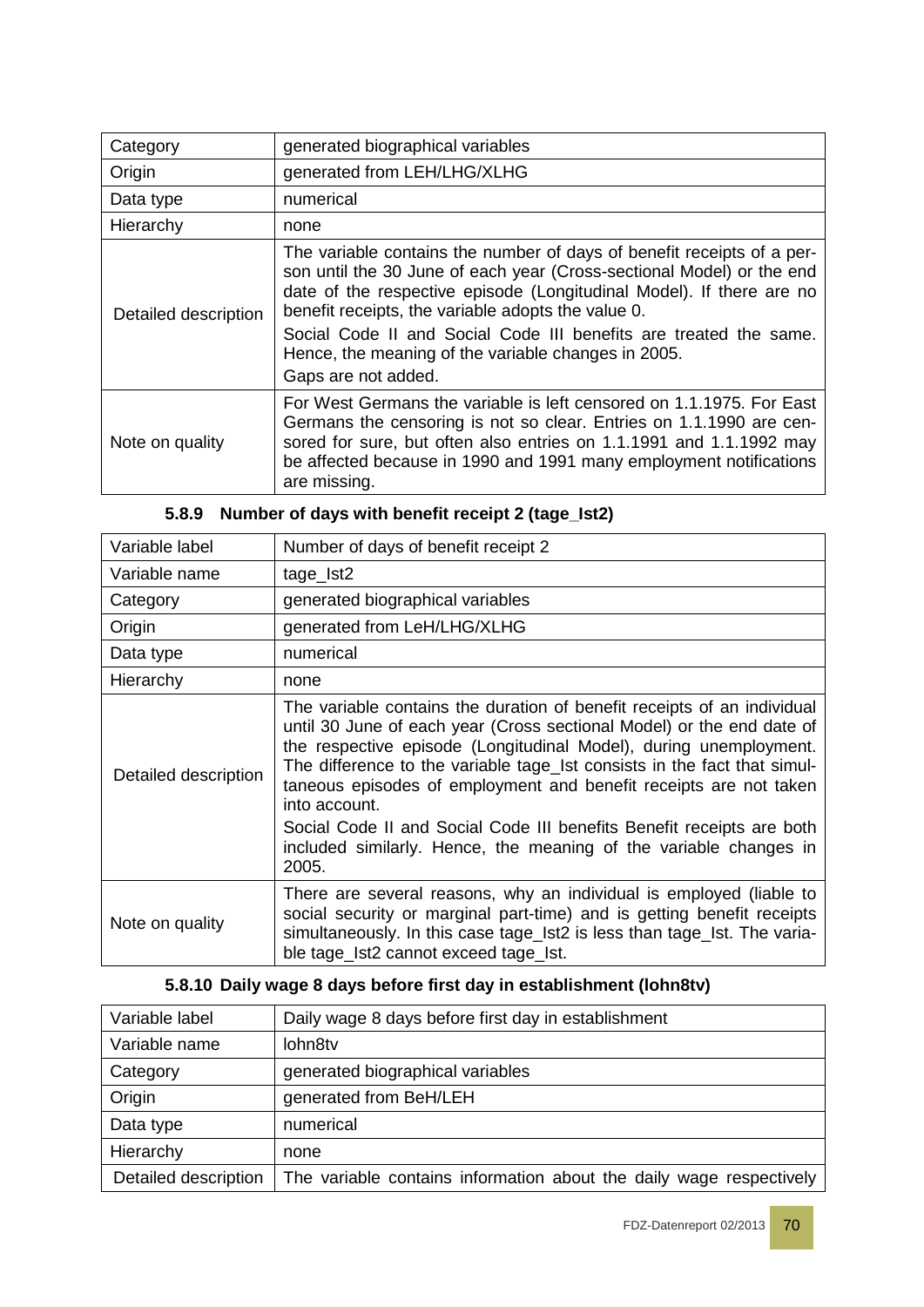|                 | the daily benefit rate of a person 8 days before the first day in an es-<br>tablishment (ein_bet).                                                                                                                                                                                                                                                                                                              |
|-----------------|-----------------------------------------------------------------------------------------------------------------------------------------------------------------------------------------------------------------------------------------------------------------------------------------------------------------------------------------------------------------------------------------------------------------|
|                 | Details on the daily wage are given in the description of the variable<br>Daily wage, daily benefit rate (tentgelt).                                                                                                                                                                                                                                                                                            |
|                 | Whether a wage or benefit receipt exists, is indicated by the employ-<br>ment status (estat8tv). If there is more than one record in the IEB that<br>is valid 8 days before the first day in the current establishment, only<br>one record is selected. Regular employment dominates marginal em-<br>ployment, in case of more than one regular employment the record<br>with the highest daily wage dominates. |
| Note on quality | For West Germans the variable is left censored on 1.1.1975. For East<br>Germans the censoring is not so clear. Entries on 1.1.1990 are cen-<br>sored for sure, but often also entries on 1.1.1991 and 1.1.1992 may<br>be affected because in 1990 and 1991 many employment notifications<br>are missing.                                                                                                        |

|  |  |  |  |  | 5.8.11 Employment status 8 days before first day in establishment (estat8tv) |  |
|--|--|--|--|--|------------------------------------------------------------------------------|--|
|--|--|--|--|--|------------------------------------------------------------------------------|--|

| Variable label       | Employment status 8 days before first day in establishment                                                                                                                                                                                                                                                                                                                                                                                                                                                                                                                                                                                                                                                                                                                                                                                                                                                                                                     |
|----------------------|----------------------------------------------------------------------------------------------------------------------------------------------------------------------------------------------------------------------------------------------------------------------------------------------------------------------------------------------------------------------------------------------------------------------------------------------------------------------------------------------------------------------------------------------------------------------------------------------------------------------------------------------------------------------------------------------------------------------------------------------------------------------------------------------------------------------------------------------------------------------------------------------------------------------------------------------------------------|
| Variable name        | estat8tv                                                                                                                                                                                                                                                                                                                                                                                                                                                                                                                                                                                                                                                                                                                                                                                                                                                                                                                                                       |
| Category             | generated biographical variables                                                                                                                                                                                                                                                                                                                                                                                                                                                                                                                                                                                                                                                                                                                                                                                                                                                                                                                               |
| Origin               | generated from BeH/LEH/LHG/XLHG                                                                                                                                                                                                                                                                                                                                                                                                                                                                                                                                                                                                                                                                                                                                                                                                                                                                                                                                |
| Data type            | numerical                                                                                                                                                                                                                                                                                                                                                                                                                                                                                                                                                                                                                                                                                                                                                                                                                                                                                                                                                      |
| Hierarchy            | none                                                                                                                                                                                                                                                                                                                                                                                                                                                                                                                                                                                                                                                                                                                                                                                                                                                                                                                                                           |
| Detailed description | The variable contains information on the employment status of a per-<br>son 8 days before the first day in the establishment (ein_bet).<br>The employment status was generated from the following variables:<br>Occupational status and working hours (stib): full-time,<br>part-time, apprentice, missing<br>Person group: normal, marginal part-time workers, others<br>$\overline{\phantom{a}}$<br>Establishment number: same or different from the current<br>Type of benefit: ALG, ALH, UHG, subsidy § 166b AFG/§<br>207a SGB III<br>Source of the spell: LHG, XLHG, ASU, XASU<br>If there is more than one record in the IEB that is valid 8 days before<br>the first day in the establishment, only one record is selected. Regular<br>employment dominates marginal employment which dominates benefit<br>receipt which dominates job search.<br>By definition, preceding employment indicated by estat8tv has to oc-<br>cur in another establishment. |
| Note on quality      | For West Germans the variable is left censored on 1.1.1975. For East<br>Germans the censoring is not so clear. Entries on 1.1.1990 are cen-<br>sored for sure, but often also entries on 1.1.1991 and 1.1.1992 may<br>be affected because in 1990 and 1991 many employment notifications<br>are missing.                                                                                                                                                                                                                                                                                                                                                                                                                                                                                                                                                                                                                                                       |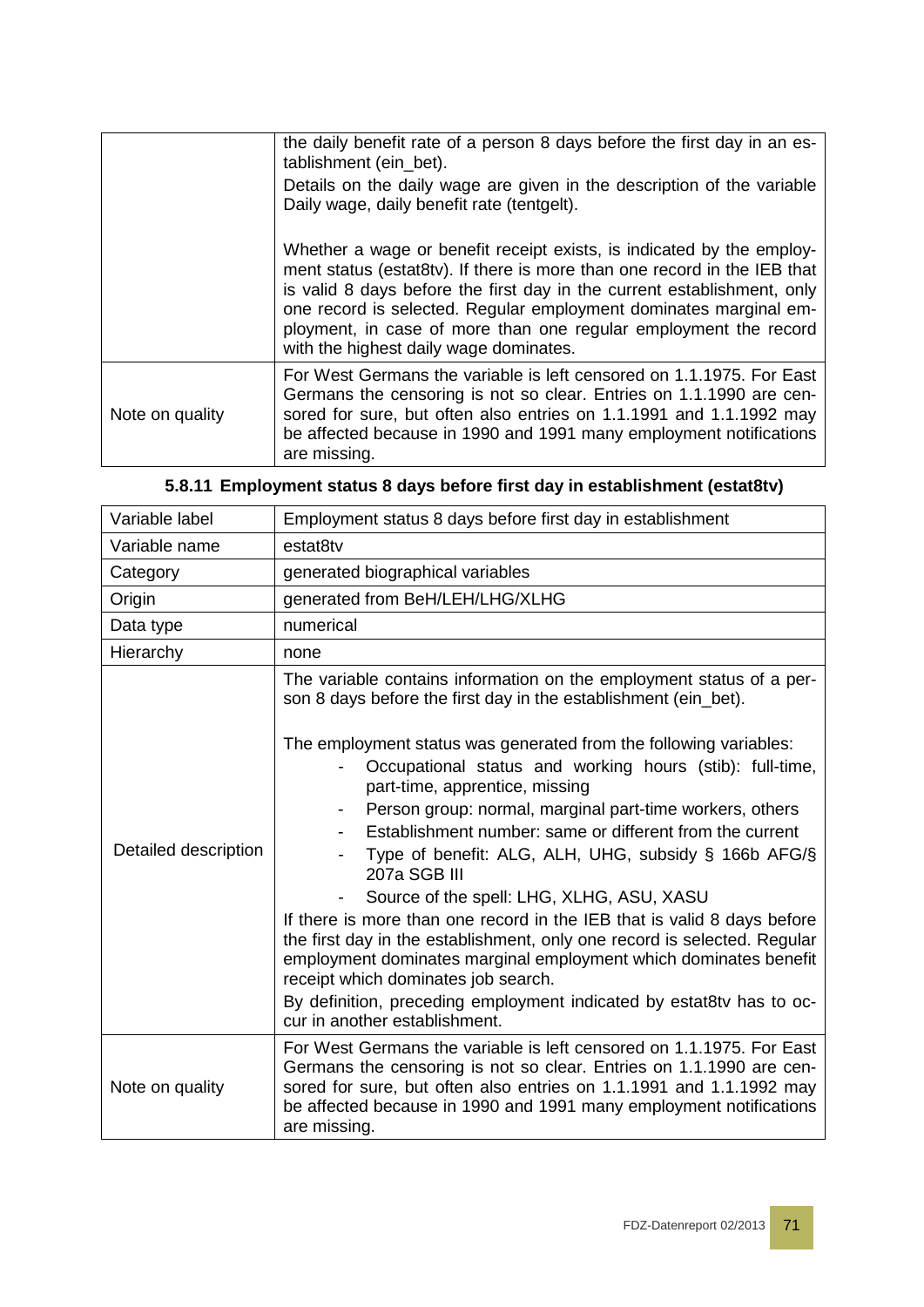#### **5.8.12 Employment status 2, eight days before first day in establishment (estat2\_8tv)**

| Variable label       | Employment status 2, 8 days before first day in establishment                                                                                                                                                                                                                                                                                                                                               |  |  |
|----------------------|-------------------------------------------------------------------------------------------------------------------------------------------------------------------------------------------------------------------------------------------------------------------------------------------------------------------------------------------------------------------------------------------------------------|--|--|
| Variable name        | estat2 8tv                                                                                                                                                                                                                                                                                                                                                                                                  |  |  |
| Category             | generated biographical variables                                                                                                                                                                                                                                                                                                                                                                            |  |  |
| Origin               | generated from BeH/LeH/LHG/XLHG                                                                                                                                                                                                                                                                                                                                                                             |  |  |
| Data type            | numerical                                                                                                                                                                                                                                                                                                                                                                                                   |  |  |
| Hierarchy            | none                                                                                                                                                                                                                                                                                                                                                                                                        |  |  |
| Detailed description | The variable contains information about the employment status of an<br>individual eight days before the entry in the current employment<br>(8 days before ein_bet). If there is no data in the IEB eight days before<br>the entry in the current establishment, the variable contains infor-<br>mation about the individual receiving benefits eight days before the<br>entry in the current establishment. |  |  |

|  |  |  |  |  | 5.8.13 Number of days in previous job or unemployment (tage_estat2_8tv) |  |  |  |
|--|--|--|--|--|-------------------------------------------------------------------------|--|--|--|
|--|--|--|--|--|-------------------------------------------------------------------------|--|--|--|

| Variable label       | Number of days in previous job or unemployment                                                                                                                                                                                                                                                                                                                                                                                                                                                                                                                                                                                                                                                |
|----------------------|-----------------------------------------------------------------------------------------------------------------------------------------------------------------------------------------------------------------------------------------------------------------------------------------------------------------------------------------------------------------------------------------------------------------------------------------------------------------------------------------------------------------------------------------------------------------------------------------------------------------------------------------------------------------------------------------------|
| Variable name        | tage_estat2_8tv                                                                                                                                                                                                                                                                                                                                                                                                                                                                                                                                                                                                                                                                               |
| Category             | generated biographical variables                                                                                                                                                                                                                                                                                                                                                                                                                                                                                                                                                                                                                                                              |
| Origin               | generated from BeH                                                                                                                                                                                                                                                                                                                                                                                                                                                                                                                                                                                                                                                                            |
| Data type            | numerical                                                                                                                                                                                                                                                                                                                                                                                                                                                                                                                                                                                                                                                                                     |
| Hierarchy            | none                                                                                                                                                                                                                                                                                                                                                                                                                                                                                                                                                                                                                                                                                          |
| Detailed description | The variable contains information about the duration of the employ-<br>ment contract, which the individual had 8 days before the entry in the<br>current establishment. If the individual was not employed 8 days be-<br>fore the entry in the current establishment, the variable refers to the<br>length of the period (in days) between the end of the previous em-<br>ployment and the date of entry in the current establishment (ein_bet).<br>It should be noted, that an individual can still be employed at a previ-<br>ous employment after starting a new employment, because it is possi-<br>ble that an individual is engaged in multiple employment contracts<br>simultaneously. |

#### **5.8.14 Employment status 5 years after reference day (estat5jn)**

| Variable label       | Employment status 5 years after reference day                                                                                                                                                                                                                                    |  |  |
|----------------------|----------------------------------------------------------------------------------------------------------------------------------------------------------------------------------------------------------------------------------------------------------------------------------|--|--|
| Variable name        | estat5jn                                                                                                                                                                                                                                                                         |  |  |
| Category             | generated biographical variables                                                                                                                                                                                                                                                 |  |  |
| Origin               | generated from BeH/LEH/LHG/XLHG                                                                                                                                                                                                                                                  |  |  |
| Data type            | numerical                                                                                                                                                                                                                                                                        |  |  |
| Hierarchy            | none                                                                                                                                                                                                                                                                             |  |  |
| Detailed description | The variable contains information on the employment status of a per-<br>son 5 years after the reference date 30 June. This is relevant in the<br>Cross-sectional Model if the person is no longer employed at an es-<br>tablishment of the IAB Establishment Panel at that time. |  |  |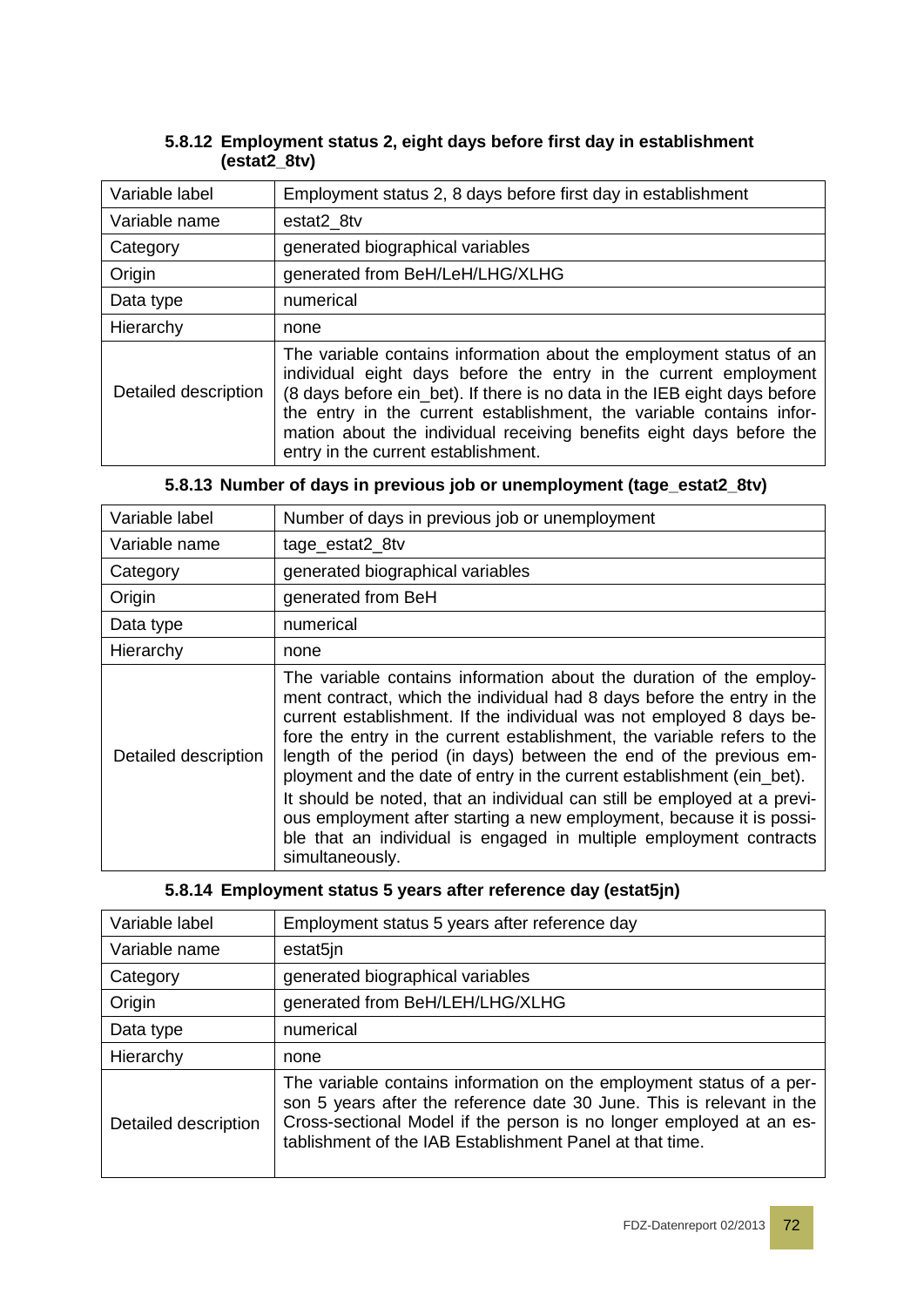| The employment status was generated from the variables:                                                                                                                                                                                          |
|--------------------------------------------------------------------------------------------------------------------------------------------------------------------------------------------------------------------------------------------------|
| Occupational status and working hours (stib): full-time,<br>part-time, apprentice, missing                                                                                                                                                       |
| Person group: normal, marginal part-time workers, others<br>$\blacksquare$                                                                                                                                                                       |
| Establishment number: same or different from the current<br>$\overline{\phantom{a}}$                                                                                                                                                             |
| Type of benefit: ALG, ALH, UHG, subsidy § 166b AFG/§<br>207a SGB III.                                                                                                                                                                            |
| Source of the spell: LHG, XLHG, ASU, XASU<br>$\blacksquare$                                                                                                                                                                                      |
|                                                                                                                                                                                                                                                  |
| If there are several parallel records in the IEB, five years after the ref-<br>erence day, exactly one record is selected. Regular employment dom-<br>inates marginal employment, which dominates benefit receipt which<br>dominates job search. |

# **5.8.15 Daily wage 5 years after reference day (lohn5jn)**

| Variable label       | Daily wage 5 years after reference day                                                                                                                                                                                                                                                                                                          |
|----------------------|-------------------------------------------------------------------------------------------------------------------------------------------------------------------------------------------------------------------------------------------------------------------------------------------------------------------------------------------------|
| Variable name        | lohn5jn                                                                                                                                                                                                                                                                                                                                         |
| Category             | generated biographical variables                                                                                                                                                                                                                                                                                                                |
| Origin               | generated from BeH/LEH                                                                                                                                                                                                                                                                                                                          |
| Data type            | numerical                                                                                                                                                                                                                                                                                                                                       |
| Hierarchy            | none                                                                                                                                                                                                                                                                                                                                            |
| Detailed description | The variable contains information about daily wage respectively the<br>daily benefit rate of a person five years after 30 June of the respective<br>year.<br>Details on the daily wage are given in the description of the variable<br>Daily wage, daily benefit rate (tentgelt).                                                               |
|                      | Whether a wage or benefit receipt exists, is indicated by the employ-<br>ment status (estat5jn). If there is more than one employment record<br>five years ahead, only one record is selected Regular employment<br>dominates marginal employment, in case of more than one regular<br>job, the record with the highest daily wage is selected. |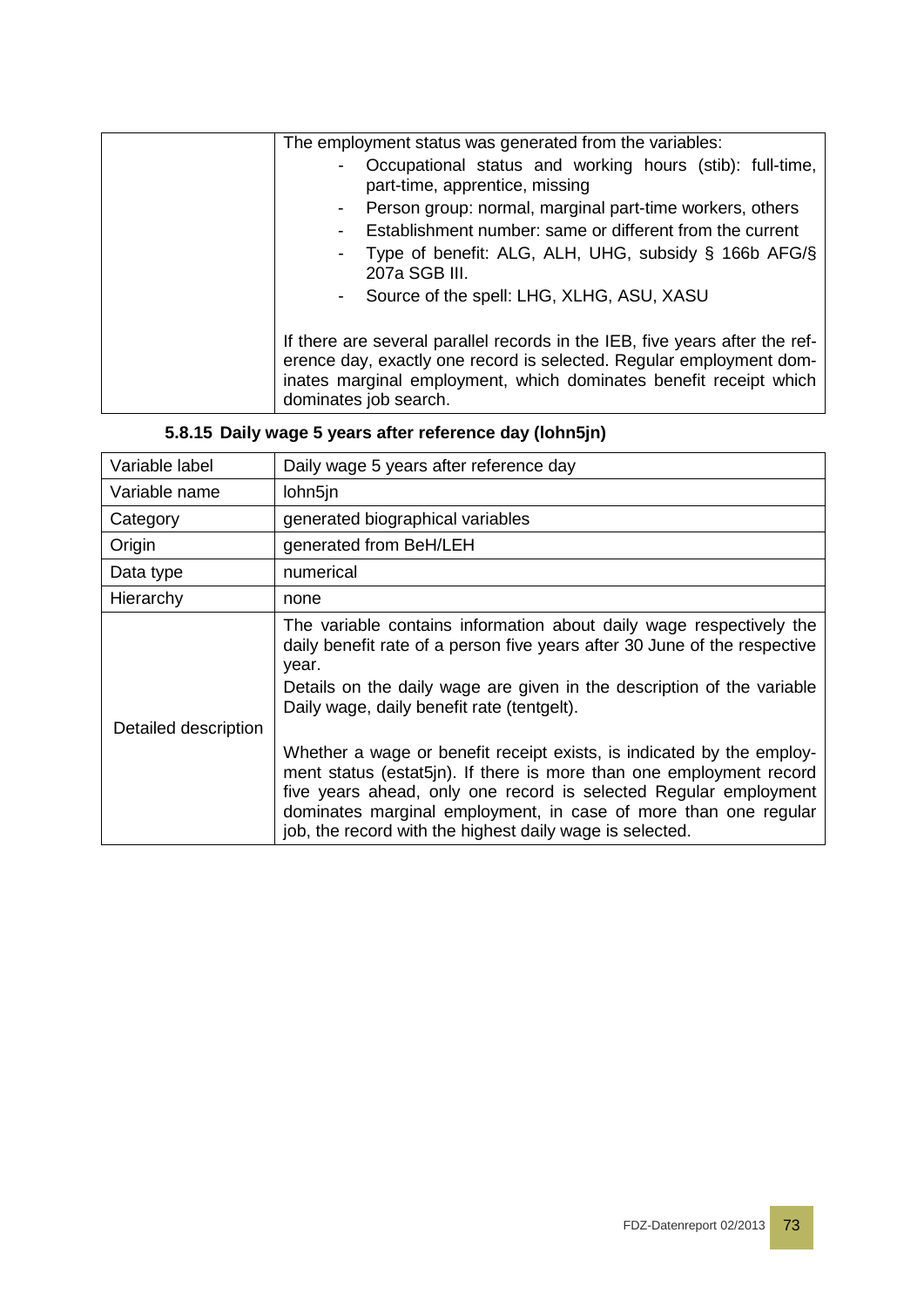## **6 References**

**Bender, Stefan; Hilzendegen, Jürgen; Rohwer, Götz; Rudolph, Helmut** 1996: Die IAB-Beschäftigtenstichprobe 1975-1990. Beiträge zur Arbeitsmarkt- und Berufsforschung 197, Nürnberg.

**Bundesagentur für Arbeit** (Hg.) 1988: Klassifizierung der Berufe – Systematisches und Alphabetisches Verzeichnis der Berufsbenennungen, Nürnberg.

**Bundesagentur für Arbeit** (Hg.) 2005: Schlüsselverzeichnis für die Angaben zur Tätigkeit in den Meldungen zur Sozialversicherung. Ausgabe Januar 2005, Nürnberg.

**Bundesagentur für Arbeit** (Hg.) (2007): Handbuch für die Betriebsnummernvergabe und – pflege im Rahmen des Meldeverfahren zur Sozialversicherung. Ausgabe Dezember 2007, Nürnberg.

**Cramer, Ulrich** 1985: Probleme der Genauigkeit der Beschäftigtenstatistik. In: Allgemeines Statistisches Archiv 69: S. 56-68.

**Deutsche BKK** (2012): Ratgeber Sozialversicherung 2012, Wolfsburg, 56 S., URL: [http://www.deutschebkk.de/fileadmin/user\\_upload/Service/Download-](http://www.deutschebkk.de/fileadmin/user_upload/Service/Download-Center/Ratgeber_Sozialversicherung_2012_01.pdf)[Center/Ratgeber\\_Sozialversicherung\\_2012\\_01.pdf,](http://www.deutschebkk.de/fileadmin/user_upload/Service/Download-Center/Ratgeber_Sozialversicherung_2012_01.pdf) (Zugriff: 28.03.2012).

**Drews, Nils** 2006: Qualitätsverbesserung der Bildungsvariable in der IAB-Beschäftigtenstichprobe 1975-2001. (FDZ Methodenreport, 05/2006 (de)), Nürnberg, 16 S.

**Eberle, Johanna; Jacobebbinghaus, Peter; Ludsteck, Johannes; Witter, Julia** 2011: Generation of time-consistent industry codes in the face of classification changes \* Simple heuristic based on the Establishment History Panel (BHP). (FDZ Methodenreport, 05/2011 (en)), Nürnberg, 21 S.

**Fischer, Gabriele; Janik, Florian; Müller, Dana; Schmucker, Alexandra** (2008): The IAB Establishment Panel – from Sample to Survey to Projection (FDZ Methodenreport, 01/2008 (en)), Nürnberg, 42 S.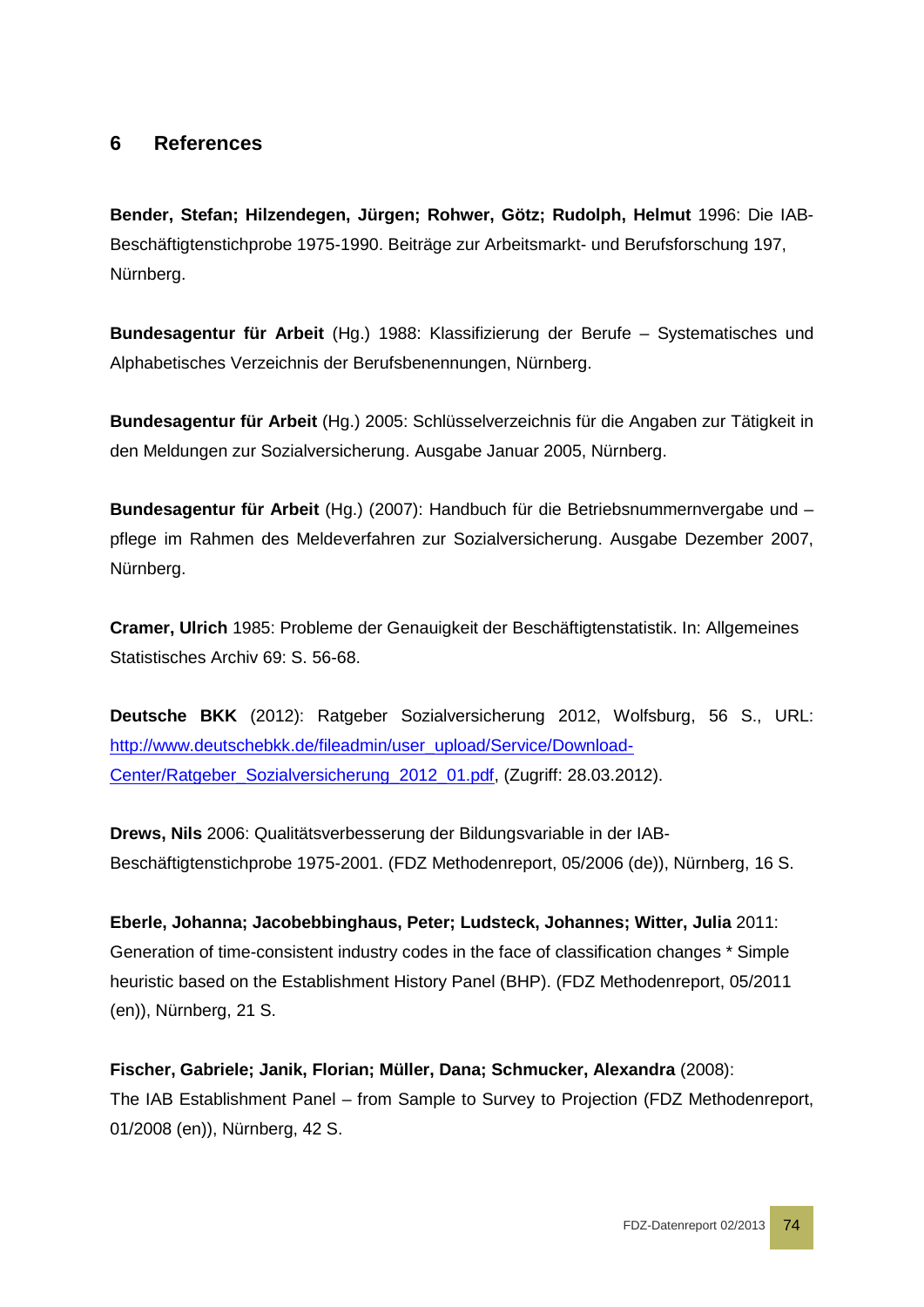**Fitzenberger, Bernd; Osikominu, Aderonke; Völter, Robert** 2006: Imputation rules to improve the education variable in the IAB employment subsample. In: Schmollers Jahrbuch. Zeitschrift für Wirtschafts- und Sozialwissenschaften, Jg. 126, H. 3, S. 405-436.

**Meinken, Holger; Koch, Iris** 2004: BA-Beschäftigtenpanel 1998-2002. Codebuch, Nürnberg.

**Wermter, Winfried; Cramer, Ulrich** 1988: Wie hoch war der Beschäftigtenanstieg seit 1983? – Ein Diskussionsbeitrag aus der Sicht der Beschäftigtenstatistik der Bundesanstalt für Arbeit. In: Mitteilungen aus der Arbeitsmarkt – und Berufsforschung 4/88, S. 468-482.

## **7 Appendix**

.

## **7.1 Frequency tables**

Frequency tables and overviews of the individual values and labels of the variables can be found in separate files under [http://fdz.iab.de.](http://fdz.iab.de/)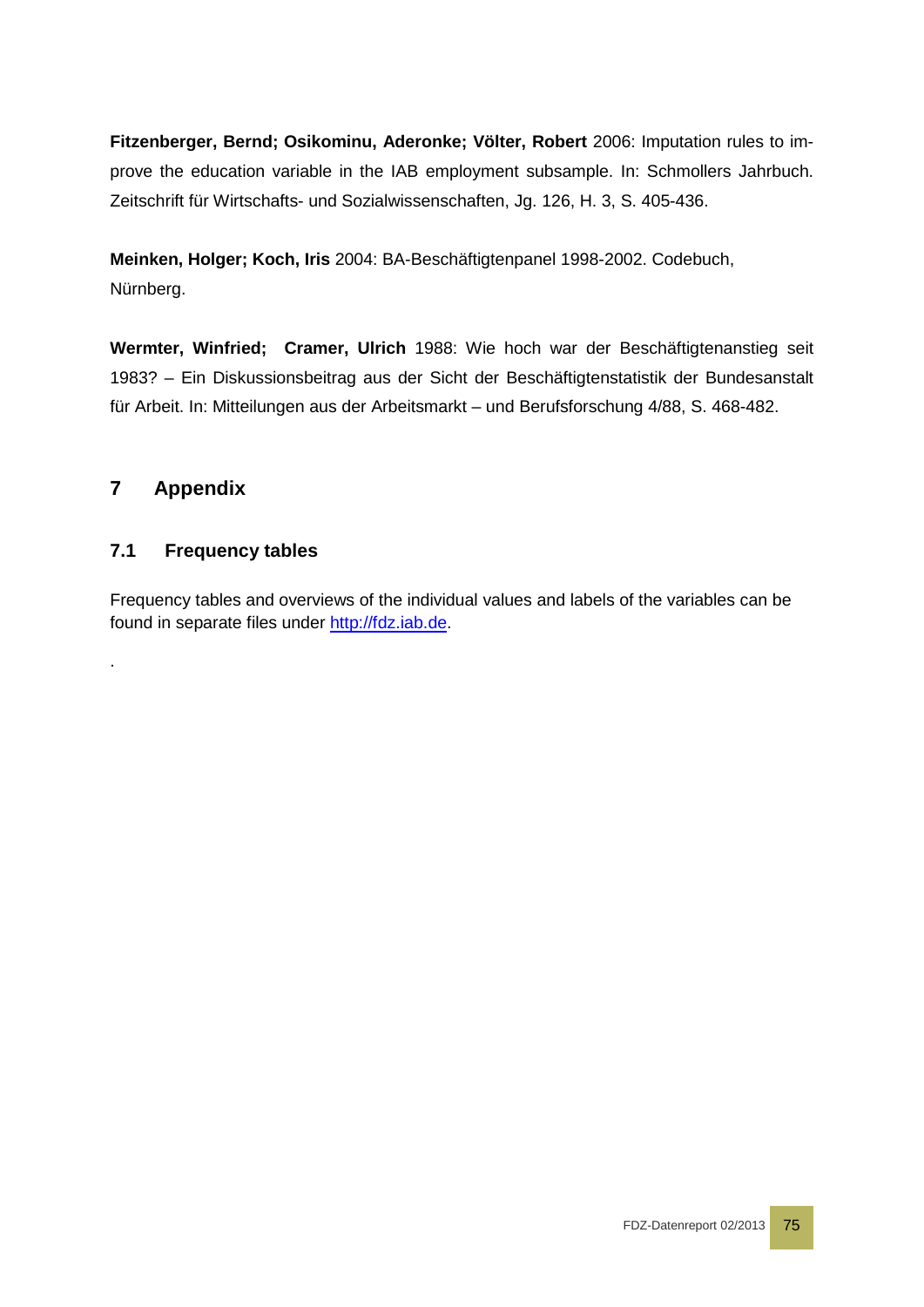# **8 List of abbreviations**

| AA          | Agentur für Arbeit/ Arbeitsamt                                                                                               | Employment agency / employment of-<br>fice                                                                        |
|-------------|------------------------------------------------------------------------------------------------------------------------------|-------------------------------------------------------------------------------------------------------------------|
| ALG         | Arbeitslosengeld                                                                                                             | unemployment benefit                                                                                              |
| ARGE        | Arbeitsgemeinschaft                                                                                                          | co-operation of employment agencies<br>and municipalities                                                         |
| ASU         | Arbeitsuchende-Historik                                                                                                      | Jobseeker History                                                                                                 |
| ΒA          | Bundesagentur für Arbeit                                                                                                     | <b>Federal Employment Agency</b>                                                                                  |
| <b>BeH</b>  | Beschäftigten-Historik                                                                                                       | <b>Employee History</b>                                                                                           |
| <b>BfA</b>  | Bundesversicherungsanstalt für An-                                                                                           | <b>Federal Social Insurance Office for</b>                                                                        |
|             | gestellte                                                                                                                    | <b>Salaried Employees</b>                                                                                         |
| <b>BHP</b>  | Betriebs-Historik-Panel                                                                                                      | <b>Establishment History Panel</b>                                                                                |
| <b>BMAS</b> | Bundesministerium für Arbeit und<br><b>Soziales</b>                                                                          | Federal Ministry of Labour and Social<br><b>Affairs</b>                                                           |
| coArb       | Computerunterstützte Arbeitsvermitt-                                                                                         | computer-aided job placement (pro-                                                                                |
|             | lung (operatives Verfahren zur Ver-<br>waltung der Vermittlung (Altverfah-<br>ren))                                          | cedure for the administration of job<br>placements - old procedure)                                               |
| DEÜV        | Verordnung über die Erfassung und                                                                                            | Data Collection and Transmission                                                                                  |
|             | Übermittlung von Daten für die Trä-<br>ger der Sozialversicherung - Daten-<br>erfassungs- und -übermittlungs-<br>Verordnung- | Regulation - regulation on the collec-<br>tion and transmission of data for the<br>social security agencies       |
| <b>DEVO</b> | Zweite VO über die Erfassung von                                                                                             | Data Collection Regulation - second                                                                               |
|             | Daten für die Träger der Sozialversi-                                                                                        | regulation on the collection of data for                                                                          |
|             | cherung und für die BA - Datener-                                                                                            | the social security agencies and for                                                                              |
|             | fassungs-Verordnung-                                                                                                         | the Federal Employment Agency                                                                                     |
| DÜVO        | Zweite VO über die Datenübermitt-                                                                                            | Data Transmission Regulation - sec-                                                                               |
|             | lung auf maschinell verwertbaren                                                                                             | ond regulation on the transfer of data                                                                            |
|             | Datenträgern im Bereich der Sozial-                                                                                          | on machine-readable data media in                                                                                 |
|             | versicherung und der BA - Daten-<br>übermittlungs-Verordnung -                                                               | the field of social security and the BA                                                                           |
| <b>FDZ</b>  | Forschungsdatenzentrum                                                                                                       | <b>Research Data Centre</b>                                                                                       |
| IAB         | Institut für Arbeitsmarkt- und Berufs-<br>forschung                                                                          | Institute for Employment Research                                                                                 |
| <b>IABS</b> | IAB-Beschäftigtenstichprobe                                                                                                  | <b>IAB Employment Samples</b>                                                                                     |
| <b>IEB</b>  | Integrierte Erwerbsbiographien                                                                                               | <b>Integrated Employment Biographies</b>                                                                          |
| <b>IEBS</b> | Stichprobe der Integrierten Erwerbs-                                                                                         | <b>Integrated Employment Biographies</b>                                                                          |
|             | biographien                                                                                                                  | Sample                                                                                                            |
| LeH         | Leistungsempfänger-Historik                                                                                                  | <b>Benefit Recipient History</b>                                                                                  |
| <b>LIAB</b> | Linked Employer Employee Daten<br>des IAB                                                                                    | Linked Employer Employee Data of<br>the IAB                                                                       |
| LHG         | Leistungs-Historik Grundsicherung                                                                                            | Unemployment Benefit II Recipient<br>History                                                                      |
| LVA         | Landesversicherungsanstalt                                                                                                   | Land Social Insurance Office                                                                                      |
| <b>MTH</b>  | Maßnahmeteilnehmer-Historik                                                                                                  | Participants-in-Measures History File                                                                             |
| SchwbG      | Gesetz zur Sicherung der Eingliede-<br>rung Schwerbehinderter in Arbeit,<br>Beruf und Gesellschaft - Schwerbe-               | law to guarantee the integration of<br>persons with severe disabilities into<br>employment and society - Severely |
|             | hindertengesetz-                                                                                                             | <b>Dis-abled Persons Act</b>                                                                                      |
| SGB         | Sozialgesetzbuch                                                                                                             | <b>German Social Code</b>                                                                                         |
| VerBIS      | Vermittlungs- und Beratungsinforma-                                                                                          | Information System for Placement and                                                                              |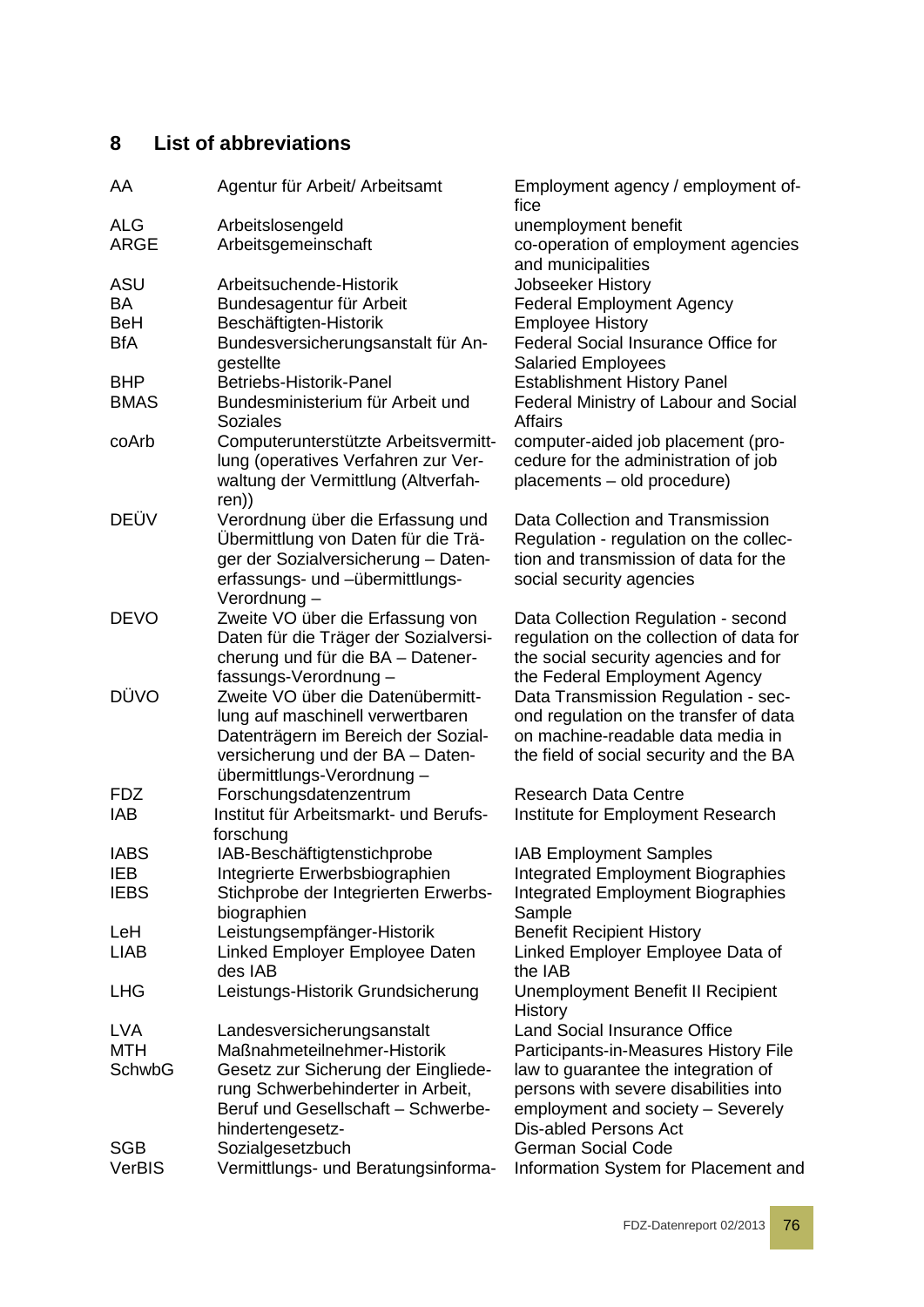|             | tionssystems                                                          | Counselling                                                         |
|-------------|-----------------------------------------------------------------------|---------------------------------------------------------------------|
| XASU        | Arbeitsuchenden-Historik aus XSo-                                     | Jobseeker History from XSozial-BA-                                  |
|             | zial-BA-SGB II                                                        | SGB II                                                              |
| <b>XLHG</b> | Leistungsempfänger-Historik Grund-<br>sicherung aus XSozial-BA-SGB II | Unemployment Benefit II Recipient<br>History from XSozial-BA-SGB II |
|             |                                                                       |                                                                     |